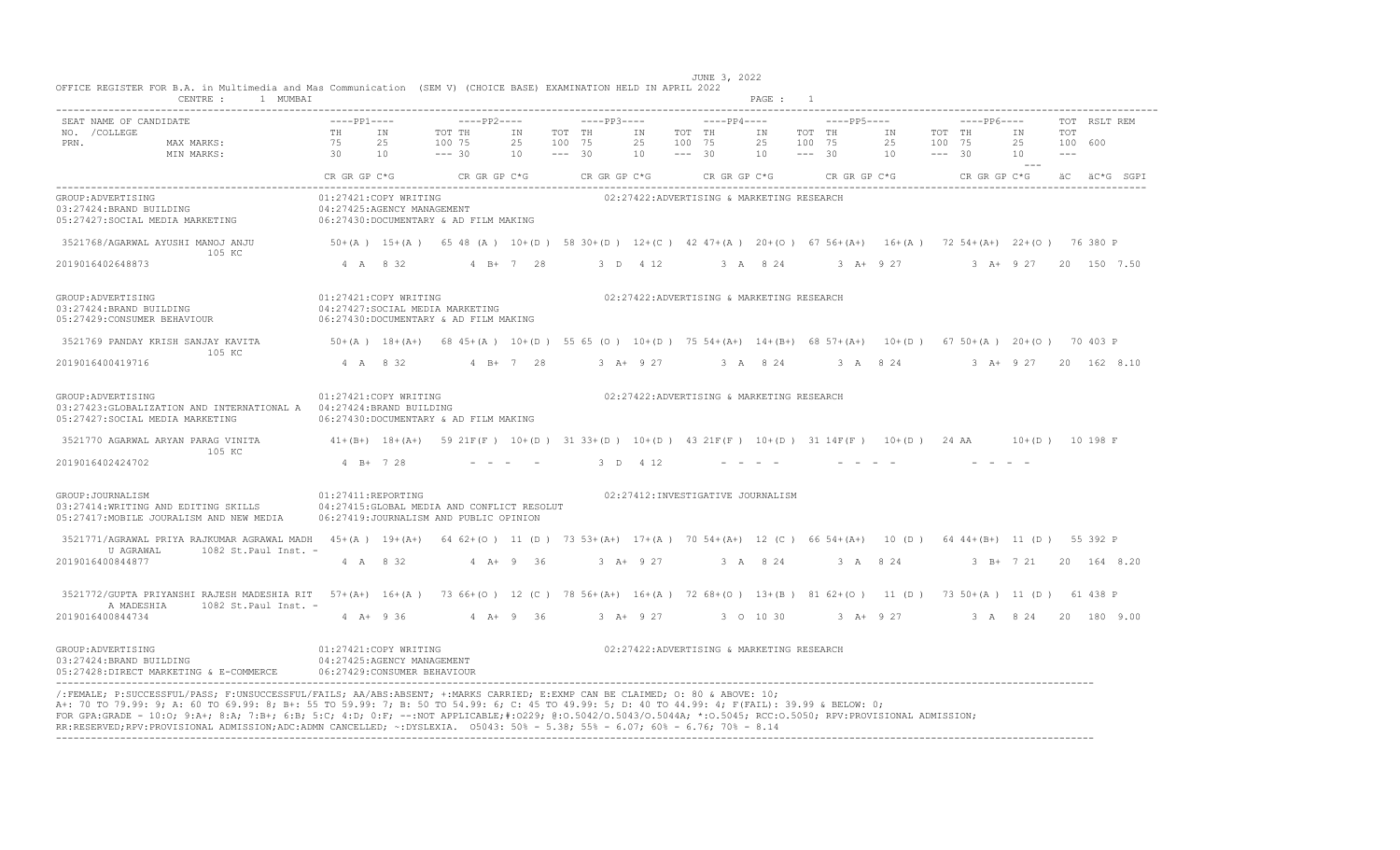| CENTRE :<br>MUMBAI                                    |                                                     |                         |                                                             | PAGE :                                                     |                        |                                      |
|-------------------------------------------------------|-----------------------------------------------------|-------------------------|-------------------------------------------------------------|------------------------------------------------------------|------------------------|--------------------------------------|
| SEAT NAME OF CANDIDATE                                | $---PP1---$                                         | $---PP2---$             | $---PP3---$                                                 | $---PP4---$                                                | $---PP5---$            | $---PP6---$<br>RSLT REM<br>TOT       |
| /COLLEGE<br>NO.                                       | IN<br>TH                                            | ΙN<br>TOT TH            | TOT<br>TH<br>ΙN                                             | ΙN<br>TH<br>TOT                                            | TOT TH<br>ΙN<br>TOT    | TOT<br>IN<br>TH                      |
| PRN.<br>MAX MARKS:                                    | 25                                                  | 25<br>100 75            | 100<br>75<br>25                                             | 75<br>100<br>25                                            | 100 75<br>25           | 25<br>100 600<br>100 75              |
| MIN MARKS:                                            | 30<br>10                                            | $--- 30$<br>10          | $\overline{30}$<br>10 <sup>°</sup><br>$\qquad \qquad - - -$ | 10 <sup>°</sup><br>$-30$<br>$---$<br>$\qquad \qquad - - -$ | 10<br>- 30             | 10<br>$--- 30$<br>$---$<br>$--$      |
|                                                       | CR GR GP C*G                                        | CR GR GP C*G            | CR GR GP C*G                                                | CR GR GP C*G                                               | CR GR GP C*G           | CR GR GP C*G<br>äC*G<br>SGPI         |
| GROUP: ADVERTISING<br>03:27424:BRAND BUILDING         | 01:27421:COPY WRITING<br>04:27425:AGENCY MANAGEMENT |                         |                                                             | 02:27422:ADVERTISING & MARKETING RESEARCH                  |                        |                                      |
| 05:27428:DIRECT MARKETING & E-COMMERCE                | 06:27429:CONSUMER BEHAVIOUR                         |                         |                                                             |                                                            |                        |                                      |
| 3521773 SHARMA SIDDHARTH ANAND RAJSHREE<br>369 WILSON | $54 + (A+)$<br>$15+ (A)$                            | $6965+10$<br>$19+ (A+)$ | 84 59+(A+)<br>$12+ (C)$                                     | $20+ (0)$<br>71 65+(0)                                     | 85 74 (0)<br>$20+ (0)$ | $18 + (A+)$<br>84 487 P<br>$9466+10$ |
| 2019016400317933                                      | 4 A 8 32                                            | 4 0 10 40               | $3 A+ 9 27$                                                 | 3 0 10 30                                                  | 3 0 10 30              | 3 0 10 30<br>20 189 9.45             |
| 3521774 SILVESTER ASHLEY PHELIX SUJATA<br>369 WILSON  | $66+(O)$ 15+(A)                                     | 81 68 (0)               | $19+(A+)$ 87 60+(0)<br>$18 + (A+)$                          | $78$ 59+(A+) 18+(A+) 77 51+(A)                             | $20+ (0)$              | $71\ 53+(A+)$ 15+(A)<br>68 462 P     |
| 2019016402485653                                      | 4 0 10 40                                           | 4 0 10 40               | $3 A+ 9 27$                                                 | $3 A+ 9 27$                                                | $3 A+ 9 27$            | 8 2 4<br>185 9.25<br>3A<br>20        |
|                                                       |                                                     |                         |                                                             |                                                            |                        |                                      |

 JUNE 3, 2022 OFFICE REGISTER FOR B.A. in Multimedia and Mas Communication (SEM V) (CHOICE BASE) EXAMINATION HELD IN APRIL 2022 CENTRE : 1 MUMBAI **PAGE : 2**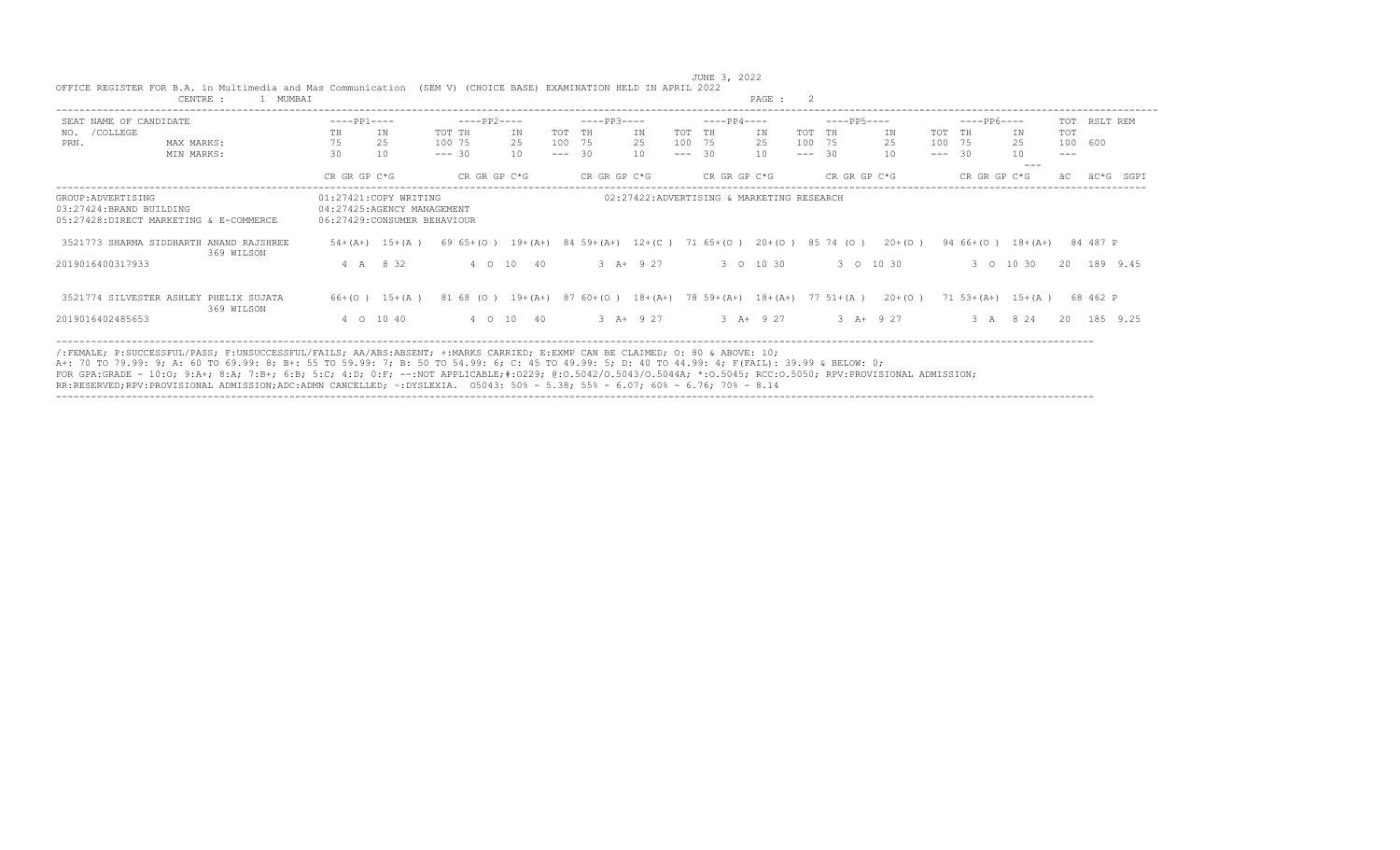|                                                 | CENTRE :<br>2 DADAR                                                                                                                                                              |                                                                                     |                |                                                                                                                   |                |                              |              |                |                              |                                            | PAGE: 3        |                              |             |                |                              |             |                           |                          |              |             |
|-------------------------------------------------|----------------------------------------------------------------------------------------------------------------------------------------------------------------------------------|-------------------------------------------------------------------------------------|----------------|-------------------------------------------------------------------------------------------------------------------|----------------|------------------------------|--------------|----------------|------------------------------|--------------------------------------------|----------------|------------------------------|-------------|----------------|------------------------------|-------------|---------------------------|--------------------------|--------------|-------------|
| SEAT NAME OF CANDIDATE<br>NO. / COLLEGE<br>PRN. | MAX MARKS:<br>MIN MARKS:                                                                                                                                                         | $---PP1---$<br><b>TH</b><br>75<br>$\overline{30}$                                   | IN<br>25<br>10 | $---PP2---$<br>TOT TH<br>100 75<br>$--- 30$                                                                       | ΙN<br>25<br>10 | TOT TH<br>100 75<br>$--- 30$ | $---PP3---$  | ΙN<br>25<br>10 | TOT TH<br>100 75<br>$--- 30$ | $---PP4---$                                | IN<br>25<br>10 | TOT TH<br>100 75<br>$--- 30$ | $---PP5---$ | IN<br>25<br>10 | TOT TH<br>100 75<br>$--- 30$ | $---PP6---$ | IN<br>25<br>10<br>$  -$   | TOT<br>100 600<br>$   -$ | TOT RSLT REM |             |
|                                                 |                                                                                                                                                                                  | CR GR GP C*G                                                                        |                | $CR$ GR GP $C*G$                                                                                                  |                |                              | CR GR GP C*G |                |                              | CR GR GP $C*G$ CR GR GP $C*G$              |                |                              |             |                |                              |             | CR GR GP C*G aC aC*G SGPI |                          |              |             |
| GROUP: ADVERTISING<br>03:27424:BRAND BUILDING   | 05:27427:SOCIAL MEDIA MARKETING 06:27429:CONSUMER BEHAVIOUR                                                                                                                      | 01:27421:COPY WRITING<br>04:27425:AGENCY MANAGEMENT                                 |                |                                                                                                                   |                |                              |              |                |                              | 02:27422:ADVERTISING & MARKETING RESEARCH  |                |                              |             |                |                              |             |                           |                          |              |             |
|                                                 | 3521775 JHA SHIVAM VIJAY BABITA 614 (B+) 17+(A) 6144+(B+) 17+(A) 6136+(C) 11+(D) 4739 (B) 11+(D) 5036+(C) 12+(C) 4830 (D) 11+(D) 41308 P<br>1062 N.K.E.S. Colleg                 |                                                                                     |                |                                                                                                                   |                |                              |              |                |                              |                                            |                |                              |             |                |                              |             |                           |                          |              |             |
| 2019016400213122                                |                                                                                                                                                                                  |                                                                                     | 4 A 8 32       |                                                                                                                   | 4 A 8 32       |                              |              | 3 C 5 15       |                              |                                            | 3 B 6 18       |                              | 3 C 5 15    |                |                              |             | 3 D 4 12 20 124 6.20      |                          |              |             |
| GROUP: ADVERTISING<br>03:27424: BRAND BUILDING  | 05:27428:DIRECT MARKETING & E-COMMERCE                                                                                                                                           | 01:27421:COPY WRITING<br>04:27425:AGENCY MANAGEMENT<br>06:27429: CONSUMER BEHAVIOUR |                |                                                                                                                   |                |                              |              |                |                              | 02:27422:ADVERTISING & MARKETING RESEARCH  |                |                              |             |                |                              |             |                           |                          |              |             |
|                                                 | 3521776 DHANJI PRATHAMESH JITENDRA JYOTI<br>120 M.D (DAYANAND)                                                                                                                   |                                                                                     |                | 41+(B+) 11+(D) 52 30 (D) 15+(A) 45 33+(D) 12+(C) 45 49+(A) 15+(A) 64 30+(D) 12+(C) 42 41 (B+) 11+(D) 52 300 P     |                |                              |              |                |                              |                                            |                |                              |             |                |                              |             |                           |                          |              |             |
| 2018016400995861                                |                                                                                                                                                                                  |                                                                                     | 4 B 6 24       |                                                                                                                   | 4 C 5 20       |                              |              | 3 C 5 15       |                              | 3 A 8 24 3 D 4 12                          |                |                              |             |                |                              |             | 3 B 6 18 20 113 5.65      |                          |              |             |
|                                                 | 3521777 NADAR VETRI SEKAR SHUBULAXMI<br>311 N R SWAMI COLLE                                                                                                                      |                                                                                     |                | 36+(C) 15+(A) 51 41+(B+) 14+(B+) 55 42+(B+) 16+(A) 58 44 (B+) 17+(A) 61 57+(A+) 16+(A) 73 41+(B+) 15+(A) 56 354 P |                |                              |              |                |                              |                                            |                |                              |             |                |                              |             |                           |                          |              |             |
| 2019016400646901                                |                                                                                                                                                                                  |                                                                                     | 4 B 6 24       |                                                                                                                   | $4 B+ 7 28$    |                              |              | 3 B+ 7 21      |                              | 3 A 8 24 3 A + 9 27 3 B + 7 21 20 145 7.25 |                |                              |             |                |                              |             |                           |                          |              |             |
| A                                               | 3521778 PATWA VINAYKUMAR RAJENDRA SHASHIKAL 32 (D) 24 (O) 56 41 (B+) 17 (A) 58 62 (O) 15 (A) 77 38 (B) 18 (A+) 56 62 (O) 24 (O) 86 51 (A) 24 (O) 75 408 P<br>311 N R SWAMI COLLE |                                                                                     |                |                                                                                                                   |                |                              |              |                | 03.                          |                                            |                |                              |             |                |                              |             |                           |                          | a3           |             |
| 2018016400862673                                |                                                                                                                                                                                  |                                                                                     | 4 B+ 7 28      |                                                                                                                   | $4 B+ 7 28$    |                              |              | 3 0 10 30      |                              | 3 B+ 7 21 3 0 10 30 3 A+ 9 27 20 164 8.20  |                |                              |             |                |                              |             |                           |                          |              |             |
| GROUP: ADVERTISING<br>03:27424:BRAND BUILDING   | 05:27427:SOCIAL MEDIA MARKETING                                                                                                                                                  | 01:27421:COPY WRITING<br>04:27425:AGENCY MANAGEMENT<br>06:27429: CONSUMER BEHAVIOUR |                |                                                                                                                   |                |                              |              |                |                              | 02:27422:ADVERTISING & MARKETING RESEARCH  |                |                              |             |                |                              |             |                           |                          |              |             |
| 3521779 CHELIMELA GANESH RAVI JYOTI             | 32 CHETANA'S - BAN                                                                                                                                                               |                                                                                     |                | 48+(A) 12+(C) 60 42 (B+) 13+(B) 55 47+(A) 13+(B) 60 39+(B) 14+(B+) 53 51+(A) 14+(B+) 65 50+(A) 17+(A) 67 360 P    |                |                              |              |                |                              |                                            |                |                              |             |                |                              |             |                           |                          |              |             |
| 2019016401940761                                |                                                                                                                                                                                  |                                                                                     | 4 A 8 32       |                                                                                                                   | $4$ B+ 7 28    |                              | 3 A 8 24     |                |                              | 3 B 6 18                                   |                |                              |             | 3 A 8 24       |                              |             | 3 A 8 24                  |                          |              | 20 150 7.50 |
|                                                 | 3521780 KOKANE YASH DILIP SHILA<br>32 CHETANA'S - BAN                                                                                                                            |                                                                                     |                | 39+(B) 14+(B+) 53 39+(B) 16+(A) 55 47+(A) 15+(A) 62 47+(A) 17+(A) 64 51+(A) 14+(B+) 65 47 (A) 16+(A) 63 362 P     |                |                              |              |                |                              |                                            |                |                              |             |                |                              |             |                           |                          |              |             |
| 2019016401940873                                |                                                                                                                                                                                  |                                                                                     |                | 4 B 6 24 4 B + 7 28 3 A 8 24 3 A 8 24 3 A 8 24 3 A 8 24 20 148 7.40                                               |                |                              |              |                |                              |                                            |                |                              |             |                |                              |             |                           |                          |              |             |

FOR GPA:GRADE - 10:0; 9:A+; 8:A; 7:B+; 6:B; 5:C; 4:D; 0:F; --:NOT APPLICABLE;#:O229; @:O.5042/O.5043/O.5044A; \*:O.5045; RCC:O.5050; RPV:PROVISIONAL ADMISSION;<br>RR:RESERVED;RPV:PROVISIONAL ADMISSION;ADC:ADMN CANCELLED; ~:DYS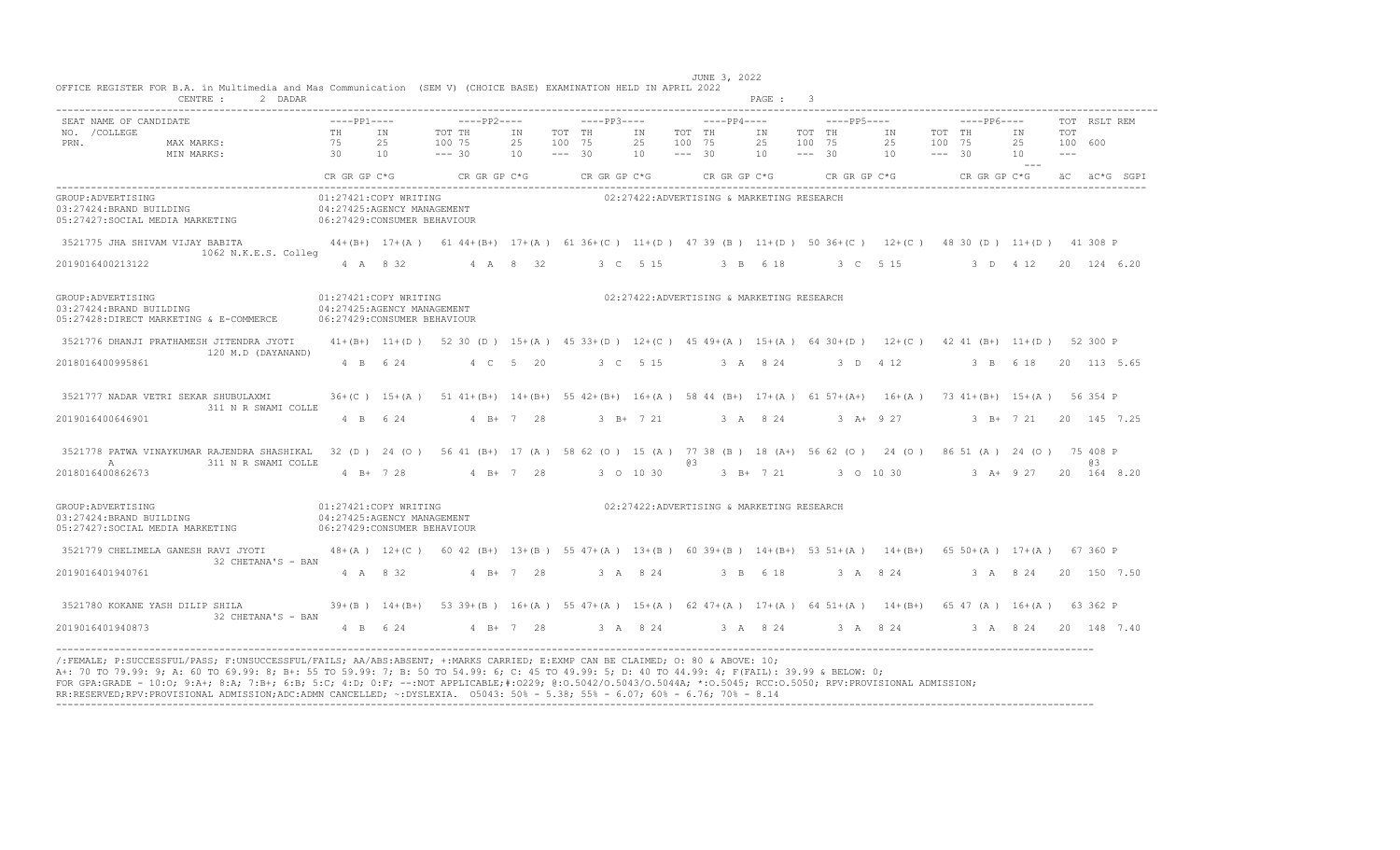|                                                 | CENTRE : 2 DADAR                                                                                                                                                                                                                                                                                                                                                                                                                                                                                                                                                                 |                      |                                                     |                                                                                                                   |                       |                    |                                                     |                |                              |                                           | PAGE : 4       |                              |                                                 |                                                                                                                                                                                                                                                  |                             |                         |              |  |
|-------------------------------------------------|----------------------------------------------------------------------------------------------------------------------------------------------------------------------------------------------------------------------------------------------------------------------------------------------------------------------------------------------------------------------------------------------------------------------------------------------------------------------------------------------------------------------------------------------------------------------------------|----------------------|-----------------------------------------------------|-------------------------------------------------------------------------------------------------------------------|-----------------------|--------------------|-----------------------------------------------------|----------------|------------------------------|-------------------------------------------|----------------|------------------------------|-------------------------------------------------|--------------------------------------------------------------------------------------------------------------------------------------------------------------------------------------------------------------------------------------------------|-----------------------------|-------------------------|--------------|--|
| SEAT NAME OF CANDIDATE<br>NO. / COLLEGE<br>PRN. |                                                                                                                                                                                                                                                                                                                                                                                                                                                                                                                                                                                  | $---PP1---$<br>TH IN | 25<br>10                                            | TOT TH<br>100 75<br>$--- 30$                                                                                      | IN<br>25 100 75<br>10 | TOT TH<br>$--- 30$ |                                                     | IN<br>25<br>10 | TOT TH<br>100 75<br>$--- 30$ | $---PP4---$                               | IN<br>25<br>10 | TOT TH<br>100 75<br>$--- 30$ | $---PP5---$<br>IN<br>25 100 75<br>$10 - - - 30$ | $---PP6---$<br>TOT TH                                                                                                                                                                                                                            | IN<br>25<br>10<br>$- - - -$ | TOT<br>100 600<br>$  -$ | TOT RSLT REM |  |
|                                                 |                                                                                                                                                                                                                                                                                                                                                                                                                                                                                                                                                                                  | CR GR GP C*G         |                                                     | $CR$ GR GP $C*G$ CR GR GP $C*G$                                                                                   |                       |                    |                                                     |                |                              | CR GR GP C*G                              |                |                              |                                                 | $CR \text{ GR} \text{ GR} \text{ CF}^+G$ accretion of the creative creative creative creative creative creative creative creative creative creative creative creative creative creative creative creative creative creative creative creative cr |                             |                         |              |  |
| GROUP: ADVERTISING<br>03:27424:BRAND BUILDING   | 05:27427:SOCIAL MEDIA MARKETING 06:27429:CONSUMER BEHAVIOUR                                                                                                                                                                                                                                                                                                                                                                                                                                                                                                                      |                      | 01:27421:COPY WRITING<br>04:27425:AGENCY MANAGEMENT |                                                                                                                   |                       |                    |                                                     |                |                              | 02:27422:ADVERTISING & MARKETING RESEARCH |                |                              |                                                 |                                                                                                                                                                                                                                                  |                             |                         |              |  |
|                                                 | 3521781 MAURYA PRAVIN SURENDRA NANDINI<br>32 CHETANA'S - BAN                                                                                                                                                                                                                                                                                                                                                                                                                                                                                                                     |                      |                                                     | 66+(0) 15+(A) 81 60+(0) 15+(A) 75 59+(A+) 15+(A) 74 54+(A+) 16+(A) 70 59 (A+) 12+(C) 71 60+(0) 17+(A) 77 448 P    |                       |                    |                                                     |                |                              |                                           |                |                              |                                                 |                                                                                                                                                                                                                                                  |                             |                         |              |  |
| 2019016402438636                                |                                                                                                                                                                                                                                                                                                                                                                                                                                                                                                                                                                                  |                      |                                                     | 4 0 10 40 4 A + 9 36                                                                                              |                       |                    | 3 A+ 9 27 3 A+ 9 27 3 A+ 9 27 3 A+ 9 27 20 184 9 20 |                |                              |                                           |                |                              |                                                 |                                                                                                                                                                                                                                                  |                             |                         |              |  |
|                                                 | 3521782/MOHITE SIDDHI SACHIN SHUBHANGI<br>32 CHETANA'S - BAN                                                                                                                                                                                                                                                                                                                                                                                                                                                                                                                     |                      |                                                     | 38+(B) 13+(B) 51 42+(B+) 16+(A) 58 48+(A) 22+(O) 70 36+(C) 15+(A) 51 47+(A) 17+(A) 64 44 (B+) 17+(A) 61 355 P     |                       |                    |                                                     |                |                              |                                           |                |                              |                                                 |                                                                                                                                                                                                                                                  |                             |                         |              |  |
| 2019016401939676                                |                                                                                                                                                                                                                                                                                                                                                                                                                                                                                                                                                                                  |                      |                                                     | 4 B 6 24 4 B + 7 28                                                                                               |                       |                    | 3 A + 9 27 3 B 6 18 3 A 8 24 3 A 8 24 20 145 7.25   |                |                              |                                           |                |                              |                                                 |                                                                                                                                                                                                                                                  |                             |                         |              |  |
|                                                 | 3521783 NINAVE ROHAN RAJESH SARIKA<br>32 CHETANA'S - BAN                                                                                                                                                                                                                                                                                                                                                                                                                                                                                                                         |                      |                                                     | 48+(A) 11+(D) 59 30 (D) 15+(A) 45 44+(B+) 14+(B+) 58 47+(A) 15+(A) 62 56+(A+) 14+(B+) 70 50 (A) 14+(B+) 64 358 P  |                       |                    |                                                     |                |                              |                                           |                |                              |                                                 |                                                                                                                                                                                                                                                  |                             |                         |              |  |
| 2019016401939815                                |                                                                                                                                                                                                                                                                                                                                                                                                                                                                                                                                                                                  |                      | $4$ B+ $7$ 28                                       |                                                                                                                   | 4 C 5 20              |                    |                                                     | $3 B+ 7 21$    |                              |                                           | 3 A 8 24       |                              | $3 + 927$                                       |                                                                                                                                                                                                                                                  | 3 A 8 24 20 144 7.20        |                         |              |  |
|                                                 | 3521784 SHINDE DARSHAN MUKESH DURGA<br>32 CHETANA'S - BAN                                                                                                                                                                                                                                                                                                                                                                                                                                                                                                                        |                      |                                                     | 47+(A) 17+(A) 64 32+(D) 17+(A) 49 48+(A) 15+(A) 63 45 (A) 16+(A) 61 63+(O) 14+(B+) 77 45+(A) 18+(A+) 63 377 P     |                       |                    |                                                     |                |                              |                                           |                |                              |                                                 |                                                                                                                                                                                                                                                  |                             |                         |              |  |
| 2019016401939622                                |                                                                                                                                                                                                                                                                                                                                                                                                                                                                                                                                                                                  |                      | 4 A 8 32                                            | 4 C 5 20                                                                                                          |                       |                    | 3 A 8 24 3 A 8 24 3 A + 9 27 3 A 8 24 20 151 7.55   |                |                              |                                           |                |                              |                                                 |                                                                                                                                                                                                                                                  |                             |                         |              |  |
|                                                 | 3521785 SHIRKE DIPESH DIPAK DIPIKA<br>32 CHETANA'S - BAN                                                                                                                                                                                                                                                                                                                                                                                                                                                                                                                         |                      |                                                     | 44+(B+) 13+(B) 57 44+(B+) 15+(A) 59 48 (A) 13+(B) 61 39 (B) 16+(A) 55 59 (A+) 15+(A) 74 54 (A+) 16+(A) 70 376 P   |                       |                    |                                                     |                |                              |                                           |                |                              |                                                 |                                                                                                                                                                                                                                                  |                             |                         |              |  |
| 2019016401940397                                |                                                                                                                                                                                                                                                                                                                                                                                                                                                                                                                                                                                  |                      | 4 B + 7 28                                          | $4 B+ 7 28$                                                                                                       |                       |                    | 3 A 8 24                                            |                |                              |                                           |                |                              |                                                 | 3 B + 7 21 3 A + 9 27 3 A + 9 27 20 155 7.75                                                                                                                                                                                                     |                             |                         |              |  |
|                                                 | 3521786 TAMBE SIDDHANT SANTOSH SUPRIYA<br>32 CHETANA'S - BAN                                                                                                                                                                                                                                                                                                                                                                                                                                                                                                                     |                      |                                                     | 39+(B) 12+(C) 51 50 (A) 14+(B+) 64 53+(A+) 13+(B) 66 44+(B+) 15+(A) 59 57+(A+) 14+(B+) 71 56+(A+) 15+(A) 71 382 P |                       |                    |                                                     |                |                              |                                           |                |                              |                                                 |                                                                                                                                                                                                                                                  |                             |                         |              |  |
| 2019016401938657                                |                                                                                                                                                                                                                                                                                                                                                                                                                                                                                                                                                                                  |                      | 4 B 6 24                                            | 4 A 8 32                                                                                                          |                       |                    |                                                     | 3 A 8 24       |                              |                                           | 3 B+ 7 21      |                              |                                                 | 3 A+ 9 27 3 A+ 9 27 20 155 7.75                                                                                                                                                                                                                  |                             |                         |              |  |
|                                                 | GROUP:ADVERTISING<br>03:27424:BRAND BUILDING<br>05:27429: CONSUMER BEHAVIOUR                                                                                                                                                                                                                                                                                                                                                                                                                                                                                                     |                      | 01:27421:COPY WRITING<br>04:27425:AGENCY MANAGEMENT | 06:27430:DOCUMENTARY & AD FILM MAKING                                                                             |                       |                    |                                                     |                |                              | 02:27422:ADVERTISING & MARKETING RESEARCH |                |                              |                                                 |                                                                                                                                                                                                                                                  |                             |                         |              |  |
|                                                 | 3521787 BURKHA HRITHIK POSHETTY SUSHEELA<br>75 GURU NANAK, GTB                                                                                                                                                                                                                                                                                                                                                                                                                                                                                                                   |                      |                                                     | 32+(D) 16+(A) 48 34 (C) 15+(A) 49 30+(D) 20+(O) 50 36+(C) 21+(O) 57 48+(A) 15+(A) 63 38+(B) 17+(A) 55 322 P       |                       |                    |                                                     |                |                              |                                           |                |                              |                                                 |                                                                                                                                                                                                                                                  |                             |                         |              |  |
| 2019016400393245                                |                                                                                                                                                                                                                                                                                                                                                                                                                                                                                                                                                                                  |                      |                                                     | 4 C 5 20 4 C 5 20 3 B 6 18 3 B + 7 21 3 A 8 24 3 B + 7 21 20 124 6.20                                             |                       |                    |                                                     |                |                              |                                           |                |                              |                                                 |                                                                                                                                                                                                                                                  |                             |                         |              |  |
|                                                 | /:FEMALE: P:SUCCESSFUL/PASS: F:UNSUCCESSFUL/FAILS: AA/ABS:ABSENT: +:MARKS CARRIED: E:EXMP CAN BE CLAIMED: 0: 80 & ABOVE: 10:<br>A+: 70 TO 79.99: 9; A: 60 TO 69.99: 8; B+: 55 TO 59.99: 7; B: 50 TO 54.99: 6; C: 45 TO 49.99: 5; D: 40 TO 44.99: 4; F(FAIL): 39.99 & BELOW: 0;<br>FOR GPA:GRADE - 10:0; 9:A+; 8:A; 7:B+; 6:B; 5:C; 4:D; 0:F; --:NOT APPLICABLE;#:0229; 0:0.5042/0.5043/0.5044A; *:0.5045; RCC:0.5050; RPV:PROVISIONAL ADMISSION;<br>RR:RESERVED;RPV:PROVISIONAL ADMISSION;ADC:ADMN CANCELLED; ~: DYSLEXIA. 05043: 50% - 5.38; 55% - 6.07; 60% - 6.76; 70% - 8.14 |                      |                                                     |                                                                                                                   |                       |                    |                                                     |                |                              |                                           |                |                              |                                                 |                                                                                                                                                                                                                                                  |                             |                         |              |  |

JUNE 3, 2022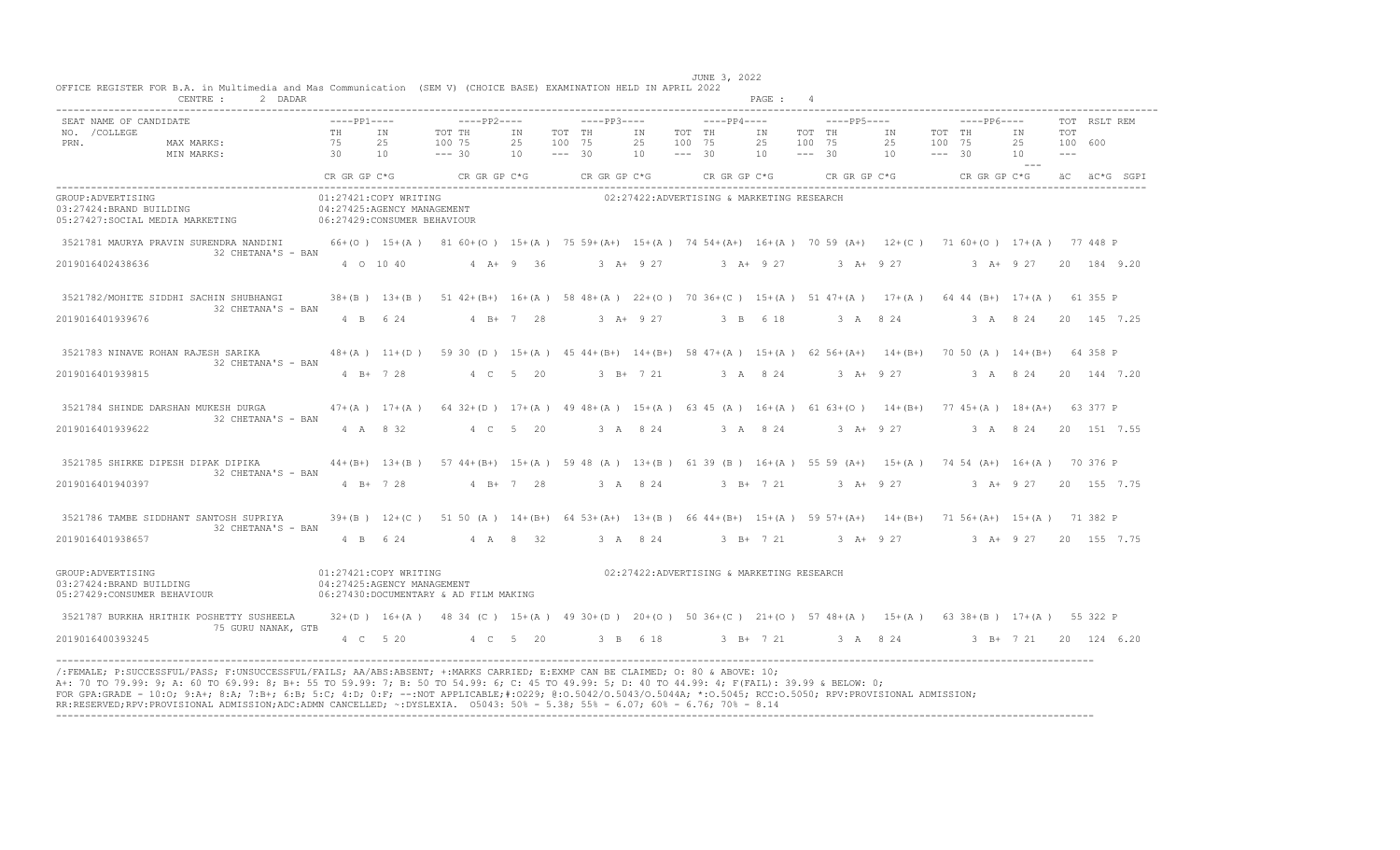|                                | CENTRE :<br>2 DADAR                                                                                                                                                                                                                                                                                                                                                                                                                                                                                                                                                             |  |                       |                                                                                                                    |  |                                                     |          |                                           | PAGE : |          |  |          |                                     |  |              |
|--------------------------------|---------------------------------------------------------------------------------------------------------------------------------------------------------------------------------------------------------------------------------------------------------------------------------------------------------------------------------------------------------------------------------------------------------------------------------------------------------------------------------------------------------------------------------------------------------------------------------|--|-----------------------|--------------------------------------------------------------------------------------------------------------------|--|-----------------------------------------------------|----------|-------------------------------------------|--------|----------|--|----------|-------------------------------------|--|--------------|
|                                | SEAT NAME OF CANDIDATE $---PP1---$<br>NO. /COLLEGE MAXMARKS: THE THE THE THE THE TRE THE TRE THE TRE THE TRE TOT THE TRE TRE TRE TRE TRE TRE TRE TRE<br>PRN. MAXMARKS: 75 25 100 75 25 100 75 25 100 75 25 100 75 25 100 75 25 100 75 25 100 ---<br>MINMARKS: 30 10 ---- 3                                                                                                                                                                                                                                                                                                      |  |                       |                                                                                                                    |  |                                                     |          |                                           |        |          |  |          | 25 100 600<br>and the second second |  | TOT RSLT REM |
|                                |                                                                                                                                                                                                                                                                                                                                                                                                                                                                                                                                                                                 |  |                       |                                                                                                                    |  |                                                     |          |                                           |        |          |  |          |                                     |  |              |
| GROUP: ADVERTISING             | $03:27424:BRAND BULIDING05:27429:CONSUMER BEHAVIOUR06:27430:DOCIMENTARY & AD FILM MAKING$                                                                                                                                                                                                                                                                                                                                                                                                                                                                                       |  | 01:27421:COPY WRITING |                                                                                                                    |  |                                                     |          | 02:27422:ADVERTISING & MARKETING RESEARCH |        |          |  |          |                                     |  |              |
|                                | 3521788 JANGAM ROHIT GOVIND SANGEETA 33 (D) 18+(A+) 51 51+(A) 20+(O) 71 30+(D) 21+(O) 51 39+(B) 17+(A) 56 48+(A) 22+(O) 70 30+(D) 18+(A+) 48 347 P<br>75 GURU NANAK, GTB                                                                                                                                                                                                                                                                                                                                                                                                        |  |                       |                                                                                                                    |  |                                                     |          |                                           |        |          |  |          |                                     |  |              |
| 2019016400393102               |                                                                                                                                                                                                                                                                                                                                                                                                                                                                                                                                                                                 |  | 4 B 6 24              | $4 A + 9 36$                                                                                                       |  | 3 B 6 18 3 B + 7 21 3 A + 9 27 3 C 5 15 20 141 7.05 |          |                                           |        |          |  |          |                                     |  |              |
|                                | 3521789/TANDEL VRUSHALI VIJAY KANCHAN<br>75 GURU NANAK, GTB                                                                                                                                                                                                                                                                                                                                                                                                                                                                                                                     |  |                       | 47+(A) 22+(O) 69 42+(B+) 22+(O) 64 33 (D) 23+(O) 56 51+(A) 18+(A+) 69 48+(A) 22+(O) 70 41+(B+) 22+(O) 63 391 P     |  |                                                     |          |                                           |        |          |  |          |                                     |  |              |
| 2019016400393156               |                                                                                                                                                                                                                                                                                                                                                                                                                                                                                                                                                                                 |  |                       | 4 A 8 32 4 A 8 32 3 B+ 7 21 3 A 8 24 3 A+ 9 27 3 A 8 24 20 160 8.00                                                |  |                                                     |          |                                           |        |          |  |          |                                     |  |              |
| GROUP: JOURNALISM              | 03:27413: FEATURES AND WRITING FOR SOCIAL J 04:27415: GLOBAL MEDIA AND CONFLICT RESOLUT<br>05:27417: MOBILE JOURALISM AND NEW MEDIA                                                                                                                                                                                                                                                                                                                                                                                                                                             |  | $01:27411$ :REPORTING | 06:27418:NEWS MEDIA MANAGEMENT                                                                                     |  |                                                     |          | 02:27412:INVESTIGATIVE JOURNALISM         |        |          |  |          |                                     |  |              |
|                                | 3521790 BANE VIGHNESH RAVINDRA RAVINA<br>75 GURU NANAK, GTB                                                                                                                                                                                                                                                                                                                                                                                                                                                                                                                     |  |                       | 50+(A) 12 (C) 62 32+(D) 15+(A) 47 45+(A) 12+(C) 57 39+(B) 12+(C) 51 53+(A+) 12+(C) 65 63+(0) 12 (C) 75 357 P       |  |                                                     |          |                                           |        |          |  |          |                                     |  |              |
| 2019016400392903               |                                                                                                                                                                                                                                                                                                                                                                                                                                                                                                                                                                                 |  |                       | 4 A 8 32 4 C 5 20                                                                                                  |  | 3 B+ 7 21 3 B 6 18 3 A 8 24 3 A+ 9 27 20 142 7.10   |          |                                           |        |          |  |          |                                     |  |              |
| 3521791/HIRE TRUPTI BABLU ASHA | 75 GURU NANAK, GTB                                                                                                                                                                                                                                                                                                                                                                                                                                                                                                                                                              |  |                       | 30+(D) 12+(C) 42 13F(F) 18+(A+) 31 30+(D) 14+(B+) 44 07F(F) 18+(A+) 25 32+(D) 14+(B+) 46 38+(B) 14+(B+) 52 240 F   |  |                                                     |          |                                           |        |          |  |          |                                     |  |              |
| 2019016400393222               |                                                                                                                                                                                                                                                                                                                                                                                                                                                                                                                                                                                 |  | 4 D 4 16              |                                                                                                                    |  |                                                     | 3 D 4 12 |                                           |        | 3 C 5 15 |  | 3 B 6 18 |                                     |  |              |
|                                | 3521792/INGALE ROSHANI DEEPAK ARATI<br>75 GURU NANAK, GTB                                                                                                                                                                                                                                                                                                                                                                                                                                                                                                                       |  |                       | 39+(B) 12+(C) 51 33+(D) 17+(A) 50 33+(D) 16+(A) 49 30 (D) 18+(A+) 48 35+(C) 12+(C) 47 38+(B) 14+(B+) 52 297 P      |  |                                                     |          |                                           |        |          |  |          |                                     |  |              |
| 2019016400393527               |                                                                                                                                                                                                                                                                                                                                                                                                                                                                                                                                                                                 |  |                       | 4 B 6 24 4 B 6 24                                                                                                  |  | 3 C 5 15 3 C 5 15 3 C 5 15 3 B 6 18 20 111 5.55     |          |                                           |        |          |  |          |                                     |  |              |
|                                | 3521793/KAMBLE NISARGA GUNAJI ARTI<br>75 GURU NANAK, GTB                                                                                                                                                                                                                                                                                                                                                                                                                                                                                                                        |  |                       | 59+(A+) 14+(B+) 73 66+(O) 21+(O) 87 54+(A+) 18+(A+) 72 47+(A) 14+(B+) 61 60+(O) 17+(A) 77 56+(A+) 14 (B+) 70 440 P |  |                                                     |          |                                           |        |          |  |          |                                     |  |              |
| 2019016400392934               |                                                                                                                                                                                                                                                                                                                                                                                                                                                                                                                                                                                 |  |                       | 4 A+ 9 36 4 0 10 40                                                                                                |  | 3 A+ 9 27 3 A 8 24 3 A+ 9 27 3 A+ 9 27 20 181 9 05  |          |                                           |        |          |  |          |                                     |  |              |
|                                | 3521794/PAKHARE HETAL VINOD SUNITA 62+(0) 14+(B+) 76 51+(A) 16+(A) 67 60+(0) 18+(A+) 78 42+(B+) 12+(C) 54 47+(A) 18+(A+) 65 59+(A+) 12 (C) 71 411 P<br>75 GURU NANAK, GTB                                                                                                                                                                                                                                                                                                                                                                                                       |  |                       |                                                                                                                    |  |                                                     |          |                                           |        |          |  |          |                                     |  |              |
| 2019016400392911               |                                                                                                                                                                                                                                                                                                                                                                                                                                                                                                                                                                                 |  |                       | 4 A+ 9 36 4 A 8 32 3 A+ 9 27 3 B 6 18 3 A 8 24 3 A+ 9 27 20 164 8.20                                               |  |                                                     |          |                                           |        |          |  |          |                                     |  |              |
|                                | /:FEMALE; P:SUCCESSFUL/PASS; F:UNSUCCESSFUL/FAILS; AA/ABS:ABSENT; +:MARKS CARRIED; E:EXMP CAN BE CLAIMED; O: 80 & ABOVE: 10;<br>A+: 70 TO 79.99: 9; A: 60 TO 69.99: 8; B+: 55 TO 59.99: 7; B: 50 TO 54.99: 6; C: 45 TO 49.99: 5; D: 40 TO 44.99: 4; F(FAIL): 39.99 & BELOW: 0;<br>FOR GPA:GRADE - 10:0; 9:A+; 8:A; 7:B+; 6:B; 5:C; 4:D; 0:F; --:NOT APPLICABLE;#:0229; 0:0.5042/0.5043/0.5044A; *:0.5045; RCC:0.5050; RPV:PROVISIONAL ADMISSION;<br>RR:RESERVED;RPV:PROVISIONAL ADMISSION;ADC:ADMN CANCELLED; ~:DYSLEXIA. 05043: 50% - 5.38; 55% - 6.07; 60% - 6.76; 70% - 8.14 |  |                       |                                                                                                                    |  |                                                     |          |                                           |        |          |  |          |                                     |  |              |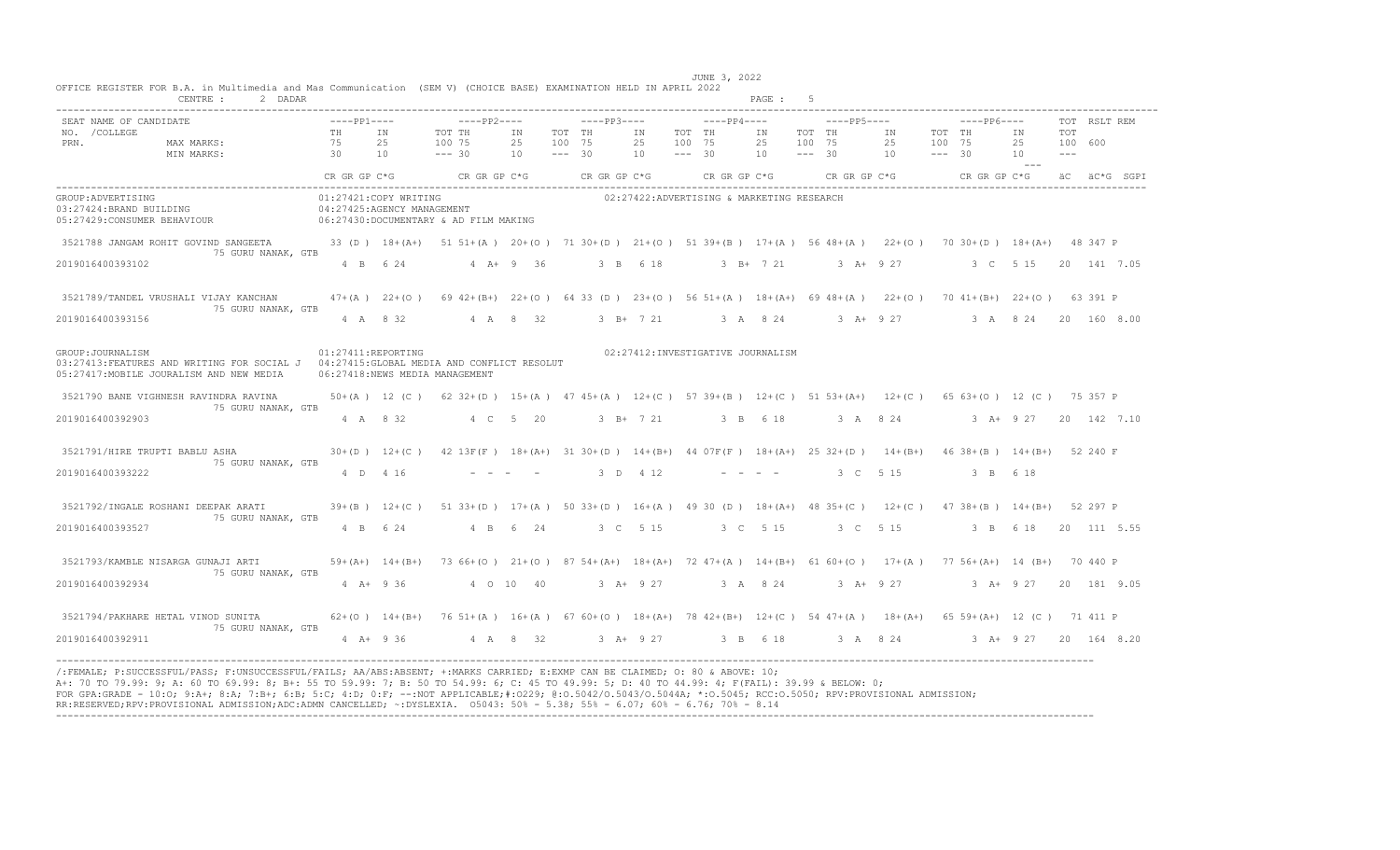|                        | OFFICE REGISTER FOR B.A. in Multimedia and Mas Communication (SEM V) (CHOICE BASE) EXAMINATION HELD IN APRIL 2022                                                                                                                                                                                                                                                                                                                                                                                                                                                               |                    |                   |                                                                               |             |          |              |    |          | JUNE 3, 2022 |                                    |          |              |           |          |                   |          |          |              |
|------------------------|---------------------------------------------------------------------------------------------------------------------------------------------------------------------------------------------------------------------------------------------------------------------------------------------------------------------------------------------------------------------------------------------------------------------------------------------------------------------------------------------------------------------------------------------------------------------------------|--------------------|-------------------|-------------------------------------------------------------------------------|-------------|----------|--------------|----|----------|--------------|------------------------------------|----------|--------------|-----------|----------|-------------------|----------|----------|--------------|
|                        | CENTRE :<br>2 DADAR                                                                                                                                                                                                                                                                                                                                                                                                                                                                                                                                                             |                    |                   |                                                                               |             |          |              |    |          |              | PAGE :                             |          |              |           |          |                   |          |          |              |
| SEAT NAME OF CANDIDATE |                                                                                                                                                                                                                                                                                                                                                                                                                                                                                                                                                                                 | $---PP1---$        |                   | -----PP2----                                                                  |             |          | $---PP3---$  |    |          | $---PP4---$  |                                    |          | $---PP5---$  |           |          | $---PP6---$       |          |          | TOT RSLT REM |
| /COLLEGE<br>NO.        |                                                                                                                                                                                                                                                                                                                                                                                                                                                                                                                                                                                 | TН                 | IN                | TOT TH                                                                        | ΙN          | TOT TH   |              | ΙN | TOT TH   |              | ΙN                                 | TOT TH   |              | ΙN        | TOT TH   |                   | ΙN       | TOT      |              |
| PRN.                   | MAX MARKS:                                                                                                                                                                                                                                                                                                                                                                                                                                                                                                                                                                      | 75                 | 25                | 100 75                                                                        | 25          |          | 100 75<br>25 |    | 100 75   |              | 25                                 | 100 75   |              | 25        | 100 75   |                   | 25       | 100 600  |              |
|                        | MIN MARKS:                                                                                                                                                                                                                                                                                                                                                                                                                                                                                                                                                                      | 30                 | 10                | $--- 30$                                                                      | 10          | $--- 30$ |              | 10 | $--- 30$ |              | 10                                 | $--- 30$ |              | 10        | $--- 30$ |                   | 10       | $\cdots$ |              |
|                        |                                                                                                                                                                                                                                                                                                                                                                                                                                                                                                                                                                                 | CR GR GP C*G       |                   | CR GR GP C*G                                                                  |             |          | CR GR GP C*G |    |          | CR GR GP C*G |                                    |          | CR GR GP C*G |           |          | CR GR GP C*G      |          |          | SGPT         |
| GROUP: JOURNALISM      | 03:27413:FEATURES AND WRITING FOR SOCIAL J<br>05:27417: MOBILE JOURALISM AND NEW MEDIA                                                                                                                                                                                                                                                                                                                                                                                                                                                                                          | 01:27411:REPORTING |                   | 04:27415: GLOBAL MEDIA AND CONFLICT RESOLUT<br>06:27418:NEWS MEDIA MANAGEMENT |             |          |              |    |          |              | 02:27412: INVESTIGATIVE JOURNALISM |          |              |           |          |                   |          |          |              |
| YABHAMA                | 3521795/TRIPATHI ANURADHA HARISHCHANDRA SAT<br>75 GURU NANAK, GTB                                                                                                                                                                                                                                                                                                                                                                                                                                                                                                               |                    | $36+ (C)$ 14+(B+) | 50 42+(B+) $13+(B)$ 55 38+(B) 17+(A) 55 35+(C) 17+(A) 52 42+(B+)              |             |          |              |    |          |              |                                    |          |              | $12+ (C)$ |          | 54 41+(B+) 12 (C) |          |          | 53 319 P     |
| 2019016400393396       |                                                                                                                                                                                                                                                                                                                                                                                                                                                                                                                                                                                 |                    | 4 B 6 24          |                                                                               | $4 B+ 7 28$ |          | 3 B+ 7 21    |    |          |              | 3 B 6 18                           |          | 3 B 6 18     |           |          |                   | 3 B 6 18 |          | 20 127 6.35  |
|                        | /:FEMALE; P:SUCCESSFUL/PASS; F:UNSUCCESSFUL/FAILS; AA/ABS:ABSENT; +:MARKS CARRIED; E:EXMP CAN BE CLAIMED; O: 80 & ABOVE: 10;<br>A+: 70 TO 79.99: 9; A: 60 TO 69.99: 8; B+: 55 TO 59.99: 7; B: 50 TO 54.99: 6; C: 45 TO 49.99: 5; D: 40 TO 44.99: 4; F(FAIL): 39.99 & BELOW: 0;<br>FOR GPA:GRADE - 10:0; 9:A+; 8:A; 7:B+; 6:B; 5:C; 4:D; 0:F; --:NOT APPLICABLE;#:0229; 0:0.5042/0.5043/0.5044A; *:0.5045; RCC:0.5050; RPV:PROVISIONAL ADMISSION;<br>RR:RESERVED;RPV:PROVISIONAL ADMISSION;ADC:ADMN CANCELLED; ~:DYSLEXIA. 05043: 50% - 5.38; 55% - 6.07; 60% - 6.76; 70% - 8.14 |                    |                   |                                                                               |             |          |              |    |          |              |                                    |          |              |           |          |                   |          |          |              |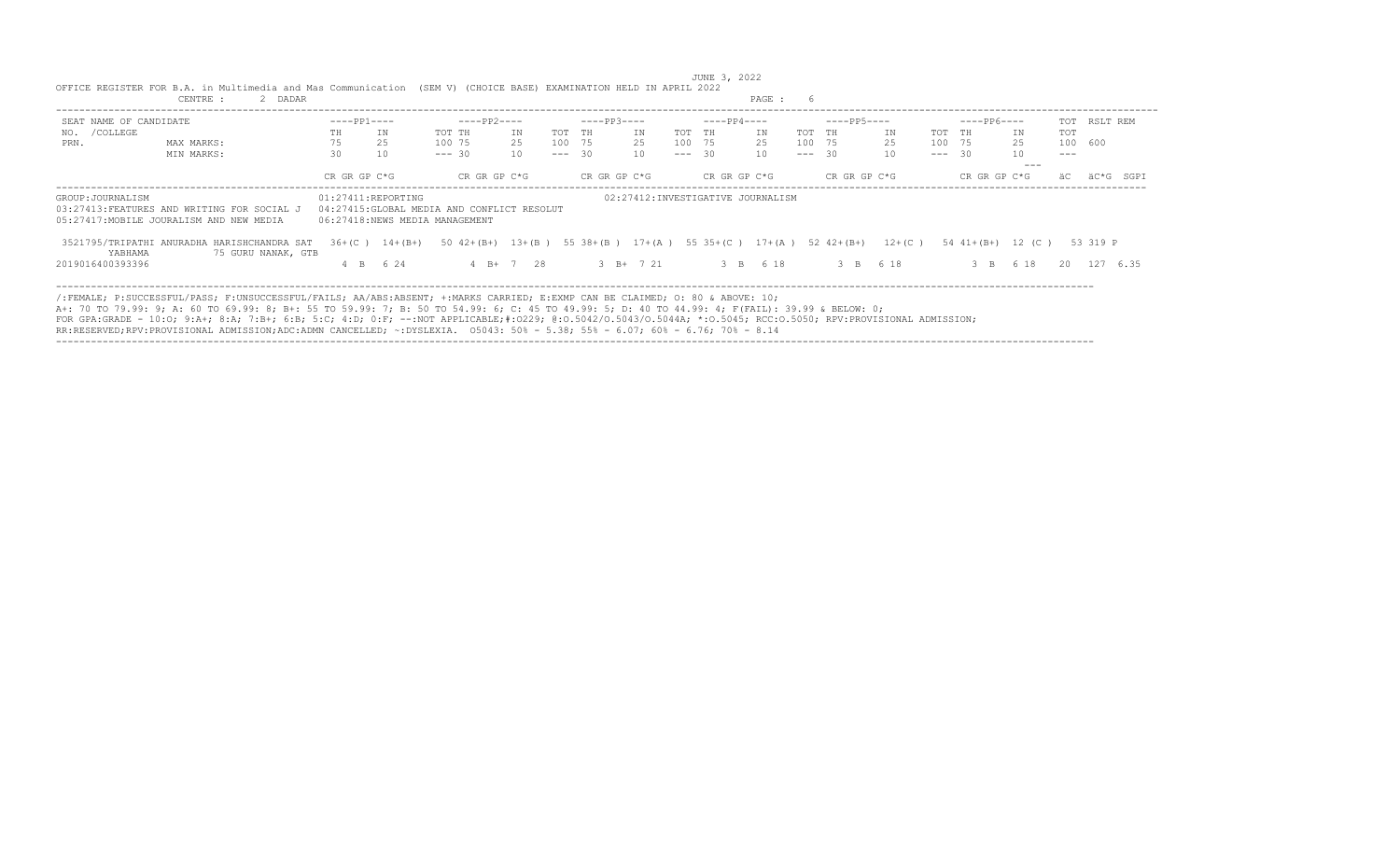| SEAT NAME OF CANDIDATE |                                                                                                                                                                                                                                                        | $---PP1---$                |           |                                                                                                                |          |          |  |                                                   |  |  |  |             |
|------------------------|--------------------------------------------------------------------------------------------------------------------------------------------------------------------------------------------------------------------------------------------------------|----------------------------|-----------|----------------------------------------------------------------------------------------------------------------|----------|----------|--|---------------------------------------------------|--|--|--|-------------|
| NO. / COLLEGE          |                                                                                                                                                                                                                                                        |                            |           |                                                                                                                |          |          |  |                                                   |  |  |  |             |
|                        | MAX MARKS: TH IN TOT TH IN TOT TH IN TOT TH IN TOT TH IN TOT TH IN TOT TH IN TOT<br>MAX MARKS: 75 25 100 75 25 100 75 25 100 75 25 100 75 25 100 75 25 100 600<br>MIN MARKS: 30 10 ---30 10 ---30 10 ---- 30 10 --- 30 10 --- 30 10<br>PRN. MAX MARKS: |                            |           |                                                                                                                |          |          |  |                                                   |  |  |  |             |
|                        |                                                                                                                                                                                                                                                        |                            |           |                                                                                                                |          |          |  |                                                   |  |  |  |             |
|                        |                                                                                                                                                                                                                                                        |                            |           | CR GR GP C*G CR GR GP C*G CR GR GP C*G CR GR GP C*G CR GR GP C*G CR GR GP C*G CR GR GP C*G $AC*G$ CR GR GP C*G |          |          |  |                                                   |  |  |  |             |
| GROUP: ADVERTISING     |                                                                                                                                                                                                                                                        |                            |           | 01:27421:COPY WRITING                                                                                          |          |          |  | 02:27422:ADVERTISING & MARKETING RESEARCH         |  |  |  |             |
|                        | 04:27425:AGENCY MANAGEMENT<br>03:27424:BRAND BUILDING 04:27425:AGENCY MANAGEMENT<br>05:27427:SOCIAL MEDIA MARKETING 06:27430:DOCUMENTARY & AD FILM MAKING                                                                                              |                            |           |                                                                                                                |          |          |  |                                                   |  |  |  |             |
|                        |                                                                                                                                                                                                                                                        |                            |           |                                                                                                                |          |          |  |                                                   |  |  |  |             |
|                        | 3521796 SALVI VIVEK RAMESH SHEELA 35+(C) 19+(A+) 54 30 (D) 14+(B+) 44 30+(D) 10+(D) 40 44+(B+) 20+(O) 64 32+(D) 20+(O) 52 33 (D) 11+(D) 44 298 P<br>114 M.L.DAHANUKAR-V                                                                                |                            |           |                                                                                                                |          |          |  |                                                   |  |  |  |             |
| 2019016401676215       |                                                                                                                                                                                                                                                        |                            |           | 4 B 6 24 4 D 4 16                                                                                              |          |          |  |                                                   |  |  |  |             |
|                        | 3521797 GAWADE OM AJIT RUCHITA 60 375 P (A+) 16+(A) 69 38+(B) 13+(B) 51 42+(B+) 15+(A) 57 56+(A+) 21+(O) 77 48+(A) 13+(B) 61 50 (A) 10+(D) 60 375 P                                                                                                    |                            |           |                                                                                                                |          |          |  |                                                   |  |  |  |             |
| 2019016401449657       | 155 SATHAYE COLLEGE                                                                                                                                                                                                                                    |                            |           | 4 A 8 32 4 B 6 24 3 B + 7 21 3 A + 9 27 3 A 8 24 3 A 8 24 20 152 7.60                                          |          |          |  |                                                   |  |  |  |             |
|                        |                                                                                                                                                                                                                                                        |                            |           |                                                                                                                |          |          |  |                                                   |  |  |  |             |
|                        |                                                                                                                                                                                                                                                        | 01:27421:COPY WRITING      |           |                                                                                                                |          |          |  | 02:27422:ADVERTISING & MARKETING RESEARCH         |  |  |  |             |
|                        | GROUP:ADVERTISING<br>03:27424:BRAND BUILDING                                                                                                                                                                                                           | 04:27425:AGENCY MANAGEMENT |           |                                                                                                                |          |          |  |                                                   |  |  |  |             |
|                        | 05:27427: SOCIAL MEDIA MARKETING 06:27429: CONSUMER BEHAVIOUR                                                                                                                                                                                          |                            |           |                                                                                                                |          |          |  |                                                   |  |  |  |             |
|                        | 3521798/BADAL SUSHMITA SUBHASH KUMARI 39E(B) 14+(B+) 53 47E(A) 12+(C) 59 21F(F) 18+(A+) 39 32+(D) 18+(A+) 50 36+(C) 14+(B+) 50 30E(D) 14+(B+) 44 295 F                                                                                                 |                            |           |                                                                                                                |          |          |  |                                                   |  |  |  |             |
| 2019016400315957       | 199 JHAVERI - KALYA                                                                                                                                                                                                                                    |                            |           | 4 B 6 24 4 B + 7 28                                                                                            |          |          |  | $-$ - - - 3 B 6 18 3 B 6 18 3 D 4 12              |  |  |  |             |
|                        |                                                                                                                                                                                                                                                        |                            |           |                                                                                                                |          |          |  |                                                   |  |  |  |             |
|                        | 3521799 BAGGA ABHIJIT VIKRAM POOJA 53+(A+) 16+(A) 69 48+(A) 06F(F) 54 42+(B+) 12E(C) 54 42+(B+) 12+(C) 54 47+(A) 15+(A) 62 30+(D) 18+(A+) 48 341 F                                                                                                     |                            |           |                                                                                                                |          |          |  |                                                   |  |  |  |             |
| 2019016400315675       | 199 JHAVERI - KALYA                                                                                                                                                                                                                                    |                            | 4 A 8 32  |                                                                                                                |          |          |  | 3 B 6 18 3 B 6 18 3 A 8 24 3 C 5 15               |  |  |  |             |
|                        |                                                                                                                                                                                                                                                        |                            |           |                                                                                                                |          |          |  |                                                   |  |  |  |             |
|                        | 3521800/CHACHAD SAKSHI PARAG DEEPLAXMI                                                                                                                                                                                                                 |                            |           | $33+(D)$ 10+(D) 43 30+(D) 07F(F) 37 35+(C) 10+(D) 45 AA 10+(D) 10 41+(B+) 11+(D) 52 30+(D) 10+(D) 40 227 F     |          |          |  |                                                   |  |  |  |             |
| 2019016400316906       | 199 JHAVERI - KALYA                                                                                                                                                                                                                                    |                            | 4 D 4 16  |                                                                                                                |          | 3 C 5 15 |  | $- - - - -$ 3 B 6 18 3 D 4 12                     |  |  |  |             |
|                        |                                                                                                                                                                                                                                                        |                            |           |                                                                                                                |          |          |  |                                                   |  |  |  |             |
|                        | 3521801 GURAV OM SUHAS KIRTI                                                                                                                                                                                                                           |                            |           | 33+(D) 14+(B+) 47 39 (B) 13 (B) 52 47+(A) 22+(O) 69 35+(C) 16+(A) 51 47+(A) 17+(A) 64 32+(D) 16+(A) 48 331 P   |          |          |  |                                                   |  |  |  |             |
|                        | 199 JHAVERI - KALYA                                                                                                                                                                                                                                    |                            |           |                                                                                                                |          |          |  |                                                   |  |  |  |             |
| 2019016400316825       |                                                                                                                                                                                                                                                        |                            | 4 C 5 20  |                                                                                                                | 4 B 6 24 |          |  | 3 A 8 24 3 B 6 18 3 A 8 24 3 C 5 15               |  |  |  | 20 125 6.25 |
|                        | 3521802/JAORAWALA HAVVA SHABBIR ZAINAB 38+(B) 17+(A) 55 36+(C) 05F(F) 41 35+(C) 16+(A) 51 39+(B) 16+(A) 55 42+(B+) 14+(B+) 56 38+(B) 14+(B+) 52 310 F                                                                                                  |                            |           |                                                                                                                |          |          |  |                                                   |  |  |  |             |
|                        | 199 JHAVERI - KALYA                                                                                                                                                                                                                                    |                            |           |                                                                                                                |          |          |  |                                                   |  |  |  |             |
| 2017016400329882       |                                                                                                                                                                                                                                                        |                            | 4 B+ 7 28 |                                                                                                                |          |          |  | $-$ - - - 3 B 6 18 3 B + 7 21 3 B + 7 21 3 B 6 18 |  |  |  |             |
|                        |                                                                                                                                                                                                                                                        |                            |           |                                                                                                                |          |          |  |                                                   |  |  |  |             |
|                        | /:FEMALE; P:SUCCESSFUL/PASS; F:UNSUCCESSFUL/FAILS; AA/ABS:ABSENT; +:MARKS CARRIED; E:EXMP CAN BE CLAIMED; O: 80 & ABOVE: 10;                                                                                                                           |                            |           |                                                                                                                |          |          |  |                                                   |  |  |  |             |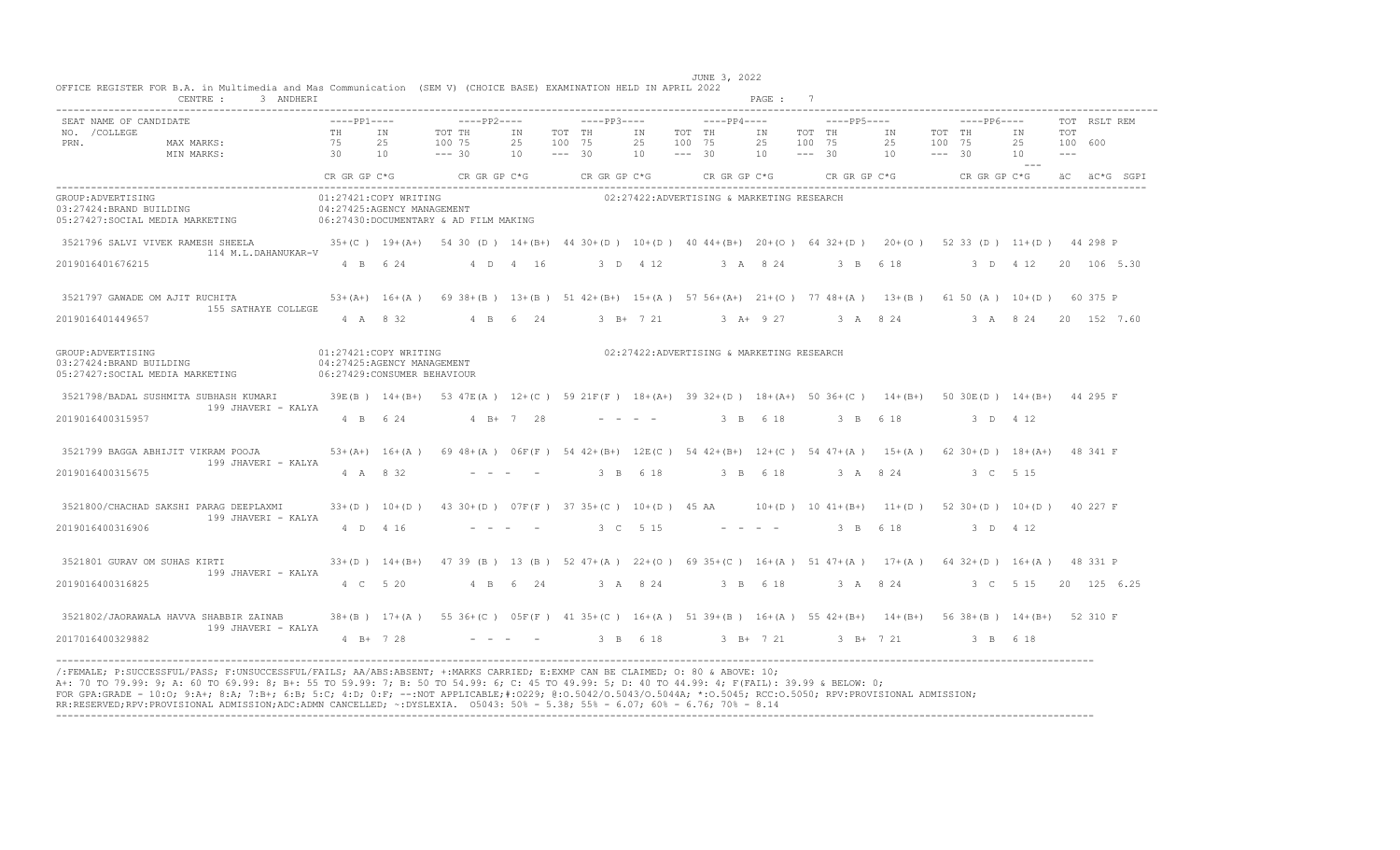| CENTRE :<br>3 ANDHERI                                                                                                                                                                                                  |                                                                                     |                             |                                                                                      |                                   |                              |                                               |                              |                 | PAGE :         |                              |                                                                                                                                      |                                             |                                |                                 |                                           |
|------------------------------------------------------------------------------------------------------------------------------------------------------------------------------------------------------------------------|-------------------------------------------------------------------------------------|-----------------------------|--------------------------------------------------------------------------------------|-----------------------------------|------------------------------|-----------------------------------------------|------------------------------|-----------------|----------------|------------------------------|--------------------------------------------------------------------------------------------------------------------------------------|---------------------------------------------|--------------------------------|---------------------------------|-------------------------------------------|
| SEAT NAME OF CANDIDATE<br>NO. / COLLEGE<br>PRN.<br>MAX MARKS:<br>MIN MARKS:                                                                                                                                            | $---PP1---$<br>TH<br>75<br>$\overline{30}$<br>10                                    | IN<br>2.5                   | $---PP2---$<br>TOT TH<br>100 75<br>$--- 30$<br>$CR$ GR $GP$ $C*G$ $CR$ GR $GP$ $C*G$ | IN<br>25<br>10                    | TOT TH<br>100 75<br>$--- 30$ | $---PP3---$<br>IN<br>25<br>10<br>CR GR GP C*G | TOT TH<br>100 75<br>$--- 30$ | $---PP4---$     | IN<br>25<br>10 | TOT TH<br>100 75<br>$--- 30$ | $---PP5---$<br>IN<br>25<br>10<br>$CR$ GR GP $C*G$ $CR$ GR GP $C*G$                                                                   | $---PP6---$<br>TOT TH<br>100 75<br>$--- 30$ | IN<br>25<br>10<br>$\sim$ $  -$ | TOT<br>100 600<br>$\frac{1}{2}$ | TOT RSLT REM<br>CR GR GP C*G aC aC*G SGPI |
| GROUP: ADVERTISING<br>03:27424:BRAND BUILDING<br>05:27427:SOCIAL MEDIA MARKETING                                                                                                                                       | 01:27421:COPY WRITING<br>04:27425:AGENCY MANAGEMENT<br>06:27429: CONSUMER BEHAVIOUR |                             |                                                                                      |                                   |                              | 02:27422:ADVERTISING & MARKETING RESEARCH     |                              |                 |                |                              |                                                                                                                                      |                                             |                                |                                 |                                           |
| 3521803/KARDAK RAVEENA VILAS JAMUNA 45+(A) 14+(B+) 5930+(D) 12+(C) 4232+(D) 13+(B) 45 29 (D) 18+(A+) 47 51+(A) 16+(A) 67 33 (D) 16+(A) 49 309 P<br>199 JHAVERI - KALYA<br>2019016400316922                             |                                                                                     | $4 B+ 7 28$                 |                                                                                      | 4 D 4 16                          |                              | 3 C 5 15                                      |                              | @ 1<br>3 C 5 15 |                | 01                           | 3 A 8 24                                                                                                                             | 3 C 5 15                                    |                                |                                 | <b>a</b> 1<br>20 113 5.65                 |
| 3521804/KARVIR RENUKA KIRAN KOMAL<br>199 JHAVERI - KALYA<br>2019016400315764                                                                                                                                           |                                                                                     | $4$ A + 9 36                | 4 A 8 32                                                                             |                                   |                              | 3 A 8 24                                      |                              | 3 0 10 30       |                |                              | 63+(0) 13+(B) 76 57+(A+) 11 (D) 68 56+(A+) 13+(B) 69 63+(0) 17+(A) 80 71+(0) 16+(A) 87 48+(A) 15+(A) 63 443 P<br>3 0 10 30           |                                             |                                |                                 | 3 A 8 24 20 176 8.80                      |
| 3521805/KHAN RUQUAIYA KHATOON MATTIULLAH ZA 38+(B) 14+(B+) 52 30+(D) 06F(F) 36 41+(B+) 15+(A) 56 33+(D) 16+(A) 49 41+(B+) 17+(A) 58 32+(D) 14+(B+) 46 297 F<br>199 JHAVERI - KALYA<br>INAB KHATOON<br>2019016400316423 |                                                                                     | 4 B 6 24                    |                                                                                      | the company of the company of the |                              | $3$ B+ $7$ 21                                 |                              | 3 C 5 15        |                |                              | $3 \t B+ 7 \t 21$                                                                                                                    | 3 C 5 15                                    |                                |                                 |                                           |
| 3521806/KUDKAR PRANJALI VIJAY VISHAKHA<br>199 JHAVERI - KALYA<br>2019016400921937                                                                                                                                      |                                                                                     | $4 B+ 7 28$                 |                                                                                      |                                   |                              | 3 A 8 24                                      |                              | 3 A 8 24        |                |                              | $47+(A)$ 10+(D) 57 45+(A) 04F(F) 49 44+(B+) 16+(A) 60 53+(A+) 12E(C) 65 36+(C) 10E(D) 46 30+(D) 16+(A) 46 323 F<br>3 C 5 15          | 3 C 5 15                                    |                                |                                 |                                           |
| 3521807/KUDNOOR ASHWANI ASHOK NAIYANA<br>199 JHAVERI - KALYA<br>2019016400315903                                                                                                                                       |                                                                                     | 4 B 6 24                    |                                                                                      | 4 C 5 20                          |                              | 3 C 5 15                                      |                              |                 |                |                              | 44+(B+) 10 (D) 54 35+(C) 11+(D) 46 36+(C) 13+(B) 49 48+(A) 14+(B+) 62 54+(A+) 14 (B+) 68 36+(C) 10+(D) 46 325 P<br>3 A 8 24 3 A 8 24 |                                             |                                |                                 | 3 C 5 15 20 122 6.10                      |
| 3521808 MANJREKAR MIHIR DILIP DIPIKA<br>199 JHAVERI - KALYA<br>2019016400316206                                                                                                                                        |                                                                                     | $32+(D)$ 16+(A)<br>4 C 5 20 |                                                                                      | 4 C 5 20                          |                              | $3$ B+ $7$ 21                                 |                              |                 | $3$ R+ $7$ 21  |                              | 48 36+(C) 12 (C) 48 36+(C) 20+(0) 56 42 (B+) 14+(B+) 56 38+(B) 16+(A) 54 33+(D) 14+(B+) 47 309 P<br>3 B 6 18                         |                                             | 3 C 5 15                       |                                 | 20 115 5.75                               |
| 3521809 PANDEY CHETAN KRISHNAKANT SUGANDHA<br>199 JHAVERI - KALYA<br>2019016400315911                                                                                                                                  |                                                                                     | $4 B+ 7 28$                 |                                                                                      | 4 B 6 24                          |                              | 3 B 6 18                                      |                              |                 | 3 B 6 18       |                              | 41+(B+) 17+(A) 58 38+(B) 13+(B) 51 35+(C) 16+(A) 51 36 (C) 15+(A) 51 39+(B) 16+(A) 55 45 (A) 12+(C) 57 323 P<br>3 B+ 7 21            |                                             |                                |                                 | 3 B+ 7 21 20 130 6.50                     |
| 3521810 PARMAR SAGAR RAJESHKUMAR JAYSHREE<br>199 JHAVERI - KALYA<br>2019016400316431                                                                                                                                   |                                                                                     | 4 B 6 24                    |                                                                                      |                                   |                              | 3 B+ 7 21                                     |                              | 3 B+ 7 21       |                |                              | 42+(B+) 10+(D) 52 44E(B+) 06F(F) 50 39E(B) 16+(A) 55 44E(B+) 15+(A) 59 35+(C) 16+(A) 51 35E(C) 14+(B+) 49 316 F<br>3 B 6 18          | 3 C 5 15                                    |                                |                                 |                                           |

 JUNE 3, 2022 OFFICE REGISTER FOR B.A. in Multimedia and Mas Communication (SEM V) (CHOICE BASE) EXAMINATION HELD IN APRIL 2022 CENTRE : 3 ANDHERI PAGE : 8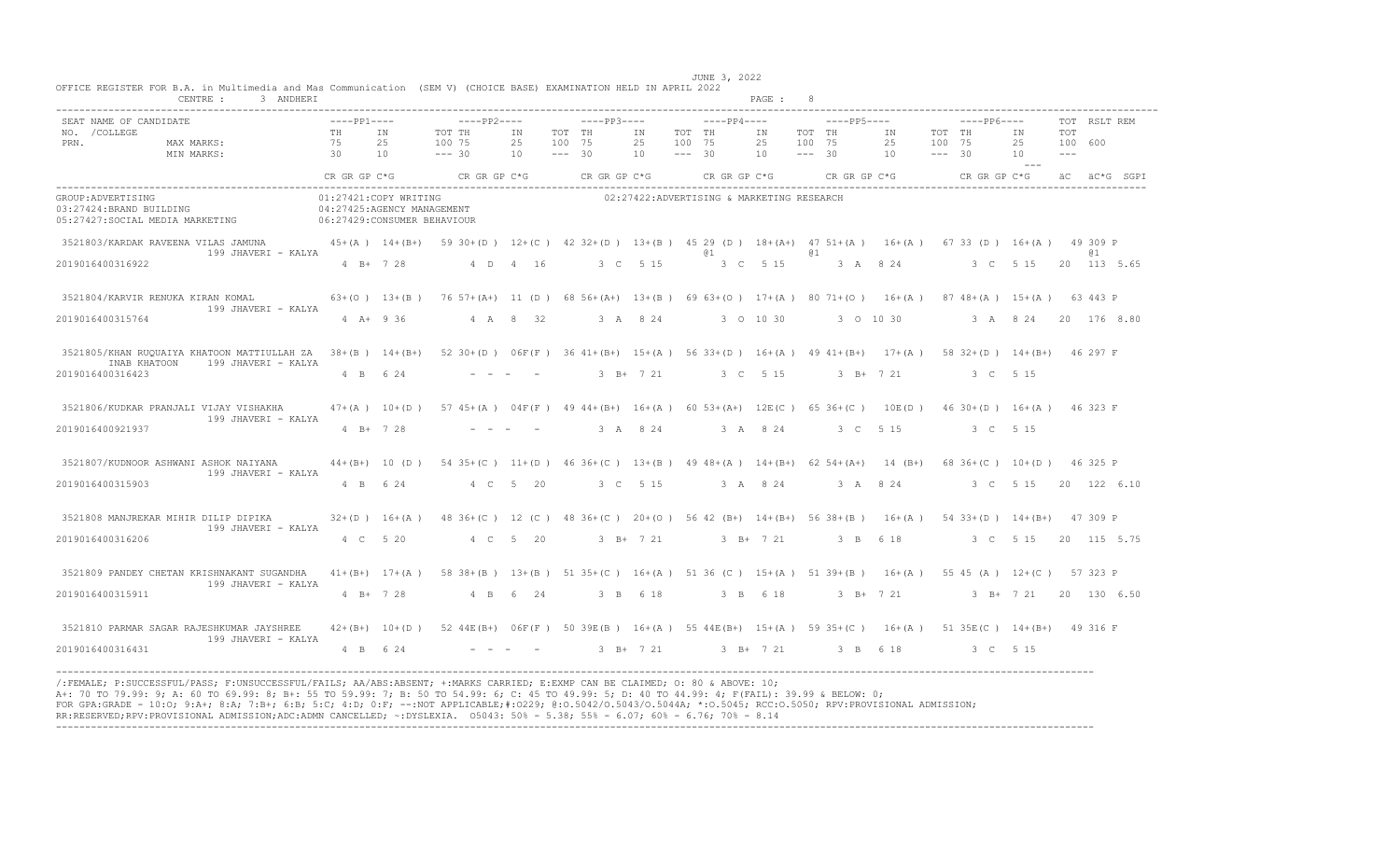| CENTRE :<br>3 ANDHERI                                                                                                                                                              |                              |                       |                                                                                                                   |                             |                              |                                                     |                |                              |                                           | PAGE : 9       |                              |             |                               |                  |                                                        |                |                                        |                       |
|------------------------------------------------------------------------------------------------------------------------------------------------------------------------------------|------------------------------|-----------------------|-------------------------------------------------------------------------------------------------------------------|-----------------------------|------------------------------|-----------------------------------------------------|----------------|------------------------------|-------------------------------------------|----------------|------------------------------|-------------|-------------------------------|------------------|--------------------------------------------------------|----------------|----------------------------------------|-----------------------|
| SEAT NAME OF CANDIDATE<br>NO. / COLLEGE<br>PRN.<br>MAX MARKS:<br>$\begin{array}{c} 75 \\ 30 \end{array}$<br>MIN MARKS:                                                             | $---PP1---$<br>TH IN<br>75   | 25<br>10              | $---PP2---$<br>TOT TH<br>100 75<br>$--- 30$                                                                       | ΙN<br>25<br>10 <sup>1</sup> | TOT TH<br>100 75<br>$--- 30$ | $---PP3---$                                         | IN<br>25<br>10 | TOT TH<br>100 75<br>$--- 30$ | $---PP4---$                               | IN<br>25<br>10 | TOT TH<br>100 75<br>$--- 30$ | $---PP5---$ | IN<br>25<br>$10 - - - 30$     | TOT TH<br>100 75 | $---PP6---$                                            | IN<br>25<br>10 | TOT<br>100 600<br>$\sim$ $\sim$ $\sim$ | TOT RSLT REM          |
|                                                                                                                                                                                    | CR GR GP C*G                 |                       | $CR$ GR GP $C*G$ CR GR GP $C*G$                                                                                   |                             |                              |                                                     |                |                              |                                           |                |                              |             |                               |                  | CR GR GP C*G CR GR GP C*G CR GR GP C*G aC $AC*G$ SGP I |                |                                        |                       |
| GROUP: ADVERTISING<br>03:27424:BRAND BUILDING<br>05:27427:SOCIAL MEDIA MARKETING 06:27429:CONSUMER BEHAVIOUR                                                                       | 04:27425:AGENCY MANAGEMENT   | 01:27421:COPY WRITING |                                                                                                                   |                             |                              |                                                     |                |                              | 02:27422:ADVERTISING & MARKETING RESEARCH |                |                              |             |                               |                  |                                                        |                |                                        |                       |
| 3521811 SAWANT OMKAR RAGHUVIR KOMAL 38+(B) 15+(A) 53 38+(B) 06F(F) 44 41+(B+) 14+(B+) 55 44+(B+) 16+(A) 60 50+(A) 16+(A) 66 33+(D) 16+(A) 49 327 F<br>199 JHAVERI - KALYA          |                              |                       |                                                                                                                   |                             |                              |                                                     |                |                              |                                           |                |                              |             |                               |                  |                                                        |                |                                        |                       |
| 2019016400316887                                                                                                                                                                   |                              | 4 B 6 24              |                                                                                                                   |                             |                              |                                                     | $3 B+ 7 21$    |                              |                                           | 3 A 8 24       |                              | 3 A 8 24    |                               |                  | 3 C 5 15                                               |                |                                        |                       |
| 3521812/SHAIKH TAZEEN MOHAMMED YUSUF FARIDA 35+(C) 16+(A) 51 39+(B) 05F(F) 44 38+(B) 14+(B+) 52 35+(C) 15+(A) 50 44+(B+) 17+(A) 61 33+(D) 10+(D) 43 301 F<br>199 JHAVERI - KALYA   |                              |                       |                                                                                                                   |                             |                              |                                                     |                |                              |                                           |                |                              |             |                               |                  |                                                        |                |                                        |                       |
| 2019016400316767                                                                                                                                                                   |                              | 4 B 6 24              |                                                                                                                   |                             |                              |                                                     | 3 B 6 18       |                              |                                           |                |                              |             |                               |                  | 3 B 6 18 3 A 8 24 3 D 4 12                             |                |                                        |                       |
| GROUP: ADVERTISING<br>03:27423: GLOBALIZATION AND INTERNATIONAL A 04:27424: BRAND BUILDING<br>05:27425:AGENCY MANAGEMENT                                                           | 01:27421:COPY WRITING        |                       | 06:27427:SOCIAL MEDIA MARKETING                                                                                   |                             |                              |                                                     |                |                              | 02:27422:ADVERTISING & MARKETING RESEARCH |                |                              |             |                               |                  |                                                        |                |                                        |                       |
| 3521813 YASH KESHAV AMIN LATA<br>229 ST. ANDREWS                                                                                                                                   |                              |                       | 59+(A+) 20+(O) 79 53+(A+) 15+(A) 68 53+(A+) 21+(O) 74 57+(A+) 19+(A+) 76 53+(A+) 21+(O) 74 65+(O) 11 (D) 76 447 P |                             |                              |                                                     |                |                              |                                           |                |                              |             |                               |                  |                                                        |                |                                        |                       |
| 2019016401159293                                                                                                                                                                   |                              | $4$ A + 9 36          | 4 A 8 32                                                                                                          |                             |                              | 3 A+ 9 27 3 A+ 9 27 3 A+ 9 27 3 A+ 9 27 20 176 8 80 |                |                              |                                           |                |                              |             |                               |                  |                                                        |                |                                        |                       |
| 3521814 GAWLI AKASH SURESH LATA<br>229 ST. ANDREWS                                                                                                                                 |                              |                       | 66+(0) 12 (C) 78 62+(0) 13+(B) 75 59+(A+) 20+(0) 79 60+(0) 12+(C) 72 65+(0) 14+(B+) 79 68+(0) 10+(D) 78 461 P     |                             |                              |                                                     |                |                              |                                           |                |                              |             |                               |                  |                                                        |                |                                        |                       |
| 2019016401156565                                                                                                                                                                   |                              |                       | 4 A+ 9 36 4 A+ 9 36                                                                                               |                             |                              |                                                     |                |                              |                                           |                |                              |             | 3 A+ 9 27 3 A+ 9 27 3 A+ 9 27 |                  |                                                        |                |                                        | 3 A+ 9 27 20 180 9.00 |
| GROUP: ADVERTISING<br>03:27423:GLOBALIZATION AND INTERNATIONAL A  04:27425:AGENCY MANAGEMENT<br>05:27428:DIRECT MARKETING & E-COMMERCE                                             | 06:27429: CONSUMER BEHAVIOUR | 01:27421:COPY WRITING |                                                                                                                   |                             |                              |                                                     |                |                              | 02:27422:ADVERTISING & MARKETING RESEARCH |                |                              |             |                               |                  |                                                        |                |                                        |                       |
| 3521815 CHAVAN KUNAL LAXMAN MANGAL<br>307 RAHEJA - SANTAC                                                                                                                          |                              |                       | 36+(C) 13 (B) 49 41+(B+) 12 (C) 53 36+(C) 11 (D) 47 45+(A) 20+(O) 65 62+(O) 17+(A) 79 53+(A+) 16+(A) 69 362 P     |                             |                              |                                                     |                |                              |                                           |                |                              |             |                               |                  |                                                        |                |                                        |                       |
| 2019016402129851                                                                                                                                                                   |                              | 4 C 5 20              |                                                                                                                   | 4 B 6 24                    |                              |                                                     | 3 C 5 15       |                              | 3 A 8 24                                  |                |                              |             |                               |                  | 3 A+ 9 27 3 A 8 24 20 134 6.70                         |                |                                        |                       |
| 3521816 KATPARA YASH MUKESH REVA 41+ (B+) 12 (C) 53 60+ (0) 18+ (A+) 78 42+ (B+) 22+ (0) 64 45+ (A) 20+ (0) 65 57+ (A+) 17+ (A) 74 47+ (A) 17+ (A) 64 398 P<br>307 RAHEJA - SANTAC |                              |                       |                                                                                                                   |                             |                              |                                                     |                |                              |                                           |                |                              |             |                               |                  |                                                        |                |                                        |                       |
| 2019016402130193                                                                                                                                                                   |                              | 4 B 6 24              | $4 A + 9 36$                                                                                                      |                             |                              | 3 A 8 24 3 A 8 24 3 A + 9 27                        |                |                              |                                           |                |                              |             |                               |                  |                                                        |                |                                        | 3 A 8 24 20 159 7.95  |

FOR GPA:GRADE - 10:0; 9:A+; 8:A; 7:B+; 6:B; 5:C; 4:D; 0:F; --:NOT APPLICABLE;#:O229; @:O.5042/O.5043/O.5044A; \*:O.5045; RCC:O.5050; RPV:PROVISIONAL ADMISSION;<br>RR:RESERVED;RPV:PROVISIONAL ADMISSION;ADC:ADMN CANCELLED; ~:DYS ----------------------------------------------------------------------------------------------------------------------------------------------------------------------------------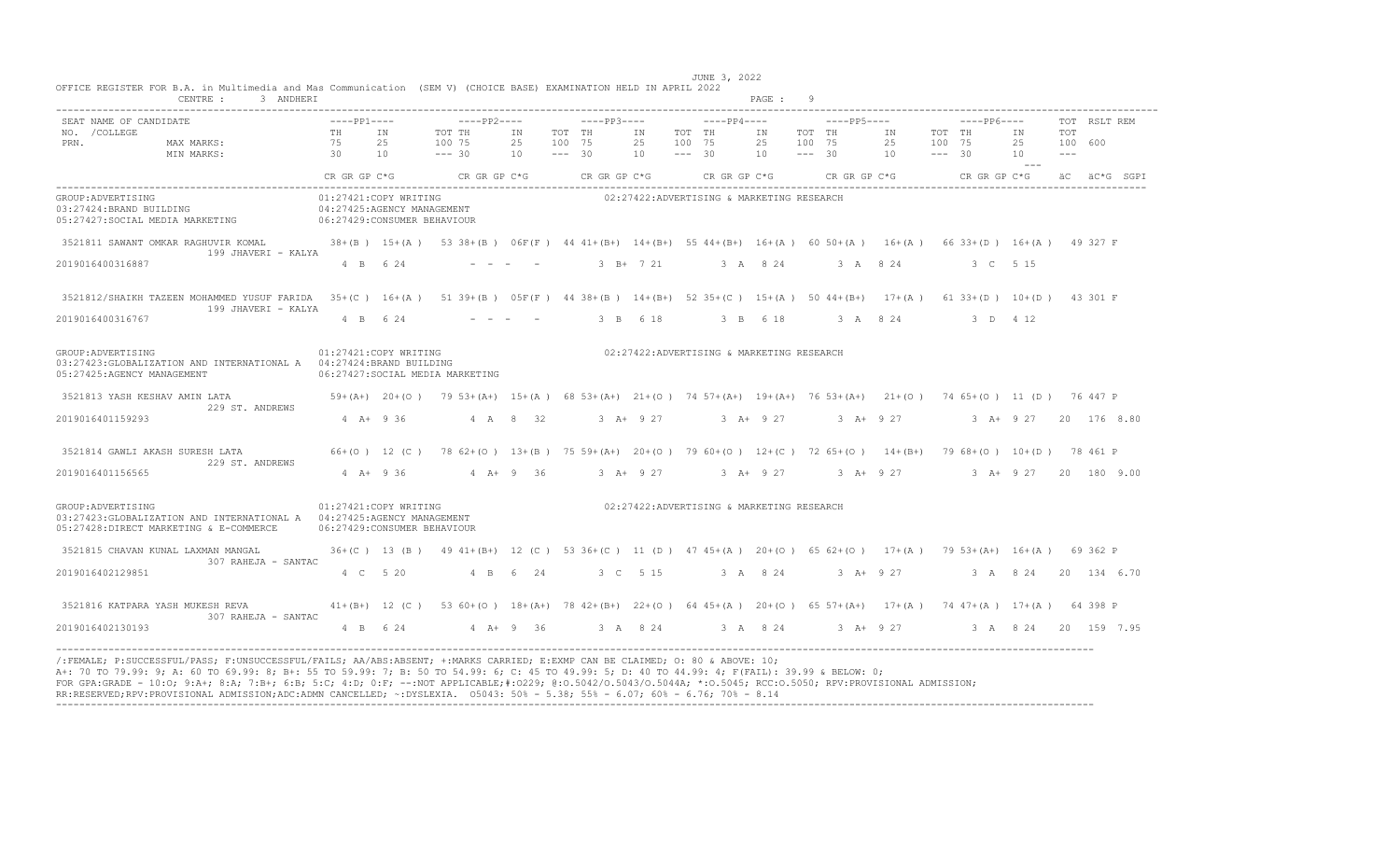|                                                                                         | CENTRE :<br>3 ANDHERI                                                 |                               |                                                                                     |                                             |                |                                             |                |                                             | PAGE: 10                                  |                                             |                |                                                                                                           |                |                         |                       |
|-----------------------------------------------------------------------------------------|-----------------------------------------------------------------------|-------------------------------|-------------------------------------------------------------------------------------|---------------------------------------------|----------------|---------------------------------------------|----------------|---------------------------------------------|-------------------------------------------|---------------------------------------------|----------------|-----------------------------------------------------------------------------------------------------------|----------------|-------------------------|-----------------------|
| SEAT NAME OF CANDIDATE<br>NO. / COLLEGE<br>PRN.                                         | MAX MARKS:<br>MIN MARKS:                                              | $---PP1---$<br>TH<br>75<br>30 | IN<br>25<br>10                                                                      | $---PP2---$<br>TOT TH<br>100 75<br>$--- 30$ | IN<br>25<br>10 | $---PP3---$<br>TOT TH<br>100 75<br>$--- 30$ | ΙN<br>25<br>10 | $---PP4---$<br>TOT TH<br>100 75<br>$--- 30$ | IN<br>25<br>10                            | $---PP5---$<br>TOT TH<br>100 75<br>$--- 30$ | ΙN<br>25<br>10 | $---PP6---$<br>TOT TH<br>100 75<br>$--- 30$                                                               | ΙN<br>25<br>10 | TOT<br>100 600<br>$  -$ | TOT RSLT REM          |
|                                                                                         |                                                                       |                               |                                                                                     | $CR$ GR $GP$ $C*G$ $CR$ $GR$ $GP$ $C*G$     |                | CR GR GP C*G                                |                |                                             | CR GR GP C*G                              |                                             | CR GR GP C*G   | CR GR GP C*G                                                                                              | ----           |                         | äC äC*G SGPI          |
| GROUP: ADVERTISING<br>05:27428:DIRECT MARKETING & E-COMMERCE                            | 03:27423:GLOBALIZATION AND INTERNATIONAL A 04:27425:AGENCY MANAGEMENT |                               | 01:27421:COPY WRITING<br>06:27429: CONSUMER BEHAVIOUR                               |                                             |                |                                             |                |                                             | 02:27422:ADVERTISING & MARKETING RESEARCH |                                             |                |                                                                                                           |                |                         |                       |
| 3521817 MERIYA AJAY BHALLA REKHA                                                        | 307 RAHEJA - SANTAC                                                   |                               | $33+(D)$ $23+(O)$                                                                   |                                             |                |                                             |                |                                             |                                           |                                             |                | 56 42+(B+) 19+(A+) 61 30+(D) 12+(C) 42 41+(B+) 20+(O) 61 41+(B+) 18+(A+) 59 30 (D) 14+(B+) 44 323 P       |                |                         |                       |
| 2019016402556465                                                                        |                                                                       |                               | 4 B+ 7 28                                                                           |                                             | 4 A 8 32       |                                             | 3 D 4 12       |                                             | 3 A 8 24                                  |                                             | $3 B+ 7 21$    |                                                                                                           |                |                         | 3 D 4 12 20 129 6.45  |
| 3521818 MULEKAR SURAJ BALU JYOTI                                                        | 307 RAHEJA - SANTAC                                                   |                               | $57 + (A+) 11 (D)$                                                                  |                                             |                |                                             |                |                                             |                                           |                                             |                | 68 60+(0) 19+(A+) 79 57+(A+) 11 (D) 68 60+(0) 20+(0) 80 63+(0) 11 (D) 74 48+(A) 16+(A) 64 433 P           |                |                         |                       |
| 2018016400005711                                                                        |                                                                       |                               | 4 A 8 32                                                                            |                                             | $4 A + 9 36$   |                                             | 3 A 8 24       |                                             | 3 0 10 30                                 |                                             | $3 A+ 9 27$    |                                                                                                           | 3 A 8 24       |                         | 20 173 8.65           |
| 3521819/SAVLA YAKSHA KISHOR JYOTI                                                       | 307 RAHEJA - SANTAC                                                   |                               | $38+(B)$ 12 (C)                                                                     |                                             |                |                                             |                |                                             |                                           |                                             |                | 50 42+(B+) 13 (B) 55 42+(B+) 12 (C) 54 47+(A) 20+(O) 67 59+(A+) 13 (B) 72 45+(A) 12 (C) 57 355 P          |                |                         |                       |
| 2019016400314591                                                                        |                                                                       |                               | 4 B 6 24                                                                            |                                             | $4 B+ 7 28$    |                                             | 3 B 6 18       |                                             | 3 A 8 24                                  |                                             | $3 + 927$      |                                                                                                           |                |                         | 3 B+ 7 21 20 142 7.10 |
|                                                                                         | 3521820 SHAIKH MOHAMMED FAIZAN NADEEM NAZIA<br>307 RAHEJA - SANTAC    |                               | 39+(B) 11 (D)                                                                       |                                             |                |                                             |                |                                             |                                           |                                             |                | 50 39 + (B) 12 (C) 51 33 + (D) 13 (B) 46 45 + (A) 11 (D) 56 60 + (O) 11 (D) 71 44 + (B +) 12 (C) 56 330 P |                |                         |                       |
| 2019016402129901                                                                        |                                                                       |                               | 4 B 6 24                                                                            | $4$ B                                       | 6 24           |                                             | 3 C 5 15       |                                             | $3 B+ 7 21$                               |                                             | $3 A+ 9 27$    |                                                                                                           | $3$ B+ $7$ 21  |                         | 20 132 6.60           |
| GROUP: ADVERTISING<br>03:27424:BRAND BUILDING<br>05:27428:DIRECT MARKETING & E-COMMERCE |                                                                       |                               | 01:27421:COPY WRITING<br>04:27425:AGENCY MANAGEMENT<br>06:27429: CONSUMER BEHAVIOUR |                                             |                |                                             |                |                                             | 02:27422:ADVERTISING & MARKETING RESEARCH |                                             |                |                                                                                                           |                |                         |                       |
|                                                                                         | 3521821 DEVENDRA VISHNU PARMESH SHAKUNTALA<br>37 VALIA COLLEGE-A      |                               | $39+(B)$ $11+(D)$                                                                   |                                             |                |                                             |                |                                             |                                           |                                             |                | 50 36+(C) 18+(A+) 54 36+(C) 10 (D) 46 36+(C) 10 (D) 46 57+(A+) 14+(B+) 71 45+(A) 10+(D) 55 322 P          |                |                         |                       |
| 2019016400557163                                                                        |                                                                       |                               | 4 B 6 24                                                                            |                                             | 4 B 6 24       |                                             | 3 C 5 15       |                                             | 3 C 5 15                                  |                                             | $3 A+ 9 27$    |                                                                                                           | 3 B+ 7 21      |                         | 20 126 6.30           |
| 3521822 GADEKAR AMOL ASHOK ANAGHA                                                       | 37 VALIA COLLEGE-A                                                    |                               | $47 + (A)$ 15+ $(A)$                                                                |                                             |                |                                             |                |                                             |                                           |                                             |                | 62 45+(A) 19+(A+) 64 47+(A) 10+(D) 57 36+(C) 10 (D) 46 63+(O) 19+(A+) 82 44+(B+) 16+(A) 60 371 P          |                |                         |                       |
| 2019016400557654                                                                        |                                                                       |                               | 4 A 8 32                                                                            |                                             | 4 A 8 32       |                                             | $3 B+ 7 21$    |                                             | 3 C 5 15                                  |                                             | 3 0 10 30      |                                                                                                           | 3 A 8 24       |                         | 20 154 7.70           |
| GROUP: ADVERTISING<br>05:27425:AGENCY MANAGEMENT                                        | 03:27423: GLOBALIZATION AND INTERNATIONAL A  04:27424: BRAND BUILDING |                               | 01:27421:COPY WRITING<br>06:27429: CONSUMER BEHAVIOUR                               |                                             |                |                                             |                |                                             | 02:27422:ADVERTISING & MARKETING RESEARCH |                                             |                |                                                                                                           |                |                         |                       |

A+: 70 TO 79.99: 9; A: 60 TO 69.99: 8; B+: 55 TO 59.99: 7; B: 50 TO 54.99: 6; C: 45 TO 49.99: 5; D: 40 TO 44.99: 4; F(FAIL): 39.99 & BELOW: 0; FOR GPA:GRADE - 10:0; 9:A+; 8:A; 7:B+; 6:B; 5:C; 4:D; 0:F; --:NOT APPLICABLE;#:O229; @:0.5042/0.5043/0.5044A; \*:0.5045; RCC:0.5050; RPV:PROVISIONAL ADMISSION;<br>RR:RESERVED;RPV:PROVISIONAL ADMISSION;ADC:ADMN CANCELLED; ~:DYS ----------------------------------------------------------------------------------------------------------------------------------------------------------------------------------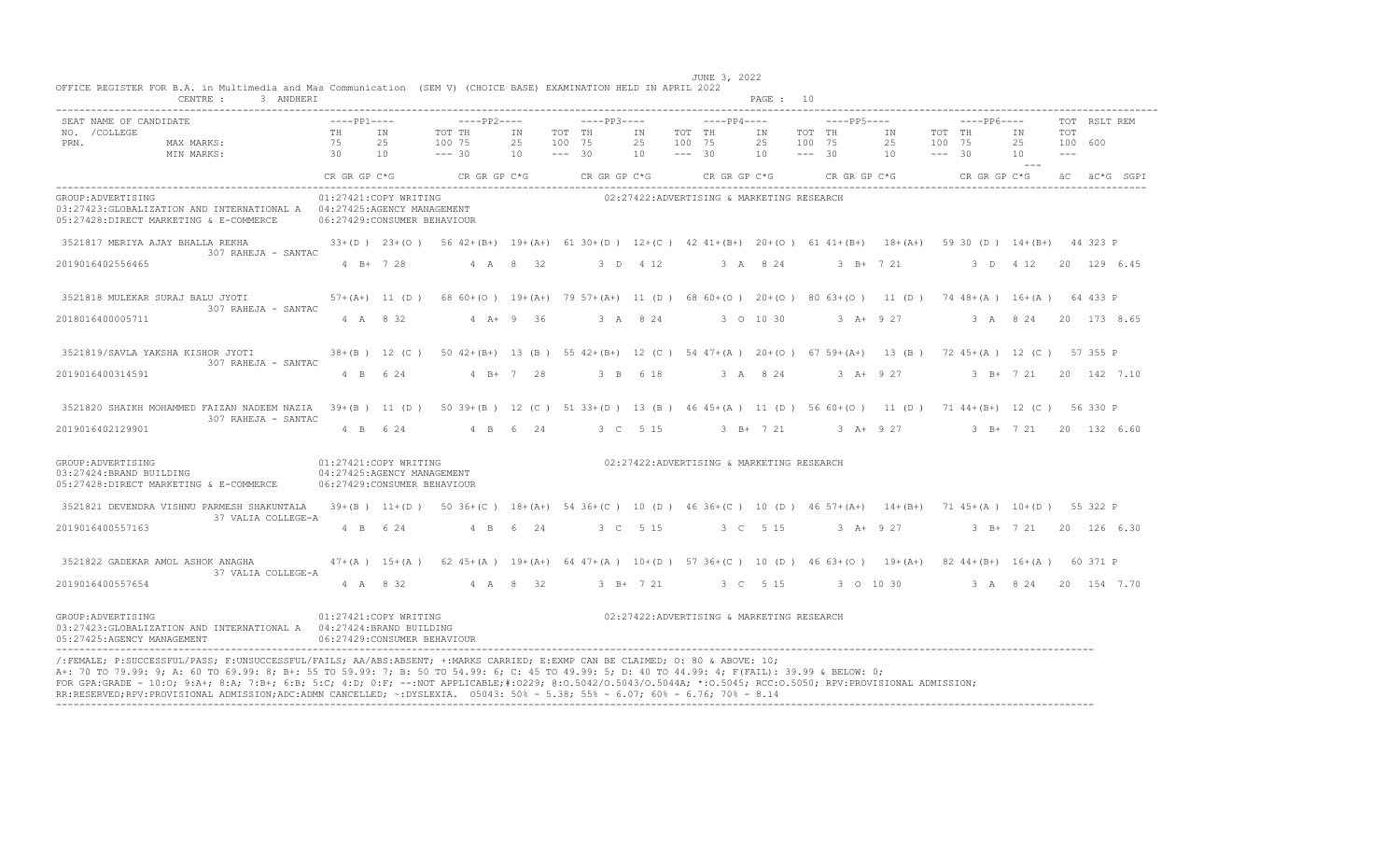| 3 ANDHERI<br>CENTRE :                                                                                                    |                               |                       |                                                                                                                |                |                              |              |                |                              |              | PAGE: 11                                  |                                             |           |                              |                              |              |                                 |                                 |              |              |
|--------------------------------------------------------------------------------------------------------------------------|-------------------------------|-----------------------|----------------------------------------------------------------------------------------------------------------|----------------|------------------------------|--------------|----------------|------------------------------|--------------|-------------------------------------------|---------------------------------------------|-----------|------------------------------|------------------------------|--------------|---------------------------------|---------------------------------|--------------|--------------|
| SEAT NAME OF CANDIDATE<br>NO. / COLLEGE<br>PRN.<br>MAX MARKS:<br>MIN MARKS:                                              | $---PP1---$<br>TH<br>75<br>30 | IN<br>25<br>10        | $---PP2---$<br>TOT TH<br>100 75<br>$--- 30$                                                                    | IN<br>25<br>10 | TOT TH<br>100 75<br>$--- 30$ | $---PP3---$  | IN<br>25<br>10 | TOT TH<br>100 75<br>$--- 30$ | $---PP4---$  | IN<br>25<br>10                            | $---PP5---$<br>TOT TH<br>100 75<br>$--- 30$ |           | IN<br>25<br>10               | TOT TH<br>100 75<br>$--- 30$ | $---PP6---$  | IN<br>25<br>10<br>$\frac{1}{2}$ | TOT<br>100 600<br>$\frac{1}{2}$ | TOT RSLT REM |              |
|                                                                                                                          | CR GR GP C*G                  |                       | CR GR GP C*G                                                                                                   |                |                              | CR GR GP C*G |                |                              | CR GR GP C*G |                                           | CR GR GP C*G                                |           |                              |                              | CR GR GP C*G |                                 |                                 |              | äC äC*G SGPI |
| GROUP: ADVERTISING<br>03:27423: GLOBALIZATION AND INTERNATIONAL A 04:27424: BRAND BUILDING<br>05:27425:AGENCY MANAGEMENT |                               | 01:27421:COPY WRITING | 06:27429: CONSUMER BEHAVIOUR                                                                                   |                |                              |              |                |                              |              | 02:27422:ADVERTISING & MARKETING RESEARCH |                                             |           |                              |                              |              |                                 |                                 |              |              |
| 3521823/SHAH DRASHTI RAKESH NIPA                                                                                         |                               | $45+(A)$ 11+(D)       | 56 45+(A) 10 (D) 55 44+ (B+) 10+ (D) 54 45+ (A) 20+ (O) 65 45+ (A) 20+ (O)                                     |                |                              |              |                |                              |              |                                           |                                             |           |                              |                              |              | 65 44 + (B +) 10 + (D) 54 349 P |                                 |              |              |
| 454 M. K. SANGHVI<br>2015016400441897                                                                                    |                               | $4 B+ 7 28$           |                                                                                                                | $4$ B+ 7 28    |                              |              | 3 B 6 18       |                              |              | 3 A 8 24                                  |                                             |           | 3 A 8 2 4                    |                              | 3 B 6 18     |                                 |                                 |              | 20 140 7.00  |
| GROUP: ADVERTISING<br>03:27424:BRAND BUILDING<br>05:27428:DIRECT MARKETING & E-COMMERCE                                  |                               | 01:27421:COPY WRITING | 04:27425:AGENCY MANAGEMENT<br>06:27429: CONSUMER BEHAVIOUR                                                     |                |                              |              |                |                              |              | 02:27422:ADVERTISING & MARKETING RESEARCH |                                             |           |                              |                              |              |                                 |                                 |              |              |
| 3521824 SAYYED HARISH MOHD SADIOUE KANIZ FA 38 (B) 21+(O)<br>TMA                                                         |                               |                       | 59 30 (D) $22+(0)$ 52 38+(B) $10+(D)$ 48 33+(D) $10+(D)$ 43 45+(A) $10+(D)$ 55 45+(A) $10+(D)$ 55 312 P        |                |                              |              |                |                              |              |                                           |                                             |           |                              |                              |              |                                 |                                 |              |              |
| 516 CLARA'S COLLEGE<br>2019016400299813                                                                                  |                               | $4 B+ 7 28$           |                                                                                                                | 4 B 6 24       |                              |              | 3 C 5 15       |                              |              | 3 D 4 12                                  |                                             |           | $3 \text{ B} + 7 \text{ 21}$ |                              |              | $3 B+ 7 21$                     |                                 |              | 20 121 6.05  |
| 3521825/KHAN NAFISA MOIN FATIMA<br>$919 B.L. AMLANI - V$                                                                 |                               | $66+(0)$ 19+(A+)      | 85 44+(B+) 18+(A+) 62 53+(A+) 18+(A+) 71 53+(A+) 17+(A) 70 69 (O) 19+(A+) 88 41+(B+) 20+(O) 61 437 P           |                |                              |              |                |                              |              |                                           |                                             |           |                              |                              |              |                                 |                                 |              |              |
| 2019016400381871                                                                                                         |                               | 4 0 10 40             |                                                                                                                | 4 A 8 32       |                              |              | $3 + 927$      |                              |              | 3 A+ 9 27                                 |                                             | 3 0 10 30 |                              |                              |              | 3 A 8 24                        |                                 |              | 20 180 9.00  |
| 3521826/PATIL JAGRUTI GANESH PUSHPA<br>$919 B.L. AMLANI - V$                                                             |                               |                       | 62 (0) 17+(A) 79 47+(A) 16+(A) 63 35+(C) 17+(A) 52 47+(A) 17+(A) 64 42+(B+) 18+(A+) 60 45+(A) 18+(A+) 63 381 P |                |                              |              |                |                              |              |                                           |                                             |           |                              |                              |              |                                 |                                 |              |              |
| 2019016400916155                                                                                                         |                               | $4 A+ 9 36$           | 4 A 8 32                                                                                                       |                |                              |              |                |                              |              | 3 B 6 18 3 A 8 24 3 A 8 24                |                                             |           |                              |                              |              | 3 A 8 24 20 158 7.90            |                                 |              |              |

----------------------------------------------------------------------------------------------------------------------------------------------------------------------------------

 JUNE 3, 2022 OFFICE REGISTER FOR B.A. in Multimedia and Mas Communication (SEM V) (CHOICE BASE) EXAMINATION HELD IN APRIL 2022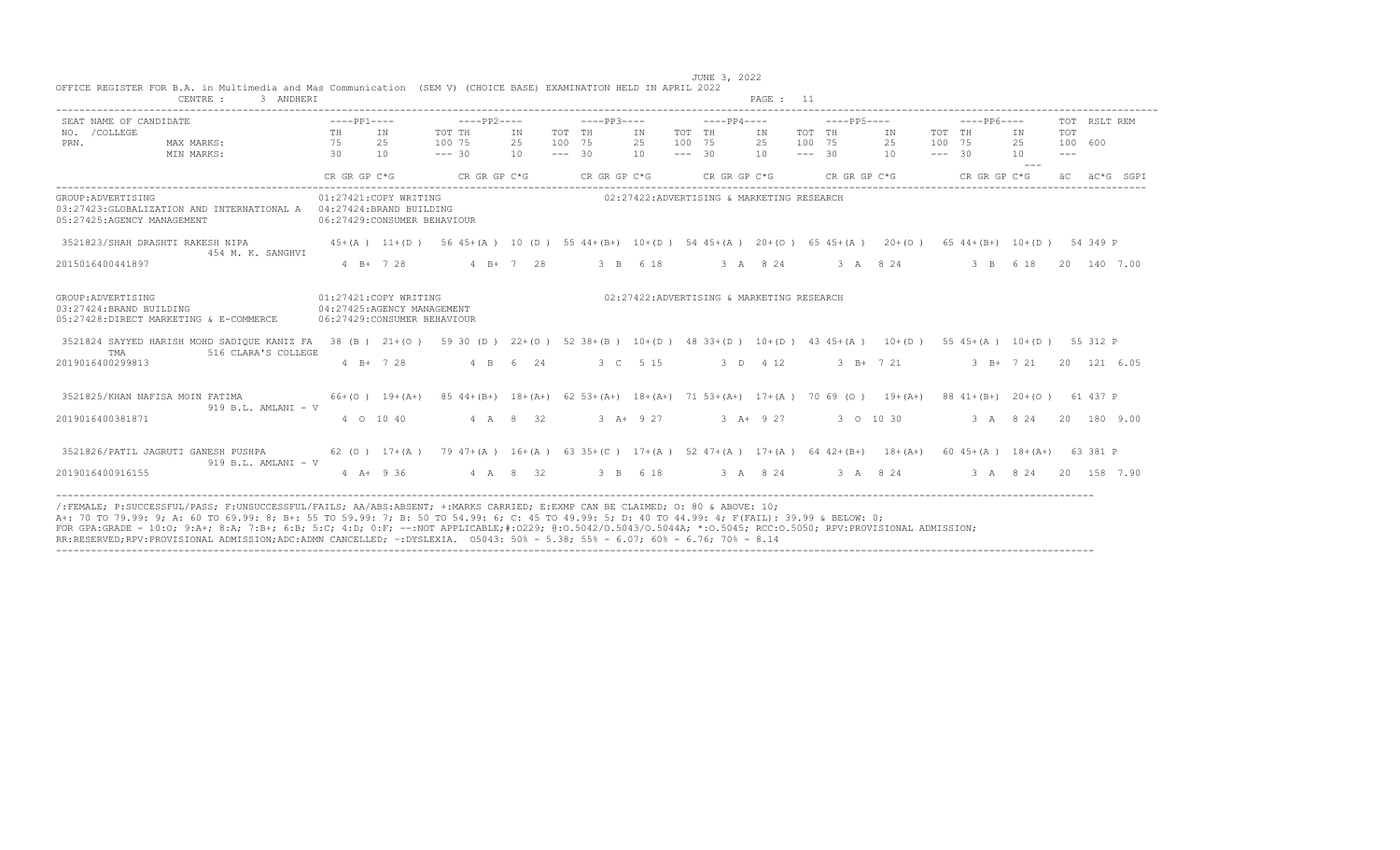| OFFICE REGISTER FOR B.A. in Multimedia and Mas Communication (SEM V) (CHOICE BASE) EXAMINATION HELD IN APRIL 2022<br>CENTRE: 4 GHATKOPAR                                                                                                                                                                                                                                                                                                                                                                                                                                        |                    |                       |                                                                                                                                 |                              |  |                              |                                           | PAGE : 12 |    |                                                        |                              |                                                            |                                  |                |              |  |
|---------------------------------------------------------------------------------------------------------------------------------------------------------------------------------------------------------------------------------------------------------------------------------------------------------------------------------------------------------------------------------------------------------------------------------------------------------------------------------------------------------------------------------------------------------------------------------|--------------------|-----------------------|---------------------------------------------------------------------------------------------------------------------------------|------------------------------|--|------------------------------|-------------------------------------------|-----------|----|--------------------------------------------------------|------------------------------|------------------------------------------------------------|----------------------------------|----------------|--------------|--|
| SEAT NAME OF CANDIDATE<br>NO. /COLLEGE MAX MARKS: TH IN TOT TH<br>PRN. MAX MARKS: 75 25 100 75<br>MIN MARKS: 30 10 --- 30                                                                                                                                                                                                                                                                                                                                                                                                                                                       |                    |                       | TOT TH IN                                                                                                                       | 25 100 75<br>$10 - - - - 30$ |  | 25 100 75<br>$10 - - - - 30$ |                                           |           |    | 25 100 75 25 100 75<br>$10 \t--- \t30 \t10 \t--- \t30$ |                              | $---PP5---$<br>TOT THE IN TOT THE IN TOT THE IN TOT THE IN | 25 100 600<br>10<br>$\sim$ $  -$ | TOT<br>$- - -$ | TOT RSLT REM |  |
|                                                                                                                                                                                                                                                                                                                                                                                                                                                                                                                                                                                 |                    |                       | CR GR GP C*G CR GR GP C*G CR GR GP C*G CR GR GP C*G CR GR GP C*G CR GR GP C*G CR GR GP C*G ÅC ÅG SGP I                          |                              |  |                              |                                           |           |    |                                                        |                              |                                                            |                                  |                |              |  |
| GROUP: ADVERTISING<br>03:27423: GLOBALIZATION AND INTERNATIONAL A 04:27424: BRAND BUILDING<br>05:27427:SOCIAL MEDIA MARKETING 06:27429:CONSUMER BEHAVIOUR                                                                                                                                                                                                                                                                                                                                                                                                                       |                    | 01:27421:COPY WRITING |                                                                                                                                 |                              |  |                              | 02:27422:ADVERTISING & MARKETING RESEARCH |           |    |                                                        |                              |                                                            |                                  |                |              |  |
| 3521827 BHOSALE YASH MAHENDRA MAYURI 42+(B+) 19+(A+) 61 54+(A+) 19+(A+) 73 30 (D ) 19+(A+) 49 32+(D ) 19+(A+) 51 33+(D ) 19+(A+) 52 33+(D ) 19+(A+) 52 338 P                                                                                                                                                                                                                                                                                                                                                                                                                    |                    |                       |                                                                                                                                 |                              |  |                              |                                           |           |    |                                                        |                              |                                                            |                                  |                |              |  |
| 135 ACHARYA & MARAT<br>2019016400065281                                                                                                                                                                                                                                                                                                                                                                                                                                                                                                                                         |                    | 4 A 8 32              |                                                                                                                                 | $4 A + 9 36$                 |  | 3 C 5 15                     | 3 B 6 18                                  |           |    | 3 B 6 18                                               |                              |                                                            | 3 B 6 18 20 137 6.85             |                |              |  |
| 3521828/BHUVAD ANKITA ASHOK ASHWINI<br>135 ACHARYA & MARAT                                                                                                                                                                                                                                                                                                                                                                                                                                                                                                                      |                    |                       | 33+(D) 18+(A+) 51 35 (C) 18+(A+) 53 36 (C) 18+(A+) 54 36 (C) 18+(A+) 54 38+(B) 18+(A+) 56 68 (O) 18+(A+) 86 354 P               |                              |  |                              |                                           |           |    |                                                        |                              |                                                            |                                  |                |              |  |
| 2019016400065114                                                                                                                                                                                                                                                                                                                                                                                                                                                                                                                                                                |                    | 4 B 6 24              | 4 B 6 24                                                                                                                        |                              |  |                              |                                           |           |    |                                                        |                              | 3 B 6 18 3 B 6 18 3 B + 7 21 3 0 10 30 20 135 6.75         |                                  |                |              |  |
| 3521829 GARGOTE MOHIT BALA BHARTI<br>135 ACHARYA & MARAT                                                                                                                                                                                                                                                                                                                                                                                                                                                                                                                        |                    |                       | 38+(B) 15+(A) 53 41+(B+) 14+(B+) 55 45 (A) 14+(B+) 59 38+(B) 15+(A) 53 41+(B+) 14+(B+) 55 41+(B+) 16+(A) 57 332 P               |                              |  |                              |                                           |           |    |                                                        |                              |                                                            |                                  |                |              |  |
| 2019016401893564                                                                                                                                                                                                                                                                                                                                                                                                                                                                                                                                                                |                    |                       | 4 B 6 24 4 B + 7 28                                                                                                             |                              |  |                              |                                           |           |    |                                                        |                              | 3 B+ 7 21 3 B 6 18 3 B+ 7 21 3 B+ 7 21 20 133 6.65         |                                  |                |              |  |
| 3521830/JOSHI VEDANGI TUSHAR TANVI 39+(B) 17+(A) 56 44+(B+) 17+(A) 61 63 (O) 17+(A) 80 33+(D) 17+(A) 50 41+(B+) 17+(A) 58 51 (A) 19+(A+) 70 375 P<br>135 ACHARYA & MARAT                                                                                                                                                                                                                                                                                                                                                                                                        |                    |                       |                                                                                                                                 |                              |  |                              |                                           |           |    |                                                        |                              |                                                            |                                  |                |              |  |
| 2019016402323342                                                                                                                                                                                                                                                                                                                                                                                                                                                                                                                                                                |                    |                       | 4 B + 7 28 4 A 8 32 3 0 10 30                                                                                                   |                              |  |                              |                                           |           |    |                                                        |                              | 3 B 6 18 3 B + 7 21 3 A + 9 27 20 156 7.80                 |                                  |                |              |  |
| 3521831 LATPATE ANURAJ BHAUSAHEB GANGUBAI<br>135 ACHARYA & MARAT                                                                                                                                                                                                                                                                                                                                                                                                                                                                                                                |                    |                       | $47(A)$ $16+(A)$ $634+(B+)$ $16+(A)$ $6036(C)$ $16+(A)$ $5236+(C)$ $16+(A)$ $5245+(A)$ $16+(A)$ $6141+(B+)$ $18+(A+)$ $59347$ P |                              |  |                              |                                           |           |    |                                                        |                              |                                                            |                                  |                |              |  |
| 2019016400065002                                                                                                                                                                                                                                                                                                                                                                                                                                                                                                                                                                |                    | 4 A 8 32              |                                                                                                                                 | 4 A 8 32                     |  | 3 B 6 18                     |                                           | 3 B 6 18  |    |                                                        | $3 \quad A \quad 8 \quad 24$ |                                                            | 3 B + 7 21 20 145 7.25           |                |              |  |
| 3521832/SOLANKI PALLAVI BHARAT RANJANA<br>135 ACHARYA & MARAT                                                                                                                                                                                                                                                                                                                                                                                                                                                                                                                   |                    |                       | 32+(D) 21+(O) 53 32+(D) 21+(O) 53 33 (D) 21+(O) 54 27 (D) 21+(O) 48 35+(C) 21+(O) 56 33 (D) 17+(A) 50 314 P                     |                              |  |                              | 63                                        |           | @3 |                                                        |                              |                                                            |                                  |                | 63           |  |
| 2019016400064834                                                                                                                                                                                                                                                                                                                                                                                                                                                                                                                                                                |                    |                       | 4 B 6 24 4 B 6 24                                                                                                               |                              |  | 3 B 6 18                     |                                           |           |    |                                                        |                              | 3 B 6 18 3 B + 7 21 3 B 6 18 20 123 6 15                   |                                  |                |              |  |
| GROUP: JOURNALISM<br>03:27414:WRITING AND EDITING SKILLS<br>05:27417:MOBILE JOURALISM AND NEW MEDIA 06:27419:JOURNALISM AND PUBLIC OPINION                                                                                                                                                                                                                                                                                                                                                                                                                                      | 01:27411:REPORTING |                       | 04:27415: GLOBAL MEDIA AND CONFLICT RESOLUT                                                                                     |                              |  |                              | 02:27412:INVESTIGATIVE JOURNALISM         |           |    |                                                        |                              |                                                            |                                  |                |              |  |
| 3521833 KAMBLE PRANAY GAUTAM SUSHILA 33 (D) 16+(A) 49 32+(D) 18+(A+) 50 35+(C) 17+(A) 52 47+(A) 17+(A) 64 35+(C) 16+(A) 51 53 (A+) 18+(A+) 71 337 P<br>135 ACHARYA & MARAT                                                                                                                                                                                                                                                                                                                                                                                                      |                    |                       |                                                                                                                                 |                              |  |                              |                                           |           |    |                                                        |                              |                                                            |                                  |                |              |  |
| 2019016402323365                                                                                                                                                                                                                                                                                                                                                                                                                                                                                                                                                                |                    |                       | 4 C 5 20 4 B 6 24 3 B 6 18 3 A 8 24 3 B 6 18 3 A + 9 27 20 131 6.55                                                             |                              |  |                              |                                           |           |    |                                                        |                              |                                                            |                                  |                |              |  |
| /:FEMALE; P:SUCCESSFUL/PASS; F:UNSUCCESSFUL/FAILS; AA/ABS:ABSENT; +:MARKS CARRIED; E:EXMP CAN BE CLAIMED; O: 80 & ABOVE: 10;<br>A+: 70 TO 79.99: 9; A: 60 TO 69.99: 8; B+: 55 TO 59.99: 7; B: 50 TO 54.99: 6; C: 45 TO 49.99: 5; D: 40 TO 44.99: 4; F(FAIL): 39.99 & BELOW: 0;<br>FOR GPA:GRADE - 10:0; 9:A+; 8:A; 7:B+; 6:B; 5:C; 4:D; 0:F; --:NOT APPLICABLE;#:0229; 0:0.5042/0.5043/0.5044A; *:0.5045; RCC:0.5050; RPV:PROVISIONAL ADMISSION;<br>RR:RESERVED;RPV:PROVISIONAL ADMISSION;ADC:ADMN CANCELLED; ~:DYSLEXIA. 05043: 50% - 5.38; 55% - 6.07; 60% - 6.76; 70% - 8.14 |                    |                       |                                                                                                                                 |                              |  |                              |                                           |           |    |                                                        |                              |                                                            |                                  |                |              |  |

JUNE 3, 2022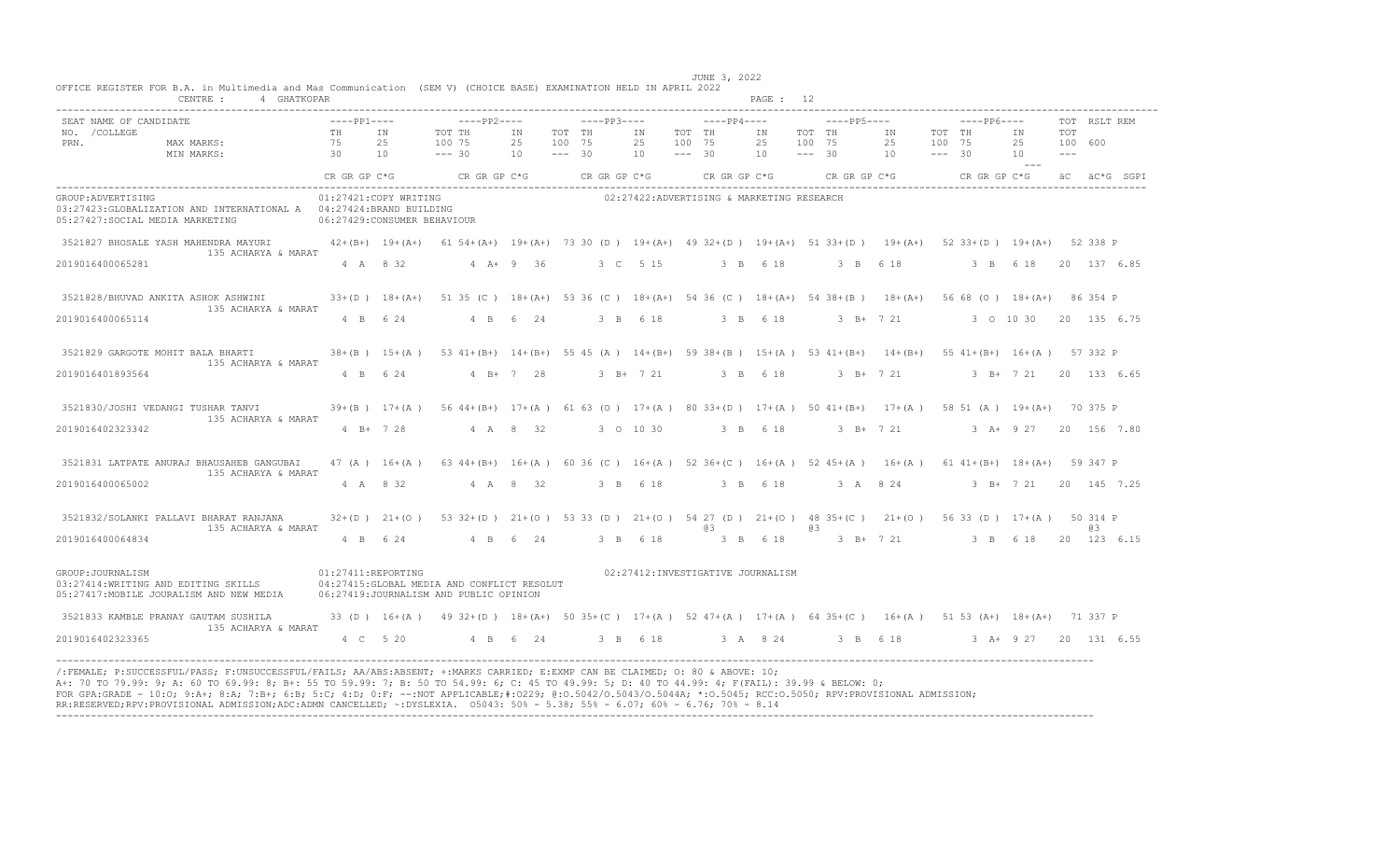| CENTRE :                                                                                             | 4 GHATKOPAR                 |             |                                                                                     |                                                                                                                  |                |      |                                             |                |                              |                                           | PAGE : 13      |                              |             |                |                    |                              |                           |                         |              |              |
|------------------------------------------------------------------------------------------------------|-----------------------------|-------------|-------------------------------------------------------------------------------------|------------------------------------------------------------------------------------------------------------------|----------------|------|---------------------------------------------|----------------|------------------------------|-------------------------------------------|----------------|------------------------------|-------------|----------------|--------------------|------------------------------|---------------------------|-------------------------|--------------|--------------|
| SEAT NAME OF CANDIDATE<br>NO. / COLLEGE<br>PRN.<br>MAX MARKS:<br>MIN MARKS:                          | TH<br>75<br>$\overline{30}$ | $---PP1---$ | IN<br>25<br>10                                                                      | $---PP2---$<br>TOT TH<br>100 75<br>$--- 30$                                                                      | IN<br>25<br>10 |      | $---PP3---$<br>TOT TH<br>100 75<br>$--- 30$ | IN<br>25<br>10 | TOT TH<br>100 75<br>$--- 30$ | $---PP4---$                               | IN<br>25<br>10 | TOT TH<br>100 75<br>$--- 30$ | $---PP5---$ | IN<br>25<br>10 | 100 75<br>$--- 30$ | $---PP6---$<br>TOT TH        | IN<br>25<br>10<br>$- - -$ | TOT<br>100 600<br>$  -$ | TOT RSLT REM |              |
|                                                                                                      |                             |             |                                                                                     | CRGRGPC*G CRGRGPC*G                                                                                              |                |      | CR GR GP C*G                                |                |                              | $CR$ GR GP $C*G$                          |                |                              |             | CR GR GP C*G   |                    | CR GR GP C*G                 |                           |                         |              | äC äC*G SGPI |
| GROUP: JOURNALISM<br>03:27414:WRITING AND EDITING SKILLS<br>05:27417: MOBILE JOURALISM AND NEW MEDIA |                             |             | 01:27411:REPORTING                                                                  | 04:27415: GLOBAL MEDIA AND CONFLICT RESOLUT<br>06:27419:JOURNALISM AND PUBLIC OPINION                            |                |      |                                             |                |                              | 02:27412: INVESTIGATIVE JOURNALISM        |                |                              |             |                |                    |                              |                           |                         |              |              |
| 3521834 KAMBLE PRATHAMESH SAMPAT MANISHA                                                             |                             |             | 59 $(A+)$ 18+ $(A+)$                                                                | 77 30+(D) 17+(A) 47 44 (B+) 18+(A+) 62 48+(A) 18+(A+) 66 38+(B) 16+(A) 54 38+(B) 16+(A) 54 360 P                 |                |      |                                             |                |                              |                                           |                |                              |             |                |                    |                              |                           |                         |              |              |
| 135 ACHARYA & MARAT<br>2019016400065072                                                              |                             |             | $4 A+ 9 36$                                                                         |                                                                                                                  | 4 C 5 20       |      |                                             | 3 A 8 24       |                              |                                           | 3 A 8 24       |                              | 3 B 6 18    |                |                    | 3 B 6 18                     |                           |                         |              | 20 140 7.00  |
| 3521835 PATOLE AKHILESH SUDHAKAR SHALINI<br>135 ACHARYA & MARAT                                      |                             |             | $33+(D)$ 18+(A+)                                                                    | 51 29 (D) $17+(A)$ 46 41+ (B+) $19+(A+)$ 60 42+ (B+) 19+ (A+) 61 74 (O) 18+ (A+)<br><b>Q</b> 1                   |                | (a 1 |                                             |                |                              |                                           |                |                              |             |                |                    | 92 $30+(D)$ 18+(A+) 48 358 P |                           |                         | <b>a</b> 1   |              |
| 2019016400064931                                                                                     |                             |             | 4 B 6 24                                                                            |                                                                                                                  | 4 C 5 20       |      |                                             | 3 A 8 24       |                              | 3 A 8 24                                  |                |                              |             | 3 0 10 30      |                    | 3 C 5 15                     |                           |                         |              | 20 137 6.85  |
| GROUP: ADVERTISING<br>03:27424:BRAND BUILDING<br>05:27428:DIRECT MARKETING & E-COMMERCE              |                             |             | 01:27421:COPY WRITING<br>04:27425:AGENCY MANAGEMENT<br>06:27429: CONSUMER BEHAVIOUR |                                                                                                                  |                |      |                                             |                |                              | 02:27422:ADVERTISING & MARKETING RESEARCH |                |                              |             |                |                    |                              |                           |                         |              |              |
| 3521836 KHAN AVES KHALIL ZAKIYA                                                                      |                             |             | $45+(A)$ 12+(C)                                                                     | 57 30 + (D) 12 + (C) 42 35 + (C) 10 + (D) 45 30 (D) 10 + (D) 40 56 + (A+) 10 + (D) 66 39 + (B) 12 + (C) 51 301 P |                |      |                                             |                |                              |                                           |                |                              |             |                |                    |                              |                           |                         |              |              |
| 228 NARAYANA GURU-C<br>2019016400195203                                                              |                             |             | $4 B+ 7 28$                                                                         |                                                                                                                  | 4 D 4 16       |      |                                             | 3 C 5 15       |                              |                                           | 3 D 4 12       |                              |             | 3 A 8 24       |                    | $\beta$ B                    | 6 18                      |                         |              | 20 113 5.65  |
| 3521837/NIKAM AKSHATA SANTOSH ULKA<br>228 NARAYANA GURU-C                                            |                             |             | $38+(B)$ $12+(C)$                                                                   | 50 35+(C) 10+(D) 45 41 (B+) 16+(A) 57 47+(A) 13+(B) 60 60+(O) 15+(A) 75 53+(A+) 15+(A) 68 355 P                  |                |      |                                             |                |                              |                                           |                |                              |             |                |                    |                              |                           |                         |              |              |
| 2019016400194923                                                                                     |                             |             | 4 B 6 24                                                                            |                                                                                                                  | 4 C 5 20       |      |                                             | $3 B+ 7 21$    |                              |                                           | 3 A 8 24       |                              |             | 3 A + 9 27     |                    | 3 A 8 24                     |                           |                         |              | 20 140 7.00  |
| 3521838/SINGH SONI CHANDRABHAN MADHURI<br>228 NARAYANA GURU-C                                        |                             |             | $48+(A)$ 12+(C)                                                                     | 60 35+(C) 12+(C) 47 39+(B) 10+(D) 49 36+(C) 10+(D) 46 44 (B+) 10+(D) 54 41+(B+) 14+(B+) 55 311 P                 |                |      |                                             |                |                              |                                           |                |                              |             |                |                    |                              |                           |                         |              |              |
| 2019016400195064                                                                                     |                             |             | 4 A 8 32                                                                            |                                                                                                                  | 4 C 5 20       |      |                                             | 3 C 5 15       |                              |                                           | 3 C 5 15       |                              | 3 B 6 18    |                |                    |                              | $3 \quad B+ 7 \quad 21$   |                         |              | 20 121 6.05  |
| 3521839 THOMBARE PRASAD SANJAYKUMAR SAVITA<br>228 NARAYANA GURU-C                                    |                             |             | $30+(D)$ 12+(C)                                                                     | $42$ 38+(B) 12+(C) 50 30+(D) 10+(D) 40 47 (A) 10+(D) 57 47+(A) 10+(D) 57 36+(C) 12+(C) 48 294 P                  |                |      |                                             |                |                              |                                           |                |                              |             |                |                    |                              |                           |                         |              |              |
| 2019016400194954                                                                                     |                             |             | 4 D 4 16                                                                            |                                                                                                                  | 4 B 6 24       |      |                                             | 3 D 4 12       |                              |                                           | 3 B+ 7 21      |                              |             | 3 B+ 7 21      |                    | 3 C 5 15                     |                           |                         |              | 20 109 5.45  |
| GROUP: ADVERTISING<br>03:27424:BRAND BUILDING<br>05:27426:ACCOUNT PLANNING & ADVERTISING             |                             |             | 01:27421:COPY WRITING<br>04:27425:AGENCY MANAGEMENT<br>06:27429:CONSUMER BEHAVIOUR  |                                                                                                                  |                |      |                                             |                |                              | 02:27422:ADVERTISING & MARKETING RESEARCH |                |                              |             |                |                    |                              |                           |                         |              |              |

 JUNE 3, 2022 OFFICE REGISTER FOR B.A. in Multimedia and Mas Communication (SEM V) (CHOICE BASE) EXAMINATION HELD IN APRIL 2022 CENTRE : 4 GHATKOPAR PAGE : 13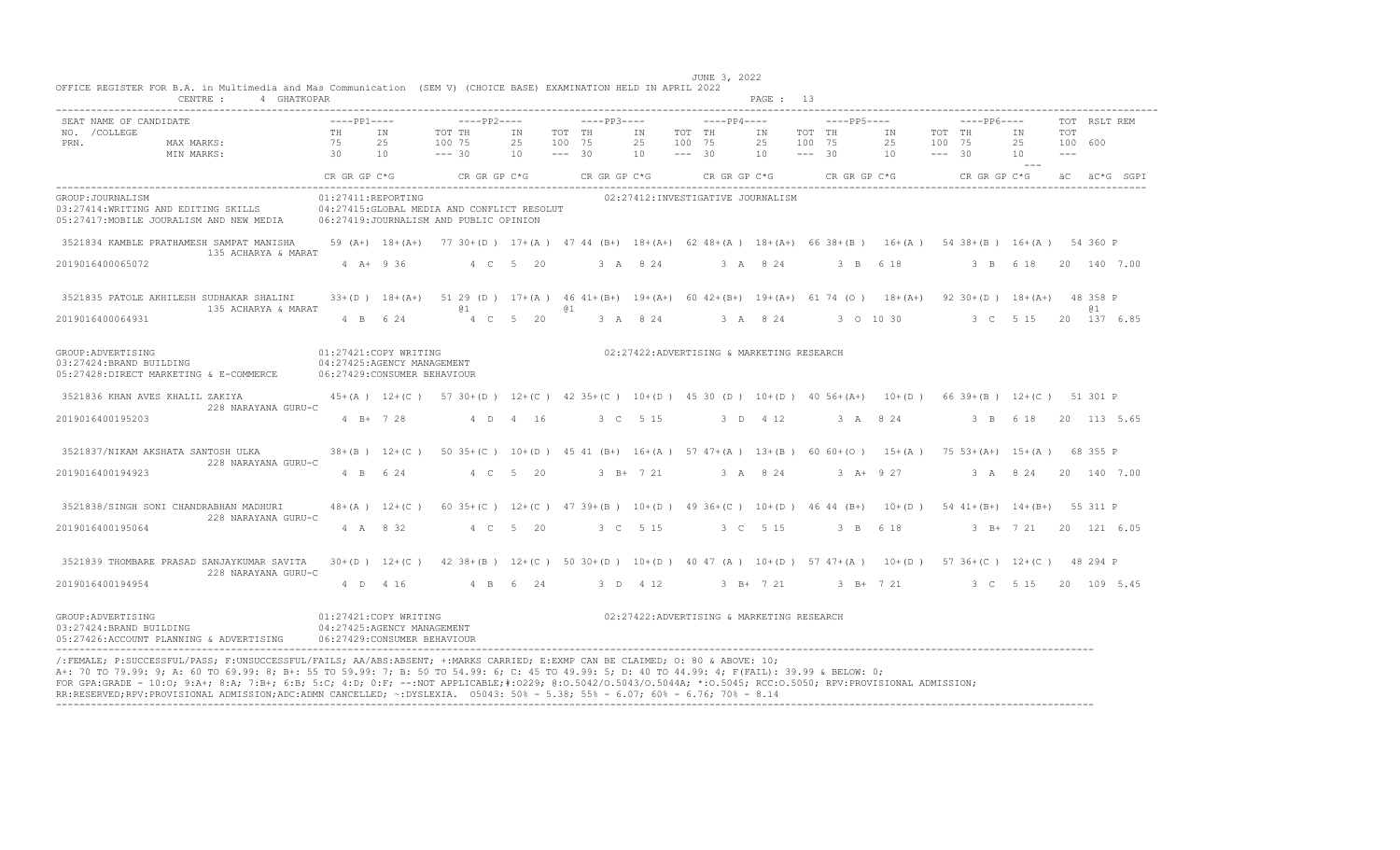|                                                                                                              | CENTRE: 4 GHATKOPAR |                                                      |                                                                                                                                                         |             |                    |              |             |                    |                                           | PAGE : 14   |                    |             |                               |                    |              |                       |            |              |              |
|--------------------------------------------------------------------------------------------------------------|---------------------|------------------------------------------------------|---------------------------------------------------------------------------------------------------------------------------------------------------------|-------------|--------------------|--------------|-------------|--------------------|-------------------------------------------|-------------|--------------------|-------------|-------------------------------|--------------------|--------------|-----------------------|------------|--------------|--------------|
| SEAT NAME OF CANDIDATE                                                                                       | $---PP1---$         |                                                      | $---PP2---$                                                                                                                                             |             |                    | $---PP3---$  |             |                    | $---PP4---$                               |             |                    | $---PP5---$ |                               |                    | $---PP6---$  |                       |            | TOT RSLT REM |              |
| NO. / COLLEGE                                                                                                | TH                  | TN                                                   | TOT TH                                                                                                                                                  | ΙN          | TOT TH             |              | IN          | TOT TH             |                                           | IN          | TOT TH             |             | IN                            |                    | TOT TH       | IN                    | <b>TOT</b> |              |              |
| PRN.<br>MAX MARKS:                                                                                           | 75<br>30            | 25<br>10                                             | 100 75<br>$--- 30$                                                                                                                                      | 25<br>10    | 100 75<br>$--- 30$ |              | 25<br>10    | 100 75<br>$--- 30$ |                                           | 25<br>10    | 100 75<br>$--- 30$ |             | 25<br>10                      | 100 75<br>$--- 30$ |              | 25<br>10              | $  -$      | 100 600      |              |
| MIN MARKS:                                                                                                   |                     |                                                      |                                                                                                                                                         |             |                    |              |             |                    |                                           |             |                    |             |                               |                    |              | $- - -$               |            |              |              |
|                                                                                                              | CR GR GP C*G        |                                                      | CR GR GP C*G                                                                                                                                            |             |                    | CR GR GP C*G |             |                    | CR GR GP C*G                              |             |                    |             | CR GR GP C*G                  |                    | CR GR GP C*G |                       |            |              | äC äC*G SGPI |
| GROUP: ADVERTISING<br>03:27424:BRAND BUILDING                                                                |                     | 01:27421:COPY WRITING<br>04:27425:AGENCY MANAGEMENT  |                                                                                                                                                         |             |                    |              |             |                    | 02:27422:ADVERTISING & MARKETING RESEARCH |             |                    |             |                               |                    |              |                       |            |              |              |
| 05:27426:ACCOUNT PLANNING & ADVERTISING                                                                      |                     | 06:27429:CONSUMER BEHAVIOUR                          |                                                                                                                                                         |             |                    |              |             |                    |                                           |             |                    |             |                               |                    |              |                       |            |              |              |
| 3521840/SAWANT NIDHI AVINASH ASHWINI<br>540 S.K.SOMAIYA                                                      |                     |                                                      | 39E(B) 14E(B+) 53 54E(A+) 16E(A) 70 48E(A) 15E(A) 63 41E(B+) 14E(B+) 55 AA AA AA 41E(B+) 16E(A) 57 298 F                                                |             |                    |              |             |                    |                                           |             |                    |             |                               |                    |              |                       |            |              |              |
| 2019016401652847                                                                                             |                     | 4 B 6 24                                             |                                                                                                                                                         | $4 A+9 36$  |                    |              | 3 A 8 24    |                    |                                           | $3 B+ 7 21$ |                    |             | the company of the company of |                    |              | $3 B+ 7 21$           |            |              |              |
| GROUP: ADVERTISING<br>03:27424:BRAND BUILDING                                                                |                     | 01:27421:COPY WRITING<br>04:27425:AGENCY MANAGEMENT  |                                                                                                                                                         |             |                    |              |             |                    | 02:27422:ADVERTISING & MARKETING RESEARCH |             |                    |             |                               |                    |              |                       |            |              |              |
| 05:27428:DIRECT MARKETING & E-COMMERCE                                                                       |                     | 06:27429: CONSUMER BEHAVIOUR                         |                                                                                                                                                         |             |                    |              |             |                    |                                           |             |                    |             |                               |                    |              |                       |            |              |              |
| 3521841/PUNJANI SHRUTI VISHAL VAISHALI<br>540 S.K.SOMAIYA                                                    |                     |                                                      | 50+(A) 15 (A) 65 32+(D) 21+(O) 53 48+(A) 21+(O) 69 53+(A+) 15 (A) 68 51+(A) 22+(O) 73 54+(A+) 20+(O) 74 402 P                                           |             |                    |              |             |                    |                                           |             |                    |             |                               |                    |              |                       |            |              |              |
| 2019016401651345                                                                                             |                     | 4 A 8 32                                             |                                                                                                                                                         | 4 B 6 24    |                    |              | 3 A 8 24    |                    |                                           | 3 A 8 24    |                    |             | 3 A+ 9 27                     |                    |              | 3 A+ 9 27             |            | 20 158 7.90  |              |
| GROUP: JOURNALISM<br>03:27415: GLOBAL MEDIA AND CONFLICT RESOLUT<br>05:27417: MOBILE JOURALISM AND NEW MEDIA | 01:27411:REPORTING  |                                                      | 04:27416:BUSINESS AND FINANCIAL JOURNALISM<br>06:27418:NEWS MEDIA MANAGEMENT                                                                            |             |                    |              |             |                    | 02:27412: INVESTIGATIVE JOURNALISM        |             |                    |             |                               |                    |              |                       |            |              |              |
| 3521842/RANASINGH SONAL SAMARENDRA NAMITA<br>540 S.K.SOMAIYA                                                 |                     |                                                      | 56+(A+) 10+(D) 66 62+(O) 16 (A) 78 60+(O) 16+(A) 76 74+(O) 11+(D) 85 50+(A) 15 (A) 65 69+(O) 11+(D) 80 450 P                                            |             |                    |              |             |                    |                                           |             |                    |             |                               |                    |              |                       |            |              |              |
| 2019016401652646                                                                                             |                     | 4 A 8 32                                             |                                                                                                                                                         | $4$ A+ 9 36 |                    |              | $3 A+ 9 27$ |                    |                                           | 3 0 10 30   |                    |             | 3 A 8 24                      |                    |              | 3 0 10 30             |            | 20 179 8.95  |              |
| GROUP: ADVERTISING                                                                                           |                     | 01:27421:COPY WRITING                                |                                                                                                                                                         |             |                    |              |             |                    | 02:27422:ADVERTISING & MARKETING RESEARCH |             |                    |             |                               |                    |              |                       |            |              |              |
| 03:27424:BRAND BUILDING<br>05:27429: CONSUMER BEHAVIOUR                                                      |                     |                                                      | 04:27427:SOCIAL MEDIA MARKETING<br>06:27430:DOCUMENTARY & AD FILM MAKING                                                                                |             |                    |              |             |                    |                                           |             |                    |             |                               |                    |              |                       |            |              |              |
| 3521843 PILLAI RONIT SUNIL ALKA<br>863 S.M. SHETTY - P                                                       |                     |                                                      | $33+(D)$ $10+(D)$ $43$ $44+(B+)$ $10+(D)$ $54$ $42+(B+)$ $11+(D)$ $53$ $54$ $(A+)$ $15+(A)$ $69$ $50+(A)$ $10+(D)$ $60$ $42+(B+)$ $10+(D)$ $52$ $331$ P |             |                    |              |             |                    |                                           |             |                    |             |                               |                    |              |                       |            |              |              |
| 2019016401087833                                                                                             |                     | 4 D 4 16                                             |                                                                                                                                                         | 4 B 6 24    |                    |              | 3 B 6 18    |                    |                                           | 3 A 8 24    |                    |             | 3 A 8 24                      |                    |              | 3 B 6 18              |            | 20 124 6.20  |              |
| 3521844 SINGH VIJAY MEENBAHADUR PAVITRA<br>863 S.M. SHETTY - P                                               |                     |                                                      | 41 (B+) 10+(D) 51 41+(B+) 10+(D) 51 38+(B) 10+(D) 48 60+(O) 14+(B+) 74 48+(A) 10+(D) 58 47+(A) 10+(D) 57 339 P                                          |             |                    |              |             |                    |                                           |             |                    |             |                               |                    |              |                       |            |              |              |
| 2019016401084893                                                                                             |                     | 4 B 6 24                                             |                                                                                                                                                         | 4 B 6 24    |                    |              | 3 C 5 15    |                    |                                           | $3 A+ 9 27$ |                    |             | $3$ B+ $7$ 21                 |                    |              | 3 B+ 7 21 20 132 6.60 |            |              |              |
| GROUP: ADVERTISING<br>03:27424:BRAND BUILDING<br>05:27428:DIRECT MARKETING & E-COMMERCE                      |                     | 01:27421:COPY WRITING<br>06:27429:CONSUMER BEHAVIOUR | 04:27427:SOCIAL MEDIA MARKETING                                                                                                                         |             |                    |              |             |                    | 02:27422:ADVERTISING & MARKETING RESEARCH |             |                    |             |                               |                    |              |                       |            |              |              |

----------------------------------------------------------------------------------------------------------------------------------------------------------------------------------

JUNE 3, 2022 OFFICE REGISTER FOR B.A. in Multimedia and Mas Communication (SEM V) (CHOICE BASE) EXAMINATION HELD IN APRIL 2022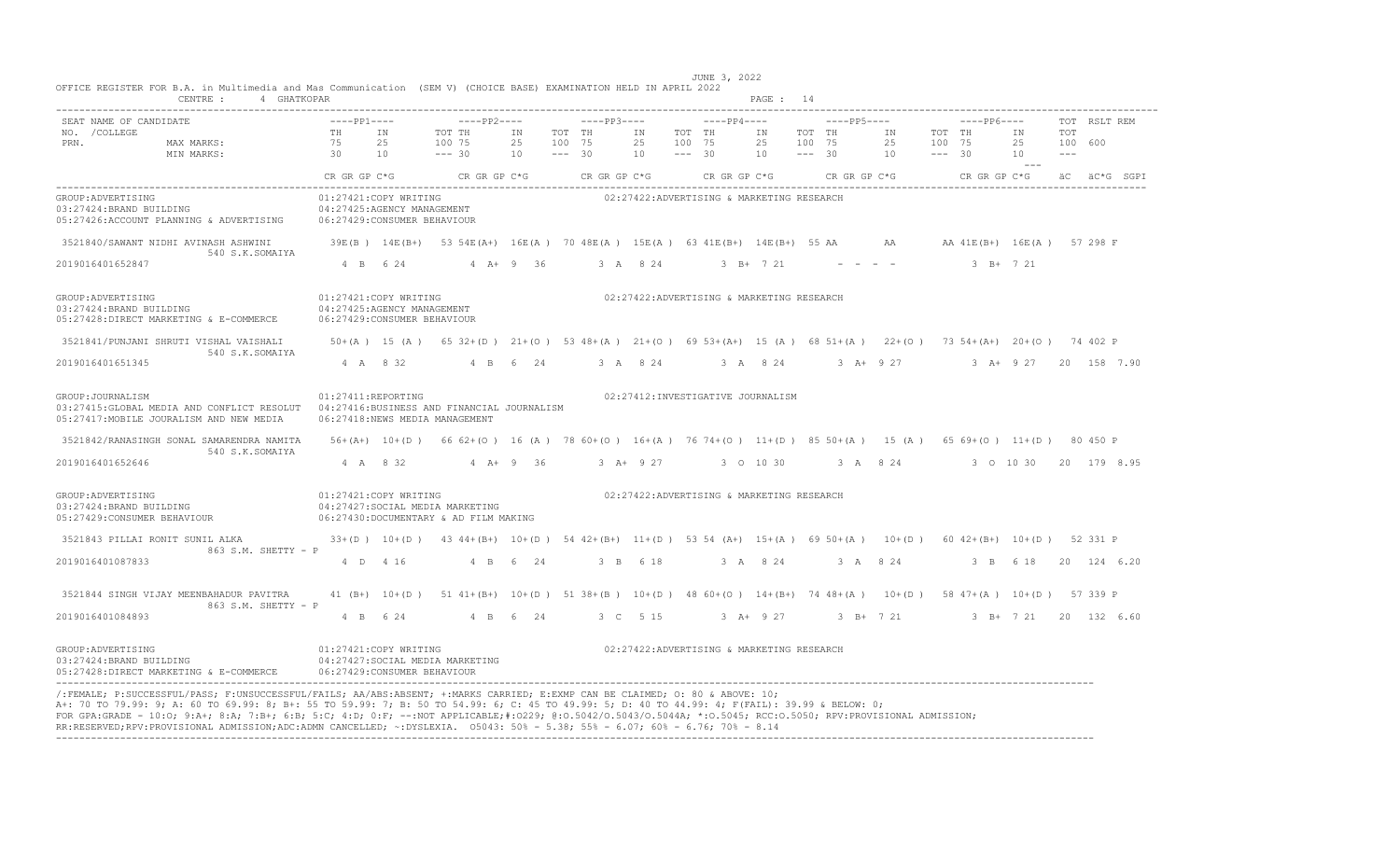| CENTRE : 4 GHATKOPAR                                                                                                                                                                                                                                                                                                                                                                                                                                                                                                                                                             |                                                     |                     |                                                                                                                    |                              |          |             |                       |                    |                                           | PAGE : 15                   |        |                          |           |                                        |                                                              |                                |                         |              |
|----------------------------------------------------------------------------------------------------------------------------------------------------------------------------------------------------------------------------------------------------------------------------------------------------------------------------------------------------------------------------------------------------------------------------------------------------------------------------------------------------------------------------------------------------------------------------------|-----------------------------------------------------|---------------------|--------------------------------------------------------------------------------------------------------------------|------------------------------|----------|-------------|-----------------------|--------------------|-------------------------------------------|-----------------------------|--------|--------------------------|-----------|----------------------------------------|--------------------------------------------------------------|--------------------------------|-------------------------|--------------|
| SEAT NAME OF CANDIDATE<br>NO. / COLLEGE<br>MAX MARKS:<br>PRN.<br>30 10<br>MIN MARKS:                                                                                                                                                                                                                                                                                                                                                                                                                                                                                             | $---PP1---$<br>TH IN<br>75 25                       |                     | $---PP2---$<br>TOT TH<br>100 75<br>$--- 30$                                                                        | IN TOT TH<br>25 100 75<br>10 | $--- 30$ | $---PP3---$ | IN TOT TH<br>25<br>10 | 100 75<br>$--- 30$ | $---PP4---$                               | IN<br>25<br>$10 - - - - 30$ | 100 75 | $---PP5---$<br>TOT TH IN |           | TOT TH<br>25 100 75<br>$10 - - - - 30$ | -----PP6----                                                 | IN<br>25<br>10<br>$\sim$ $  -$ | TOT<br>100 600<br>$---$ | TOT RSLT REM |
|                                                                                                                                                                                                                                                                                                                                                                                                                                                                                                                                                                                  | CR GR GP C*G                                        |                     | $CR$ GR GP $C*G$ CR GR GP $C*G$                                                                                    |                              |          |             |                       |                    | CR GR GP C*G                              |                             |        |                          |           |                                        | CRGRGPC*G CRGRGPC*G äC äC*GSGPI                              |                                |                         |              |
| GROUP: ADVERTISING<br>03:27424:BRAND BUILDING<br>05:27428:DIRECT MARKETING & E-COMMERCE 06:27429:CONSUMER BEHAVIOUR                                                                                                                                                                                                                                                                                                                                                                                                                                                              |                                                     |                     | 01:27421:COPY WRITING<br>04:27427:SOCIAL MEDIA MARKETING                                                           |                              |          |             |                       |                    | 02:27422:ADVERTISING & MARKETING RESEARCH |                             |        |                          |           |                                        |                                                              |                                |                         |              |
| 3521845 GAWAS SHASHANK MADHUKAR MITTAL<br>869 ANNA LEELA - KU                                                                                                                                                                                                                                                                                                                                                                                                                                                                                                                    |                                                     |                     | 36+(C) 11+(D) 47 45+(A) 10+(D) 55 48+(A) 16+(A) 64 41+(B+) 14+(B+) 55 62+(O) 12 (C) 74 42+(B+) 14 (B+) 56 351 P    |                              |          |             |                       |                    |                                           |                             |        |                          |           |                                        |                                                              |                                |                         |              |
| 2018016400913643                                                                                                                                                                                                                                                                                                                                                                                                                                                                                                                                                                 |                                                     | 4 C 5 20            |                                                                                                                    |                              |          |             |                       |                    |                                           |                             |        |                          |           |                                        | 4 B+ 7 28 3 A 8 24 3 B+ 7 21 3 A+ 9 27 3 B+ 7 21 20 141 7 05 |                                |                         |              |
| GROUP: ADVERTISING<br>GROUP:ADVERTISING<br>03:27424:BRAND BUILDING<br>05:27428:DIRECT MARKETING & E-COMMERCE                                                                                                                                                                                                                                                                                                                                                                                                                                                                     | 01:27421:COPY WRITING<br>04:27425:AGENCY MANAGEMENT |                     | 06:27430:DOCUMENTARY & AD FILM MAKING                                                                              |                              |          |             |                       |                    | 02:27422:ADVERTISING & MARKETING RESEARCH |                             |        |                          |           |                                        |                                                              |                                |                         |              |
| 3521846/ALMA JOSEPH SNOWIN MANIBA<br>898 DON BOSCO COLLE                                                                                                                                                                                                                                                                                                                                                                                                                                                                                                                         |                                                     |                     | 47+(A) 12 (C) 59 41+(B+) 17+(A) 58 56+(A+) 19+(A+) 75 35+(C) 12+(C) 47 53+(A+) 22+(O) 75 45+(A) 18+(A+) 63 377 P   |                              |          |             |                       |                    |                                           |                             |        |                          |           |                                        |                                                              |                                |                         |              |
| 2019016400536317                                                                                                                                                                                                                                                                                                                                                                                                                                                                                                                                                                 |                                                     | 4 B + 7 28          |                                                                                                                    | $4$ R+ 7 28                  |          | $3 + 927$   |                       |                    |                                           |                             |        | 3 C 5 15 3 A + 9 27      |           |                                        | 3 A 8 24 20 149 7.45                                         |                                |                         |              |
| 3521847/ANGELA LIZ THOMAS ASHA<br>898 DON BOSCO COLLE                                                                                                                                                                                                                                                                                                                                                                                                                                                                                                                            |                                                     |                     | 42+(B+) 11 (D) 53 35+(C) 16+(A) 51 42+(B+) 16+(A) 58 32+(D) 10+(D) 42 50+(A) 23+(O) 73 42+(B+) 10+(D) 52 329 P     |                              |          |             |                       |                    |                                           |                             |        |                          |           |                                        |                                                              |                                |                         |              |
| 2019016400535891                                                                                                                                                                                                                                                                                                                                                                                                                                                                                                                                                                 |                                                     |                     | 4 B 6 24 4 B 6 24 3 B + 7 21 3 D 4 12 3 A + 9 27 3 B 6 18 20 126 6.30                                              |                              |          |             |                       |                    |                                           |                             |        |                          |           |                                        |                                                              |                                |                         |              |
| 3521848 D SOUZA SAMUEL FRANCIS ANGELINE<br>898 DON BOSCO COLLE                                                                                                                                                                                                                                                                                                                                                                                                                                                                                                                   |                                                     |                     | 44+(B+) 12 (C) 56 51+(A) 18+(A+) 69 56+(A+) 19+(A+) 75 63+(O) 16 (A) 79 65+(O) 22+(O) 87 51+(A) 13+(B) 64 430 P    |                              |          |             |                       |                    |                                           |                             |        |                          |           |                                        |                                                              |                                |                         |              |
| 2019016400536275                                                                                                                                                                                                                                                                                                                                                                                                                                                                                                                                                                 |                                                     | $4 B+ 7 28$         |                                                                                                                    | 4 A 8 32                     |          |             | $3 A+ 9 27$           |                    | $3 A+9 27$                                |                             |        |                          | 3 0 10 30 |                                        |                                                              | 3 A 8 24 20 168 8.40           |                         |              |
| 3521849 DANGE ADVAIT SURENDRA SUJATA<br>898 DON BOSCO COLLE                                                                                                                                                                                                                                                                                                                                                                                                                                                                                                                      |                                                     |                     | 65+(0) 12 (C) 77 45+(A) 18+(A+) 63 53+(A+) 15+(A) 68 62+(0) 15+(A) 77 66+(0) 20+(0) 86 57+(A+) 21+(0) 78 449 P     |                              |          |             |                       |                    |                                           |                             |        |                          |           |                                        |                                                              |                                |                         |              |
| 2019016400536244                                                                                                                                                                                                                                                                                                                                                                                                                                                                                                                                                                 |                                                     | $4 \text{ A} + 936$ | 4 A 8 32                                                                                                           |                              |          |             |                       |                    |                                           |                             |        |                          |           |                                        | 3 A 8 24 3 A + 9 27 3 O 10 30 3 A + 9 27 20 176 8.80         |                                |                         |              |
| 3521850/DSOUZA CHRISTINA SAVIO ROSITA<br>898 DON BOSCO COLLE                                                                                                                                                                                                                                                                                                                                                                                                                                                                                                                     |                                                     |                     | 47+(A) 11 (D) 58 44+(B+) 14+(B+) 58 54+(A+) 19+(A+) 73 44+(B+) 10+(D) 54 59+(A+) 21+(O) 80 50+(A) 19+(A+) 69 392 P |                              |          |             |                       |                    |                                           |                             |        |                          |           |                                        |                                                              |                                |                         |              |
| 2019016400536194                                                                                                                                                                                                                                                                                                                                                                                                                                                                                                                                                                 |                                                     | 4 B+ 7 28           |                                                                                                                    | $4 B+ 7 28$                  |          | $3 + 927$   |                       |                    | 3 B 6 18                                  |                             |        |                          |           |                                        | 3 0 10 30 3 A 8 24 20 155 7.75                               |                                |                         |              |
| 3521851 DSOUZA CLETUS CEDRIC LOVY<br>898 DON BOSCO COLLE                                                                                                                                                                                                                                                                                                                                                                                                                                                                                                                         |                                                     |                     | 53+(A+) 13 (B) 66 59+(A+) 18+(A+) 77 54+(A+) 13 (B) 67 66+(O) 17+(A) 83 57+(A+) 23+(O) 80 60+(O) 18+(A+) 78 451 P  |                              |          |             |                       |                    |                                           |                             |        |                          |           |                                        |                                                              |                                |                         |              |
| 2019016400536213                                                                                                                                                                                                                                                                                                                                                                                                                                                                                                                                                                 |                                                     |                     | 4 A 8 32 4 A+ 9 36 3 A 8 24 3 0 10 30 3 0 10 30 3 A+ 9 27 20 179 8.95                                              |                              |          |             |                       |                    |                                           |                             |        |                          |           |                                        |                                                              |                                |                         |              |
| /:FEMALE: P:SUCCESSFUL/PASS: F:UNSUCCESSFUL/FAILS: AA/ABS:ABSENT: +:MARKS CARRIED: E:EXMP CAN BE CLAIMED: 0: 80 & ABOVE: 10:<br>A+: 70 TO 79.99: 9; A: 60 TO 69.99: 8; B+: 55 TO 59.99: 7; B: 50 TO 54.99: 6; C: 45 TO 49.99: 5; D: 40 TO 44.99: 4; F(FAIL): 39.99 & BELOW: 0;<br>FOR GPA:GRADE - 10:0; 9:A+; 8:A; 7:B+; 6:B; 5:C; 4:D; 0:F; --:NOT APPLICABLE;#:0229; 0:0.5042/0.5043/0.5044A; *:0.5045; RCC:0.5050; RPV:PROVISIONAL ADMISSION;<br>RR:RESERVED;RPV:PROVISIONAL ADMISSION;ADC:ADMN CANCELLED; ~: DYSLEXIA. 05043: 50% - 5.38; 55% - 6.07; 60% - 6.76; 70% - 8.14 |                                                     |                     |                                                                                                                    |                              |          |             |                       |                    |                                           |                             |        |                          |           |                                        |                                                              |                                |                         |              |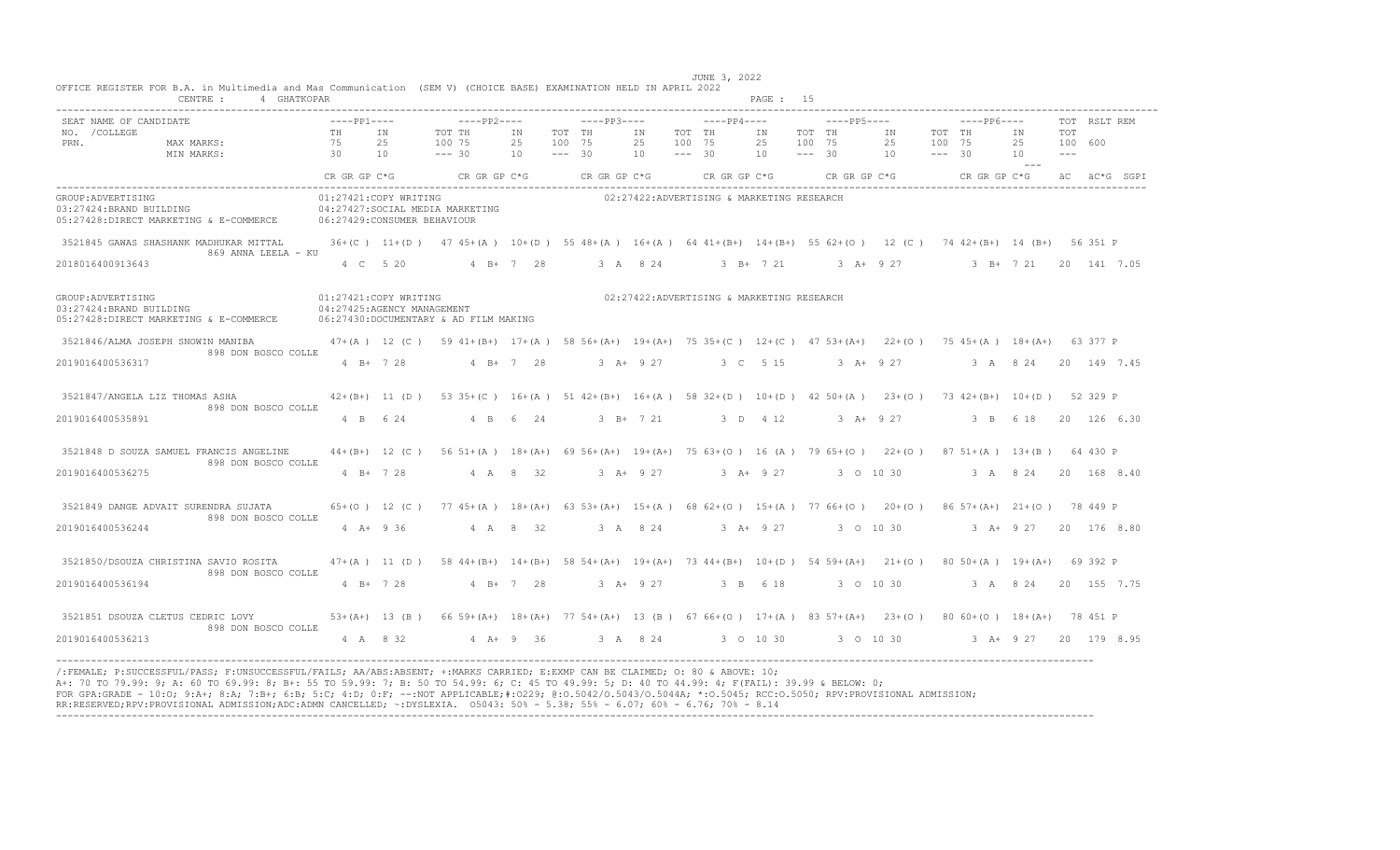| CENTRE :<br>4 GHATKOPAR                                                                                                                                                                                                                                                                                                                                                                                                                          |                                                     |                       |                                                                  |                |                                             |                |                                             | PAGE : 16                 |                                                               |                                                                                                                   |                                          |
|--------------------------------------------------------------------------------------------------------------------------------------------------------------------------------------------------------------------------------------------------------------------------------------------------------------------------------------------------------------------------------------------------------------------------------------------------|-----------------------------------------------------|-----------------------|------------------------------------------------------------------|----------------|---------------------------------------------|----------------|---------------------------------------------|---------------------------|---------------------------------------------------------------|-------------------------------------------------------------------------------------------------------------------|------------------------------------------|
| SEAT NAME OF CANDIDATE<br>NO. / COLLEGE<br>PRN.<br>MAX MARKS:<br>MIN MARKS:                                                                                                                                                                                                                                                                                                                                                                      | $---PP1---$<br>TH<br>75<br>30                       | IN<br>2.5<br>10       | $---PP2---$<br>TOT TH<br>100 75<br>$--- 30$                      | ΙN<br>25<br>10 | $---PP3---$<br>TOT TH<br>100 75<br>$--- 30$ | ΙN<br>25<br>10 | $---PP4---$<br>TOT TH<br>100 75<br>$--- 30$ | ΙN<br>25<br>10            | ----PP5----<br>TOT TH<br>IN<br>100 75<br>25<br>$--- 30$<br>10 | $---PP6---$<br>TOT TH<br>ΙN<br>100 75<br>25<br>$--- 30$<br>10<br>$- - -$                                          | TOT RSLT REM<br>TOT<br>100 600<br>$   -$ |
|                                                                                                                                                                                                                                                                                                                                                                                                                                                  | CR GR GP C*G                                        |                       | CRGRGPC*G                                                        |                | CR GR GP C*G                                |                | CR GR GP C*G                                |                           | CRGRGPC*G                                                     | CR GR GP C*G                                                                                                      | äC äC*G SGPI                             |
| GROUP: ADVERTISING<br>03:27424: BRAND BUILDING<br>05:27428:DIRECT MARKETING & E-COMMERCE                                                                                                                                                                                                                                                                                                                                                         | 01:27421:COPY WRITING<br>04:27425:AGENCY MANAGEMENT |                       | 06:27430:DOCUMENTARY & AD FILM MAKING                            |                |                                             |                | 02:27422:ADVERTISING & MARKETING RESEARCH   |                           |                                                               |                                                                                                                   |                                          |
| 3521852/DSOUZA KIMBERLEY PIUS SHEELA                                                                                                                                                                                                                                                                                                                                                                                                             |                                                     |                       |                                                                  |                |                                             |                |                                             |                           |                                                               | 50+(A) 11 (D) 61 38+(B) 18+(A+) 56 56+(A+) 14+(B+) 70 59+(A+) 11+(D) 70 54+(A+) 20+(O) 74 41+(B+) 11+(D) 52 383 P |                                          |
| 898 DON BOSCO COLLE<br>2019016400536035                                                                                                                                                                                                                                                                                                                                                                                                          |                                                     | 4 A 8 32              |                                                                  | 4 B+ 7 28      |                                             | $3 A+ 9 27$    |                                             | $3 A+ 9 27$               | $3 A+ 9 27$                                                   | 3 B 6 18                                                                                                          | 20 159 7.95                              |
| 3521853 FERNANDES GLENN IGNATIUS HELEN<br>898 DON BOSCO COLLE                                                                                                                                                                                                                                                                                                                                                                                    |                                                     |                       |                                                                  |                |                                             |                |                                             |                           |                                                               | 39+(B) 11 (D) 50 42+(B+) 10+(D) 52 51+(A) 19+(A+) 70 47+(A) 11 (D) 58 59+(A+) 21+(O) 80 47+(A) 10+(D) 57 367 P    |                                          |
| 2018016400452361                                                                                                                                                                                                                                                                                                                                                                                                                                 |                                                     | 4 B 6 24              |                                                                  | 4 B 6 24       |                                             | $3 A+ 9 27$    |                                             | $3$ B+ $7$ 21             | 3 0 10 30                                                     | $3$ B+ $7$ 21                                                                                                     | 20 147 7.35                              |
| 3521854 FERNANDES KEEGAN ROYSTEN PIEDADE<br>898 DON BOSCO COLLE                                                                                                                                                                                                                                                                                                                                                                                  |                                                     |                       |                                                                  |                |                                             |                |                                             |                           |                                                               | 45+(A) 11 (D) 56 41+(B+) 10+(D) 51 47+(A) 19+(A+) 66 39+(B) 10 (D) 49 42+(B+) 20+(O) 62 48+(A) 10+(D) 58 342 P    |                                          |
| 2019016402470514                                                                                                                                                                                                                                                                                                                                                                                                                                 |                                                     | $4$ B+ 7 28           |                                                                  | 4 B 6 24       |                                             | 3 A 8 24       |                                             | 3 C 5 15                  | 3 A 8 24                                                      |                                                                                                                   | 3 B+ 7 21 20 136 6.80                    |
| 3521855 GANDHI MANPURAN KULJITSINGH VINITA<br>898 DON BOSCO COLLE                                                                                                                                                                                                                                                                                                                                                                                |                                                     |                       |                                                                  |                |                                             |                |                                             |                           |                                                               | 59+(A+) 14 (B+) 73 56+(A+) 18+(A+) 74 54+(A+) 17+(A) 71 59+(A+) 10+(D) 69 65+(O) 20+(O) 85 45+(A) 21+(O) 66 438 P |                                          |
| 2019016400536267                                                                                                                                                                                                                                                                                                                                                                                                                                 |                                                     | $4 A+ 9 36$           |                                                                  | $4 A + 9 36$   |                                             | $3 + 927$      |                                             | 3 A 8 24                  | 3 0 10 30                                                     |                                                                                                                   | 3 A 8 24 20 177 8.85                     |
| 3521856 GRESHAM ALBAN MISOUITTA VEERA MISOU<br>898 DON BOSCO COLLE<br>TTTA                                                                                                                                                                                                                                                                                                                                                                       |                                                     | $50 + (A)$ 19+ $(A+)$ |                                                                  |                |                                             |                |                                             |                           |                                                               | 69 35 (C) 18+(A+) 53 57+(A+) 16+(A) 73 44+(B+) 17+(A) 61 51+(A) 20+(O) 71 47+(A) 18+(A+) 65 392 P                 |                                          |
| 2019016400535972                                                                                                                                                                                                                                                                                                                                                                                                                                 |                                                     | 4 A 8 32              |                                                                  | 4 B 6 24       |                                             | $3 A+ 9 27$    |                                             | 3 A 8 24                  | $3 + 927$                                                     |                                                                                                                   | 3 A 8 24 20 158 7.90                     |
| 3521857 MOHAMMED FARHAN MOHAMMED ASIF SHABA<br>898 DON BOSCO COLLE<br>NA                                                                                                                                                                                                                                                                                                                                                                         |                                                     |                       |                                                                  |                |                                             |                |                                             |                           |                                                               | 48+(A) 12 (C) 60 41+(B+) 18+(A+) 59 47+(A) 17+(A) 64 51+(A) 10+(D) 61 59+(A+) 22+(O) 81 60+(O) 21+(O) 81 406 P    |                                          |
| 2019016400536205                                                                                                                                                                                                                                                                                                                                                                                                                                 |                                                     | 4 A 8 32              |                                                                  | $4 B+ 7 28$    |                                             | 3 A 8 24       |                                             | 3 A 8 24                  | 3 0 10 30                                                     | 3 0 10 30                                                                                                         | 20 168 8.40                              |
| 3521858/PINTO RACHEL THOMAS CELINE<br>898 DON BOSCO COLLE                                                                                                                                                                                                                                                                                                                                                                                        |                                                     |                       |                                                                  |                |                                             |                |                                             |                           |                                                               | 51+(A) 11 (D) 62 48+(A) 20+(O) 68 50+(A) 17+(A) 67 65+(O) 14 (B+) 79 66+(O) 21+(O) 87 54+(A+) 15+(A) 69 432 P     |                                          |
| 2019016400535902                                                                                                                                                                                                                                                                                                                                                                                                                                 |                                                     | 4 A 8 32              |                                                                  | 4 A 8 32       |                                             | 3 A 8 24       |                                             | $3 A+ 9 27$               | 3 0 10 30                                                     |                                                                                                                   | 3 A 8 24 20 169 8.45                     |
| 3521859/SEQUEIRA ALISHA AJAY VAISHALI<br>898 DON BOSCO COLLE                                                                                                                                                                                                                                                                                                                                                                                     |                                                     |                       |                                                                  |                |                                             |                |                                             |                           |                                                               | 57+(A+) 11 (D) 68 50+(A) 18+(A+) 68 66+(O) 20+(O) 86 63+(O) 16+(A) 79 63+(O) 20+(O) 83 53+(A+) 18+(A+) 71 455 P   |                                          |
| 2019016400535941                                                                                                                                                                                                                                                                                                                                                                                                                                 |                                                     | 4 A 8 32              |                                                                  | 4 A 8 32       |                                             | 3 0 10 30      |                                             | $3$ $\overline{A}$ + 9 27 | 3 0 10 30                                                     | 3 A+ 9 27                                                                                                         | 20 178 8.90                              |
| GROUP: JOURNALISM<br>03:27417: MOBILE JOURALISM AND NEW MEDIA<br>05:27419:JOURNALISM AND PUBLIC OPINION                                                                                                                                                                                                                                                                                                                                          | 01:27411:REPORTING                                  |                       | 04:27418:NEWS MEDIA MANAGEMENT<br>06:27420:MEDIA LAWS AND ETHICS |                |                                             |                | 02:27412: INVESTIGATIVE JOURNALISM          |                           |                                                               |                                                                                                                   |                                          |
| /:FEMALE: P:SUCCESSFUL/PASS: F:UNSUCCESSFUL/FAILS: AA/ABS:ABSENT: +:MARKS CARRIED: E:EXMP CAN BE CLAIMED: 0: 80 & ABOVE: 10:<br>A+: 70 TO 79.99: 9; A: 60 TO 69.99: 8; B+: 55 TO 59.99: 7; B: 50 TO 54.99: 6; C: 45 TO 49.99: 5; D: 40 TO 44.99: 4; F(FAIL): 39.99 & BELOW: 0;<br>FOR GPA:GRADE - 10:0; 9:A+; 8:A; 7:B+; 6:B; 5:C; 4:D; 0:F; --:NOT APPLICABLE;#:0229; 0:0.5042/0.5043/0.5044A; *:0.5045; RCC:0.5050; RPV:PROVISIONAL ADMISSION; |                                                     |                       |                                                                  |                |                                             |                |                                             |                           |                                                               |                                                                                                                   |                                          |

 JUNE 3, 2022 OFFICE REGISTER FOR B.A. in Multimedia and Mas Communication (SEM V) (CHOICE BASE) EXAMINATION HELD IN APRIL 2022

FOR GPA:GRADE - 10:O; 9:A+; 8:A; 7:B+; 6:B; 5:C; 4:D; 0:F; --:NOT APPLICABLE;#:O229; @:O.5042/O.5043/O.5044A; \*:O.5045; RCC:O.5050; RPV:PROVISIONAL ADMISSION; RR:RESERVED;RPV:PROVISIONAL ADMISSION;ADC:ADMN CANCELLED; ~:DYSLEXIA. O5043: 50% - 5.38; 55% - 6.07; 60% - 6.76; 70% - 8.14 ----------------------------------------------------------------------------------------------------------------------------------------------------------------------------------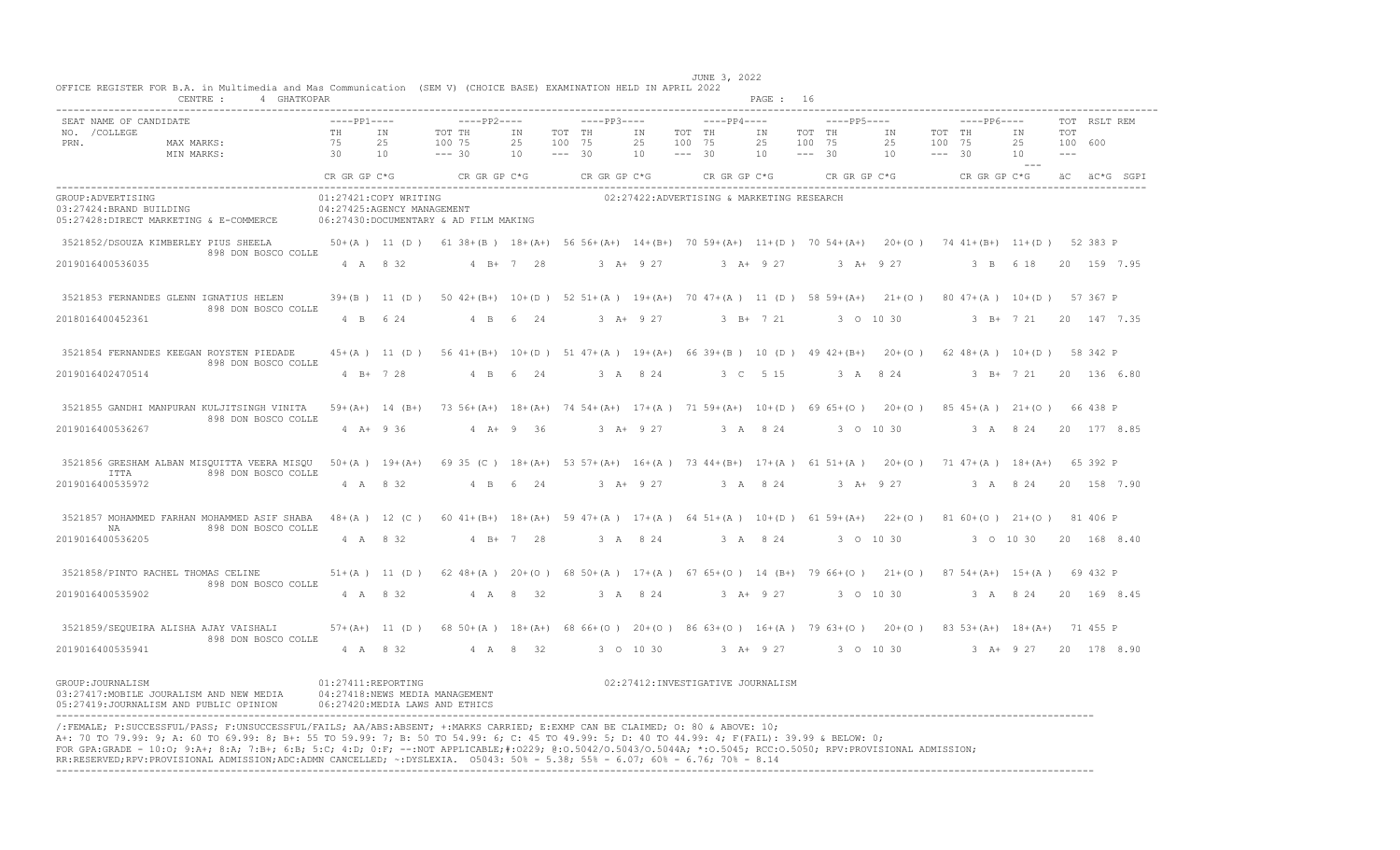| SEAT NAME OF CANDIDATE                                                                                   |    |               |                    |                                                                             |               |          |              |                              |          |                                    |               |          |              |             |          |                             |             |         |              |      |
|----------------------------------------------------------------------------------------------------------|----|---------------|--------------------|-----------------------------------------------------------------------------|---------------|----------|--------------|------------------------------|----------|------------------------------------|---------------|----------|--------------|-------------|----------|-----------------------------|-------------|---------|--------------|------|
|                                                                                                          |    | $---PP1---$   |                    | $---PP2---$                                                                 |               |          | $---PP3---$  |                              |          | $---PP4---$                        |               |          | $---PP5---$  |             |          | $---PP6---$                 |             |         | TOT RSLT REM |      |
| /COLLEGE<br>NO.                                                                                          | TH | IN            |                    | TOT TH                                                                      | ΙN            | TOT TH   |              | IN                           | TOT      | <b>TH</b>                          | IN            | TOT TH   |              | ΙN          | TOT TH   |                             | ΙN          | TOT     |              |      |
| PRN.<br>MAX MARKS:                                                                                       | 75 | 25            |                    | 100 75                                                                      | 25            | 100 75   |              | 25                           | 100 75   |                                    | 25            |          | 100 75       | 25          | 100 75   |                             | 25          | 100 600 |              |      |
| MIN MARKS:                                                                                               | 30 | 10            |                    | $--- 30$                                                                    | 10            | $--- 30$ |              | 10                           | $--- 30$ |                                    | 10            | $--- 30$ |              | 10          | $--- 30$ |                             | 10<br>$--$  | $---$   |              |      |
|                                                                                                          |    | CR GR GP C*G  |                    | CR GR GP C*G                                                                |               |          | CR GR GP C*G |                              |          | CR GR GP C*G                       |               |          | CR GR GP C*G |             |          | CR GR GP C*G                |             |         | äC*G         | SGPT |
| GROUP: JOURNALISM<br>03:27417: MOBILE JOURALISM AND NEW MEDIA<br>05:27419: JOURNALISM AND PUBLIC OPINION |    |               | 01:27411:REPORTING | 04:27418:NEWS MEDIA MANAGEMENT<br>06:27420:MEDIA LAWS AND ETHICS            |               |          |              |                              |          | 02:27412: INVESTIGATIVE JOURNALISM |               |          |              |             |          |                             |             |         |              |      |
| 3521860 SIMON SHANLANG KHYRIEM MARCIE<br>898 DON BOSCO COLLE                                             |    |               | $48 + (A)$ 11+(D)  | 59 42+(B+) 14 (B+) 56 47+(A) 12 (C) 59 51+(A) 16+(A) 67 38+(B)              |               |          |              |                              |          |                                    |               |          |              | $13$ (B)    |          | $51 \t45+(A) \t19+(A+)$     |             |         | 64 356 P     |      |
| 2019016400536325                                                                                         |    | $4 B+ 7 28$   |                    |                                                                             | $4 B+ 7 28$   |          |              | $3 \text{ B} + 7 \text{ 21}$ |          |                                    | 3 A 8 24      |          | 3 B 6 18     |             |          | 3 A 8 24                    |             |         | 20 143 7.15  |      |
| 3521861/MENON SAGARIKA PRADEEP USHA<br>898 DON BOSCO COLLE                                               |    |               | $60+ (O)$ 11+(D)   | 71 38 + (B) $19+ (A+)$ 57 51 + (A) 16 (A) 67 56 + (A+) 16 + (A) 72 47 + (A) |               |          |              |                              |          |                                    |               |          |              | $14 + (B+)$ |          | $61\ 57 + (A+)$ $14 + (B+)$ |             |         | 71 399 P     |      |
| 2019016400536437                                                                                         |    | $4$ A+ $9$ 36 |                    |                                                                             | $4$ B+ $7$ 28 |          |              | 3 A 8 24                     |          |                                    | $3$ $A+$ 9 27 |          | 3 A 8 24     |             |          |                             | $3 A+ 9 27$ |         | 20 166 8.30  |      |

JUNE 3, 2022<br>OFFICE REGISTER FOR B.A. in Multimedia and Mas Communication (SEM V) (CHOICE BASE) EXAMINATION HELD IN APRIL 2022<br>CENTRE : 4 GHATKOPAR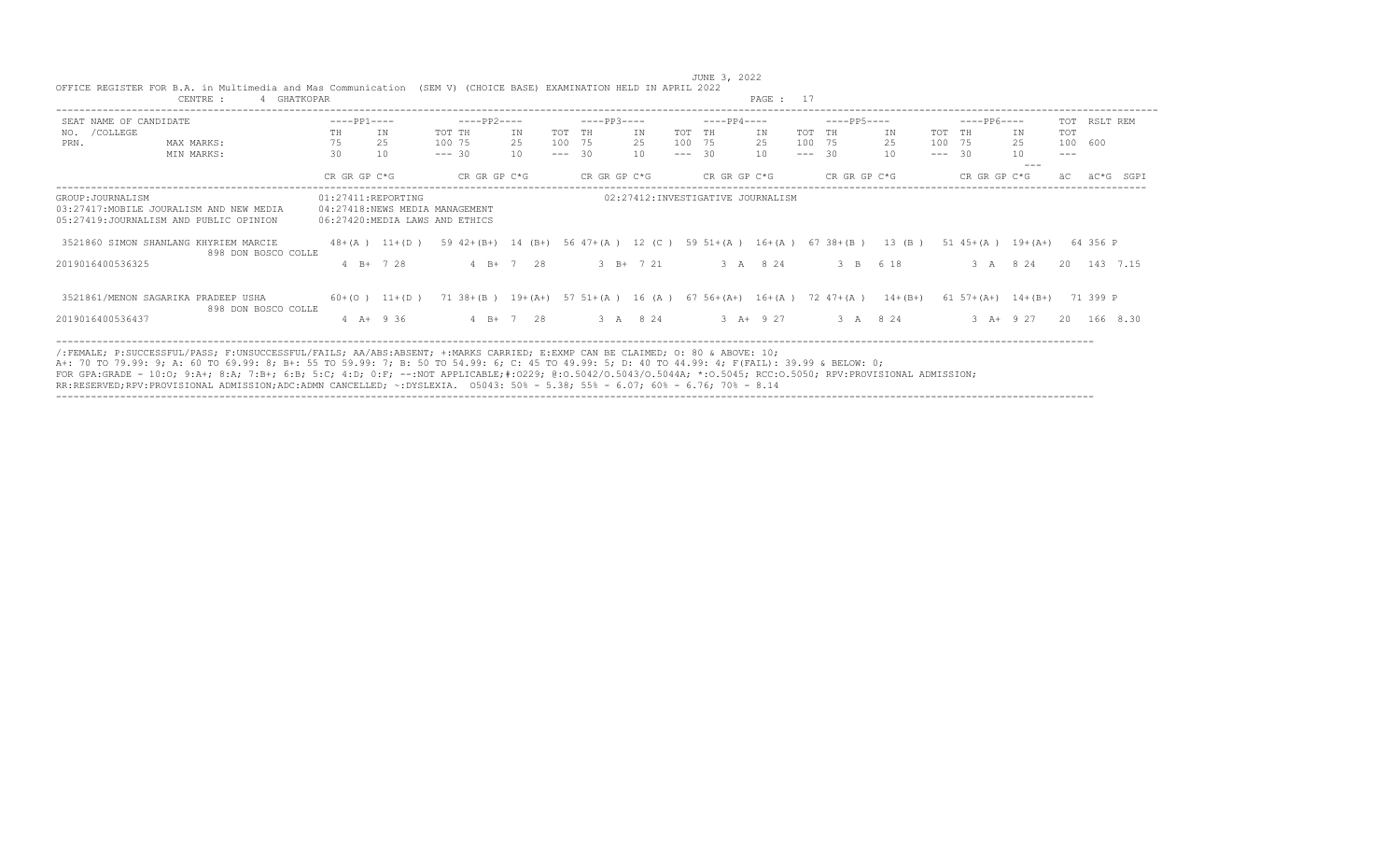|                                   | CENTRE :<br>5 THANE                                                                                                                                                     |                    |                            |                                                                                                                |           |                    |             |             |                    |                                           | PAGE : 18         |                    |                                         |                       |        |             |                           |                  |              |
|-----------------------------------|-------------------------------------------------------------------------------------------------------------------------------------------------------------------------|--------------------|----------------------------|----------------------------------------------------------------------------------------------------------------|-----------|--------------------|-------------|-------------|--------------------|-------------------------------------------|-------------------|--------------------|-----------------------------------------|-----------------------|--------|-------------|---------------------------|------------------|--------------|
| SEAT NAME OF CANDIDATE            |                                                                                                                                                                         | $---PP1---$        |                            | $---PP2---$                                                                                                    |           |                    | $---PP3---$ |             |                    | $---PP4---$                               |                   |                    | $---PP5---$                             |                       |        | $---PP6---$ |                           |                  | TOT RSLT REM |
| NO. / COLLEGE                     |                                                                                                                                                                         | TH IN              |                            | TOT TH                                                                                                         | ΙN        | TOT TH             |             | IN          | TOT TH             |                                           | IN                | TOT TH             |                                         | IN                    | TOT TH |             | ΙN                        | TOT              |              |
| PRN.                              | MAX MARKS:<br>$\frac{75}{30}$<br>MIN MARKS:                                                                                                                             | 75                 | 2.5<br>10                  | 100 75<br>$--- 30$                                                                                             | 2.5<br>10 | 100 75<br>$--- 30$ |             | 25<br>10    | 100 75<br>$--- 30$ |                                           | 25<br>10          | 100 75<br>$--- 30$ |                                         | 25<br>$10 - - - - 30$ | 100 75 |             | 25<br>10                  | 100 600<br>$  -$ |              |
|                                   |                                                                                                                                                                         |                    |                            |                                                                                                                |           |                    |             |             |                    |                                           |                   |                    |                                         |                       |        |             | $- - - -$                 |                  |              |
|                                   |                                                                                                                                                                         | CR GR GP C*G       |                            | CR GR GP $C*G$ CR GR GP $C*G$                                                                                  |           |                    |             |             |                    |                                           |                   |                    | CR GR GP $C*G$ CR GR GP $C*G$           |                       |        |             | CR GR GP C*G aC aC*G SGPI |                  |              |
| GROUP: ADVERTISING                |                                                                                                                                                                         |                    | 01:27421:COPY WRITING      |                                                                                                                |           |                    |             |             |                    | 02:27422:ADVERTISING & MARKETING RESEARCH |                   |                    |                                         |                       |        |             |                           |                  |              |
|                                   | 03:27424:BRAND BUILDING                                                                                                                                                 |                    |                            | 04:27426:ACCOUNT PLANNING & ADVERTISING                                                                        |           |                    |             |             |                    |                                           |                   |                    |                                         |                       |        |             |                           |                  |              |
|                                   | 05:27427:SOCIAL MEDIA MARKETING 06:27429:CONSUMER BEHAVIOUR                                                                                                             |                    |                            |                                                                                                                |           |                    |             |             |                    |                                           |                   |                    |                                         |                       |        |             |                           |                  |              |
|                                   | 3521862 SURVE SHUBHAM MARUTI SANGITA 41+(B+) 20+(O) 61 42 (B+) 18+(A+) 60 39+(B) 20+(O) 59 39+(B) 15+(A) 54 39+(B) 22+(O) 61 39+(B) 17+(A) 56 351 P<br>43 DNYAN SADHANA |                    |                            |                                                                                                                |           |                    |             |             |                    |                                           |                   |                    |                                         |                       |        |             |                           |                  |              |
| 2019016400787245                  |                                                                                                                                                                         |                    | 4 A 8 32                   |                                                                                                                | 4 A 8 32  |                    |             | $3 B+ 7 21$ |                    |                                           | 3 B 6 18          |                    | 3 A 8 24                                |                       |        |             | 3 B+ 7 21 20 148 7.40     |                  |              |
|                                   | 3521863 WAYAL TANMAY MAHESH AMRUTA                                                                                                                                      |                    |                            | 50+(A) 21+(O) 71 42+(B+) 10+(D) 52 33+(D) 10+(D) 43 51+(A) 16+(A) 67 42+(B+) 10+(D) 52 59 (A+) 10+(D) 69 354 P |           |                    |             |             |                    |                                           |                   |                    |                                         |                       |        |             |                           |                  |              |
| 2018016401558993                  | 43 DNYAN SADHANA                                                                                                                                                        |                    |                            | 4 A + 9 36 4 B 6 24                                                                                            |           |                    |             |             |                    |                                           |                   |                    |                                         |                       |        |             |                           |                  |              |
|                                   |                                                                                                                                                                         |                    |                            |                                                                                                                |           |                    |             |             |                    |                                           |                   |                    |                                         |                       |        |             |                           |                  |              |
| GROUP: JOURNALISM                 |                                                                                                                                                                         | 01:27411:REPORTING |                            |                                                                                                                |           |                    |             |             |                    | 02:27412:INVESTIGATIVE JOURNALISM         |                   |                    |                                         |                       |        |             |                           |                  |              |
|                                   | 03:27414: WRITING AND EDITING SKILLS                                                                                                                                    |                    |                            | 04:27415: GLOBAL MEDIA AND CONFLICT RESOLUT                                                                    |           |                    |             |             |                    |                                           |                   |                    |                                         |                       |        |             |                           |                  |              |
|                                   | 05:27416:BUSINESS AND FINANCIAL JOURNALISM         06:27418:NEWS MEDIA MANAGEMENT                                                                                       |                    |                            |                                                                                                                |           |                    |             |             |                    |                                           |                   |                    |                                         |                       |        |             |                           |                  |              |
|                                   | 3521864/BEHRA KUMARI MAMTARANI AMULYA SHANT 53 (A+) 12+(C) 65 39+(B) 15+(A) 54 45+(A) 19+(A+) 64 44+(B+) 12+(C) 56 56+(A+) 18+(A+) 74 47+(A) 20+(O) 67 380 P            |                    |                            |                                                                                                                |           |                    |             |             |                    |                                           |                   |                    |                                         |                       |        |             |                           |                  |              |
| ILATA<br>2019016400788306         | 43 DNYAN SADHANA                                                                                                                                                        |                    | 4 A 8 32                   |                                                                                                                | 4 B 6 24  |                    |             | 3 A 8 24    |                    |                                           | $3 \t B+ 7 \t 21$ |                    | $3 + 927$                               |                       |        |             | 3 A 8 24                  |                  | 20 152 7.60  |
|                                   |                                                                                                                                                                         |                    |                            |                                                                                                                |           |                    |             |             |                    |                                           |                   |                    |                                         |                       |        |             |                           |                  |              |
| 3521865/SHAIKH MUSKAN SAMIR NAGMA |                                                                                                                                                                         |                    | $41+(B+)$ $16+(A)$         | 57 30+(D) 24+(O) 54 30+(D) 20+(O) 50 33 (D) 15+(A) 48 36+(C) 21+(O) 57 30+(D) 18+(A+) 48 314 P                 |           |                    |             |             |                    |                                           |                   |                    |                                         |                       |        |             |                           |                  |              |
|                                   | 43 DNYAN SADHANA                                                                                                                                                        |                    |                            |                                                                                                                |           |                    |             |             |                    |                                           |                   |                    |                                         |                       |        |             |                           |                  |              |
| 2019016400787133                  |                                                                                                                                                                         |                    | $4$ B+ 7 28                |                                                                                                                | 4 B 6 24  |                    |             | 3 B 6 18    |                    |                                           |                   |                    | 3 C 5 15 3 B+ 7 21 3 C 5 15 20 121 6.05 |                       |        |             |                           |                  |              |
|                                   | 3521866 TIKEKAR PRAYAG VINAY VRUSHALI 39+(B) 21+(O)<br>43 DNYAN SADHANA                                                                                                 |                    |                            | 60 33+(D) 20+(O) 53 35+(C) 16+(A) 51 30 (D) 17+(A) 47 30+(D) 18+(A+) 48 48+(A) 15+(A) 63 322 P                 |           |                    |             |             |                    |                                           |                   |                    |                                         |                       |        |             |                           |                  |              |
| 2019016401061476                  |                                                                                                                                                                         |                    | 4 A 8 32                   |                                                                                                                | 4 B 6 24  |                    |             | 3 B 6 18    |                    |                                           | 3 C 5 15          |                    | 3 C 5 15 3 A 8 24 20 128 6 40           |                       |        |             |                           |                  |              |
|                                   |                                                                                                                                                                         |                    |                            |                                                                                                                |           |                    |             |             |                    |                                           |                   |                    |                                         |                       |        |             |                           |                  |              |
| GROUP: ADVERTISING                |                                                                                                                                                                         |                    | 01:27421:COPY WRITING      |                                                                                                                |           |                    |             |             |                    | 02:27422:ADVERTISING & MARKETING RESEARCH |                   |                    |                                         |                       |        |             |                           |                  |              |
| 03:27424:BRAND BUILDING           |                                                                                                                                                                         |                    | 04:27425:AGENCY MANAGEMENT |                                                                                                                |           |                    |             |             |                    |                                           |                   |                    |                                         |                       |        |             |                           |                  |              |
|                                   | 05:27428:DIRECT MARKETING & E-COMMERCE                                                                                                                                  |                    |                            | 06:27430:DOCUMENTARY & AD FILM MAKING                                                                          |           |                    |             |             |                    |                                           |                   |                    |                                         |                       |        |             |                           |                  |              |
|                                   | 3521867 SATHE SHREYASH SHRIKANT SHREYA<br>594 R.Z.SHAH COLLEG                                                                                                           |                    |                            | 36+(C) 20+(O) 56 41+(B+) 14+(B+) 55 48+(A) 20+(O) 68 30+(D) 20+(O) 50 45+(A) 21+(O) 66 45 (A) 17+(A) 62 357 P  |           |                    |             |             |                    |                                           |                   |                    |                                         |                       |        |             |                           |                  |              |
| 2019016400092335                  |                                                                                                                                                                         |                    |                            | 4 B+ 7 28 4 B+ 7 28 3 A 8 24 3 B 6 18 3 A 8 24 3 A 8 24 20 146 7.30                                            |           |                    |             |             |                    |                                           |                   |                    |                                         |                       |        |             |                           |                  |              |

FOR GPA:GRADE - 10:0; 9:A+; 8:A; 7:B+; 6:B; 5:C; 4:D; 0:F; --:NOT APPLICABLE;#:O229; @:O.5042/O.5043/O.5044A; \*:O.5045; RCC:O.5050; RPV:PROVISIONAL ADMISSION;<br>RR:RESERVED;RPV:PROVISIONAL ADMISSION;ADC:ADMN CANCELLED; ~:DYS ----------------------------------------------------------------------------------------------------------------------------------------------------------------------------------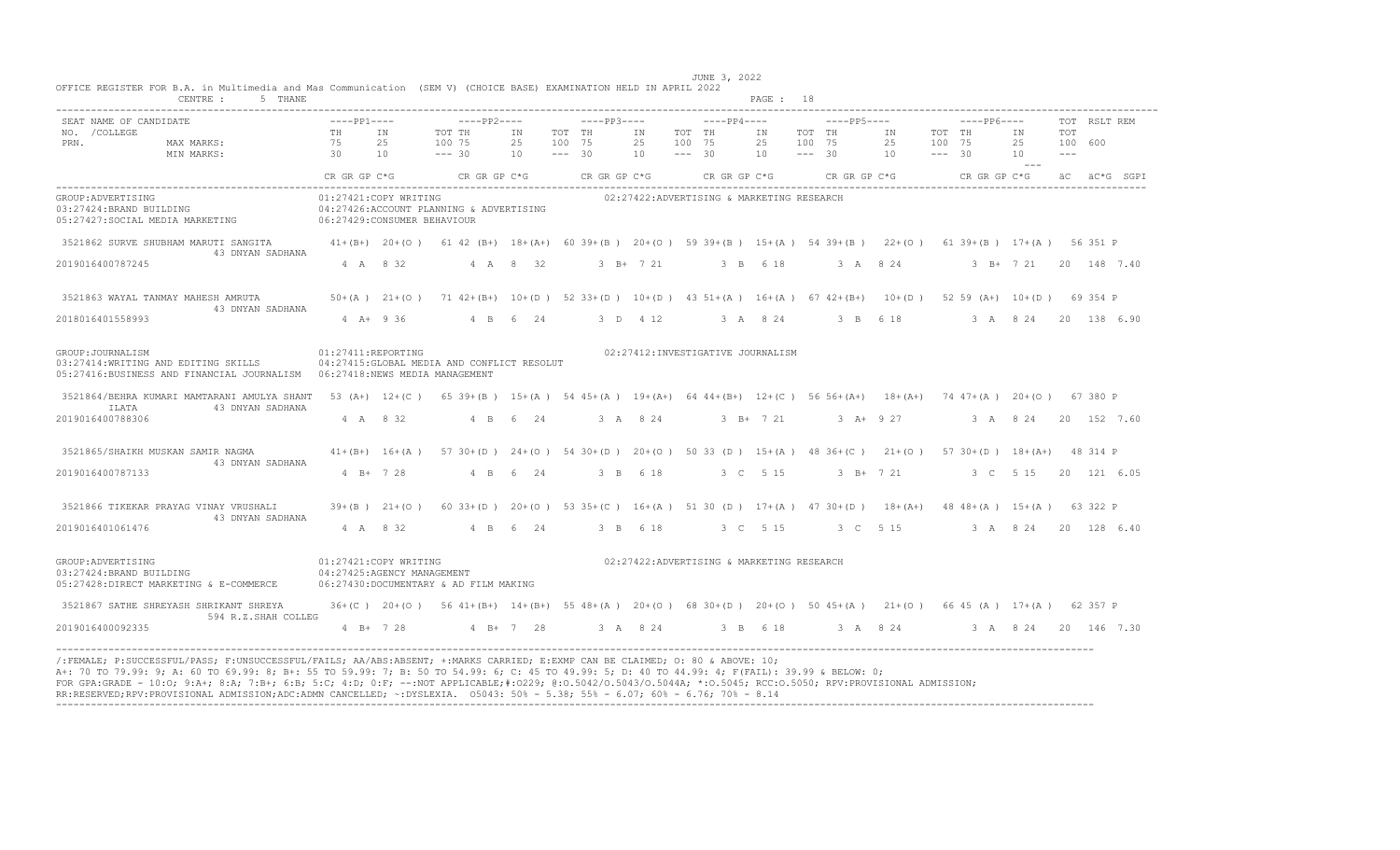| SEAT NAME OF CANDIDATE                                                                   | $---PP1---$                 |                                                       | $---PP2---$                           |                | $---PP3---$                  |                | $---PP4---$                                                                |                | $---PP5---$                                    |                  | $---PP6---$                                                                                              | TOT RSLT REM            |
|------------------------------------------------------------------------------------------|-----------------------------|-------------------------------------------------------|---------------------------------------|----------------|------------------------------|----------------|----------------------------------------------------------------------------|----------------|------------------------------------------------|------------------|----------------------------------------------------------------------------------------------------------|-------------------------|
| NO. / COLLEGE<br>MAX MARKS:<br>PRN.<br>MIN MARKS:                                        | TH<br>75<br>30 <sup>2</sup> | TN<br>2.5<br>10                                       | TOT TH<br>100 75<br>$--- 30$          | ΙN<br>25<br>10 | TOT TH<br>100 75<br>$--- 30$ | IN<br>25<br>10 | TOT TH<br>100 75<br>$--- 30$                                               | IN<br>25<br>10 | TOT TH<br>IN<br>100 75<br>25<br>$--- 30$<br>10 | TOT TH<br>100 75 | ΙN<br>25<br>$--- 30$<br>10                                                                               | TOT<br>100 600<br>$---$ |
|                                                                                          | CR GR GP C*G                |                                                       | CR GR GP C*G                          |                | CR GR GP C*G                 |                | CR GR GP C*G                                                               |                | CR GR GP C*G                                   |                  | CR GR GP C*G                                                                                             | äC*G SGPI               |
| GROUP: ADVERTISING<br>03:27424:BRAND BUILDING<br>05:27428:DIRECT MARKETING & E-COMMERCE  |                             | 01:27421:COPY WRITING<br>04:27425:AGENCY MANAGEMENT   | 06:27430:DOCUMENTARY & AD FILM MAKING |                |                              |                | 02:27422:ADVERTISING & MARKETING RESEARCH                                  |                |                                                |                  |                                                                                                          |                         |
| 3521868/SHARMA SNEHAL RAMAKRISHNA ANITA<br>594 R.Z.SHAH COLLEG                           |                             | $30+(D)$ 23+(0)                                       |                                       |                |                              |                | 53 30 + (D) 15 + (A) 45 30 + (D) 22 + (O) 52 30 + (D) 20 + (O) 50 39 + (B) |                |                                                | $23+ (0)$        | 62 36 (C) 20+ (O) 56 318 P                                                                               |                         |
| 2019016400090286                                                                         |                             | 4 B 6 24                                              |                                       | 4 C 5 20       |                              | 3 B 6 18       |                                                                            | 3 B 6 18       | 3 A 8 24                                       |                  | 3 B+ 7 21                                                                                                | 20 125 6.25             |
| 3521869 THAKKAR PREM JAYESH RUPA<br>594 R.Z.SHAH COLLEG                                  |                             | $30+(D)$ 19+(A+)                                      |                                       |                |                              |                |                                                                            |                |                                                |                  | 49 30+(D) 16+(A) 46 30+(D) 20+(O) 50 30+(D) 20+(O) 50 30+(D) 20+(O) 50 30+(O) 50 39 (B) 19+(A+) 58 303 P |                         |
| 2019016400090514                                                                         |                             | 4 C 5 20                                              |                                       | 4 C 5 20       |                              | 3 B 6 18       |                                                                            | 3 B 6 18       | 3 B 6 18                                       |                  | 3 B+ 7 21                                                                                                | 20 115 5.75             |
| GROUP: ADVERTISING<br>03:27424: BRAND BUILDING<br>05:27428:DIRECT MARKETING & E-COMMERCE |                             | 01:27421:COPY WRITING<br>06:27429: CONSUMER BEHAVIOUR | 04:27427:SOCIAL MEDIA MARKETING       |                |                              |                | 02:27422:ADVERTISING & MARKETING RESEARCH                                  |                |                                                |                  |                                                                                                          |                         |
| 3521870 MAJHI ADESH ASHOK USHA<br>801 DNYAN GANGA THA                                    |                             | $42+(B+)$ 10+(D)                                      |                                       |                |                              |                |                                                                            |                |                                                |                  | 52 33+(D) 16+(A) 49 45 (A) 10+(D) 55 30+(D) 17+(A) 47 56+(A+) 17+(A) 73 32+(D) 20+(O) 52 328 P           |                         |
| 2019016402521306                                                                         |                             | 4 B 6 24                                              |                                       | 4 C 5 20       |                              | $3 B+ 7 21$    |                                                                            | 3 C 5 15       | $3 A+ 9 27$                                    |                  | 3 B 6 18                                                                                                 | 20 125 6.25             |
| 3521871 MENON HRISHIKESH JAYAGOPAN PRITA<br>801 DNYAN GANGA THA                          |                             | $30+(D)$ 20+(0)                                       |                                       |                |                              |                |                                                                            |                |                                                |                  | 50 45+(A) 19+(A+) 64 53 (A+) 13+(B) 66 51+(A) 21+(O) 72 62+(O) 20+(O) 82 57+(A+) 19+(A+) 76 410 P        |                         |
| 2019016402242895                                                                         |                             | 4 B 6 24                                              |                                       | 4 A 8 32       | 3 A 8 24                     |                |                                                                            | $3 + 927$      | 3 0 10 30                                      |                  | 3 A+ 9 27 20 164 8.20                                                                                    |                         |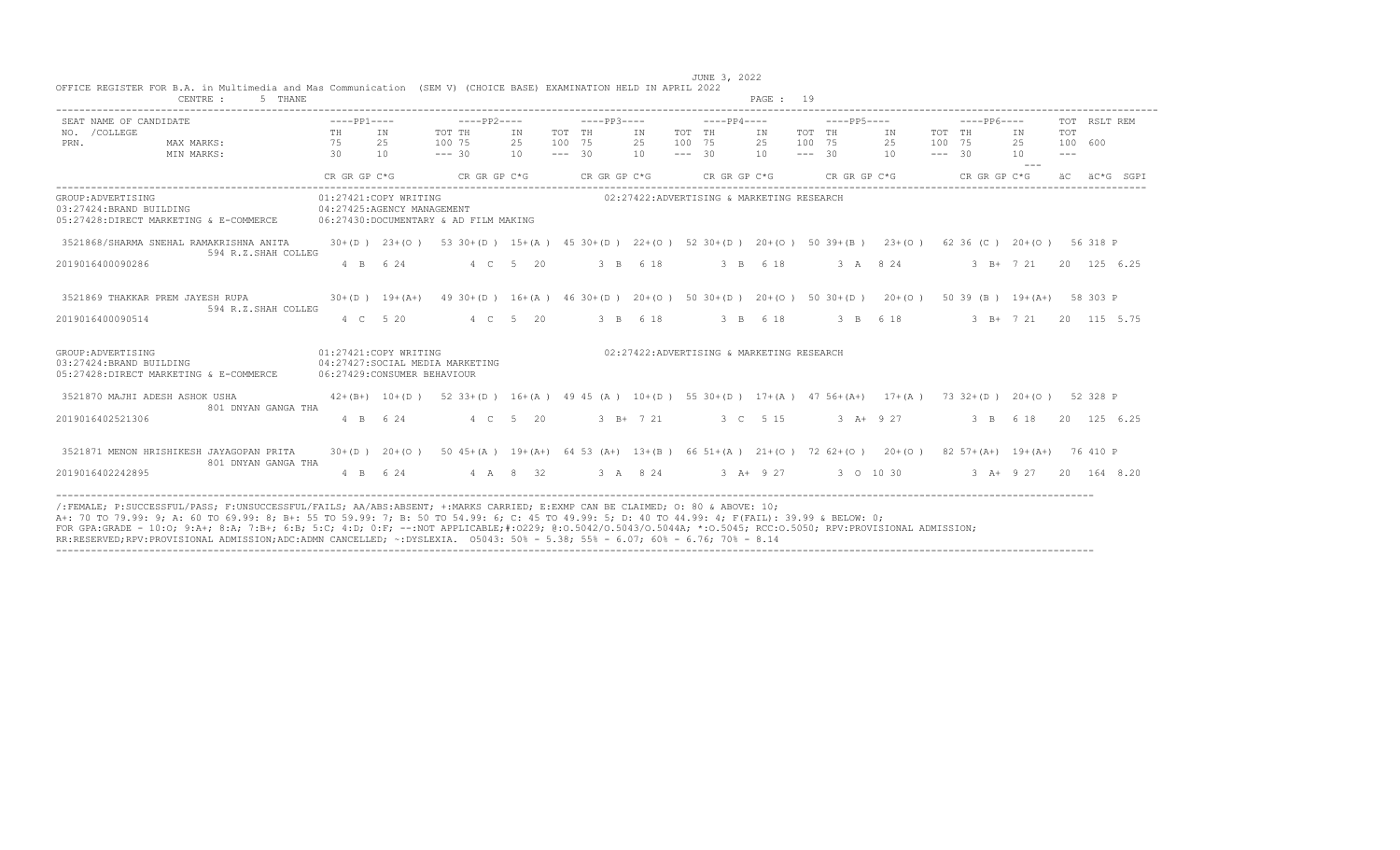| $---PP2---$<br>TOT TH<br>IN TOT TH<br>25 100 75<br>25 100 75<br>$--- 30$<br>$10 - - - - 30$<br>01:27421:COPY WRITING<br>04:27425:AGENCY MANAGEMENT<br>05:27427: SOCIAL MEDIA MARKETING 06:27429: CONSUMER BEHAVIOUR<br>01:27421:COPY WRITING<br>03:27423: GLOBALIZATION AND INTERNATIONAL A 04:27424: BRAND BUILDING<br>06:27427:SOCIAL MEDIA MARKETING | $---PP4---$<br>IN TOT TH<br>25 100 75<br>10<br>$--- 30$<br>02:27422:ADVERTISING & MARKETING RESEARCH<br>02:27422:ADVERTISING & MARKETING RESEARCH | $---PP5---$<br>TOT THE IN TOT TH<br>IN T<br>25 100 75<br>$10 - - - - 30$ | $---PP6---$<br>TOT RSLT REM<br>TOT<br>IN<br>25 100 75<br>25 100 600<br>$10 - - - - 30$<br>10<br>$- - -$<br>CR GR GP C*G $CR$ GR GP C*G $CR$ GR GP C*G $CR$ GR GP C*G $CR$ GP C*G $CR$ GP C*G $\ddot{AC}$ ac $\ddot{AC}$ acs $CR$ GP C*G $CR$ GP C*G $CR$ GP C*G $CR$ GP C*G $CR$ GP C*G $CR$ GP C $CR$ GP C $CR$ GP C $CR$ GP C $CR$ GP C $CR$ GP C $CR$ GP C<br>3521872 NADAR RYAN MELVIS AGNES MARY 42+(B+) 18+(A+) 60 42+(B+) 17+(A) 59 48+(A) 10+(D) 58 45 (A) 15+(A) 60 53+(A+) 19+(A+) 72 54+(A+) 19+(A+) 73 382 P<br>4 A 8 32 4 B + 7 28 3 B + 7 21 3 A 8 24 3 A + 9 27 3 A + 9 27 20 159 7.95                                                                                                                                                                                                                                                                                                                                                                                                                                                                                                                                                                                                                                                                                                                                                                                                                               |
|---------------------------------------------------------------------------------------------------------------------------------------------------------------------------------------------------------------------------------------------------------------------------------------------------------------------------------------------------------|---------------------------------------------------------------------------------------------------------------------------------------------------|--------------------------------------------------------------------------|-------------------------------------------------------------------------------------------------------------------------------------------------------------------------------------------------------------------------------------------------------------------------------------------------------------------------------------------------------------------------------------------------------------------------------------------------------------------------------------------------------------------------------------------------------------------------------------------------------------------------------------------------------------------------------------------------------------------------------------------------------------------------------------------------------------------------------------------------------------------------------------------------------------------------------------------------------------------------------------------------------------------------------------------------------------------------------------------------------------------------------------------------------------------------------------------------------------------------------------------------------------------------------------------------------------------------------------------------------------------------------------------------------------------------------------|
|                                                                                                                                                                                                                                                                                                                                                         |                                                                                                                                                   |                                                                          |                                                                                                                                                                                                                                                                                                                                                                                                                                                                                                                                                                                                                                                                                                                                                                                                                                                                                                                                                                                                                                                                                                                                                                                                                                                                                                                                                                                                                                     |
|                                                                                                                                                                                                                                                                                                                                                         |                                                                                                                                                   |                                                                          |                                                                                                                                                                                                                                                                                                                                                                                                                                                                                                                                                                                                                                                                                                                                                                                                                                                                                                                                                                                                                                                                                                                                                                                                                                                                                                                                                                                                                                     |
|                                                                                                                                                                                                                                                                                                                                                         |                                                                                                                                                   |                                                                          |                                                                                                                                                                                                                                                                                                                                                                                                                                                                                                                                                                                                                                                                                                                                                                                                                                                                                                                                                                                                                                                                                                                                                                                                                                                                                                                                                                                                                                     |
|                                                                                                                                                                                                                                                                                                                                                         |                                                                                                                                                   |                                                                          |                                                                                                                                                                                                                                                                                                                                                                                                                                                                                                                                                                                                                                                                                                                                                                                                                                                                                                                                                                                                                                                                                                                                                                                                                                                                                                                                                                                                                                     |
|                                                                                                                                                                                                                                                                                                                                                         |                                                                                                                                                   |                                                                          |                                                                                                                                                                                                                                                                                                                                                                                                                                                                                                                                                                                                                                                                                                                                                                                                                                                                                                                                                                                                                                                                                                                                                                                                                                                                                                                                                                                                                                     |
|                                                                                                                                                                                                                                                                                                                                                         |                                                                                                                                                   |                                                                          |                                                                                                                                                                                                                                                                                                                                                                                                                                                                                                                                                                                                                                                                                                                                                                                                                                                                                                                                                                                                                                                                                                                                                                                                                                                                                                                                                                                                                                     |
|                                                                                                                                                                                                                                                                                                                                                         |                                                                                                                                                   |                                                                          | 3521873 AKSHAY SRINIVASAN PRABHA 53+(A+) 19+(A+) 72 50+(A) 19+(A+) 69 50+(A) 19+(A+) 69 57+(A+) 20+(O) 77 45+(A) 12+(C) 57 63+(O) 19 (A+) 82 426 P                                                                                                                                                                                                                                                                                                                                                                                                                                                                                                                                                                                                                                                                                                                                                                                                                                                                                                                                                                                                                                                                                                                                                                                                                                                                                  |
| 4 A 8 32<br>$4$ A + 9 36                                                                                                                                                                                                                                                                                                                                |                                                                                                                                                   |                                                                          | 3 A 8 24 3 A + 9 27 3 B + 7 21 3 0 10 30 20 170 8 50                                                                                                                                                                                                                                                                                                                                                                                                                                                                                                                                                                                                                                                                                                                                                                                                                                                                                                                                                                                                                                                                                                                                                                                                                                                                                                                                                                                |
|                                                                                                                                                                                                                                                                                                                                                         |                                                                                                                                                   |                                                                          |                                                                                                                                                                                                                                                                                                                                                                                                                                                                                                                                                                                                                                                                                                                                                                                                                                                                                                                                                                                                                                                                                                                                                                                                                                                                                                                                                                                                                                     |
| 4 B 6 24 4 C 5 20                                                                                                                                                                                                                                                                                                                                       |                                                                                                                                                   |                                                                          |                                                                                                                                                                                                                                                                                                                                                                                                                                                                                                                                                                                                                                                                                                                                                                                                                                                                                                                                                                                                                                                                                                                                                                                                                                                                                                                                                                                                                                     |
|                                                                                                                                                                                                                                                                                                                                                         |                                                                                                                                                   |                                                                          |                                                                                                                                                                                                                                                                                                                                                                                                                                                                                                                                                                                                                                                                                                                                                                                                                                                                                                                                                                                                                                                                                                                                                                                                                                                                                                                                                                                                                                     |
| 4 B 6 24<br>4 C 5 20                                                                                                                                                                                                                                                                                                                                    |                                                                                                                                                   |                                                                          | 3 B+ 7 21 3 0 10 30 20 152 7.60                                                                                                                                                                                                                                                                                                                                                                                                                                                                                                                                                                                                                                                                                                                                                                                                                                                                                                                                                                                                                                                                                                                                                                                                                                                                                                                                                                                                     |
|                                                                                                                                                                                                                                                                                                                                                         |                                                                                                                                                   |                                                                          |                                                                                                                                                                                                                                                                                                                                                                                                                                                                                                                                                                                                                                                                                                                                                                                                                                                                                                                                                                                                                                                                                                                                                                                                                                                                                                                                                                                                                                     |
| 4 B 6 24<br>4 A 8 32                                                                                                                                                                                                                                                                                                                                    |                                                                                                                                                   |                                                                          |                                                                                                                                                                                                                                                                                                                                                                                                                                                                                                                                                                                                                                                                                                                                                                                                                                                                                                                                                                                                                                                                                                                                                                                                                                                                                                                                                                                                                                     |
|                                                                                                                                                                                                                                                                                                                                                         |                                                                                                                                                   |                                                                          |                                                                                                                                                                                                                                                                                                                                                                                                                                                                                                                                                                                                                                                                                                                                                                                                                                                                                                                                                                                                                                                                                                                                                                                                                                                                                                                                                                                                                                     |
| 4 B 6 24<br>4 B 6 24                                                                                                                                                                                                                                                                                                                                    |                                                                                                                                                   |                                                                          |                                                                                                                                                                                                                                                                                                                                                                                                                                                                                                                                                                                                                                                                                                                                                                                                                                                                                                                                                                                                                                                                                                                                                                                                                                                                                                                                                                                                                                     |
|                                                                                                                                                                                                                                                                                                                                                         |                                                                                                                                                   |                                                                          |                                                                                                                                                                                                                                                                                                                                                                                                                                                                                                                                                                                                                                                                                                                                                                                                                                                                                                                                                                                                                                                                                                                                                                                                                                                                                                                                                                                                                                     |
|                                                                                                                                                                                                                                                                                                                                                         |                                                                                                                                                   |                                                                          |                                                                                                                                                                                                                                                                                                                                                                                                                                                                                                                                                                                                                                                                                                                                                                                                                                                                                                                                                                                                                                                                                                                                                                                                                                                                                                                                                                                                                                     |
|                                                                                                                                                                                                                                                                                                                                                         |                                                                                                                                                   | $3 + 9 + 27$                                                             | 38+(B) 13+(B) 51 30+(D) 18+(A+) 48 50+(A) 14 (B+) 64 33+(D) 18+(A+) 51 36+(C) 16+(A) 52 53+(A+) 12+(C) 65 331 P<br>3 A 8 24 3 B 6 18 3 B 6 18 3 A 8 24 20 128 6 40<br>30+(D) 16+(A) 46 33+(D) 18+(A+) 51 59+(A+) 12+(C) 71 63+(O) 19+(A+) 82 44+(B+) 14 (B+) 58 62+(O) 19 (A+) 81 389 P<br>3 0 10 30<br>50+(A) 12 (C) 62 42+(B+) 12 (C) 54 48+(A) 10+(D) 58 60+(O) 23+(O) 83 41+(B+) 12+(C) 53 59+(A+) 17 (A) 76 386 P<br>3 B+ 7 21 3 0 10 30 3 B 6 18 3 A+ 9 27 20 152 7.60<br>39+(B) 15+(A) 54 35+(C) 18+(A+) 53 35+(C) 12 (C) 47 59+(A+) 12 (C) 71 45+(A) 15 (A) 60 54+(A+) 12+(C) 66 351 P<br>3 C 5 15 3 A + 9 27 3 A 8 24 3 A 8 24 20 138 6 90<br>45+(A) 11 (D) 56 41+(B+) 16+(A) 57 41+(B+) 13 (B) 54 59+(A+) 19+(A+) 78 39+(B) 14 (B+) 53 51+(A) 15 (A) 66 364 P<br>4 B+ 7 28 4 B+ 7 28 3 B 6 18 3 A+ 9 27 3 B 6 18 3 A 8 24 20 143 7.15<br>/:FEMALE: P:SUCCESSFUL/PASS: F:UNSUCCESSFUL/FAILS: AA/ABS:ABSENT: +:MARKS CARRIED: E:EXMP CAN BE CLAIMED: 0: 80 & ABOVE: 10:<br>A+: 70 TO 79.99: 9; A: 60 TO 69.99: 8; B+: 55 TO 59.99: 7; B: 50 TO 54.99: 6; C: 45 TO 49.99: 5; D: 40 TO 44.99: 4; F(FAIL): 39.99 & BELOW: 0;<br>FOR GPA:GRADE - 10:0; 9:A+; 8:A; 7:B+; 6:B; 5:C; 4:D; 0:F; --:NOT APPLICABLE;#:0229; 0:0.5042/0.5043/0.5044A; *:0.5045; RCC:0.5050; RPV:PROVISIONAL ADMISSION;<br>RR:RESERVED;RPV:PROVISIONAL ADMISSION;ADC:ADMN CANCELLED; ~: DYSLEXIA. 05043: 50% - 5.38; 55% - 6.07; 60% - 6.76; 70% - 8.14 |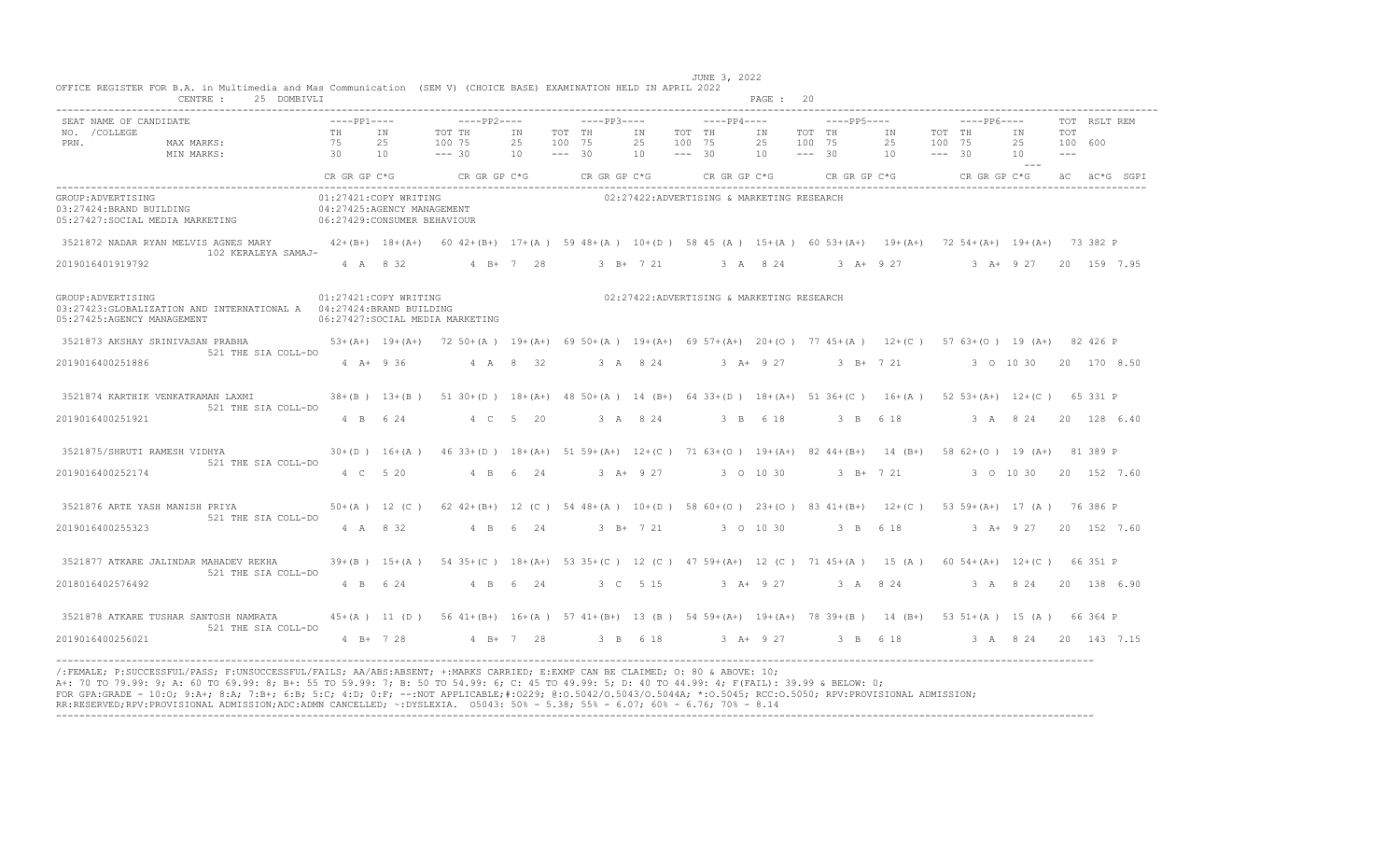|                                                 | 25 DOMBIVLI<br>CENTRE :                                                                                                                                                                |                                                         |          |                                                                                                                 |                |                              |             |                |                              |                                                               | PAGE : 21                 |                  |               |                       |                              |             |                                |                                |              |  |
|-------------------------------------------------|----------------------------------------------------------------------------------------------------------------------------------------------------------------------------------------|---------------------------------------------------------|----------|-----------------------------------------------------------------------------------------------------------------|----------------|------------------------------|-------------|----------------|------------------------------|---------------------------------------------------------------|---------------------------|------------------|---------------|-----------------------|------------------------------|-------------|--------------------------------|--------------------------------|--------------|--|
| SEAT NAME OF CANDIDATE<br>NO. / COLLEGE<br>PRN. | MAX MARKS:<br>MIN MARKS:                                                                                                                                                               | $---PP1---$<br><b>TH</b><br>75<br>$\overline{30}$<br>10 | TN<br>25 | $---PP2---$<br>TOT TH<br>100 75<br>$--- 30$                                                                     | ΙN<br>25<br>10 | TOT TH<br>100 75<br>$--- 30$ | $---PP3---$ | IN<br>25<br>10 | TOT TH<br>100 75<br>$--- 30$ | $---PP4---$                                                   | IN<br>25<br>$10 = - - 30$ | TOT TH<br>100 75 | $---PP5---$   | <b>IN</b><br>25<br>10 | TOT TH<br>100 75<br>$--- 30$ | $---PP6---$ | TN<br>25<br>10<br>$\sim$ $  -$ | <b>TOT</b><br>100 600<br>$  -$ | TOT RSLT REM |  |
|                                                 |                                                                                                                                                                                        |                                                         |          | CR GR GP $C*G$ CR GR GP $C*G$ CR GR GP $C*G$                                                                    |                |                              |             |                |                              | CR GR GP C*G CR GR GP C*G CR GR GP C*G aC $\ddot{a}$ C*G SGPI |                           |                  |               |                       |                              |             |                                |                                |              |  |
| GROUP: ADVERTISING                              | 03:27423: GLOBALIZATION AND INTERNATIONAL A  04:27424: BRAND BUILDING<br>05:27425:AGENCY MANAGEMENT                                                                                    | 01:27421:COPY WRITING                                   |          | 06:27427:SOCIAL MEDIA MARKETING                                                                                 |                |                              |             |                |                              | 02:27422:ADVERTISING & MARKETING RESEARCH                     |                           |                  |               |                       |                              |             |                                |                                |              |  |
|                                                 | 3521879 CHHEDA DEEP GIRISH PRAMILA 54+ (A+) 12 (C) 66 41+ (B+) 18+ (A+) 59 41+ (B+) 13+ (B) 54 56+ (A+) 11 (D) 67 42+ (B+) 15 (A) 57 57+ (A+) 14+ (B+) 71 374 P<br>521 THE SIA COLL-DO |                                                         |          |                                                                                                                 |                |                              |             |                |                              |                                                               |                           |                  |               |                       |                              |             |                                |                                |              |  |
| 2019016400255265                                |                                                                                                                                                                                        |                                                         | 4 A 8 32 | 4 B + 7 28                                                                                                      |                |                              | 3 B 6 18    |                |                              | 3 A 8 24 3 B + 7 21 3 A + 9 27 20 150 7.50                    |                           |                  |               |                       |                              |             |                                |                                |              |  |
|                                                 | 3521880/DUBEY SHIVANI VIJAY PRAKASH ANJU<br>521 THE SIA COLL-DO                                                                                                                        |                                                         |          | 42+(B+) 10+(D) 52 53+(A+) 17+(A) 70 53+(A+) 15 (A) 68 53+(A+) 20+(O) 73 39+(B) 17+(A) 56 51+(A) 13+(B) 64 383 P |                |                              |             |                |                              |                                                               |                           |                  |               |                       |                              |             |                                |                                |              |  |
| 2019016400254753                                |                                                                                                                                                                                        |                                                         |          | 4 B 6 24 4 A + 9 36                                                                                             |                |                              |             |                |                              | 3 A 8 24 3 A + 9 27 3 B + 7 21 3 A 8 24 20 156 7.80           |                           |                  |               |                       |                              |             |                                |                                |              |  |
|                                                 | 3521881 DUDIA GAUTAM ASHOK POOJA                                                                                                                                                       |                                                         |          | 39+(B) 11 (D) 50 33+(D) 17+(A) 50 45+(A) 13 (B) 58 60+(O) 11 (D) 71 50+(A) 14 (B+) 64 62+(O) 15 (A) 77 370 P    |                |                              |             |                |                              |                                                               |                           |                  |               |                       |                              |             |                                |                                |              |  |
| 2019016400254962                                | 521 THE SIA COLL-DO                                                                                                                                                                    |                                                         | 4 B 6 24 | 4 B 6 24                                                                                                        |                |                              |             |                |                              | 3 B+ 7 21 3 A+ 9 27 3 A 8 24 3 A+ 9 27 20 147 7.35            |                           |                  |               |                       |                              |             |                                |                                |              |  |
|                                                 | 3521882 GUPTA CHIRAG BIPIN REENA (A+) 42+(B+) 18+(A+) 60 50+(A) 19+(A+) 69 50+(A) 13+(B) 63 59+(A+) 20+(O) 79 53+(A+) 10+(D) 63 59+(A+) 19 (A+) 78 412 P<br>521 THE SIA COLL-DO        |                                                         |          |                                                                                                                 |                |                              |             |                |                              |                                                               |                           |                  |               |                       |                              |             |                                |                                |              |  |
| 2019016400251991                                |                                                                                                                                                                                        | 4 A 8 32                                                |          |                                                                                                                 | 4 A 8 32       |                              |             |                |                              | 3 A 8 24 3 A + 9 27 3 A 8 24 3 A + 9 27 20 166 8 30           |                           |                  |               |                       |                              |             |                                |                                |              |  |
|                                                 | 3521883 KAMBLE ABHINAV SANGAM NALINI<br>521 THE SIA COLL-DO                                                                                                                            |                                                         |          | 51+(A) 13 (B) 64 42+(B+) 12 (C) 54 53+(A+) 10+(D) 63 60+(O) 22+(O) 82 45+(A) 16 (A) 61 63+(O) 15 (A) 78 402 P   |                |                              |             |                |                              |                                                               |                           |                  |               |                       |                              |             |                                |                                |              |  |
| 2019016401413252                                |                                                                                                                                                                                        |                                                         | 4 A 8 32 | 4 B 6 24                                                                                                        |                |                              | 3 A 8 24    |                |                              | 3 O 10 30 3 A 8 24 3 A + 9 27 20 161 8.05                     |                           |                  |               |                       |                              |             |                                |                                |              |  |
|                                                 | 3521884/KANOJIYA PAYAL KAMLESH RITA<br>521 THE SIA COLL-DO                                                                                                                             |                                                         |          | 30+(D) 13 (B) 43 35+(C) 12+(C) 47 35+(C) 13 (B) 48 56+(A+) 19+(A+) 75 45+(A) 12+(C) 57 57+(A+) 13 (B) 70 340 P  |                |                              |             |                |                              |                                                               |                           |                  |               |                       |                              |             |                                |                                |              |  |
| 2019016400253904                                |                                                                                                                                                                                        | 4 D 4 16                                                |          | 4 C 5 20                                                                                                        |                |                              |             | 3 C 5 15       |                              |                                                               | $3 A+ 9 27$               |                  | $3$ B+ $7$ 21 |                       |                              |             | $3 A+ 9 27$                    |                                | 20 126 6.30  |  |
|                                                 | 3521885/KAREKAR SRUSHTI DEEPAK SUNITA<br>521 THE SIA COLL-DO                                                                                                                           |                                                         |          | 35+(C) 13 (B) 48 36+(C) 12 (C) 48 47+(A) 10+(D) 57 59+(A+) 12 (C) 71 42+(B+) 12 (C) 54 57+(A+) 13 (B) 70 348 P  |                |                              |             |                |                              |                                                               |                           |                  |               |                       |                              |             |                                |                                |              |  |
| 2018016400463687                                |                                                                                                                                                                                        | 4 C 5 20                                                |          | 4 C 5 20                                                                                                        |                |                              |             |                |                              | 3 B + 7 21 3 A + 9 27 3 B 6 18                                |                           |                  |               |                       |                              |             | 3 A+ 9 27 20 133 6.65          |                                |              |  |
|                                                 | 3521886 KOTAK HARDIK MANOJ MANISHA 41+(B+) 12 (C) 53 48+(A) 19+(A+) 67 47+(A) 11 (D) 58 57+(A+) 20+(O) 77 44+(B+) 10+(D) 54 60+(O) 17 (A) 77 386 P<br>521 THE SIA COLL-DO              |                                                         |          |                                                                                                                 |                |                              |             |                |                              |                                                               |                           |                  |               |                       |                              |             |                                |                                |              |  |
| 2019016400253011                                |                                                                                                                                                                                        |                                                         |          | 4 B 6 24 4 A 8 32                                                                                               |                |                              |             |                |                              | 3 B+ 7 21 3 A+ 9 27 3 B 6 18                                  |                           |                  |               |                       |                              |             | 3 A+ 9 27 20 149 7.45          |                                |              |  |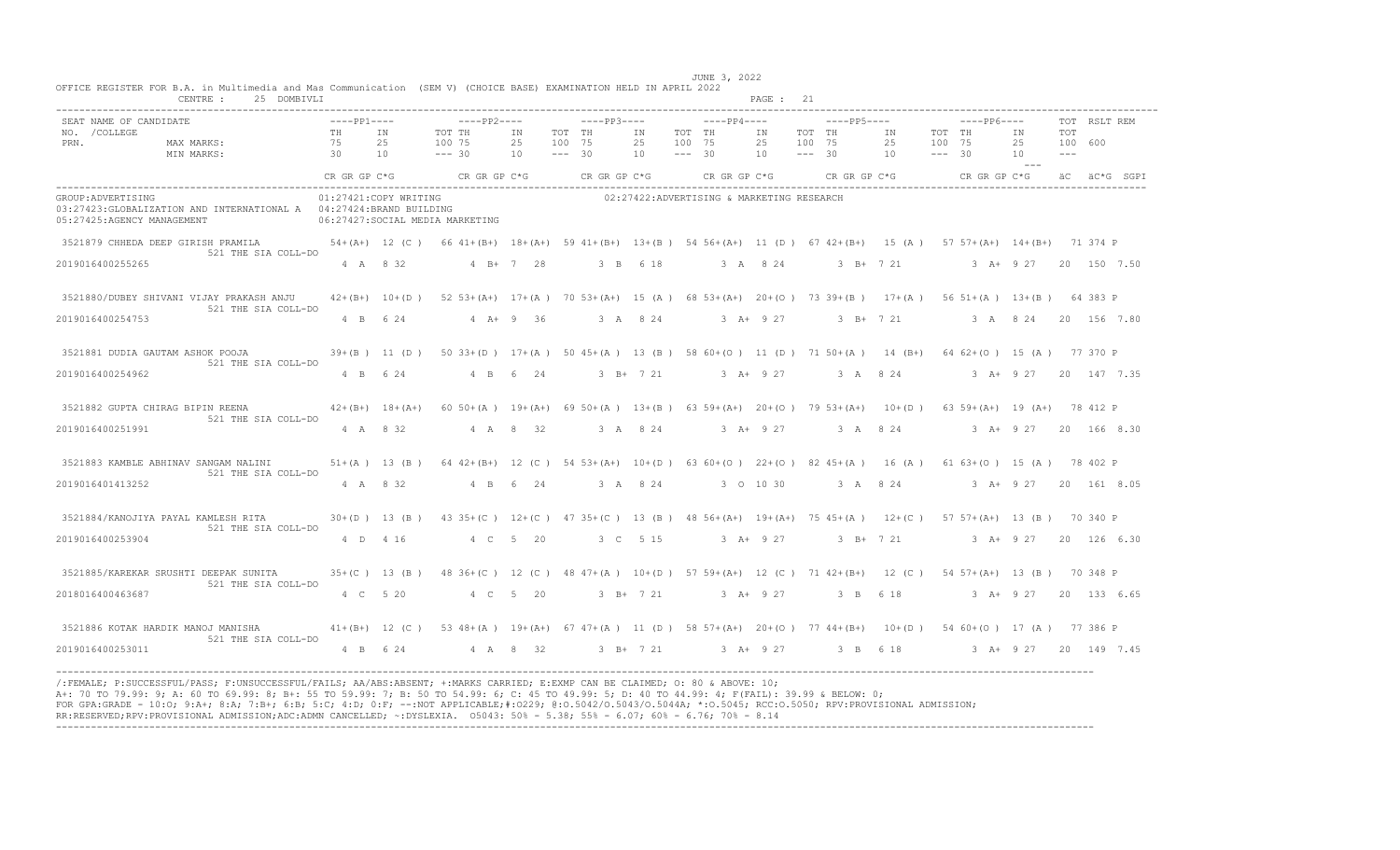|                                                 | CENTRE :<br>25 DOMBIVLI                                                                                                                                                           |                                                         |                 |                                                                                                                  |                            |                  |                                                   |                |                              |                                                                                           | PAGE: 22                    |                  |             |                                          |                              |             |                                |                                |              |  |
|-------------------------------------------------|-----------------------------------------------------------------------------------------------------------------------------------------------------------------------------------|---------------------------------------------------------|-----------------|------------------------------------------------------------------------------------------------------------------|----------------------------|------------------|---------------------------------------------------|----------------|------------------------------|-------------------------------------------------------------------------------------------|-----------------------------|------------------|-------------|------------------------------------------|------------------------------|-------------|--------------------------------|--------------------------------|--------------|--|
| SEAT NAME OF CANDIDATE<br>NO. / COLLEGE<br>PRN. | MAX MARKS:<br>MIN MARKS:                                                                                                                                                          | $---PP1---$<br><b>TH</b><br>75<br>$\overline{30}$<br>10 | <b>TN</b><br>25 | $---PP2---$<br>TOT TH<br>100 75<br>$--- 30$                                                                      | IN<br>25<br>$--- 30$<br>10 | TOT TH<br>100 75 | $---PP3---$                                       | IN<br>25<br>10 | TOT TH<br>100 75<br>$--- 30$ | $---PP4---$                                                                               | IN<br>25<br>$10 - - - - 30$ | TOT TH<br>100 75 | $---PP5---$ | IN<br>25<br>10                           | TOT TH<br>100 75<br>$--- 30$ | $---PP6---$ | TN<br>25<br>10<br>$\sim$ $  -$ | <b>TOT</b><br>100 600<br>$  -$ | TOT RSLT REM |  |
|                                                 |                                                                                                                                                                                   |                                                         |                 | CR GR GP $C*G$ CR GR GP $C*G$ CR GR GP $C*G$                                                                     |                            |                  |                                                   |                |                              | CR GR GP C*G $CR$ GR GP C*G $CR$ GR GP C*G $CR$ GR GP C*G $\ddot{AC}$ ac $\ddot{AC}$ SGPI |                             |                  |             |                                          |                              |             |                                |                                |              |  |
| GROUP: ADVERTISING                              | 03:27423: GLOBALIZATION AND INTERNATIONAL A  04:27424: BRAND BUILDING<br>05:27425:AGENCY MANAGEMENT                                                                               | 01:27421:COPY WRITING                                   |                 | 06:27427:SOCIAL MEDIA MARKETING                                                                                  |                            |                  |                                                   |                |                              | 02:27422:ADVERTISING & MARKETING RESEARCH                                                 |                             |                  |             |                                          |                              |             |                                |                                |              |  |
|                                                 | 3521887/LODAYA DHANISHTHA SMITA SMITA 56+(A+) 14 (B+) 70 45+(A) 12+(C) 57 56+(A+) 14 (B+) 70 57+(A+) 20+(O) 77 54+(A+) 12+(C) 66 63+(O) 12+(C) 75 415 P                           |                                                         |                 |                                                                                                                  |                            |                  |                                                   |                |                              |                                                                                           |                             |                  |             |                                          |                              |             |                                |                                |              |  |
| 2019016400255466                                | 521 THE SIA COLL-DO                                                                                                                                                               | $4$ A+ 9 36                                             |                 | 4 B + 7 28                                                                                                       |                            |                  | $3 \quad A + 9 \quad 27$                          |                |                              | $3 \text{ A} + 9 \text{ 27}$ $3 \text{ A} + 8 \text{ 24}$                                 |                             |                  |             |                                          |                              |             | 3 A + 9 27 20 169 8.45         |                                |              |  |
|                                                 | 3521888 MANE ANUJ RAMCHANDRA ASMITA<br>521 THE SIA COLL-DO                                                                                                                        |                                                         |                 | 44+(B+) 13 (B) 57 53+(A+) 12 (C) 65 53+(A+) 10+(D) 63 57+(A+) 19+(A+) 76 48+(A) 12 (C) 60 51+(A) 15 (A) 66 387 P |                            |                  |                                                   |                |                              |                                                                                           |                             |                  |             |                                          |                              |             |                                |                                |              |  |
| 2017016401767084                                |                                                                                                                                                                                   |                                                         | $4 B+ 7 28$     | 4 A 8 32                                                                                                         |                            |                  | 3 A 8 24 3 A + 9 27 3 A 8 24 3 A 8 24 20 159 7.95 |                |                              |                                                                                           |                             |                  |             |                                          |                              |             |                                |                                |              |  |
|                                                 | 3521889/MEHTA JYOTI MAHARAJ SHAKUNTALA                                                                                                                                            |                                                         |                 | 30+(D) 10E(D) 40 38+(B) 12+(C) 50 53+(A+) 14E(B+) 67 56+(A+) 12E(C) 68 39+(B) AA 39 54+(A+) AA                   |                            |                  |                                                   |                |                              |                                                                                           |                             |                  |             |                                          |                              |             |                                |                                | 54 318 F     |  |
| 2018016402577085                                | 521 THE SIA COLL-DO                                                                                                                                                               |                                                         | 4 D 4 16        | 4 B 6 24                                                                                                         |                            |                  | 3 A 8 24 3 A 8 24                                 |                |                              |                                                                                           |                             |                  |             |                                          |                              |             |                                |                                |              |  |
|                                                 | 3521890/MORE PRITI MAHENDRA SANGEETA<br>521 THE SIA COLL-DO                                                                                                                       |                                                         |                 | 42+(B+) 15+(A) 57 38+(B) 17+(A) 55 38+(B) 12+(C) 50 59+(A+) 19+(A+) 78 42+(B+) 19+(A+) 61 62+(O) 15 (A) 77 378 P |                            |                  |                                                   |                |                              |                                                                                           |                             |                  |             |                                          |                              |             |                                |                                |              |  |
| 2018016400463745                                |                                                                                                                                                                                   | $4 B+ 7 28$                                             |                 | $4 B+ 7 28$                                                                                                      |                            |                  | 3 B 6 18                                          |                |                              |                                                                                           |                             |                  |             | 3 A+ 9 27 3 A 8 24 3 A+ 9 27 20 152 7.60 |                              |             |                                |                                |              |  |
|                                                 | 3521891 NEERAJ SANJAY HILLALE NANDA<br>521 THE SIA COLL-DO                                                                                                                        |                                                         |                 | 62+(0) 18+(A+) 80 50+(A) 14 (B+) 64 62+(0) 14 (B+) 76 63+(0) 14 (B+) 77 51+(A) 14 (B+) 65 62+(0) 17 (A) 79 441 P |                            |                  |                                                   |                |                              |                                                                                           |                             |                  |             |                                          |                              |             |                                |                                |              |  |
| 2019016400256663                                |                                                                                                                                                                                   |                                                         | 4 0 10 40       | 4 A 8 32                                                                                                         |                            |                  | 3 A+ 927 3 A+ 927 3 A 824 3 A+ 927 20 177 8.85    |                |                              |                                                                                           |                             |                  |             |                                          |                              |             |                                |                                |              |  |
| R.                                              | 3521892 NISAR YASH JAYANTILAL VEENABEN NISA 50+(A) 13 (B) 63 45+(A) 11 (D) 56 48+(A) 14 (B+) 62 59+(A+) 11 (D) 70 51+(A) 16 (A) 67 59+(A+) 13 (B) 72 390 P<br>521 THE SIA COLL-DO |                                                         |                 |                                                                                                                  |                            |                  |                                                   |                |                              |                                                                                           |                             |                  |             |                                          |                              |             |                                |                                |              |  |
| 2018016400463617                                |                                                                                                                                                                                   | 4 A 8 32                                                |                 |                                                                                                                  | $4 B+ 7 28$                |                  |                                                   | 3 A 8 24       |                              |                                                                                           | $3 A+ 9 27$                 |                  |             | 3 A 8 2 4                                |                              |             | 3 A+ 9 27                      |                                | 20 162 8.10  |  |
| 3521893/RAUT SAKSHI MAHESH MADHURI              | 521 THE SIA COLL-DO                                                                                                                                                               |                                                         |                 | 51+(A) 14 (B+) 65 36+(C) 13 (B) 49 41+(B+) 14 (B+) 55 47+(A) 22+(O) 69 33+(D) 12+(C) 45 53+(A+) 16 (A) 69 352 P  |                            |                  |                                                   |                |                              |                                                                                           |                             |                  |             |                                          |                              |             |                                |                                |              |  |
| 2019016400255137                                |                                                                                                                                                                                   | 4 A 8 32                                                |                 | 4 C 5 20                                                                                                         |                            |                  |                                                   |                |                              | 3 B+ 7 21 3 A 8 24                                                                        |                             |                  |             | 3 C 5 15                                 |                              |             | 3 A 8 24 20 136 6.80           |                                |              |  |
|                                                 | 3521894/REDDY AKSHATA SANTOSH SAKSHI 51+(A) 14 (B+) 65 48+(A) 13 (B) 61 50+(A) 14 (B+) 64 57+(A+) 13 (B) 70 44+(B+) 14 (B+) 58 53+(A+) 17 (A) 70 388 P<br>521 THE SIA COLL-DO     |                                                         |                 |                                                                                                                  |                            |                  |                                                   |                |                              |                                                                                           |                             |                  |             |                                          |                              |             |                                |                                |              |  |
| 2019016400255764                                |                                                                                                                                                                                   |                                                         |                 | 4 A 8 32 4 A 8 32                                                                                                |                            |                  | 3 A 8 24 3 A + 9 27 3 B + 7 21                    |                |                              |                                                                                           |                             |                  |             |                                          |                              |             | 3 A+ 9 27 20 163 8.15          |                                |              |  |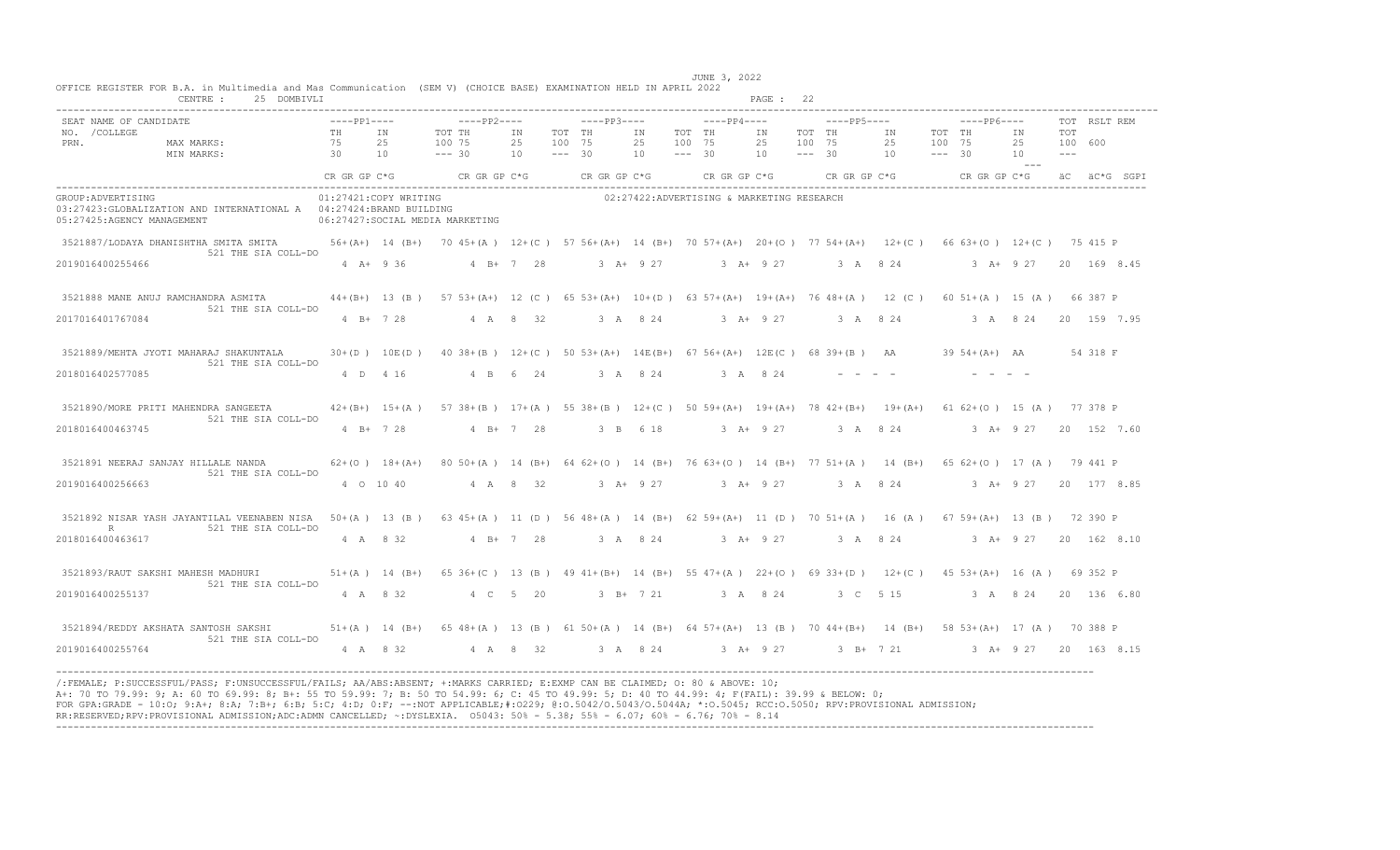|                                                  | CENTRE: 25 DOMBIVLI                                                                                                                                                                                                                                                                                                                                                                                                                                                                                                                                                              |                    |                       |                                                                                                                                                                                                         |                              |                                     |                 |          |                                           | PAGE : 23                                                                                                                                      |                  |  |                                             |                                                                                                                              |                |              |  |
|--------------------------------------------------|----------------------------------------------------------------------------------------------------------------------------------------------------------------------------------------------------------------------------------------------------------------------------------------------------------------------------------------------------------------------------------------------------------------------------------------------------------------------------------------------------------------------------------------------------------------------------------|--------------------|-----------------------|---------------------------------------------------------------------------------------------------------------------------------------------------------------------------------------------------------|------------------------------|-------------------------------------|-----------------|----------|-------------------------------------------|------------------------------------------------------------------------------------------------------------------------------------------------|------------------|--|---------------------------------------------|------------------------------------------------------------------------------------------------------------------------------|----------------|--------------|--|
| SEAT NAME OF CANDIDATE<br>NO. / COLLEGE<br>PRN.  | URREY MAX MARKS:<br>MAX MARKS:<br>MIN MARKS:<br>MIN MARKS:<br>25 100 75<br>10 --- 30                                                                                                                                                                                                                                                                                                                                                                                                                                                                                             | $---PP1---$        |                       | ----PP2----       ----PP3----      ----PP4----      ----PP5----                                                                                                                                         | 25 100 75<br>$10 - - - - 30$ | IN TOT TH IN TOT TH                 | 25 100 75<br>10 | $--- 30$ |                                           | IN THE TERM IN THE TERM IN THE TERM IN THE TERM IN THE TERM IN THE TERM IN THE TERM IN THE TERM IN THE TERM IN<br>25 100 75<br>$10 - - - - 30$ | TOT TH IN TOT TH |  | $---PP6---$<br>25 100 75 25<br>10 --- 30 10 | IN THE TEST OF THE TEST OF THE TEST OF THE TEST OF THE TEST OF THE TEST OF THE TEST OF THE TEST OF THE TEST OF<br>25 100 600 | TOT<br>$- - -$ | TOT RSLT REM |  |
|                                                  |                                                                                                                                                                                                                                                                                                                                                                                                                                                                                                                                                                                  |                    |                       | ––<br>CR GR GP C CR GR GP C CR GP C CR GR GP C CR GP C CR GP C CR GR GP C CR GP C CR GR GP C CR GR GP C CR GC aC aC                                                                                     |                              |                                     |                 |          |                                           |                                                                                                                                                |                  |  |                                             |                                                                                                                              |                |              |  |
| GROUP: ADVERTISING<br>05:27425:AGENCY MANAGEMENT | 06:27427:SOCIAL MEDIA MARKETING                                                                                                                                                                                                                                                                                                                                                                                                                                                                                                                                                  |                    | 01:27421:COPY WRITING |                                                                                                                                                                                                         |                              |                                     |                 |          | 02:27422:ADVERTISING & MARKETING RESEARCH |                                                                                                                                                |                  |  |                                             |                                                                                                                              |                |              |  |
|                                                  | 3521895 SAWANT SANCHAY VILAS LATA 6 79 386 P (A+) 12 (C) 66 39 + (B) 12 (C) 51 50 + (A) 12 (C) 62 59 + (A+) 12 (C) 71 41 + (B+) 16 (A) 57 62 + (O) 17 (A) 79 386 P<br>521 THE SIA COLL-DO                                                                                                                                                                                                                                                                                                                                                                                        |                    |                       |                                                                                                                                                                                                         |                              |                                     |                 |          |                                           |                                                                                                                                                |                  |  |                                             |                                                                                                                              |                |              |  |
| 2019016400255957                                 |                                                                                                                                                                                                                                                                                                                                                                                                                                                                                                                                                                                  |                    |                       | $4 \quad A \quad 8 \quad 32$ $4 \quad B \quad 6 \quad 24$ $3 \quad A \quad 8 \quad 24$ $3 \quad A \pm 9 \quad 27$ $3 \quad B \pm 7 \quad 21$ $3 \quad A \pm 9 \quad 27$ $20 \quad 155 \quad 7 \cdot 75$ |                              |                                     |                 |          |                                           |                                                                                                                                                |                  |  |                                             |                                                                                                                              |                |              |  |
|                                                  | 3521896 TALEKAR OMKAR SANTOSH SNEHA<br>521 THE SIA COLL-DO                                                                                                                                                                                                                                                                                                                                                                                                                                                                                                                       |                    |                       | 45+(A) 18+(A+) 63 48+(A) 18+(A+) 66 53+(A+) 12+(C) 65 57+(A+) 19+(A+) 76 59+(A+) 15+(A) 74 60+(O) 17 (A) 77 421 P                                                                                       |                              |                                     |                 |          |                                           |                                                                                                                                                |                  |  |                                             |                                                                                                                              |                |              |  |
| 2017016400859685                                 |                                                                                                                                                                                                                                                                                                                                                                                                                                                                                                                                                                                  |                    |                       | 4 A 8 32 4 A 8 32 3 A 8 24 3 A + 9 27 3 A + 9 27 3 A + 9 27 20 169 8.45                                                                                                                                 |                              |                                     |                 |          |                                           |                                                                                                                                                |                  |  |                                             |                                                                                                                              |                |              |  |
|                                                  | 3521897 TALLA VEDANT VINOD VISHAKHA 59+(A+) 13 (B) 72 48+(A) 12 (C) 60 62+(O) 13 (B) 75 63+(O) 12 (C) 75 45+(A) 12+(C) 57 62+(O) 19 (A+) 81 420 P<br>521 THE SIA COLL-DO                                                                                                                                                                                                                                                                                                                                                                                                         |                    |                       |                                                                                                                                                                                                         |                              |                                     |                 |          |                                           |                                                                                                                                                |                  |  |                                             |                                                                                                                              |                |              |  |
| 2019016401521771                                 |                                                                                                                                                                                                                                                                                                                                                                                                                                                                                                                                                                                  |                    | $4$ A+ 9 36           | 4 A 8 32                                                                                                                                                                                                |                              | $3 + 927$                           |                 |          | 3 A+ 9 27 3 B+ 7 21 3 0 10 30 20 173 8.65 |                                                                                                                                                |                  |  |                                             |                                                                                                                              |                |              |  |
|                                                  | 3521898/TAYADE GAURI SHAILENDRA VIJU<br>521 THE SIA COLL-DO                                                                                                                                                                                                                                                                                                                                                                                                                                                                                                                      |                    |                       | 38+(B) 10+(D) 48 47+(A) 10+(D) 57 47+(A) 13+(B) 60 57+(A+) 21+(O) 78 48+(A) 10+(D) 58 53+(A+) 16 (A) 69 370 P                                                                                           |                              |                                     |                 |          |                                           |                                                                                                                                                |                  |  |                                             |                                                                                                                              |                |              |  |
| 2019016400254215                                 |                                                                                                                                                                                                                                                                                                                                                                                                                                                                                                                                                                                  |                    |                       | 4 C 5 20 4 B + 7 28 3 A 8 24 3 A + 9 27 3 B + 7 21 3 A 8 24 20 144 7 20                                                                                                                                 |                              |                                     |                 |          |                                           |                                                                                                                                                |                  |  |                                             |                                                                                                                              |                |              |  |
|                                                  | 3521899 YADAV AMIT RADHESHYAM TARA<br>521 THE SIA COLL-DO                                                                                                                                                                                                                                                                                                                                                                                                                                                                                                                        |                    |                       | 59+(A+) 10+(D) 69 35+(C) 19+(A+) 54 35+(C) 13 (B) 48 56+(A+) 21+(O) 77 57+(A+) 15 (A) 72 59+(A+) 15 (A) 74 394 P                                                                                        |                              |                                     |                 |          |                                           |                                                                                                                                                |                  |  |                                             |                                                                                                                              |                |              |  |
| 2019016400255226                                 |                                                                                                                                                                                                                                                                                                                                                                                                                                                                                                                                                                                  |                    |                       | 4 A 8 32 4 B 6 24 3 C 5 15 3 A + 9 27 3 A + 9 27 3 A + 9 27 20 152 7.60                                                                                                                                 |                              |                                     |                 |          |                                           |                                                                                                                                                |                  |  |                                             |                                                                                                                              |                |              |  |
| GROUP: JOURNALISM                                | 03:27415:GLOBAL MEDIA AND CONFLICT RESOLUT 04:27416:BUSINESS AND FINANCIAL JOURNALISM<br>05:27417: MOBILE JOURALISM AND NEW MEDIA                                                                                                                                                                                                                                                                                                                                                                                                                                                | 01:27411:REPORTING |                       | 06:27418:NEWS MEDIA MANAGEMENT                                                                                                                                                                          |                              |                                     |                 |          | 02:27412:INVESTIGATIVE JOURNALISM         |                                                                                                                                                |                  |  |                                             |                                                                                                                              |                |              |  |
|                                                  | 3521900 AYARAVA KAMALKUMAR SRIDHAR MERCY<br>521 THE SIA COLL-DO                                                                                                                                                                                                                                                                                                                                                                                                                                                                                                                  |                    |                       | 53+(A+) 11+(D) 64 50+(A) 10 (D) 60 48+(A) 12+(C) 60 56+(A+) 13+(B) 69 38+(B) 12+(C) 50 51+(A) 12+(C) 63 366 P                                                                                           |                              |                                     |                 |          |                                           |                                                                                                                                                |                  |  |                                             |                                                                                                                              |                |              |  |
| 2019016400252707                                 |                                                                                                                                                                                                                                                                                                                                                                                                                                                                                                                                                                                  |                    |                       | 4 A 8 32 4 A 8 32                                                                                                                                                                                       |                              | 3 A 8 24 3 A 8 24 3 B 6 18 3 A 8 24 |                 |          |                                           |                                                                                                                                                |                  |  |                                             |                                                                                                                              |                | 20 154 7.70  |  |
|                                                  | 3521901 PATKAR JAYESH KISHOR SNEHA 56+(A+) 10+(D) 66 59+(A+) 13 (B) 72 54+(A+) 14+(B+) 68 59+(A+) 10+(D) 69 42+(B+) 10+(D) 52 54+(A+) 13 (B) 67 394 P<br>521 THE SIA COLL-DO                                                                                                                                                                                                                                                                                                                                                                                                     |                    |                       |                                                                                                                                                                                                         |                              |                                     |                 |          |                                           |                                                                                                                                                |                  |  |                                             |                                                                                                                              |                |              |  |
| 2018016400463776                                 |                                                                                                                                                                                                                                                                                                                                                                                                                                                                                                                                                                                  |                    |                       | 4 A 8 32 4 A+ 9 36 3 A 8 24 3 A 8 24 3 B 6 18 3 A 8 24 20 158 7.90                                                                                                                                      |                              |                                     |                 |          |                                           |                                                                                                                                                |                  |  |                                             |                                                                                                                              |                |              |  |
|                                                  | /:FEMALE: P:SUCCESSFUL/PASS: F:UNSUCCESSFUL/FAILS: AA/ABS:ABSENT: +:MARKS CARRIED: E:EXMP CAN BE CLAIMED: 0: 80 & ABOVE: 10:<br>A+: 70 TO 79.99: 9; A: 60 TO 69.99: 8; B+: 55 TO 59.99: 7; B: 50 TO 54.99: 6; C: 45 TO 49.99: 5; D: 40 TO 44.99: 4; F(FAIL): 39.99 & BELOW: 0;<br>FOR GPA:GRADE - 10:0; 9:A+; 8:A; 7:B+; 6:B; 5:C; 4:D; 0:F; --:NOT APPLICABLE;#:0229; 0:0.5042/0.5043/0.5044A; *:0.5045; RCC:0.5050; RPV:PROVISIONAL ADMISSION;<br>RR:RESERVED;RPV:PROVISIONAL ADMISSION;ADC:ADMN CANCELLED; ~: DYSLEXIA. 05043: 50% - 5.38; 55% - 6.07; 60% - 6.76; 70% - 8.14 |                    |                       |                                                                                                                                                                                                         |                              |                                     |                 |          |                                           |                                                                                                                                                |                  |  |                                             |                                                                                                                              |                |              |  |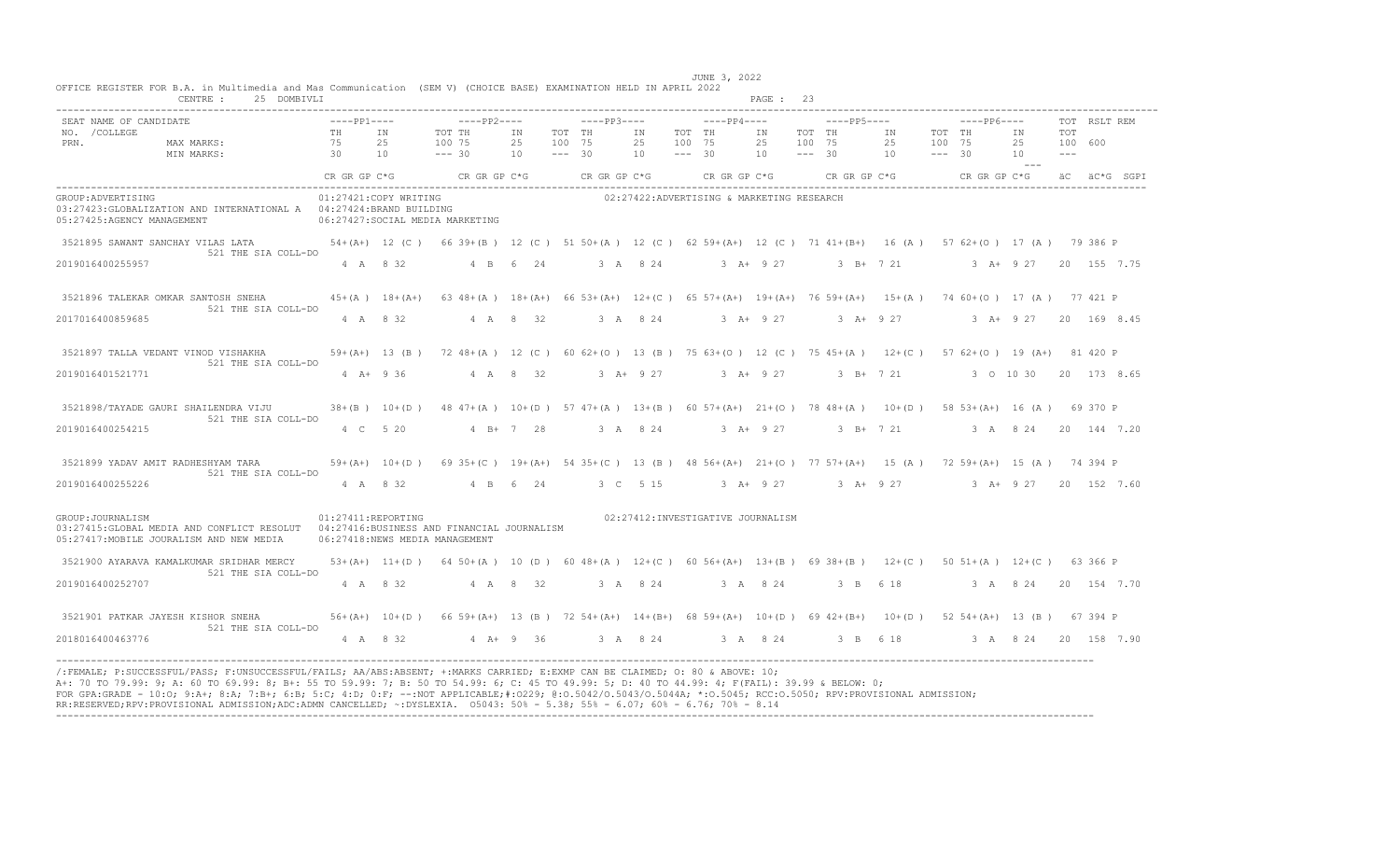|                        | OFFICE REGISTER FOR B.A. in Multimedia and Mas Communication                                                                                                                                                                                                                                                                                                                                                                                                                                                                                                                        |              |                    | (SEM V) (CHOICE BASE) EXAMINATION HELD IN APRIL 2022             |          |          |              |          |          | JUNE 3, 2022 |                                                              |          |              |             |          |                |          |               |              |      |
|------------------------|-------------------------------------------------------------------------------------------------------------------------------------------------------------------------------------------------------------------------------------------------------------------------------------------------------------------------------------------------------------------------------------------------------------------------------------------------------------------------------------------------------------------------------------------------------------------------------------|--------------|--------------------|------------------------------------------------------------------|----------|----------|--------------|----------|----------|--------------|--------------------------------------------------------------|----------|--------------|-------------|----------|----------------|----------|---------------|--------------|------|
|                        | 12 PANVEL<br>CENTRE :                                                                                                                                                                                                                                                                                                                                                                                                                                                                                                                                                               |              |                    |                                                                  |          |          |              |          |          |              | PAGE : 24                                                    |          |              |             |          |                |          |               |              |      |
| SEAT NAME OF CANDIDATE |                                                                                                                                                                                                                                                                                                                                                                                                                                                                                                                                                                                     | $---PP1---$  |                    | $---PP2---$                                                      |          |          | $---PP3---$  |          |          | $---PP4---$  |                                                              |          | $---PP5---$  |             |          | $---PP6---$    |          |               | TOT RSLT REM |      |
| /COLLEGE<br>NO.        |                                                                                                                                                                                                                                                                                                                                                                                                                                                                                                                                                                                     | TH           | IN                 | TOT TH                                                           | ΙN       | TOT TH   |              | ΙN       | TOT TH   |              | IN                                                           | TOT TH   |              | ΙN.         | TOT TH   |                | ΙN       | <b>TOT</b>    |              |      |
| PRN.                   | MAX MARKS:                                                                                                                                                                                                                                                                                                                                                                                                                                                                                                                                                                          | 75           | 25                 | 100 75                                                           | 25       | 100 75   |              | 25       | 100 75   |              | 25                                                           | 100 75   |              | 25          |          | 100 75         | 25       | 100 600       |              |      |
|                        | MIN MARKS:                                                                                                                                                                                                                                                                                                                                                                                                                                                                                                                                                                          | 30           | 10                 | $--- 30$                                                         | 10       | $--- 30$ |              | 10       | $--- 30$ |              | 10                                                           | $--- 30$ |              | 10          | $--- 30$ |                | 10       | $\frac{1}{2}$ |              |      |
|                        |                                                                                                                                                                                                                                                                                                                                                                                                                                                                                                                                                                                     | CR GR GP C*G |                    | CR GR GP C*G                                                     |          |          | CR GR GP C*G |          |          | CR GR GP C*G |                                                              |          | CR GR GP C*G |             |          | CR GR GP C*G   | $- - -$  |               |              | SGPT |
| GROUP: JOURNALISM      | 03:27417: MOBILE JOURALISM AND NEW MEDIA<br>05:27419:JOURNALISM AND PUBLIC OPINION                                                                                                                                                                                                                                                                                                                                                                                                                                                                                                  |              | 01:27411:REPORTING | 04:27418:NEWS MEDIA MANAGEMENT<br>06:27420:MEDIA LAWS AND ETHICS |          |          |              |          |          |              | 02:27412: INVESTIGATIVE JOURNALISM                           |          |              |             |          |                |          |               |              |      |
|                        | 3521902/SHAIKH SHABANA ABU RAMZAN                                                                                                                                                                                                                                                                                                                                                                                                                                                                                                                                                   |              | $62+(0)$ 19+(A+)   | 81 30                                                            |          |          |              |          |          |              | $(D)$ 19+(A+) 49 44+(B+) 10+(D) 54 45+(A) 18+(A+) 63 42+(B+) |          |              | $18 + (A+)$ |          | $60 \t42+(B+)$ | $22+(0)$ |               | 64 371 P     |      |
|                        | 870 PILLAI COLLEGE                                                                                                                                                                                                                                                                                                                                                                                                                                                                                                                                                                  |              |                    |                                                                  |          |          |              |          |          |              |                                                              |          |              |             |          |                |          |               |              |      |
| 2019016401764521       |                                                                                                                                                                                                                                                                                                                                                                                                                                                                                                                                                                                     |              | 4 0 10 40          |                                                                  | 4 C 5 20 |          |              | 3 B 6 18 |          |              | 3 A 8 24                                                     |          | 3 A 8 24     |             |          |                | 3 A 8 24 | 20            | 150 7.50     |      |
|                        | /:FEMALE; P:SUCCESSFUL/PASS; F:UNSUCCESSFUL/FAILS; AA/ABS:ABSENT; +:MARKS CARRIED; E:EXMP CAN BE CLAIMED; O: 80 & ABOVE: 10;<br>A+: 70 TO 79.99: 9; A: 60 TO 69.99: 8; B+: 55 TO 59.99: 7; B: 50 TO 54.99: 6; C: 45 TO 49.99: 5; D: 40 TO 44.99: 4; F(FAIL): 39.99 & BELOW: 0;<br>FOR GPA:GRADE - 10:0; 9:A+; 8:A; 7:B+; 6:B; 5:C; 4:D; 0:F; --:NOT APPLICABLE;#:0229; 0:0.5042/0.50440; *:0.5044A; *:0.5045; RCC:0.5050; RPV:PROVISIONAL ADMISSION;<br>RR:RESERVED;RPV:PROVISIONAL ADMISSION;ADC:ADMN CANCELLED; ~:DYSLEXIA. 05043: 50% - 5.38; 55% - 6.07; 60% - 6.76; 70% - 8.14 |              |                    |                                                                  |          |          |              |          |          |              |                                                              |          |              |             |          |                |          |               |              |      |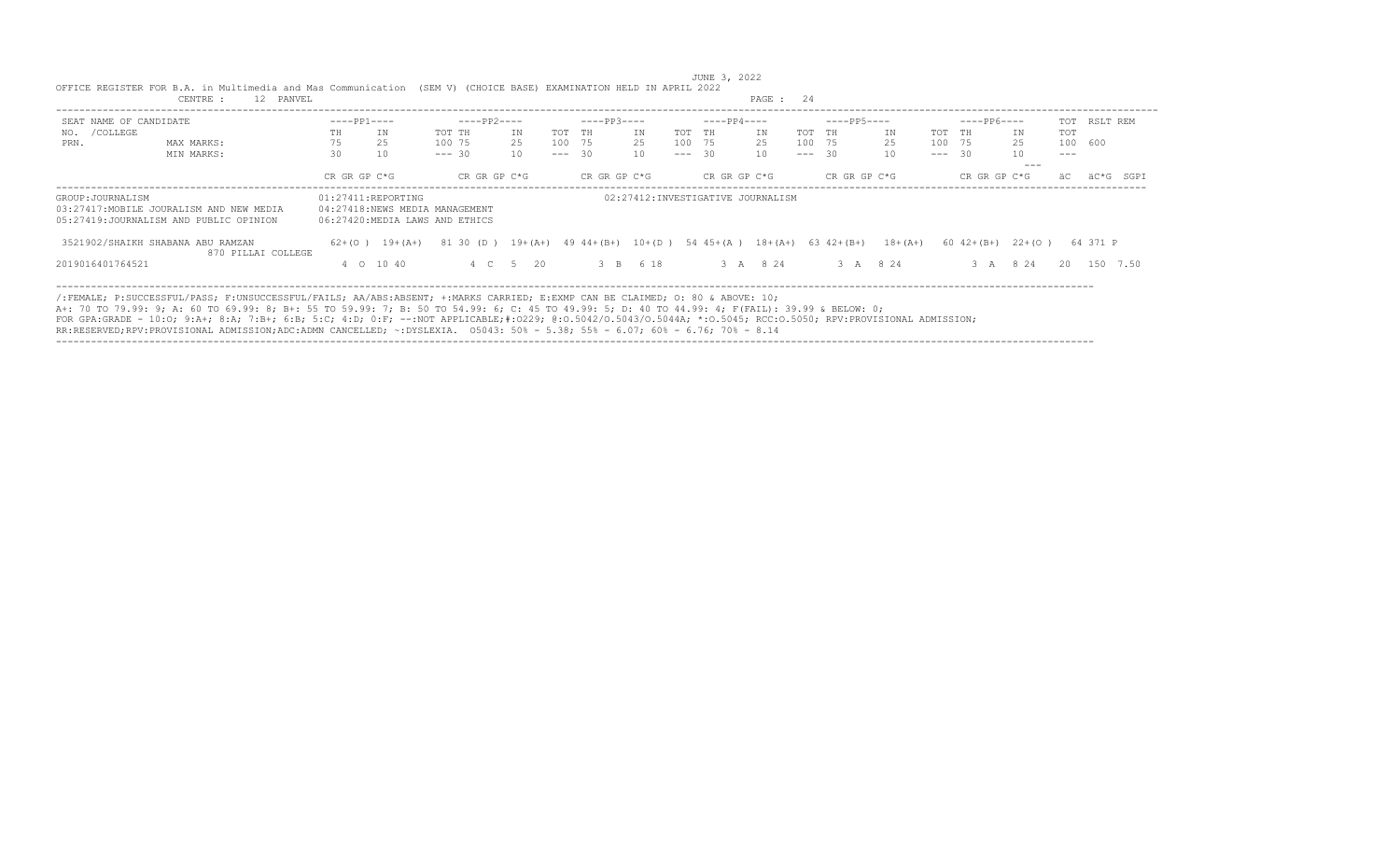|                                                                                   | CENTRE :<br>22 VASAI                                    |                                                     |                    |                                                                                                       |              |                    |              |               |                    |                                                        | PAGE :      | -25                |               |          |                    |                               |                      |                          |              |              |
|-----------------------------------------------------------------------------------|---------------------------------------------------------|-----------------------------------------------------|--------------------|-------------------------------------------------------------------------------------------------------|--------------|--------------------|--------------|---------------|--------------------|--------------------------------------------------------|-------------|--------------------|---------------|----------|--------------------|-------------------------------|----------------------|--------------------------|--------------|--------------|
| SEAT NAME OF CANDIDATE<br>NO. / COLLEGE                                           |                                                         | $---PP1---$<br>TH                                   | IN                 | $---PP2---$<br>TOT TH                                                                                 | ΙN           | TOT TH             | $---PP3---$  | ΙN            | TOT TH             | $---PP4---$                                            | IN          | TOT TH             | $---PP5---$   | ΙN       | TOT TH             | $---PP6---$                   | IN                   | TOT                      | TOT RSLT REM |              |
| PRN.                                                                              | MAX MARKS:<br>MIN MARKS:                                | 75<br>30                                            | 25<br>10           | 100 75<br>$--- 30$                                                                                    | 25<br>10     | 100 75<br>$--- 30$ |              | 25<br>10      | 100 75<br>$--- 30$ |                                                        | 25<br>10    | 100 75<br>$--- 30$ |               | 25<br>10 | 100 75<br>$--- 30$ |                               | 2.5<br>10<br>$- - -$ | 100 600<br>$\frac{1}{2}$ |              |              |
|                                                                                   |                                                         | CR GR GP C*G                                        |                    | CR GR GP C*G                                                                                          |              |                    | CR GR GP C*G |               |                    | CR GR GP C*G                                           |             |                    | CR GR GP C*G  |          |                    | CR GR GP C*G                  |                      |                          |              | äC äC*G SGPI |
| GROUP: ADVERTISING<br>03:27424: BRAND BUILDING<br>05:27427:SOCIAL MEDIA MARKETING |                                                         | 01:27421:COPY WRITING<br>04:27425:AGENCY MANAGEMENT |                    | 06:27430:DOCUMENTARY & AD FILM MAKING                                                                 |              |                    |              |               |                    | 02:27422:ADVERTISING & MARKETING RESEARCH              |             |                    |               |          |                    |                               |                      |                          |              |              |
|                                                                                   | 3521903 KHAN SHANWAZ MUSTAQ RASHIDA<br>548 VIVA         | $35+(C)$ 10 (D)                                     |                    | 45 38+(B) 10+(D) 48 39+(B) 10 (D) 49 35+(C) 10 (D) 45 54+(A+) 18+(A+) 72 30+(D) 10+(D) 40 299 P       |              |                    |              |               |                    |                                                        |             |                    |               |          |                    |                               |                      |                          |              |              |
| 2019016401712557                                                                  |                                                         | 4 C 5 20                                            |                    |                                                                                                       | 4 C 5 20     |                    |              | 3 C 5 15      |                    |                                                        | 3 C 5 15    |                    | $3 A+ 9 27$   |          |                    | 3 D 4 12                      |                      |                          | 20 109 5.45  |              |
|                                                                                   | 3521904 KIDLE PIYUSH VIJAY PUSHPA<br>548 VIVA           |                                                     | $38+(B)$ 10 (D)    | 48 38 + (B) 10 + (D) 48 36 + (C) 10 (D) 46 32 + (D) 10 (D) 42 53 + (A+) 12 + (C)                      |              |                    |              |               |                    |                                                        |             |                    |               |          |                    | $65$ 48+(A) 12+(C)            |                      |                          | 60 309 P     |              |
| 2019016401710833                                                                  |                                                         | 4 C 5 20                                            |                    |                                                                                                       | 4 C 5 20     |                    |              | 3 C 5 15      |                    |                                                        | 3 D 4 12    |                    | 3 A 8 24      |          |                    | 3 A 8 24                      |                      |                          | 20 115 5.75  |              |
| TA                                                                                | 3521905 MISHRA NEERAJKUMAR JAIPRAKASH HEMLA<br>548 VIVA |                                                     | 30 (D) 10 (D)      | $40\ 30+(D)$ $10+(D)$ $40\ 30+(D)$ $10(D)$ $40\ 30+(D)$ $10(D)$ $4051+(A)$ $10+(D)$                   |              |                    |              |               |                    |                                                        |             |                    |               |          |                    | $61$ 30+(D) $10+(D)$ 40 261 P |                      |                          |              |              |
| 2018016401841336                                                                  |                                                         | 4 D 4 16                                            |                    |                                                                                                       | 4 D 4 16     |                    |              | 3 D 4 12      |                    |                                                        | 3 D 4 12    |                    | 3 A 8 24      |          |                    | 3 D 4 12                      |                      | $20 -$                   | 92 4.60      |              |
|                                                                                   | 3521906 PANDEY SAURABH SUSHILKUMAR REKHA<br>548 VIVA    |                                                     | $54 + (A+) 10 (D)$ | 64 62+(0) 12+(C) 74 54+(A+) 10 (D) 64 47+(A) 10 (D) 57 65+(O) 12+(C) 77 48+(A) 12+(C) 60 396 P        |              |                    |              |               |                    |                                                        |             |                    |               |          |                    |                               |                      |                          |              |              |
| 2019016401744482                                                                  |                                                         | 4 A 8 32                                            |                    |                                                                                                       | $4 A + 9 36$ |                    |              | 3 A 8 24      |                    |                                                        | $3 B+ 7 21$ |                    | $3 A+ 9 27$   |          |                    | 3 A 8 24                      |                      |                          | 20 164 8.20  |              |
|                                                                                   | 3521907 PORE YOGIRAJ RAJESH NEETA<br>548 VIVA           |                                                     | $47 + (A)$ 10+(D)  | 57 42+(B+) 12+(C) 54 44+(B+) 15 (A) 59 53+(A+) 15 (A) 68 62+(O) 12+(C)                                |              |                    |              |               |                    |                                                        |             |                    |               |          |                    | 74 47+(A) 12+(C)              |                      |                          | 59 371 P     |              |
| 2019016401743881                                                                  |                                                         | $4$ R+ 7 28                                         |                    | $4 \overline{B}$                                                                                      | 6 24         |                    |              | $3$ B+ $7$ 21 |                    |                                                        | 3 A 8 24    |                    | $3$ $A+$ 9 27 |          |                    | $3$ B+ $7$ 21                 |                      |                          | 20 145 7.25  |              |
|                                                                                   | 3521908 THAYYIL KRISTY ABHIMANYU PRINCE<br>548 VIVA     |                                                     | $36+ (C)$ 15 $(A)$ | $51\ 57+(A+)$ $12+(C)$ 69 $45+(A)$ 10 (D) 55 $51+(A)$ 10 (D) 61 $56+(A+)$ 11+ (D) 67 $45+(A)$ 12+ (C) |              |                    |              |               |                    |                                                        |             |                    |               |          |                    |                               |                      |                          | 57 360 P     |              |
| 2019016401713174                                                                  |                                                         | $4$ B                                               | 6 24               |                                                                                                       | 4 A 8 32     |                    |              | $3$ B+ $7$ 21 |                    |                                                        | 3 A 8 24    |                    | 3 A 8 24      |          |                    | $3$ B+ $7$ 21                 |                      |                          | 20 146 7.30  |              |
|                                                                                   | 3521909/TRIPATHI SHWETA MANOJKUMAR NEEELAM<br>548 VIVA  | $41+ (B+)$                                          | 10(D)              | $51 \t44+(B+)$                                                                                        |              |                    |              |               |                    | $10+(D)$ 54 41+(B+) 10 (D) 51 56+(A+) 10 (D) 66 48+(A) |             |                    |               | $12+(C)$ |                    | $60$ 36+(C) $10+(D)$          |                      |                          | 46 328 P     |              |
| 2018016401852783                                                                  |                                                         | $4$ B                                               | 6 2 4              | $4$ B                                                                                                 | 6<br>24      |                    | $3 \quad B$  | 6 18          |                    |                                                        | 3 A 8 24    |                    | 3 A 8 24      |          |                    | 3 <sup>o</sup>                | 5 15                 |                          | 20 129 6.45  |              |

 JUNE 3, 2022 OFFICE REGISTER FOR B.A. in Multimedia and Mas Communication (SEM V) (CHOICE BASE) EXAMINATION HELD IN APRIL 2022<br>CENTRE : 22 VASAI PAGE : 25

/:FEMALE; P:SUCCESSFUL/PASS; F:UNSUCCESSFUL/FAILS; AA/ABS:ABSENT; +:MARKS CARRIED; E:EXMP CAN BE CLAIMED; O: 80 & ABOVE: 10; A+: 70 TO 79.99: 9; A: 60 TO 69.99: 8; B+: 55 TO 59.99: 7; B: 50 TO 54.99: 6; C: 45 TO 49.99: 5; D: 40 TO 44.99: 4; F(FAIL): 39.99 & BELOW: 0; FOR GPA:GRADE - 10:O; 9:A+; 8:A; 7:B+; 6:B; 5:C; 4:D; 0:F; --:NOT APPLICABLE;#:O229; @:O.5042/O.5043/O.5044A; \*:O.5045; RCC:O.5050; RPV:PROVISIONAL ADMISSION; RR:RESERVED;RPV:PROVISIONAL ADMISSION;ADC:ADMN CANCELLED; ~:DYSLEXIA. O5043: 50% - 5.38; 55% - 6.07; 60% - 6.76; 70% - 8.14 ----------------------------------------------------------------------------------------------------------------------------------------------------------------------------------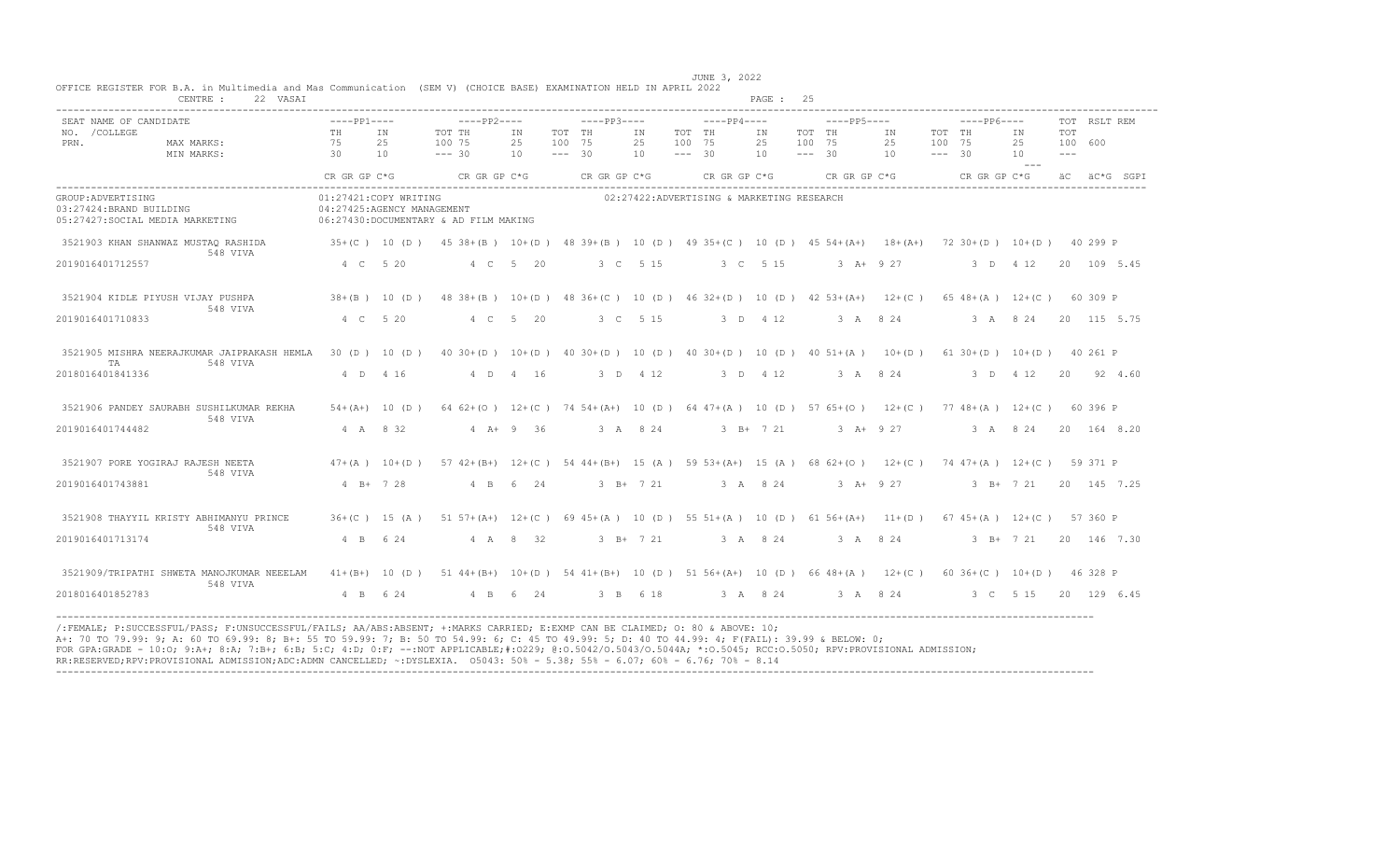| CENTRE :<br>23 TELERE (KAN                                                                                                                                                   |                                                                                    |                  |                                                                                                                  |             |                                                                                                                   |                                           |                                 | PAGE: 26 |                                 |                        |                                 |                       |                       |              |
|------------------------------------------------------------------------------------------------------------------------------------------------------------------------------|------------------------------------------------------------------------------------|------------------|------------------------------------------------------------------------------------------------------------------|-------------|-------------------------------------------------------------------------------------------------------------------|-------------------------------------------|---------------------------------|----------|---------------------------------|------------------------|---------------------------------|-----------------------|-----------------------|--------------|
| SEAT NAME OF CANDIDATE<br>NO. / COLLEGE<br>PRN.<br>MAX MARKS:                                                                                                                | $---PP1---$<br>TH<br>75                                                            | TN<br>2.5        | $---PP2---$<br>TOT TH<br>100 75                                                                                  | TN<br>2.5   | $---PP3---$<br>TOT TH<br>100 75                                                                                   | TN<br>25                                  | $---PP4---$<br>TOT TH<br>100 75 | TN<br>25 | $---PP5---$<br>TOT TH<br>100 75 | TN<br>25               | $---PP6---$<br>TOT TH<br>100 75 | TN<br>25              | <b>TOT</b><br>100 600 | TOT RSLT REM |
| MIN MARKS:                                                                                                                                                                   | 30<br>CR GR GP C*G                                                                 | 10               | $--- 30$<br>CR GR GP C*G                                                                                         | 10          | $--- 30$<br>CR GR GP C*G                                                                                          | 10                                        | $--- 30$<br>CR GR GP C*G        | 10       | $--- 30$                        | 10<br>$CR$ GR GP $C*G$ | $--- 30$<br>CR GR GP C*G        | 10<br>$  -$           | $\frac{1}{2}$         | äC äC*G SGPI |
| GROUP: ADVERTISING<br>03:27424:BRAND BUILDING<br>05:27427:SOCIAL MEDIA MARKETING                                                                                             | 01:27421:COPY WRITING<br>04:27425:AGENCY MANAGEMENT<br>06:27429:CONSUMER BEHAVIOUR |                  |                                                                                                                  |             |                                                                                                                   | 02:27422:ADVERTISING & MARKETING RESEARCH |                                 |          |                                 |                        |                                 |                       |                       |              |
| 3521910/BATWALE MAHIRA ABUBAKKAR MOMINA<br>983 VIJAYALAXMI VIS                                                                                                               |                                                                                    |                  | 33+(D) 20+(O) 53 36 (C) 20+(O) 56 30+(D) 19+(A+) 49 39+(B) 18+(A+) 57 48+(A) 20+(O) 68 53+(A+) 21+(O) 74 357 P   |             |                                                                                                                   |                                           |                                 |          |                                 |                        |                                 |                       |                       |              |
| 2019016401996223                                                                                                                                                             | 4 B 6 24                                                                           |                  | $4 B+ 7 28$                                                                                                      |             |                                                                                                                   | 3 C 5 15                                  | $3 B+ 7 21$                     |          |                                 | 3 A 8 2 4              |                                 | 3 A+ 9 27 20 139 6.95 |                       |              |
| 3521911/KADAGE SAYALI RAGHUNATH ROHINI<br>983 VIJAYALAXMI VIS<br>2019016401996687                                                                                            | $36$ (C) $18+(A+)$<br>4 B 6 24                                                     |                  |                                                                                                                  | 4 B 6 24    | 54 30 + (D) 20 + (O) 50 30 (D) 20 + (O) 50 30 (D) 19 + (A+) 49 62 + (O) 19 + (A+) 81 41 + (B+) 19 + (A+) 60 344 P | 3 B 6 18                                  |                                 | 3 C 5 15 | 3 0 10 30                       |                        |                                 | 3 A 8 24 20 135 6.75  |                       |              |
|                                                                                                                                                                              |                                                                                    |                  |                                                                                                                  |             |                                                                                                                   |                                           |                                 |          |                                 |                        |                                 |                       |                       |              |
| 3521912/KADAM SWAPNALI SHIVDAS SUPRIYA<br>983 VIJAYALAXMI VIS<br>2019016401996656                                                                                            | $36+ (C) 20+ (O)$<br>$4 B+ 7 28$                                                   |                  |                                                                                                                  | 4 C 5 20    | 56 30 + (D) 19 + (A+) 49 41 (B+) 20 + (O) 61 45 + (A) 20 + (O) 65 57 (A+) 20 + (O) 77 41 + (B+) 20 + (O) 61 369 P | 3 A 8 24                                  |                                 | 3 A 8 24 | $3 A+ 9 27$                     |                        |                                 | 3 A 8 24 20 147 7.35  |                       |              |
|                                                                                                                                                                              |                                                                                    |                  |                                                                                                                  |             |                                                                                                                   |                                           |                                 |          |                                 |                        |                                 |                       |                       |              |
| 3521913/TALEKAR KSHITIJA SANDIP SHRADDHA<br>983 VIJAYALAXMI VIS<br>2019016401996567                                                                                          | $4 B+ 7 28$                                                                        |                  | 39+(B) 20+(O) 59 35+(C) 22+(O) 57 42 (B+) 21+(O) 63 44+(B+) 21+(O) 65 62+(O) 22+(O) 84 56+(A+) 22+(O) 78 406 P   | $4 B+ 7 28$ |                                                                                                                   | 3 A 8 24                                  | 3 A 8 24                        |          | 3 0 10 30                       |                        |                                 | 3 A+ 9 27 20 161 8.05 |                       |              |
| 3521914 VARAK SANJAY VITTAL GOI                                                                                                                                              |                                                                                    |                  | 56 (A+) 16+(A) 72 30+(D) 18+(A+) 48 30+(D) 16+(A) 46 30 (D) 17+(A) 47 42+(B+) 18+(A+) 60 47+(A) 18+(A+) 65 338 P |             |                                                                                                                   |                                           |                                 |          |                                 |                        |                                 |                       |                       |              |
| 983 VIJAYALAXMI VIS<br>2019016401996575                                                                                                                                      | $4$ A+ 9 36                                                                        |                  |                                                                                                                  | 4 C 5 20    |                                                                                                                   | 3 C 5 15                                  | 3 C 5 15                        |          | 3 A 8 24                        |                        |                                 | 3 A 8 24 20 134 6.70  |                       |              |
| 3521915 KANADE SAHIL SANTOSH SAYALI                                                                                                                                          |                                                                                    | $38+(B)$ 19+(A+) | 57 44 (B+) 19+(A+) 63 30+(D) 19+(A+) 49 45 (A) 18+(A+) 63 53+(A+) 18+(A+) 71 38 (B) 18+(A+) 56 359 P             |             |                                                                                                                   |                                           |                                 |          |                                 |                        |                                 |                       |                       |              |
| 983 VIJAYALAXMI VIS<br>2019016401996714                                                                                                                                      | $4 B+ 7 28$                                                                        |                  |                                                                                                                  | 4 A 8 32    |                                                                                                                   | 3 C 5 15                                  |                                 | 3 A 8 24 | $3 A+ 9 27$                     |                        |                                 | $3$ B+ $7$ 21         |                       | 20 147 7.35  |
| 3521916/CHAVAN DIPTI SUNIL SUCHITA 365 (C) 20+(O) 56 38 (B) 19+(A+) 57 41 (B+) 19+(A+) 60 36+(C) 18+(A+) 54 44+(B+) 20+(O) 64 54+(A+) 20+(O) 74 365 P<br>983 VIJAYALAXMI VIS |                                                                                    |                  |                                                                                                                  |             |                                                                                                                   |                                           |                                 |          |                                 |                        |                                 |                       |                       |              |
| 2019016401996695<br>----------------------------------                                                                                                                       | $4 B+ 7 28$                                                                        |                  |                                                                                                                  | $4 B+ 7 28$ |                                                                                                                   | 3 A 8 24                                  | 3 B 6 18                        |          | 3 A 8 24                        |                        |                                 | 3 A+ 9 27 20 149 7.45 |                       |              |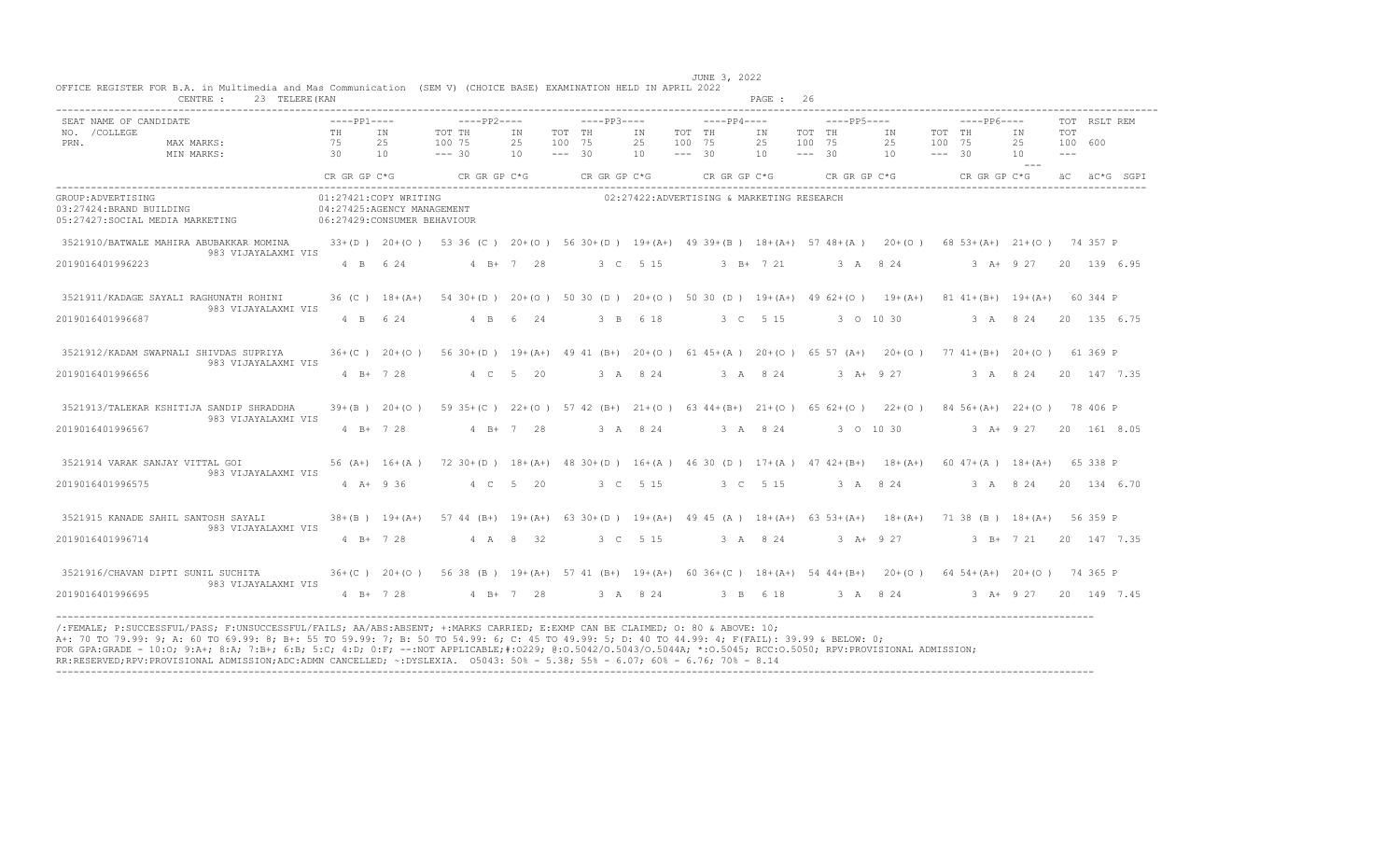| SEAT NAME OF CANDIDATE<br>/COLLEGE<br>NO.<br>PRN.<br>MAX MARKS:<br>MIN MARKS:           | $---PP1---$<br>TН<br>75<br>30<br>CR GR GP C*G<br>06:27429: CONSUMER BEHAVIOUR | IN<br>2.5<br>10<br>01:27421:COPY WRITING<br>04:27425:AGENCY MANAGEMENT | $---PP2---$<br>TOT TH<br>100 75<br>$--- 30$<br>CR GR GP C*G              | IN<br>25<br>10 | TOT TH<br>100 75<br>$--- 30$ | $---PP3---$<br>CR GR GP C*G | IN<br>25<br>10 | TOT<br>100 75<br>$--- 30$ | $---PP4---$<br>TH<br>CR GR GP C*G | IN<br>25<br>10                            | TOT TH<br>100 75<br>$--- 30$ | $---PP5---$<br>CR GR GP C*G | IN<br>25<br>10 | TOT TH<br>100 75<br>$--- 30$ | $---PP6---$<br>CR GR GP C*G | ΙN<br>25<br>10<br>$- - -$ | <b>TOT</b><br>100 600<br>$---$<br>äС | TOT RSLT REM<br>äC*G<br>SGPI |
|-----------------------------------------------------------------------------------------|-------------------------------------------------------------------------------|------------------------------------------------------------------------|--------------------------------------------------------------------------|----------------|------------------------------|-----------------------------|----------------|---------------------------|-----------------------------------|-------------------------------------------|------------------------------|-----------------------------|----------------|------------------------------|-----------------------------|---------------------------|--------------------------------------|------------------------------|
|                                                                                         |                                                                               |                                                                        |                                                                          |                |                              |                             |                |                           |                                   |                                           |                              |                             |                |                              |                             |                           |                                      |                              |
|                                                                                         |                                                                               |                                                                        |                                                                          |                |                              |                             |                |                           |                                   |                                           |                              |                             |                |                              |                             |                           |                                      |                              |
|                                                                                         |                                                                               |                                                                        |                                                                          |                |                              |                             |                |                           |                                   |                                           |                              |                             |                |                              |                             |                           |                                      |                              |
|                                                                                         |                                                                               |                                                                        |                                                                          |                |                              |                             |                |                           |                                   |                                           |                              |                             |                |                              |                             |                           |                                      |                              |
| GROUP: ADVERTISING<br>03:27424:BRAND BUILDING<br>05:27428:DIRECT MARKETING & E-COMMERCE |                                                                               |                                                                        |                                                                          |                |                              |                             |                |                           |                                   |                                           |                              |                             |                |                              |                             |                           |                                      |                              |
|                                                                                         |                                                                               |                                                                        |                                                                          |                |                              |                             |                |                           |                                   | 02:27422:ADVERTISING & MARKETING RESEARCH |                              |                             |                |                              |                             |                           |                                      |                              |
| 3521917 GUPTA ARYAN MATHURA PRASAD MADHURI<br>601 REENA MEHTA - B                       | $59+(A+)$ 19+(A+)                                                             |                                                                        | $78$ 53+(A+) 19+(A+)                                                     |                |                              | $72.38 + (B)$               |                |                           | $17+(A)$ 55 60 + (0)              | $18+(A+)$ 78 54 (A+)                      |                              |                             | $19+ (A+)$     |                              | $73\,56+(A+)$ 19+(A+)       |                           |                                      | 75 431 P                     |
| 2019016401275664                                                                        | $4 \text{ A} + 936$                                                           |                                                                        |                                                                          | $4 A + 9 36$   |                              |                             | $3$ B+ $7$ 21  |                           |                                   | $3$ $A+$ 9 27                             |                              | $3$ $A+$ 9 27               |                |                              | $3 + 927$                   |                           |                                      | 20 174 8.70                  |
| 3521918/RATH VARSHA SUVENDU VINITA<br>601 REENA MEHTA - B                               | $53 + (A+) 17 + (A)$                                                          |                                                                        | 70 36 (C) $17+(A)$ 53 48+(A) $17+(A)$ 65 57+(A+) 16+(A) 73 50+(A) 17+(A) |                |                              |                             |                |                           |                                   |                                           |                              |                             |                |                              | 67 60 + (O) 16 + (A)        |                           |                                      | 76 404 P                     |
| 2018016400205574                                                                        | $4$ $A+$ 9 36                                                                 |                                                                        |                                                                          | 4 B 6 24       |                              |                             | 3 A 8 24       |                           |                                   | $3$ $A+$ 9 27                             |                              | 3 A 8 24                    |                |                              | $3 A+ 9 27$                 |                           | 20                                   | 162 8.10                     |

JUNE 3, 2022<br>OFFICE REGISTER FOR B.A. in Multimedia and Mas Communication (SEM V) (CHOICE BASE) EXAMINATION HELD IN APRIL 2022<br>CENTRE : 47 BHYANDAR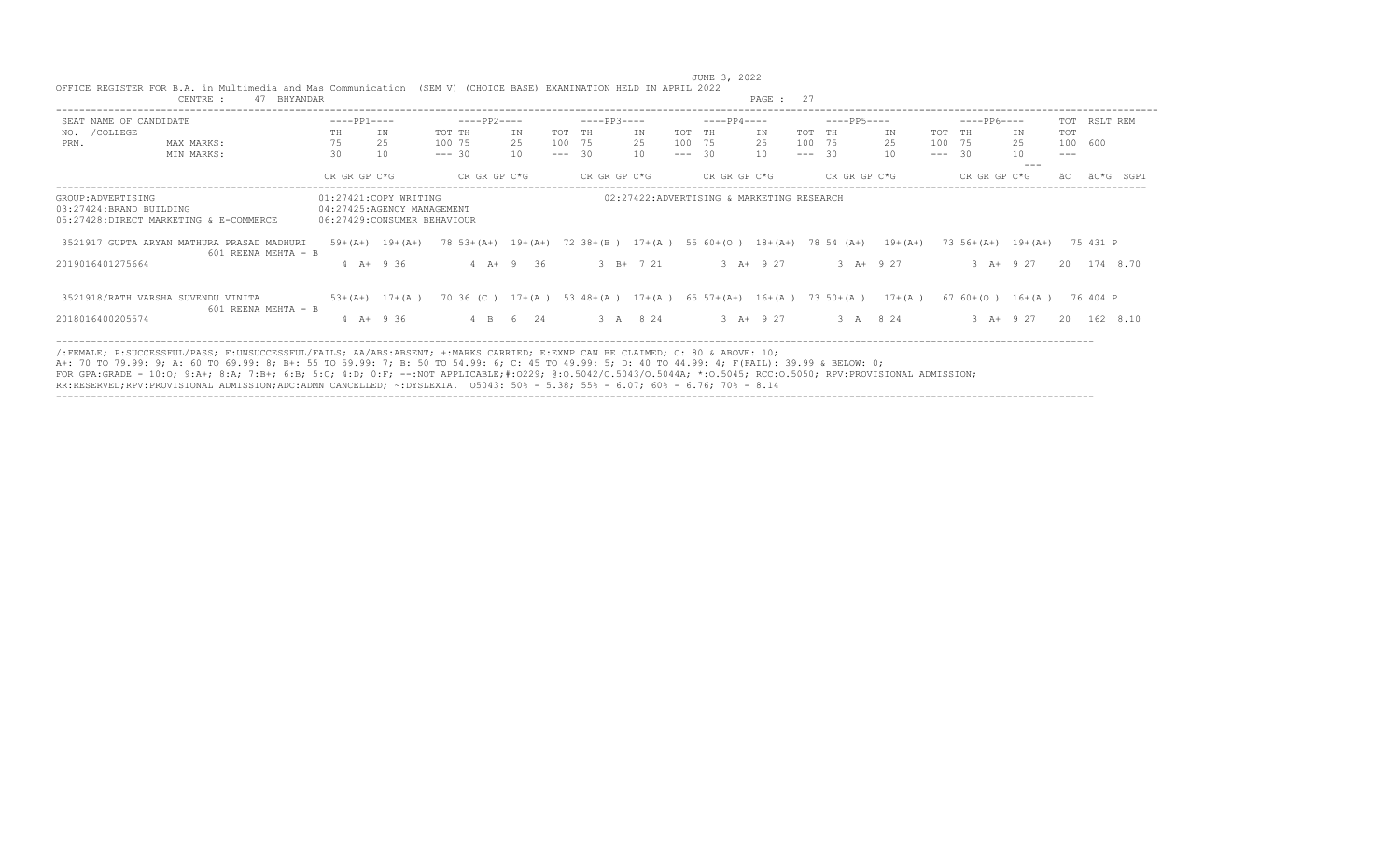|                                                  | CENTRE :<br>6 ULHASNAGAR                                                                                                                                                     |                                                         |          |                                                                                                                    |                |                              |             |                |                              |                                                    | PAGE: 28       |                              |                   |                                                                            |                              |                       |                                |                                 |              |  |
|--------------------------------------------------|------------------------------------------------------------------------------------------------------------------------------------------------------------------------------|---------------------------------------------------------|----------|--------------------------------------------------------------------------------------------------------------------|----------------|------------------------------|-------------|----------------|------------------------------|----------------------------------------------------|----------------|------------------------------|-------------------|----------------------------------------------------------------------------|------------------------------|-----------------------|--------------------------------|---------------------------------|--------------|--|
| SEAT NAME OF CANDIDATE<br>NO. / COLLEGE<br>PRN.  | MAX MARKS:<br>MIN MARKS:                                                                                                                                                     | $---PP1---$<br><b>TH</b><br>75<br>$\overline{30}$<br>10 | TN<br>25 | $---PP2---$<br>TOT TH<br>100 75<br>$--- 30$                                                                        | IN<br>25<br>10 | TOT TH<br>100 75<br>$--- 30$ | $---PP3---$ | IN<br>25<br>10 | TOT TH<br>100 75<br>$--- 30$ | $---PP4---$                                        | IN<br>25<br>10 | TOT TH<br>100 75<br>$--- 30$ | $---PP5---$       | IN<br>25<br>10                                                             | TOT TH<br>100 75<br>$--- 30$ | $---PP6---$           | IN<br>25<br>10<br>$\sim$ $  -$ | <b>TOT</b><br>100 600<br>$   -$ | TOT RSLT REM |  |
|                                                  |                                                                                                                                                                              |                                                         |          | CR GR GP $C*G$ CR GR GP $C*G$ CR GR GP $C*G$                                                                       |                |                              |             |                |                              |                                                    |                |                              |                   | CR GR GP C*G $CR$ GR GP C*G $CR$ GR GP C*G $\ddot{AC}$ aC $\ddot{AC}$ SGPI |                              |                       |                                |                                 |              |  |
| GROUP: ADVERTISING<br>03:27425:AGENCY MANAGEMENT | 05:27428:DIRECT MARKETING & E-COMMERCE 06:27429:CONSUMER BEHAVIOUR                                                                                                           | 01:27421:COPY WRITING                                   |          | 04:27427:SOCIAL MEDIA MARKETING                                                                                    |                |                              |             |                |                              | 02:27422:ADVERTISING & MARKETING RESEARCH          |                |                              |                   |                                                                            |                              |                       |                                |                                 |              |  |
|                                                  | 3521919 BIJLANI RAHUL RAVIKUMAR SONI 53+(A+) 16 (A) 69 45+(A) 17 (A) 62 44+(B+) 13+(B) 57 56+(A+) 12+(C) 68 56+(A+) 11+(D) 67 53+(A+) 13+(B) 66 389 P<br>217 CHM - ULHASNAGA |                                                         |          |                                                                                                                    |                |                              |             |                |                              |                                                    |                |                              |                   |                                                                            |                              |                       |                                |                                 |              |  |
| 2019016400540307                                 |                                                                                                                                                                              | 4 A 8 32                                                |          | 4 A 8 32                                                                                                           |                |                              | 3 B+ 7 21   |                |                              | 3 A 8 24 3 A 8 24                                  |                |                              |                   |                                                                            |                              | 3 A 8 24 20 157 7.85  |                                |                                 |              |  |
|                                                  | 3521920/CHHABRIA BARKHA DINESH KAJAL<br>217 CHM - ULHASNAGA                                                                                                                  |                                                         |          | 36+(C) 15(A) 51 35+(C) 15+(A) 50 41+(B+) 16+(A) 57 50+(A) 19+(A+) 69 35+(C) 15+(A) 50 42+(B+) 15+(A) 57 334 P      |                |                              |             |                |                              |                                                    |                |                              |                   |                                                                            |                              |                       |                                |                                 |              |  |
| 2019016400540412                                 |                                                                                                                                                                              |                                                         |          | 4 B 6 24 4 B 6 24                                                                                                  |                |                              |             |                |                              | 3 B+ 7 21 3 A 8 24 3 B 6 18                        |                |                              |                   |                                                                            |                              | 3 B+ 7 21 20 132 6.60 |                                |                                 |              |  |
|                                                  | 3521921 DHARMANI JEETU JAIKUMAR CHANDNI<br>217 CHM - ULHASNAGA                                                                                                               |                                                         |          | 47+(A) 15 (A) 62 38+(B) 17+(A) 55 50+(A) 17+(A) 67 65+(O) 21+(O) 86 51+(A) 14+(B+) 65 57+(A+) 17+(A) 74 409 P      |                |                              |             |                |                              |                                                    |                |                              |                   |                                                                            |                              |                       |                                |                                 |              |  |
| 2019016400540354                                 |                                                                                                                                                                              |                                                         | 4 A 8 32 | $4 B+ 7 28$                                                                                                        |                |                              |             |                |                              | 3 A 8 24 3 O 10 30 3 A 8 24                        |                |                              |                   |                                                                            |                              | 3 A+ 9 27 20 165 8.25 |                                |                                 |              |  |
|                                                  | 3521922 GURNANI VARUN DILIP KALPNA<br>217 CHM - ULHASNAGA                                                                                                                    |                                                         |          | 50+(A) 14 (B+) 64 44+(B+) 15 (A) 59 38+(B) 12+(C) 50 45+(A) 15+(A) 60 45+(A) 14+(B+) 59 47+(A) 12+(C) 59 351 P     |                |                              |             |                |                              |                                                    |                |                              |                   |                                                                            |                              |                       |                                |                                 |              |  |
| 2019016400540675                                 |                                                                                                                                                                              | 4 A 8 32                                                |          |                                                                                                                    | $4 B+ 7 28$    |                              |             | 3 B 6 18       |                              |                                                    | 3 A 8 24       |                              | $3 \t B+ 7 \t 21$ |                                                                            |                              |                       | 3 B+ 7 21 20 144 7.20          |                                 |              |  |
|                                                  | 3521923 MAKHIJA PAWAN DINESHLAL VINITA<br>217 CHM - ULHASNAGA                                                                                                                |                                                         |          | 51+(A) 13 (B) 64 42+(B+) 17 (A) 59 47+(A) 11+(D) 58 65+(O) 12+(C) 77 59+(A+) 11+(D) 70 53+(A+) 12+(C) 65 393 P     |                |                              |             |                |                              |                                                    |                |                              |                   |                                                                            |                              |                       |                                |                                 |              |  |
| 2019016400540586                                 |                                                                                                                                                                              |                                                         | 4 A 8 32 | $4$ B+ 7 28                                                                                                        |                |                              |             |                |                              | 3 B+ 7 21 3 A+ 9 27 3 A+ 9 27 3 A 8 24 20 159 7.95 |                |                              |                   |                                                                            |                              |                       |                                |                                 |              |  |
|                                                  | 3521924/MANGLANI VISHAKHA GHANSHYAM LAXMI<br>217 CHM - ULHASNAGA                                                                                                             |                                                         |          | $33+(D)$ 14 (B+) 47 30+(D) 14+(B+) 44 30+(D) 11+(D) 41 42+(B+) 21+(O) 63 56+(A+) 16+(A) 72 44+(B+) 13+(B) 57 324 P |                |                              |             |                |                              |                                                    |                |                              |                   |                                                                            |                              |                       |                                |                                 |              |  |
| 2019016400540192                                 |                                                                                                                                                                              | 4 C 5 20                                                |          |                                                                                                                    | 4 D 4 16       |                              |             | 3 D 4 12       |                              |                                                    | 3 A 8 24       |                              |                   | $3 A+ 9 27$                                                                |                              |                       | 3 B+ 7 21                      |                                 | 20 120 6.00  |  |
|                                                  | 3521925/PANDEY PINKEE RAMTAWANKAL NISHA<br>217 CHM - ULHASNAGA                                                                                                               |                                                         |          | 53 (A+) 17+(A) 70 45+(A) 12+(C) 57 47+(A) 11+(D) 58 57+(A+) 20+(O) 77 39+(B) 16+(A) 55 66+(O) 12+(C) 78 395 P      |                |                              |             |                |                              |                                                    |                |                              |                   |                                                                            |                              |                       |                                |                                 |              |  |
| 2018016401690195                                 |                                                                                                                                                                              |                                                         |          | 4 A+ 9 36 4 B+ 7 28                                                                                                |                |                              |             |                |                              | 3 B+ 7 21 3 A+ 9 27 3 B+ 7 21                      |                |                              |                   |                                                                            |                              |                       | 3 A+ 9 27 20 160 8.00          |                                 |              |  |
|                                                  | 3521926/RAI GARIMA NAGENDRA SARITA 45+(A) 19+(A+) 64 44+(B+) 20 (O) 64 48+(A) 22 (O) 70 59+(A+) 13+(B) 72 57+(A+) 13+(B) 70 44+(B+) 22 (O) 66 406 P<br>217 CHM - ULHASNAGA   |                                                         |          |                                                                                                                    |                |                              |             |                |                              |                                                    |                |                              |                   |                                                                            |                              |                       |                                |                                 |              |  |
| 2019016400540404                                 |                                                                                                                                                                              |                                                         |          | 4 A 8 32 4 A 8 32                                                                                                  |                |                              |             |                |                              | 3 A+ 9 27 3 A+ 9 27 3 A+ 9 27 3 A 8 24 20 169 8.45 |                |                              |                   |                                                                            |                              |                       |                                |                                 |              |  |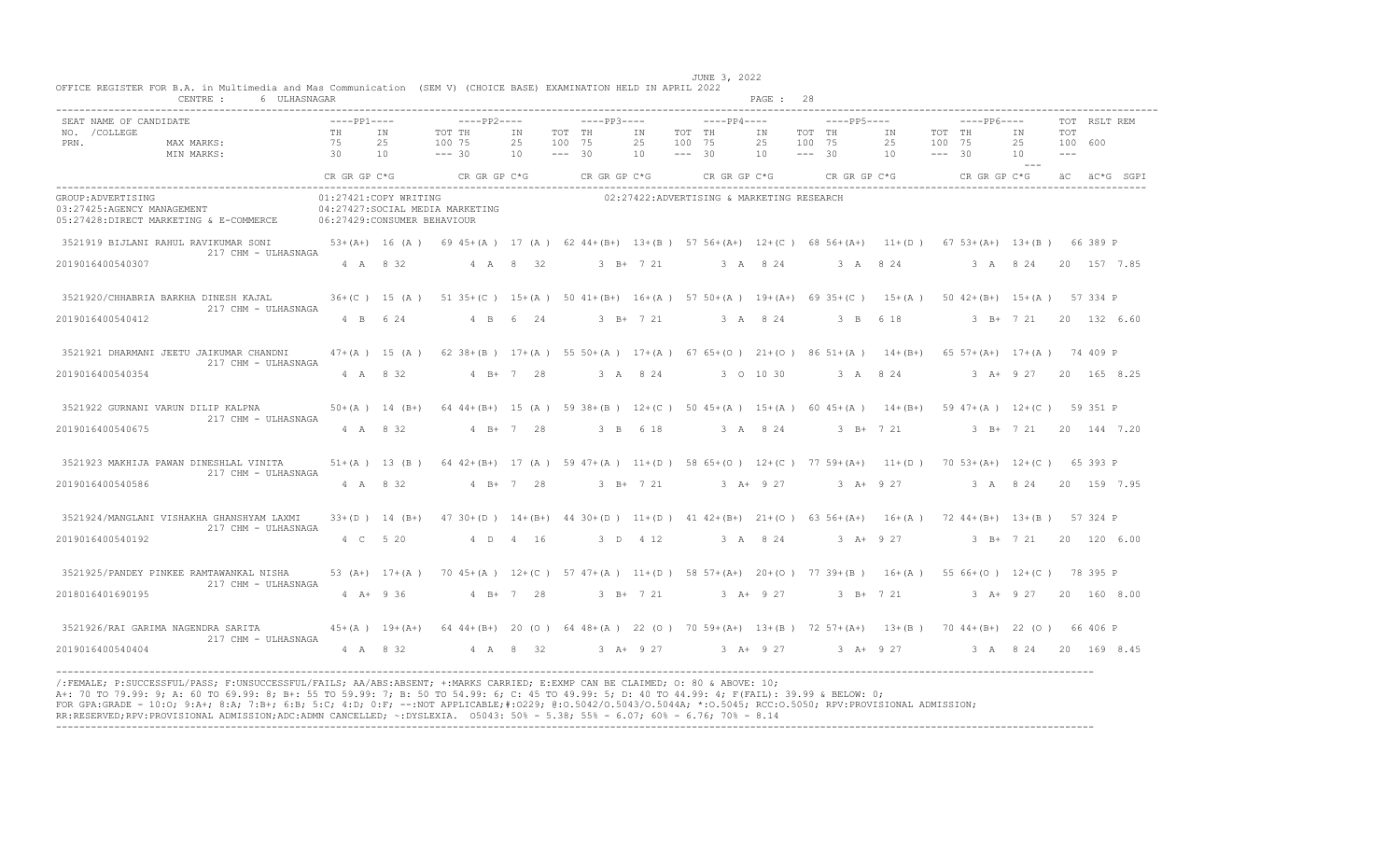|                                                                                  | CENTRE :<br>6 ULHASNAGAR                                                                                                   |                                            |                                                                                     |                                                                                                                      |                |                              |                                |                |                              |                                           | PAGE: 29       |                              |             |                     |                              |             |                           |                         |                           |
|----------------------------------------------------------------------------------|----------------------------------------------------------------------------------------------------------------------------|--------------------------------------------|-------------------------------------------------------------------------------------|----------------------------------------------------------------------------------------------------------------------|----------------|------------------------------|--------------------------------|----------------|------------------------------|-------------------------------------------|----------------|------------------------------|-------------|---------------------|------------------------------|-------------|---------------------------|-------------------------|---------------------------|
| SEAT NAME OF CANDIDATE<br>NO. / COLLEGE<br>PRN.                                  | MAX MARKS:<br>MIN MARKS:                                                                                                   | $---PP1---$<br>TH<br>75<br>$\overline{30}$ | IN<br>25<br>10                                                                      | $---PP2---$<br>TOT TH<br>100 75<br>$--- 30$                                                                          | IN<br>25<br>10 | TOT TH<br>100 75<br>$--- 30$ | $---PP3---$                    | IN<br>25<br>10 | TOT TH<br>100 75<br>$--- 30$ | $---PP4---$                               | IN<br>25<br>10 | TOT TH<br>100 75<br>$--- 30$ | $---PP5---$ | IN<br>25<br>10      | TOT TH<br>100 75<br>$--- 30$ | $---PP6---$ | ΙN<br>25<br>10<br>$- - -$ | TOT<br>100 600<br>$---$ | TOT RSLT REM              |
|                                                                                  |                                                                                                                            |                                            |                                                                                     | $CR$ GR GP $C*G$ CR GR GP $C*G$                                                                                      |                |                              | CR GR GP C*G                   |                |                              | CR GR GP $C*G$ CR GR GP $C*G$             |                |                              |             |                     |                              |             |                           |                         | CR GR GP C*G aC aC*G SGPI |
| GROUP: ADVERTISING<br>03:27425:AGENCY MANAGEMENT                                 | 05:27428:DIRECT MARKETING & E-COMMERCE                                                                                     |                                            | 01:27421:COPY WRITING<br>06:27429: CONSUMER BEHAVIOUR                               | 04:27427:SOCIAL MEDIA MARKETING                                                                                      |                |                              |                                |                |                              | 02:27422:ADVERTISING & MARKETING RESEARCH |                |                              |             |                     |                              |             |                           |                         |                           |
|                                                                                  | 3521927/ROCHLANI GAYATRI SHYAMLAL VANDANA<br>217 CHM - ULHASNAGA                                                           |                                            |                                                                                     | 35+(C) 16+(A) 51 30+(D) 19 (A+) 49 41+(B+) 18+(A+) 59 57+(A+) 19+(A+) 76 50+(A) 17+(A) 67 59+(A+) 16+(A) 75 377 P    |                |                              |                                |                |                              |                                           |                |                              |             |                     |                              |             |                           |                         |                           |
| 2019016400540265                                                                 |                                                                                                                            |                                            | 4 B 6 24                                                                            |                                                                                                                      | 4 C 5 20       |                              |                                | $3$ B+ $7$ 21  |                              | $3 + 927$                                 |                |                              |             | 3 A 8 24            |                              |             | $3$ $\lambda +$ 9 27      |                         | 20 143 7.15               |
|                                                                                  | 3521928 SHIROKHA AMAR GANGJEE WALBAI<br>217 CHM - ULHASNAGA                                                                |                                            |                                                                                     | 44+(B+) 17 (A) 61 32+(D) 18 (A+) 50 44+(B+) 17+(A) 61 50+(A) 21+(O) 71 47+(A) 18+(A+) 65 57+(A+) 17+(A) 74 382 P     |                |                              |                                |                |                              |                                           |                |                              |             |                     |                              |             |                           |                         |                           |
| 2019016400540532                                                                 |                                                                                                                            |                                            | 4 A 8 32                                                                            |                                                                                                                      | 4 B 6 24       |                              |                                | 3 A 8 24       |                              | $3 + 9 + 27$                              |                |                              |             | 3 A 8 24            |                              |             |                           |                         | 3 A + 9 27 20 158 7.90    |
| GROUP: ADVERTISING<br>03:27424:BRAND BUILDING<br>05:27427:SOCIAL MEDIA MARKETING |                                                                                                                            |                                            | 01:27421:COPY WRITING<br>04:27425:AGENCY MANAGEMENT<br>06:27429: CONSUMER BEHAVIOUR |                                                                                                                      |                |                              |                                |                |                              | 02:27422:ADVERTISING & MARKETING RESEARCH |                |                              |             |                     |                              |             |                           |                         |                           |
|                                                                                  | 3521929/KHANDGE SHRADHA SUDHIR NIRMALA<br>621 SST COLLEGE-ULH                                                              |                                            |                                                                                     | 56 (A+) 21 (0) 77 47 (A) 20 (0) 67 53 (A+) 20 (0) 73 39 (B) 21 (0) 60 53 (A+) 20 (0) 73 45 (A) 21 (0) 66 416 P<br>@3 |                |                              |                                |                |                              |                                           |                |                              |             |                     |                              |             |                           |                         | 6.3                       |
| 2019016401651627                                                                 |                                                                                                                            |                                            | 4 0 10 40                                                                           |                                                                                                                      | 4 A 8 32       |                              | 3 A + 9 27 3 A 8 24 3 A + 9 27 |                |                              |                                           |                |                              |             |                     |                              |             |                           |                         | 3 A 8 24 20 174 8.70      |
| GROUP: JOURNALISM                                                                | 03:27413:FEATURES AND WRITING FOR SOCIAL J 04:27414:WRITING AND EDITING SKILLS<br>05:27417: MOBILE JOURALISM AND NEW MEDIA | 01:27411:REPORTING                         |                                                                                     | 06:27418:NEWS MEDIA MANAGEMENT                                                                                       |                |                              |                                |                |                              | 02:27412: INVESTIGATIVE JOURNALISM        |                |                              |             |                     |                              |             |                           |                         |                           |
|                                                                                  | 3521930/AHER TEJASVI CHANDRARAO SUNITA<br>621 SST COLLEGE-ULH                                                              |                                            |                                                                                     | 35+(C) 16+(A) 51 36 (C) 17+(A) 53 36+(C) 16+(A) 52 35+(C) 18+(A+) 53 41+(B+) 17+(A) 58 42+(B+) 17+(A) 59 326 P       |                |                              |                                |                |                              |                                           |                |                              |             |                     |                              |             |                           |                         |                           |
| 2018016402450733                                                                 |                                                                                                                            |                                            | 4 B 6 24                                                                            |                                                                                                                      | 4 B 6 24       |                              |                                | 3 B 6 18       |                              |                                           | 3 B 6 18       |                              |             | $3 \text{ B} + 721$ |                              |             |                           |                         | 3 B+ 7 21 20 126 6.30     |
|                                                                                  | 3521931 GAIKWAD YASH VIJAY UMA<br>621 SST COLLEGE-ULH                                                                      |                                            |                                                                                     | $32+(D)$ 17+(A) 49 34 (C) 18+(A+) 52 32+(D) 17+(A) 49 35+(C) 17+(A) 52 33+(D) 18+(A+) 51 30+(D) 18+(A+) 48 301 P     |                |                              |                                |                |                              |                                           |                |                              |             |                     |                              |             |                           |                         |                           |
| 2019016402118072                                                                 |                                                                                                                            |                                            | 4 C 5 20                                                                            |                                                                                                                      | 4 B 6 24       |                              |                                | 3 C 5 15       |                              |                                           | 3 B 6 18       |                              | 3 B 6 18    |                     |                              |             | 3 C 5 15                  |                         | 20 110 5.50               |
|                                                                                  | 3521932/TAYADE SHWETA RAJKUMAR JYOTI<br>621 SST COLLEGE-ULH                                                                | AA                                         |                                                                                     | 18+(A+) 18 32+(D) 18+(A+) 50 33+(D) 17+(A) 50 42+(B+) 17+(A) 59 30+(D) 17+(A) 47 35+(C) 18+(A+) 53 277 A ABS         |                |                              |                                |                |                              |                                           |                |                              |             |                     |                              |             |                           |                         |                           |
| 2019016402109966                                                                 |                                                                                                                            |                                            |                                                                                     | $-$ - - $-$ 4 B 6 24 3 B 6 18 3 B + 7 21 3 C 5 15 3 B 6 18                                                           |                |                              |                                |                |                              |                                           |                |                              |             |                     |                              |             |                           |                         |                           |

A+: 70 TO 79.99: 9; A: 60 TO 69.99: 8; B+: 55 TO 59.99: 7; B: 50 TO 54.99: 6; C: 45 TO 49.99: 5; D: 40 TO 44.99: 4; F(FAIL): 39.99 & BELOW: 0;<br>FOR GPA:GRADE - 10:O; 9:A+; 8:A; 7:B+; 6:B; 5:C; 4:D; 0:F; --:NOT APPLICABLE;#: ----------------------------------------------------------------------------------------------------------------------------------------------------------------------------------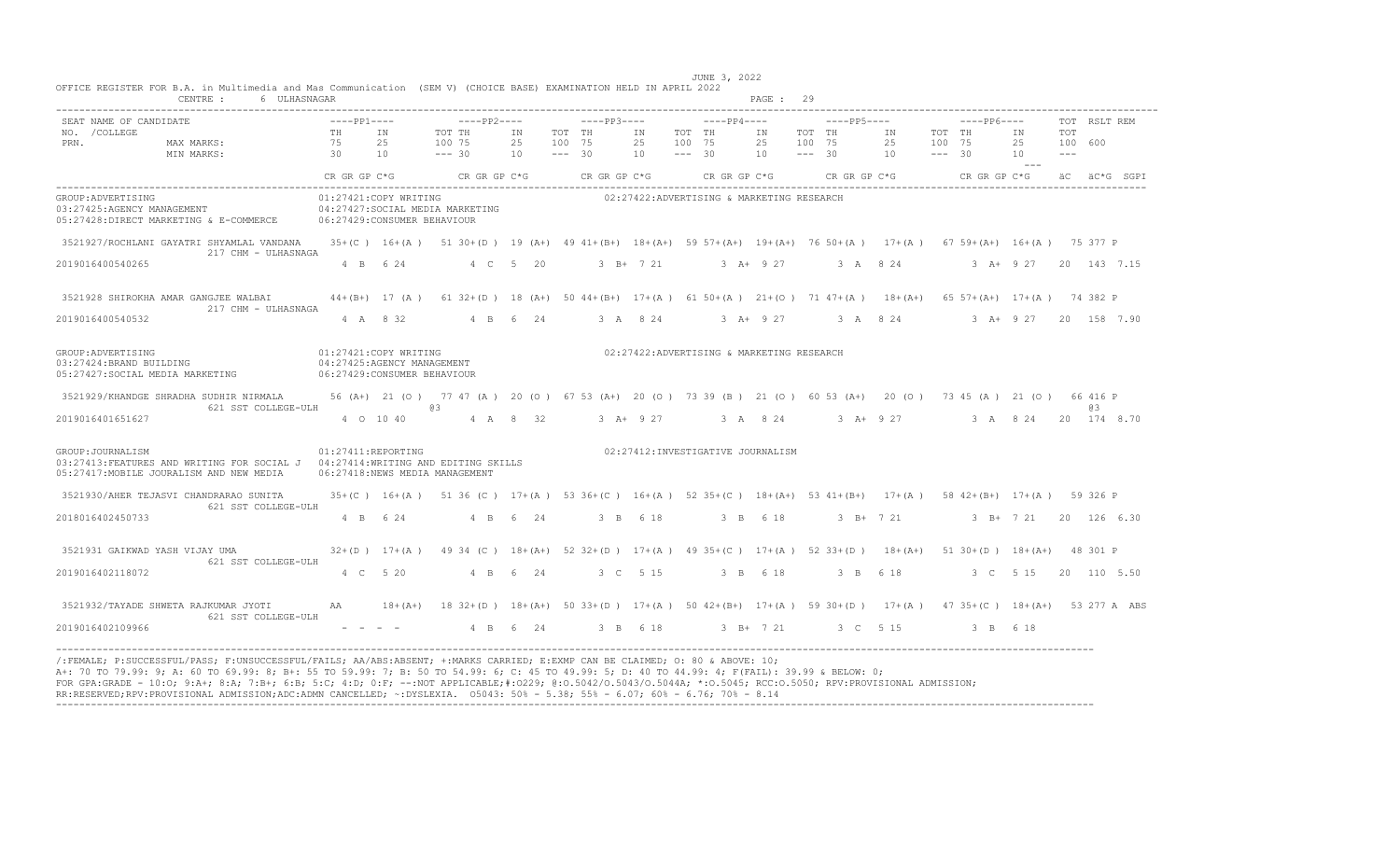|                                                                                   | 76 NAVI MUMBAI<br>CENTRE :                                                                                                                                                                                                                                                                                                                                                                                                                                                                                                                                                       |                                                                                     |                   |                                                                                                                   |          |                    |              |                              |                    |                                           | PAGE: 30      |                    |               |          |                    |                                 |                     |       |              |              |
|-----------------------------------------------------------------------------------|----------------------------------------------------------------------------------------------------------------------------------------------------------------------------------------------------------------------------------------------------------------------------------------------------------------------------------------------------------------------------------------------------------------------------------------------------------------------------------------------------------------------------------------------------------------------------------|-------------------------------------------------------------------------------------|-------------------|-------------------------------------------------------------------------------------------------------------------|----------|--------------------|--------------|------------------------------|--------------------|-------------------------------------------|---------------|--------------------|---------------|----------|--------------------|---------------------------------|---------------------|-------|--------------|--------------|
| SEAT NAME OF CANDIDATE<br>NO. / COLLEGE                                           |                                                                                                                                                                                                                                                                                                                                                                                                                                                                                                                                                                                  | $---PP1---$<br>TH                                                                   | IN                | $---PP2---$<br>TOT TH                                                                                             | ΙN       | TOT TH             | $---PP3---$  | IN                           | TOT TH             | $---PP4---$                               | IN            | TOT TH             | $---PP5---$   | ΙN       | TOT TH             | $---PP6---$                     | ΙN                  | TOT   | TOT RSLT REM |              |
| PRN.                                                                              | MAX MARKS:<br>MIN MARKS:                                                                                                                                                                                                                                                                                                                                                                                                                                                                                                                                                         | 75<br>30                                                                            | 25<br>10          | 100 75<br>$--- 30$                                                                                                | 25<br>10 | 100 75<br>$--- 30$ |              | 25<br>10                     | 100 75<br>$--- 30$ |                                           | 25<br>10      | 100 75<br>$--- 30$ |               | 25<br>10 | 100 75<br>$--- 30$ |                                 | 25<br>10<br>$- - -$ | $---$ | 100 600      |              |
|                                                                                   |                                                                                                                                                                                                                                                                                                                                                                                                                                                                                                                                                                                  | CR GR GP C*G                                                                        |                   | CR GR GP C*G                                                                                                      |          |                    | CR GR GP C*G |                              |                    | CR GR GP C*G                              |               |                    | CR GR GP C*G  |          |                    | CR GR GP C*G                    |                     |       |              | äC äC*G SGPI |
| GROUP: ADVERTISING<br>03:27424:BRAND BUILDING<br>05:27427: SOCIAL MEDIA MARKETING |                                                                                                                                                                                                                                                                                                                                                                                                                                                                                                                                                                                  | 01:27421:COPY WRITING<br>04:27425:AGENCY MANAGEMENT<br>06:27429: CONSUMER BEHAVIOUR |                   |                                                                                                                   |          |                    |              |                              |                    | 02:27422:ADVERTISING & MARKETING RESEARCH |               |                    |               |          |                    |                                 |                     |       |              |              |
|                                                                                   | 3521933 ARUNDADHI HRITHIK AYYASWAMY SAROJA<br>612 TILAK                                                                                                                                                                                                                                                                                                                                                                                                                                                                                                                          |                                                                                     |                   | 36+(C) 10+(D) 46 30 (D) 13+(B) 43 42+(B+) 15+(A) 57 30+(D) 14+(B+) 44 62+(O) 10+(D) 72 30+(D) 10+(D) 40 302 P     |          |                    |              |                              |                    |                                           |               |                    |               |          |                    |                                 |                     |       |              |              |
| 2019016400732821                                                                  |                                                                                                                                                                                                                                                                                                                                                                                                                                                                                                                                                                                  | 4 C 5 20                                                                            |                   |                                                                                                                   | 4 D 4 16 |                    |              | $3 B+ 7 21$                  |                    |                                           | 3 D 4 12      |                    | $3 A+ 9 27$   |          |                    | 3 D 4 12                        |                     |       |              | 20 108 5.40  |
|                                                                                   | 3521934 PATI SUMEET SURENDRAPRASAD REVATI<br>612 TILAK                                                                                                                                                                                                                                                                                                                                                                                                                                                                                                                           |                                                                                     | $33+(D)$ 10+(D)   | 43 39 + (B) 10 + (D) 49 42 + (B+) 10 + (D) 52 60 (O) 12 + (C) 72 66 + (O) 12 + (C)                                |          |                    |              |                              |                    |                                           |               |                    |               |          |                    | 78 54 + (A +) 10 + (D) 64 358 P |                     |       |              |              |
| 2019016400732144                                                                  |                                                                                                                                                                                                                                                                                                                                                                                                                                                                                                                                                                                  | 4 D 4 16                                                                            |                   |                                                                                                                   | 4 C 5 20 |                    |              | 3 B 6 18                     |                    |                                           | $3 A+ 9 27$   |                    | $3 A+ 9 27$   |          |                    | 3 A 8 24                        |                     |       |              | 20 132 6.60  |
|                                                                                   | 3521935 PUNEKAR ARJUN SANTOSH USHA<br>612 TILAK                                                                                                                                                                                                                                                                                                                                                                                                                                                                                                                                  |                                                                                     | $30+(D)$ $10+(D)$ | 40 30 + (D) 15 + (A) 45 30 + (D) 15 + (A) 45 30 + (D) 10 + (D) 40 33 + (D) 13 + (B) 46 30 (D) 14 + (B+) 44 260 P  |          |                    |              |                              |                    |                                           |               |                    |               |          |                    |                                 |                     |       |              |              |
| 2019016400733801                                                                  |                                                                                                                                                                                                                                                                                                                                                                                                                                                                                                                                                                                  | 4 D                                                                                 | 4 1 6             |                                                                                                                   | 4 C 5 20 |                    |              | 3 C 5 15                     |                    |                                           | 3 D 4 12      |                    | 3 C 5 15      |          |                    |                                 | 3 D 4 12            | 20    |              | 90 4.50      |
|                                                                                   | 3521936/SALDUR SIDDHI RAJESH RAJESHRI<br>612 TILAK                                                                                                                                                                                                                                                                                                                                                                                                                                                                                                                               | $30+(D)$ 10+(D)                                                                     |                   | 40 30+(D) 12+(C) 42 32+(D) 14+(B+) 46 32+(D) 10+(D) 42 60+(O) 10+(D) 70 30 (D) 14+(B+) 44 284 P                   |          |                    |              |                              |                    |                                           |               |                    |               |          |                    |                                 |                     |       |              |              |
| 2019016400732763                                                                  |                                                                                                                                                                                                                                                                                                                                                                                                                                                                                                                                                                                  | 4 D 4 16                                                                            |                   |                                                                                                                   | 4 D 4 16 |                    |              | 3 C 5 15                     |                    |                                           | 3 D 4 12      |                    | $3 A+ 9 27$   |          |                    | 3 D 4 12                        |                     | 20    |              | 98 4.90      |
|                                                                                   | 3521937 TIWARI GAURAV SUSHIL MEENA<br>612 TILAK                                                                                                                                                                                                                                                                                                                                                                                                                                                                                                                                  |                                                                                     | $32+(D)$ 10+(D)   | 42 54 (A+) 13+(B) 67 51+(A) 10+(D) 61 57+(A+) 14+(B+) 71 65+(O) 10+(D) 75 30+(D) 10+(D) 40 356 P                  |          |                    |              |                              |                    |                                           |               |                    |               |          |                    |                                 |                     |       |              |              |
| 2019016400732786                                                                  |                                                                                                                                                                                                                                                                                                                                                                                                                                                                                                                                                                                  | 4 D 4 16                                                                            |                   |                                                                                                                   | 4 A 8 32 |                    |              | 3 A 8 24                     |                    |                                           | $3 A+ 9 27$   |                    | $3 A+ 9 27$   |          |                    | 3 D 4 12                        |                     |       |              | 20 138 6.90  |
|                                                                                   | 3521938 NAIDU BALAJI SRINIVASAN KAVITA<br>874 S K COLLEGE - N                                                                                                                                                                                                                                                                                                                                                                                                                                                                                                                    |                                                                                     | $30(D) 10+(D)$    | 40 31 + (D) 10 + (D) 41 30 + (D) 10 + (D) 40 31 + (D) 12 + (C) 43 30 + (D) 10 + (D) 40 30 + (D) 11 + (D) 41 245 P |          |                    |              |                              |                    |                                           |               |                    |               |          |                    |                                 |                     |       |              |              |
| 2019016400760047                                                                  |                                                                                                                                                                                                                                                                                                                                                                                                                                                                                                                                                                                  |                                                                                     | 4 D 4 16          |                                                                                                                   | 4 D 4 16 |                    |              | 3 D 4 12                     |                    |                                           | 3 D 4 12      |                    | 3 D 4 12      |          |                    | 3 D 4 12                        |                     | 20    |              | 80 4.00      |
|                                                                                   | 3521939 SEMNA MUZAMMIL HIDAYATALI NASEEM<br>874 S K COLLEGE - N                                                                                                                                                                                                                                                                                                                                                                                                                                                                                                                  |                                                                                     | $35 (C) 10+(D)$   | 45 30 (D) 10+(D) 40 30+(D) 10+(D) 40 45 (A) 10+(D) 55 65+(O) 10+(D) 75 54+(A+) 10+(D) 64 319 P                    |          |                    |              |                              |                    |                                           |               |                    |               |          |                    |                                 |                     |       |              |              |
| 2017016400964084                                                                  |                                                                                                                                                                                                                                                                                                                                                                                                                                                                                                                                                                                  | $4 \quad C$                                                                         | 520               |                                                                                                                   | 4 D 4 16 |                    |              | $3 \quad D \quad 4 \quad 12$ |                    |                                           | $3$ B+ $7$ 21 |                    | $3$ $A+$ 9 27 |          |                    | 3 A 8 24                        |                     |       |              | 20 120 6.00  |
| GROUP: ADVERTISING<br>03:27424:BRAND BUILDING                                     | 05:27428:DIRECT MARKETING & E-COMMERCE                                                                                                                                                                                                                                                                                                                                                                                                                                                                                                                                           | 01:27421:COPY WRITING<br>04:27425:AGENCY MANAGEMENT<br>06:27429: CONSUMER BEHAVIOUR |                   |                                                                                                                   |          |                    |              |                              |                    | 02:27422:ADVERTISING & MARKETING RESEARCH |               |                    |               |          |                    |                                 |                     |       |              |              |
|                                                                                   | /:FEMALE: P:SUCCESSFUL/PASS: F:UNSUCCESSFUL/FAILS: AA/ABS:ABSENT: +:MARKS CARRIED: E:EXMP CAN BE CLAIMED: 0: 80 & ABOVE: 10:<br>A+: 70 TO 79.99: 9; A: 60 TO 69.99: 8; B+: 55 TO 59.99: 7; B: 50 TO 54.99: 6; C: 45 TO 49.99: 5; D: 40 TO 44.99: 4; F(FAIL): 39.99 & BELOW: 0;<br>FOR GPA:GRADE - 10:0; 9:A+; 8:A; 7:B+; 6:B; 5:C; 4:D; 0:F; --:NOT APPLICABLE;#:0229; 0:0.5042/0.5043/0.5044A; *:0.5045; RCC:0.5050; RPV:PROVISIONAL ADMISSION;<br>RR:RESERVED;RPV:PROVISIONAL ADMISSION;ADC:ADMN CANCELLED; ~: DYSLEXIA. 05043: 50% - 5.38; 55% - 6.07; 60% - 6.76; 70% - 8.14 |                                                                                     |                   |                                                                                                                   |          |                    |              |                              |                    |                                           |               |                    |               |          |                    |                                 |                     |       |              |              |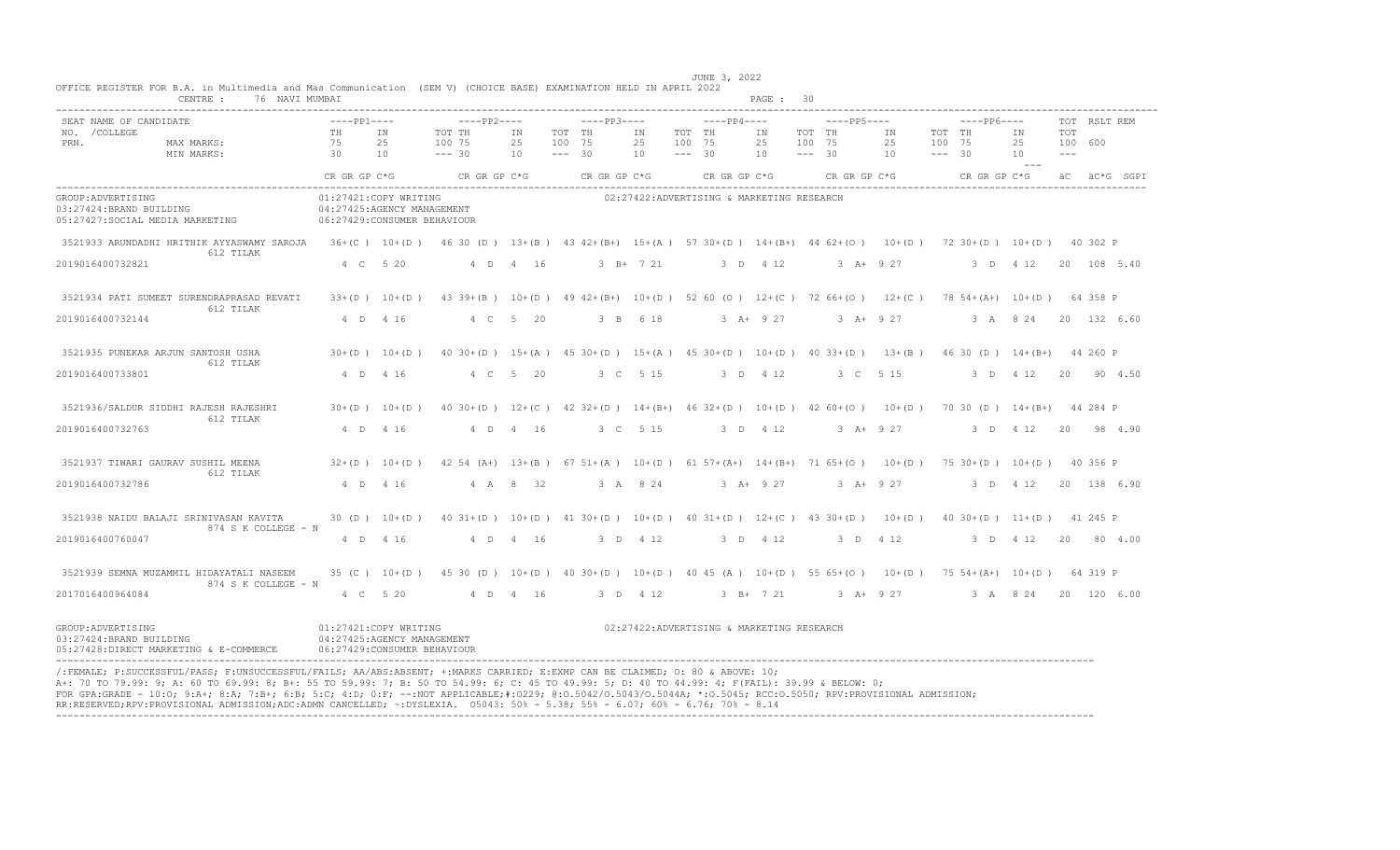| 76 NAVI MUMBAI<br>CENTRE :                                                                                                                                             |                                                                                     |                 |                                                                                                                                        |             |                                                                                                                   |                                                                                                                                                                                                                                                                                                                                                                                                                                                                                        |                                 | PAGE : 31           |                                 |                        |                                 |                             |                       |              |
|------------------------------------------------------------------------------------------------------------------------------------------------------------------------|-------------------------------------------------------------------------------------|-----------------|----------------------------------------------------------------------------------------------------------------------------------------|-------------|-------------------------------------------------------------------------------------------------------------------|----------------------------------------------------------------------------------------------------------------------------------------------------------------------------------------------------------------------------------------------------------------------------------------------------------------------------------------------------------------------------------------------------------------------------------------------------------------------------------------|---------------------------------|---------------------|---------------------------------|------------------------|---------------------------------|-----------------------------|-----------------------|--------------|
| SEAT NAME OF CANDIDATE<br>NO. / COLLEGE<br>PRN.<br>MAX MARKS:                                                                                                          | $---PP1---$<br><b>TH</b><br>75                                                      | TN<br>2.5       | $---PP2---$<br>TOT TH<br>100 75                                                                                                        | TN<br>25    | $---PP3---$<br>TOT TH<br>100 75                                                                                   | TN<br>25                                                                                                                                                                                                                                                                                                                                                                                                                                                                               | $---PP4---$<br>TOT TH<br>100 75 | TN<br>25            | $---PP5---$<br>TOT TH<br>100 75 | TN<br>25               | $---PP6---$<br>TOT TH<br>100 75 | TN<br>25                    | <b>TOT</b><br>100 600 | TOT RSLT REM |
| MIN MARKS:                                                                                                                                                             | 30<br>10<br>CR GR GP C*G                                                            |                 | $--- 30$<br>CR GR GP C*G                                                                                                               | 10          | $--- 30$<br>CR GR GP C*G                                                                                          | 10                                                                                                                                                                                                                                                                                                                                                                                                                                                                                     | $--- 30$<br>CR GR GP C*G        | 10                  | $--- 30$                        | 10<br>$CR$ GR GP $C*G$ | $--- 30$                        | 10<br>$  -$<br>CR GR GP C*G | $   -$                | äC äC*G SGPI |
| GROUP: ADVERTISING<br>03:27424:BRAND BUILDING<br>05:27428:DIRECT MARKETING & E-COMMERCE                                                                                | 01:27421:COPY WRITING<br>04:27425:AGENCY MANAGEMENT<br>06:27429: CONSUMER BEHAVIOUR |                 |                                                                                                                                        |             |                                                                                                                   | 02:27422:ADVERTISING & MARKETING RESEARCH                                                                                                                                                                                                                                                                                                                                                                                                                                              |                                 |                     |                                 |                        |                                 |                             |                       |              |
| 3521940 CHAVAN TUSHAR RAMDAS LEELA<br>970 J K COLLEGE OF                                                                                                               |                                                                                     |                 | $30+(D)$ $10+(D)$ $40\ 30+(D)$ $10+(D)$ $40$ AA $13+(B)$ $13\ 30+(D)$ $10+(D)$ $40\ 51+(A)$ $11+(D)$ $62\ 30E(D)$ $11E(D)$ $41\ 236$ F |             |                                                                                                                   |                                                                                                                                                                                                                                                                                                                                                                                                                                                                                        |                                 |                     |                                 |                        |                                 |                             |                       |              |
| 2019016400627223                                                                                                                                                       | 4 D 4 16                                                                            |                 | 4 D 4 16                                                                                                                               |             |                                                                                                                   | $\begin{array}{cccccccccccccc} \multicolumn{2}{c}{} & \multicolumn{2}{c}{} & \multicolumn{2}{c}{} & \multicolumn{2}{c}{} & \multicolumn{2}{c}{} & \multicolumn{2}{c}{} & \multicolumn{2}{c}{} & \multicolumn{2}{c}{} & \multicolumn{2}{c}{} & \multicolumn{2}{c}{} & \multicolumn{2}{c}{} & \multicolumn{2}{c}{} & \multicolumn{2}{c}{} & \multicolumn{2}{c}{} & \multicolumn{2}{c}{} & \multicolumn{2}{c}{} & \multicolumn{2}{c}{} & \multicolumn{2}{c}{} & \multicolumn{2}{c}{} & \$ | 3 D 4 12                        |                     |                                 | 3 A 8 24               |                                 | 3 D 4 12                    |                       |              |
| 3521941 GODAR ARUNKUMAR RUPESH KUMAR RAJNI<br>970 J K COLLEGE OF                                                                                                       | $30+(D)$ 10+(D)                                                                     |                 |                                                                                                                                        |             | 40 30 (D) 15+(A) 45 33+(D) 17+(A) 50 36+(C) 12+(C) 48 48+(A) 10+(D) 58 41+(B+) 15+(A) 56 297 P                    |                                                                                                                                                                                                                                                                                                                                                                                                                                                                                        |                                 |                     |                                 |                        |                                 |                             |                       |              |
| 2018016401274482                                                                                                                                                       | 4 D 4 16                                                                            |                 |                                                                                                                                        | 4 C 5 20    |                                                                                                                   | 3 B 6 18                                                                                                                                                                                                                                                                                                                                                                                                                                                                               | 3 C 5 15                        |                     |                                 | 3 B+ 7 21              |                                 | 3 B + 7 21 20 111 5.55      |                       |              |
| 3521942 POL NISHANT VITTHAL ASHA<br>970 J K COLLEGE OF                                                                                                                 |                                                                                     |                 | 35+(C) 10+(D) 45 50+(A) 20+(O) 70 47+(A) 18+(A+) 65 59+(A+) 12+(C) 71 59+(A+) 14+(B+) 73 60 (O) 18+(A+) 78 402 P                       |             |                                                                                                                   |                                                                                                                                                                                                                                                                                                                                                                                                                                                                                        |                                 |                     |                                 |                        |                                 |                             |                       |              |
| 2019016400626606                                                                                                                                                       | 4 C 5 20                                                                            |                 |                                                                                                                                        | $4 A+9 36$  |                                                                                                                   | 3 A 8 24                                                                                                                                                                                                                                                                                                                                                                                                                                                                               |                                 | $3 \text{ A} + 927$ |                                 | $3 \text{ A} + 927$    |                                 | 3 A+ 9 27 20 161 8.05       |                       |              |
| 3521943 RATHOD RAJU SHANKAR SUMAN 18F (F) 10+(D) 28 30+(D) 15+(A) 45 30+(D) 19+(A+) 49 33+(D) 10+(D) 43 44+(B+) 11+(D) 55 35+(C) 10+(D) 45 265 F<br>970 J K COLLEGE OF |                                                                                     |                 |                                                                                                                                        |             |                                                                                                                   |                                                                                                                                                                                                                                                                                                                                                                                                                                                                                        |                                 |                     |                                 |                        |                                 |                             |                       |              |
| 2019016402191027                                                                                                                                                       | $\begin{array}{cccccccccccccc} - & & - & & - & & - & & - \end{array}$               |                 |                                                                                                                                        | 4 C 5 20    | 3 C 5 15                                                                                                          |                                                                                                                                                                                                                                                                                                                                                                                                                                                                                        | 3 D 4 12                        |                     |                                 | $3 \text{ B} + 721$    |                                 | 3 C 5 15                    |                       |              |
| 3521944 UDIYANDA HARSHAL GANESH SUJATA<br>970 J K COLLEGE OF                                                                                                           |                                                                                     |                 | 53+(A+) 13 (B) 66 54+(A+) 12 (C) 66 54+(A+) 12 (C) 66 57+(A+) 12 (C) 69 63+(O) 11 (D) 74 65+(O) 17 (A) 82 423 P                        |             |                                                                                                                   |                                                                                                                                                                                                                                                                                                                                                                                                                                                                                        |                                 |                     |                                 |                        |                                 |                             |                       |              |
| 2018016401276732                                                                                                                                                       | 4 A 8 32                                                                            |                 | 4 A 8 32                                                                                                                               |             | 3 A 8 24                                                                                                          |                                                                                                                                                                                                                                                                                                                                                                                                                                                                                        | 3 A 8 24                        |                     |                                 | 3 A+ 9 27              |                                 | 3 0 10 30                   |                       | 20 169 8.45  |
| 3521945/YADAV PRIYA VIDHICHANDRA INDRAWATI<br>970 J K COLLEGE OF                                                                                                       |                                                                                     | $35 (C) 10+(D)$ |                                                                                                                                        |             | 45 30 + (D) 17 + (A) 47 36 + (C) 17 + (A) 53 35 + (C) 12 + (C) 47 30 + (D) 11 + (D) 41 35 + (C) 12 + (C) 47 280 P |                                                                                                                                                                                                                                                                                                                                                                                                                                                                                        |                                 |                     |                                 |                        |                                 |                             |                       |              |
| 2019016400625835                                                                                                                                                       | 4 C 5 20                                                                            |                 |                                                                                                                                        | 4 C 5 20    |                                                                                                                   | 3 B 6 18                                                                                                                                                                                                                                                                                                                                                                                                                                                                               |                                 | 3 C 5 15            | 3 D 4 12                        |                        |                                 | 3 C 5 15                    |                       | 20 100 5.00  |
| 3521946 YADAV SHUBHAM SHIVPRAKASH PRAMILA<br>970 J K COLLEGE OF                                                                                                        |                                                                                     |                 | 35 (C) 10+(D) 45 39+(B) 17+(A) 56 35 (C) 19+(A+) 54 50+(A) 10+(D) 60 59+(A+) 11+(D) 70 59+(A+) 11+(D) 70 355 P                         |             |                                                                                                                   |                                                                                                                                                                                                                                                                                                                                                                                                                                                                                        |                                 |                     |                                 |                        |                                 |                             |                       |              |
| 2019016400625263<br>_______________________________                                                                                                                    | 4 C 5 20                                                                            |                 |                                                                                                                                        | $4 B+ 7 28$ |                                                                                                                   | 3 B 6 18                                                                                                                                                                                                                                                                                                                                                                                                                                                                               |                                 | 3 A 8 24            | $3 A+ 9 27$                     |                        |                                 | 3 A+ 9 27 20 144 7.20       |                       |              |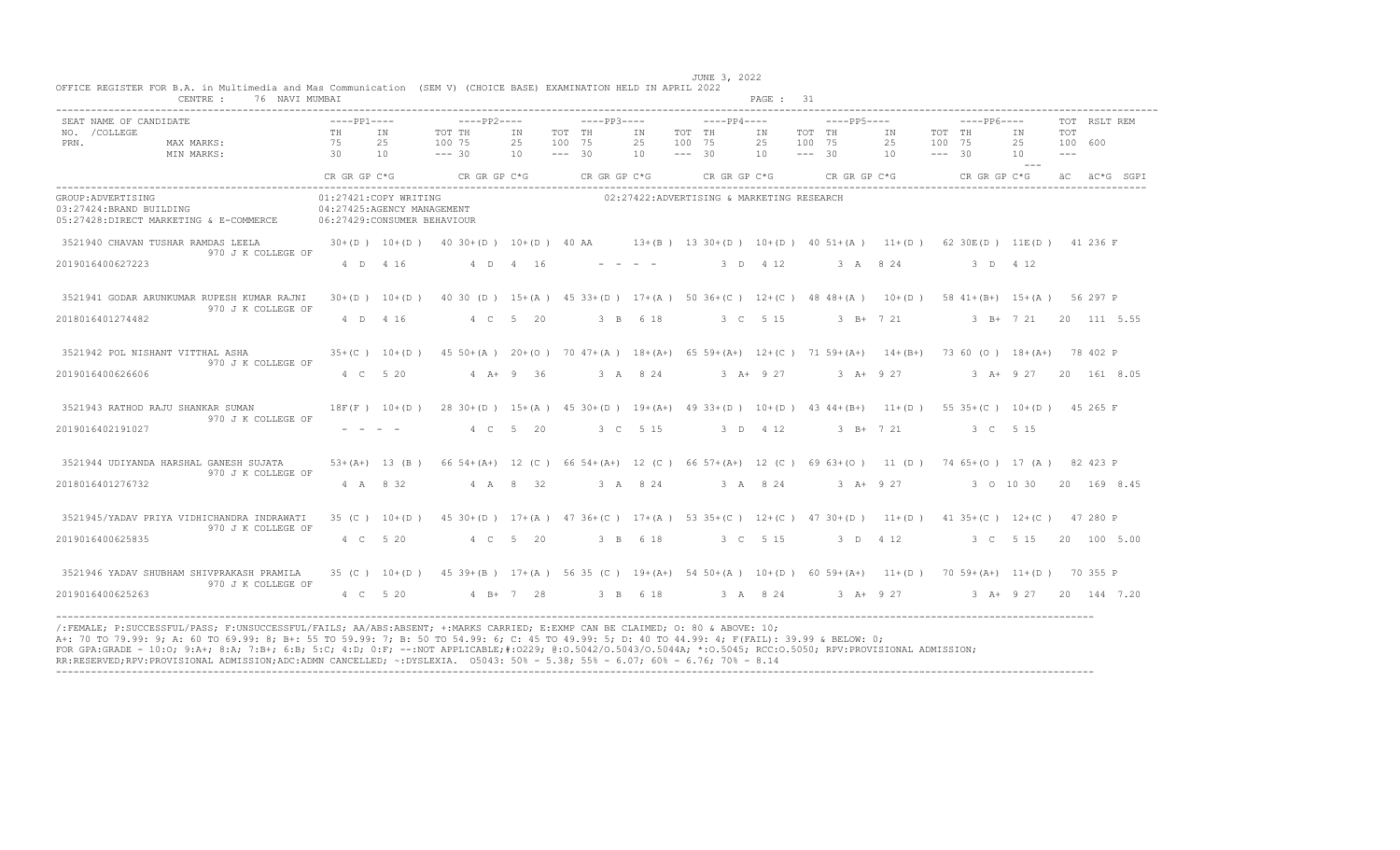|                                                 | CENTRE: 97 BORIVALI                                                                                                                                                                                                                                                                                                                                                                                                                                                                                                                                                             |                                                       |                                                                                                                 |                                    |        |                               |          |                                           | PAGE : 32                          |        |                                                           |        |             |                        |                 |              |  |
|-------------------------------------------------|---------------------------------------------------------------------------------------------------------------------------------------------------------------------------------------------------------------------------------------------------------------------------------------------------------------------------------------------------------------------------------------------------------------------------------------------------------------------------------------------------------------------------------------------------------------------------------|-------------------------------------------------------|-----------------------------------------------------------------------------------------------------------------|------------------------------------|--------|-------------------------------|----------|-------------------------------------------|------------------------------------|--------|-----------------------------------------------------------|--------|-------------|------------------------|-----------------|--------------|--|
| SEAT NAME OF CANDIDATE<br>NO. / COLLEGE<br>PRN. |                                                                                                                                                                                                                                                                                                                                                                                                                                                                                                                                                                                 | $---PP1---$                                           | ----pp2----       ----pp3----      -----pp4----                                                                 | IN<br>25 100 75<br>$10 - - - - 30$ | TOT TH | IN TOT TH<br>25 100 75<br>10  | $--- 30$ |                                           | IN<br>25 100 75<br>$10 - - - - 30$ | TOT TH | $---PP5---$<br>$\;$ IN $\;$<br>25 100 75<br>$10 \t--- 30$ | TOT TH | $---PP6---$ | IN<br>25 100 600<br>10 | TOT<br>$\cdots$ | TOT RSLT REM |  |
|                                                 |                                                                                                                                                                                                                                                                                                                                                                                                                                                                                                                                                                                 |                                                       | ––<br>CR GR GP C*G CR GR GP C*G CR GR GP C*G CR GR GP C*G CR GR GP C*G CR GR GP C*G CR GR GP C*G aC äC *G SGPI  |                                    |        |                               |          |                                           |                                    |        |                                                           |        |             |                        |                 |              |  |
| GROUP: ADVERTISING                              | 03:27424:BRAND BUILDING<br>05:27428:DIRECT MARKETING & E-COMMERCE 06:27429:CONSUMER BEHAVIOUR                                                                                                                                                                                                                                                                                                                                                                                                                                                                                   | 01:27421:COPY WRITING                                 | 04:27425:AGENCY MANAGEMENT                                                                                      |                                    |        |                               |          | 02:27422:ADVERTISING & MARKETING RESEARCH |                                    |        |                                                           |        |             |                        |                 |              |  |
|                                                 | 3521947/CHOUKEKAR SIDDHI SATYAWAN SUSMITA<br>1073 THAKUR COLLEGE-                                                                                                                                                                                                                                                                                                                                                                                                                                                                                                               |                                                       | 48 (A) 18+(A+) 66 51+(A) 24+(O) 75 48+(A) 12+(C) 60 57+(A+) 15+(A) 72 57+(A+) 13+(B) 70 56+(A+) 10+(D) 66 409 P |                                    |        |                               |          |                                           |                                    |        |                                                           |        |             |                        |                 |              |  |
| 2019016400262466                                |                                                                                                                                                                                                                                                                                                                                                                                                                                                                                                                                                                                 |                                                       | 4 A 8 32 4 A + 9 36                                                                                             |                                    |        |                               |          |                                           |                                    |        | 3 A 8 24 3 A + 9 27 3 A + 9 27 3 A + 8 24 20 170 8 50     |        |             |                        |                 |              |  |
|                                                 | 3521948 DIWALE ABHISHEK DEEPAK DARSHANA<br>151 DALMIA (LIONS)-                                                                                                                                                                                                                                                                                                                                                                                                                                                                                                                  |                                                       | 51+(A) 16 (A) 67 44+(B+) 11+(D) 55 59+(A+) 14+(B+) 73 62+(O) 17+(A) 79 65+(O) 12+(C) 77 53+(A+) 10+(D) 63 414 P |                                    |        |                               |          |                                           |                                    |        |                                                           |        |             |                        |                 |              |  |
| 2019016401321633                                |                                                                                                                                                                                                                                                                                                                                                                                                                                                                                                                                                                                 |                                                       | 4 A 8 32 4 B + 7 28 3 A + 9 27 3 A + 9 27 3 A + 9 27 3 A + 9 27 3 A + 8 24 20 165 8.25                          |                                    |        |                               |          |                                           |                                    |        |                                                           |        |             |                        |                 |              |  |
|                                                 | 3521949 MONDAL ROHIT TAPAS JYOTSNA<br>151 DALMIA (LIONS)-                                                                                                                                                                                                                                                                                                                                                                                                                                                                                                                       |                                                       | 33+(D) 18+(A+) 51 30+(D) 12+(C) 42 30+(D) AA 30 42E(B+) 17+(A) 59 30+(D) 10+(D) 40 33E(D) 10+(D) 43 265 F       |                                    |        |                               |          |                                           |                                    |        |                                                           |        |             |                        |                 |              |  |
| 2019016401321084                                |                                                                                                                                                                                                                                                                                                                                                                                                                                                                                                                                                                                 | 4 B 6 24                                              |                                                                                                                 | 4 D 4 16                           |        | and the state of the state of |          | $3 B+ 7 21$                               |                                    |        | 3 D 4 12                                                  |        | 3 D 4 12    |                        |                 |              |  |
|                                                 | 3521950/PANCHAL MITALI ROHIT JYOTSNA<br>151 DALMIA (LIONS)-                                                                                                                                                                                                                                                                                                                                                                                                                                                                                                                     |                                                       | 57+(A+) 20 (0) 77 54+(A+) 22 (0) 76 45+(A) 15+(A) 60 45+(A) 21 (0) 66 68+(0) 14+(B+) 82 54+(A+) 20 (0) 74 435 P |                                    |        |                               |          |                                           |                                    |        |                                                           |        |             |                        |                 |              |  |
| 2019016401321946                                |                                                                                                                                                                                                                                                                                                                                                                                                                                                                                                                                                                                 |                                                       | $4$ A+ 9 36 $4$ A+ 9 36 $3$ A 8 24 $3$ A 8 24 $3$ O 10 30 $3$ A+ 9 27 20 177 8.85                               |                                    |        |                               |          |                                           |                                    |        |                                                           |        |             |                        |                 |              |  |
| GROUP: ADVERTISING                              | 03:27423: GLOBALIZATION AND INTERNATIONAL A  04:27424: BRAND BUILDING<br>05:27426:ACCOUNT PLANNING & ADVERTISING                                                                                                                                                                                                                                                                                                                                                                                                                                                                | 01:27421:COPY WRITING<br>06:27429: CONSUMER BEHAVIOUR |                                                                                                                 |                                    |        |                               |          | 02:27422:ADVERTISING & MARKETING RESEARCH |                                    |        |                                                           |        |             |                        |                 |              |  |
| DEVI                                            | 3521951 CHARAN PAHADI ANKUSH ARVIND ARCHANA 56+(A+) 21+(0) 77 54+(A+) 16+(A) 70 62+(0) 14 (B+) 76 38+(B) 18+(A+) 56 59+(A+) 17+(A) 76 57+(A+) 20+(0) 77 432 P<br>488 DEVIPRASAD GOEN                                                                                                                                                                                                                                                                                                                                                                                            |                                                       |                                                                                                                 |                                    |        |                               |          |                                           |                                    |        |                                                           |        |             |                        |                 |              |  |
| 2019016401825555                                |                                                                                                                                                                                                                                                                                                                                                                                                                                                                                                                                                                                 | $4 \text{ A} + 936$                                   | $4 A + 9 36$                                                                                                    |                                    |        |                               |          |                                           |                                    |        | 3 A+ 9 27 3 B+ 7 21 3 A+ 9 27 3 A+ 9 27 20 174 8 70       |        |             |                        |                 |              |  |
|                                                 | 3521952/D SOUZA KAREN SELVIN ANGELICA<br>488 DEVIPRASAD GOEN                                                                                                                                                                                                                                                                                                                                                                                                                                                                                                                    |                                                       | 47+(A) 14 (B+) 61 39+(B) 13+(B) 52 36+(C) 10+(D) 46 44+(B+) 22+(O) 66 47+(A) 20+(O) 67 45+(A) 18+(A+) 63 355 P  |                                    |        |                               |          |                                           |                                    |        |                                                           |        |             |                        |                 |              |  |
| 2019016401825516                                |                                                                                                                                                                                                                                                                                                                                                                                                                                                                                                                                                                                 | 4 A 8 32                                              | 4 B 6 24                                                                                                        |                                    |        |                               |          |                                           |                                    |        | 3 C 5 15 3 A 8 24 3 A 8 24 3 A 8 24 20 143 7.15           |        |             |                        |                 |              |  |
|                                                 | 3521953 MISHRA ASHISH SUNIL SUSHMA 50+(A) 21+(O) 71 50+(A) 15+(A) 65 65+(O) 14+(B+) 79 51+(A) AA 51 42+(B+) AA 42 56+(A+) 20+(O) 76 384 A ABS<br>488 DEVIPRASAD GOEN                                                                                                                                                                                                                                                                                                                                                                                                            |                                                       |                                                                                                                 |                                    |        |                               |          |                                           |                                    |        |                                                           |        |             |                        |                 |              |  |
| 2019016401825652                                |                                                                                                                                                                                                                                                                                                                                                                                                                                                                                                                                                                                 |                                                       | $4$ A + 9 36 $4$ A $8$ 32 $3$ A + 9 27 $         3$ A + 9 27                                                    |                                    |        |                               |          |                                           |                                    |        |                                                           |        |             |                        |                 |              |  |
|                                                 | /:FEMALE: P:SUCCESSFUL/PASS: F:UNSUCCESSFUL/FAILS: AA/ABS:ABSENT: +:MARKS CARRIED: E:EXMP CAN BE CLAIMED: 0: 80 & ABOVE: 10:<br>A+: 70 TO 79.99: 9; A: 60 TO 69.99: 8; B+: 55 TO 59.99: 7; B: 50 TO 54.99: 6; C: 45 TO 49.99: 5; D: 40 TO 44.99: 4; F(FAIL): 39.99 & BELOW: 0;<br>FOR GPA:GRADE - 10:0; 9:A+; 8:A; 7:B+; 6:B; 5:C; 4:D; 0:F; --:NOT APPLICABLE;#:0229; 0:0.5042/0.5043/0.5044A; *:0.5045; RCC:0.5050; RPV:PROVISIONAL ADMISSION;<br>RR:RESERVED;RPV:PROVISIONAL ADMISSION;ADC:ADMN CANCELLED; ~:DYSLEXIA. 05043: 50% - 5.38; 55% - 6.07; 60% - 6.76; 70% - 8.14 |                                                       |                                                                                                                 |                                    |        |                               |          |                                           |                                    |        |                                                           |        |             |                        |                 |              |  |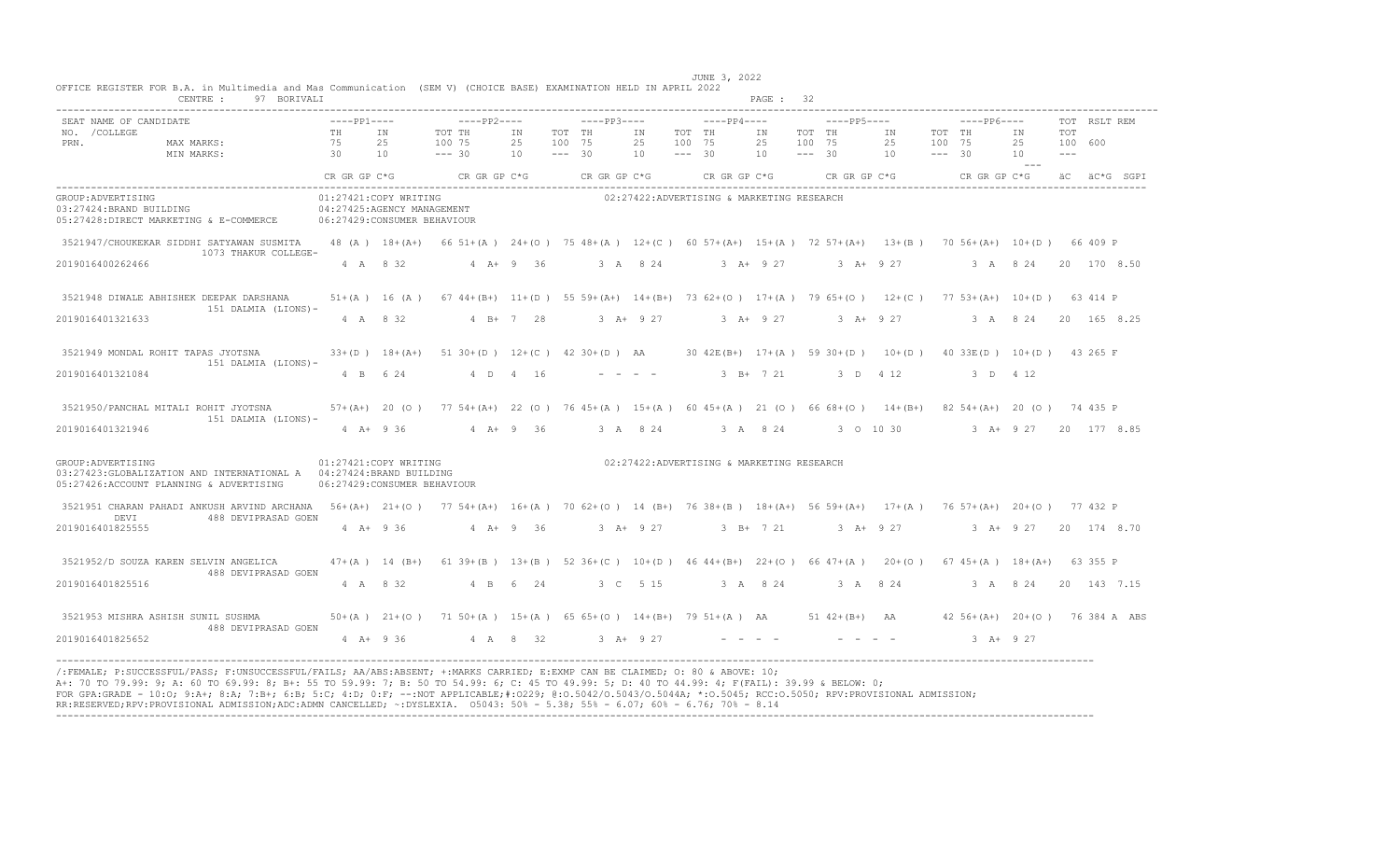|                                                 | CENTRE :<br>97 BORIVALI                                                                                                               |                                            |                                                       |                                                                                                                  |                |                              |              |                |                              |                  | PAGE: 33                                                                            |                              |                                                                                                    |                              |               |                      |                         |              |  |
|-------------------------------------------------|---------------------------------------------------------------------------------------------------------------------------------------|--------------------------------------------|-------------------------------------------------------|------------------------------------------------------------------------------------------------------------------|----------------|------------------------------|--------------|----------------|------------------------------|------------------|-------------------------------------------------------------------------------------|------------------------------|----------------------------------------------------------------------------------------------------|------------------------------|---------------|----------------------|-------------------------|--------------|--|
| SEAT NAME OF CANDIDATE<br>NO. / COLLEGE<br>PRN. | MAX MARKS:<br>MIN MARKS:                                                                                                              | $---PP1---$<br>TH<br>75<br>$\overline{30}$ | IN<br>25<br>10                                        | $---PP2---$<br>TOT TH<br>100 75<br>$--- 30$                                                                      | IN<br>25<br>10 | TOT TH<br>100 75<br>$--- 30$ | $---PP3---$  | ΙN<br>25<br>10 | TOT TH<br>100 75<br>$--- 30$ | $---PP4---$      | IN<br>25<br>10                                                                      | TOT TH<br>100 75<br>$--- 30$ | $---PP5---$<br>IN<br>25<br>10                                                                      | TOT TH<br>100 75<br>$--- 30$ | $---PP6---$   | IN<br>25<br>10       | TOT<br>100 600<br>$---$ | TOT RSLT REM |  |
|                                                 |                                                                                                                                       |                                            |                                                       | $CR$ GR $GP$ $C*G$ $CR$ GR $GP$ $C*G$                                                                            |                |                              | CR GR GP C*G |                |                              | $CR$ GR GP $C*G$ |                                                                                     |                              | CR GR GP C*G                                                                                       |                              | CR GR GP C*G  |                      |                         | äC äC*G SGPI |  |
| GROUP: ADVERTISING                              | 03:27423: GLOBALIZATION AND INTERNATIONAL A  04:27424: BRAND BUILDING<br>05:27426:ACCOUNT PLANNING & ADVERTISING                      |                                            | 01:27421:COPY WRITING<br>06:27429: CONSUMER BEHAVIOUR |                                                                                                                  |                |                              |              |                |                              |                  | 02:27422:ADVERTISING & MARKETING RESEARCH                                           |                              |                                                                                                    |                              |               |                      |                         |              |  |
| 2019016401825683                                | 3521954/MORE ANAMIKA VINOD PRATIMA 33+(D) AA<br>488 DEVIPRASAD GOEN                                                                   |                                            |                                                       | 33 AA                                                                                                            | AA             | AA AA                        |              | AA             |                              |                  |                                                                                     |                              | AA AA 17+(A) 1730+(D) 16+(A) 46 AA 15+(A) 15111 A ABS<br>3 C 5 15                                  |                              |               |                      |                         |              |  |
| GROUP: JOURNALISM                               | 03:27413: FEATURES AND WRITING FOR SOCIAL J 04:27415: GLOBAL MEDIA AND CONFLICT RESOLUT<br>05:27416:BUSINESS AND FINANCIAL JOURNALISM |                                            | 01:27411:REPORTING                                    | 06:27419:JOURNALISM AND PUBLIC OPINION                                                                           |                |                              |              |                |                              |                  | 02:27412: INVESTIGATIVE JOURNALISM                                                  |                              |                                                                                                    |                              |               |                      |                         |              |  |
|                                                 | 3521955 DUNGARWAL TUSHAR PRADEEP BHAVNA<br>488 DEVIPRASAD GOEN                                                                        |                                            |                                                       | 53+(A+) 16+(A) 69 41+(B+) 19+(A+) 60 53+(A+) 15+(A) 68 47+(A) 11+(D) 58 36+(C) 14+(B+) 50 38+(B) 13 (B) 51 356 P |                |                              |              |                |                              |                  |                                                                                     |                              |                                                                                                    |                              |               |                      |                         |              |  |
| 2019016401825404                                |                                                                                                                                       |                                            | 4 A 8 32                                              |                                                                                                                  | 4 A 8 32       |                              |              | 3 A 8 24       |                              |                  | $3 \t B+ 7 \t 21$                                                                   |                              | 3 B 6 18                                                                                           |                              | 3 B 6 18      |                      |                         | 20 145 7.25  |  |
| 2019016402191004                                | 3521956 JAIN SHAMBHAV GAUTAM KAVITA<br>488 DEVIPRASAD GOEN                                                                            |                                            | $4 \text{ A} + 936$                                   | 56+(A+) 19+(A+) 75 54+(A+) 11 (D) 65 65+(O) 12 (C) 77 51+(A) 23+(O) 74 63+(O) 12 (C) 75 63+(O) 14+(B+) 77 443 P  | 4 A 8 32       |                              |              |                |                              |                  |                                                                                     |                              | 3 A+ 9 27 3 A+ 9 27 3 A+ 9 27                                                                      |                              | $3 + 927$     |                      |                         | 20 176 8.80  |  |
| GROUP: ADVERTISING                              | 03:27423:GLOBALIZATION AND INTERNATIONAL A    04:27424:BRAND BUILDING<br>05:27426:ACCOUNT PLANNING & ADVERTISING                      |                                            | 01:27421:COPY WRITING<br>06:27429:CONSUMER BEHAVIOUR  |                                                                                                                  |                |                              |              |                |                              |                  | 02:27422:ADVERTISING & MARKETING RESEARCH                                           |                              |                                                                                                    |                              |               |                      |                         |              |  |
| 3521957 AGRAWAL DEV AJAY NITA                   | 59 SARAF                                                                                                                              | 60+(O) AA                                  |                                                       | $60 50 + (A)$ AA                                                                                                 |                |                              |              |                |                              |                  |                                                                                     |                              | 50 60 + (0) AA 60 42 + (B+) AA 42 57 + (A+) 13 + (B) 70 53 + (A+) 15 + (A) 68 350 A ABS            |                              |               |                      |                         |              |  |
| 2019016401548624                                |                                                                                                                                       |                                            |                                                       |                                                                                                                  |                |                              |              |                |                              |                  | $\begin{array}{cccccccccccccc} \bot & \bot & \bot & \bot & \bot & \bot \end{array}$ |                              | $3 + 927$                                                                                          |                              | 3 A 8 24      |                      |                         |              |  |
|                                                 | 3521958/BAGADIA NIMISHA MANISH MANISHA<br>59 SARAF                                                                                    |                                            |                                                       | 53+(A+) 21+(O) 74 56+(A+) 12 (C) 68 60+(O) 17+(A) 77 56+(A+) 19+(A+) 75 48+(A) 16+(A) 64 60+(O) 19+(A+) 79 437 P |                |                              |              |                |                              |                  |                                                                                     |                              |                                                                                                    |                              |               |                      |                         |              |  |
| 2019016401548373                                |                                                                                                                                       |                                            | $4$ A + 9 36                                          |                                                                                                                  | 4 A 8 32       |                              |              | 3 A+ 9 27      |                              |                  | $3 + 9 + 27$                                                                        |                              | 3 A 8 24                                                                                           |                              | $3$ A+ $9$ 27 |                      |                         | 20 173 8.65  |  |
|                                                 | 3521959/GEHLOT MONIKA JITENDRA UNNATI<br>59 SARAF                                                                                     |                                            | $42+(B+)$ 18+(A+)                                     |                                                                                                                  |                |                              |              |                |                              |                  |                                                                                     |                              | 60 44+(B+) 13+(B) 57 50+(A) 11 (D) 61 47+(A) 18+(A+) 65 51+(A) 18+(A+) 69 42+(B+) 18+(A+) 60 372 P |                              |               |                      |                         |              |  |
| 2019016401547652                                |                                                                                                                                       |                                            | 4 A 8 32                                              |                                                                                                                  | $4 B+ 7 28$    |                              |              |                |                              |                  |                                                                                     |                              | 3 A 8 24 3 A 8 24 3 A 8 24                                                                         |                              |               | 3 A 8 24 20 156 7.80 |                         |              |  |

A+: 70 TO 79.99: 9; A: 60 TO 69.99: 8; B+: 55 TO 59.99: 7; B: 50 TO 54.99: 6; C: 45 TO 49.99: 5; D: 40 TO 44.99: 4; F(FAIL): 39.99 & BELOW: 0; FOR GPA:GRADE - 10:0; 9:A+; 8:A; 7:B+; 6:B; 5:C; 4:D; 0:F; --:NOT APPLICABLE;#:O229; @:O.5042/O.5043/O.5044A; \*:O.5045; RCC:O.5050; RPV:PROVISIONAL ADMISSION;<br>RR:RESERVED;RPV:PROVISIONAL ADMISSION;ADC:ADMN CANCELLED; ~:DYS ----------------------------------------------------------------------------------------------------------------------------------------------------------------------------------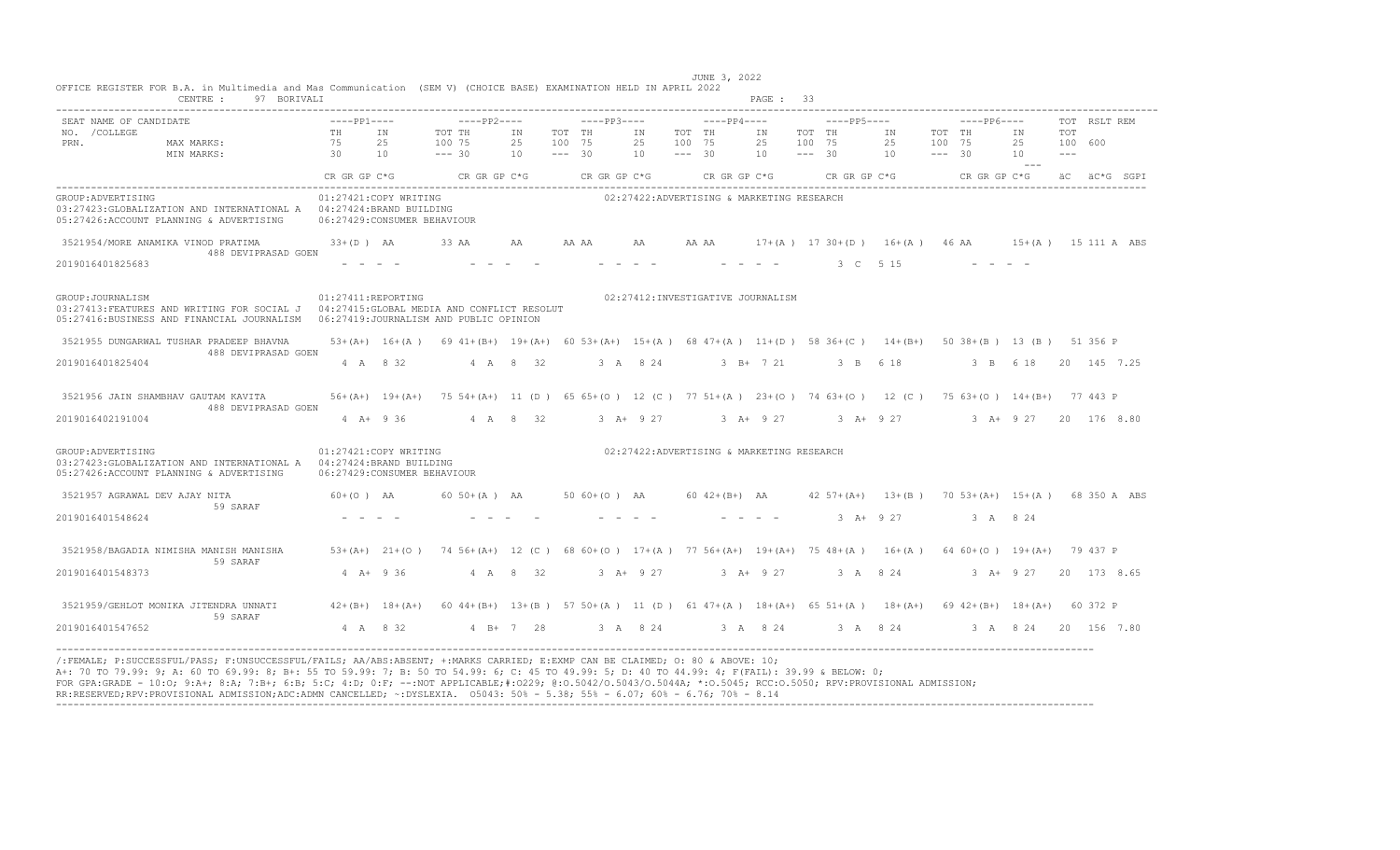| CENTRE :<br>97 BORIVALI                                                                                                                                                                                                                                                                                                                                                                                                                                                                                                                                                          |                                                       |                 |                                                                                                                       |             |                    |                   |             |                    |                                           | PAGE: 34 |                    |             |                                                                                |                    |              |                      |        |              |              |
|----------------------------------------------------------------------------------------------------------------------------------------------------------------------------------------------------------------------------------------------------------------------------------------------------------------------------------------------------------------------------------------------------------------------------------------------------------------------------------------------------------------------------------------------------------------------------------|-------------------------------------------------------|-----------------|-----------------------------------------------------------------------------------------------------------------------|-------------|--------------------|-------------------|-------------|--------------------|-------------------------------------------|----------|--------------------|-------------|--------------------------------------------------------------------------------|--------------------|--------------|----------------------|--------|--------------|--------------|
| SEAT NAME OF CANDIDATE<br>NO. / COLLEGE                                                                                                                                                                                                                                                                                                                                                                                                                                                                                                                                          | $---PP1---$<br>TH                                     | IN              | $---PP2---$<br>TOT TH                                                                                                 | IN          | TOT TH             | $---PP3---$       | IN          | TOT TH             | $---PP4---$                               | IN       | TOT TH             | ----PP5---- | IN                                                                             | TOT TH             | $---PP6---$  | IN                   | TOT    | TOT RSLT REM |              |
| PRN.<br>MAX MARKS:<br>MIN MARKS:                                                                                                                                                                                                                                                                                                                                                                                                                                                                                                                                                 | 75<br>30                                              | 25<br>10        | 100 75<br>$--- 30$                                                                                                    | 25<br>10    | 100 75<br>$--- 30$ |                   | 25<br>10    | 100 75<br>$--- 30$ |                                           | 25<br>10 | 100 75<br>$--- 30$ |             | 25<br>10                                                                       | 100 75<br>$--- 30$ |              | 25<br>10             | $--\,$ | 100 600      |              |
|                                                                                                                                                                                                                                                                                                                                                                                                                                                                                                                                                                                  | CR GR GP C*G                                          |                 | CR GR GP C*G                                                                                                          |             |                    | CR GR GP C*G      |             |                    | CR GR GP C*G                              |          |                    |             | $CR$ GR GP $C*G$                                                               |                    | CR GR GP C*G |                      |        |              | äC äC*G SGPI |
|                                                                                                                                                                                                                                                                                                                                                                                                                                                                                                                                                                                  |                                                       |                 |                                                                                                                       |             |                    |                   |             |                    |                                           |          |                    |             |                                                                                |                    |              |                      |        |              |              |
| GROUP: ADVERTISING<br>03:27423: GLOBALIZATION AND INTERNATIONAL A  04:27424: BRAND BUILDING<br>05:27426:ACCOUNT PLANNING & ADVERTISING                                                                                                                                                                                                                                                                                                                                                                                                                                           | 01:27421:COPY WRITING<br>06:27429: CONSUMER BEHAVIOUR |                 |                                                                                                                       |             |                    |                   |             |                    | 02:27422:ADVERTISING & MARKETING RESEARCH |          |                    |             |                                                                                |                    |              |                      |        |              |              |
| 3521960/MANNA RITIKA DILIP MAMATA<br>59 SARAF                                                                                                                                                                                                                                                                                                                                                                                                                                                                                                                                    |                                                       |                 | 47+(A) 20+(O) 67 45+(A) 10+(D) 55 41+(B+) 10 (D) 51 30+(D) 17+(A) 47 39+(B) 16+(A) 55 45+(A) 16+(A) 61 336 P          |             |                    |                   |             |                    |                                           |          |                    |             |                                                                                |                    |              |                      |        |              |              |
| 2019016401548164                                                                                                                                                                                                                                                                                                                                                                                                                                                                                                                                                                 | 4 A 8 32                                              |                 |                                                                                                                       | $4 B+ 7 28$ |                    |                   | 3 B 6 18    |                    |                                           | 3 C 5 15 |                    |             | $3$ B+ $7$ 21                                                                  |                    |              | 3 A 8 24 20 138 6.90 |        |              |              |
| 3521961/RATHOD AYUSHI CHANDULAL LAXMI<br>59 SARAF                                                                                                                                                                                                                                                                                                                                                                                                                                                                                                                                |                                                       |                 | 51+(A) 20+(O) 71 45+(A) 13+(B) 58 56+(A+) 11 (D) 67 42+(B+) 18+(A+) 60 56+(A+) 16+(A) 72 57+(A+) 15+(A) 72 400 P      |             |                    |                   |             |                    |                                           |          |                    |             |                                                                                |                    |              |                      |        |              |              |
| 2019016401547853                                                                                                                                                                                                                                                                                                                                                                                                                                                                                                                                                                 | $4$ A+ 9 36                                           |                 |                                                                                                                       | $4 B+ 7 28$ |                    |                   | 3 A 8 24    |                    |                                           | 3 A 8 24 |                    |             | $3 A+ 9 27$                                                                    |                    | $3 A+ 9 27$  |                      |        |              | 20 166 8.30  |
| 3521962/SAU JYOTSNA KRISHNAPADA ANJU<br>59 SARAF                                                                                                                                                                                                                                                                                                                                                                                                                                                                                                                                 |                                                       |                 | 50+(A) 11 (D) 61 42+(B+) 11+(D) 53 44+(B+) 11 (D) 55 42+(B+) 19+(A+) 61 47+(A) 18+(A+) 65 47+(A) 16+(A) 63 358 P      |             |                    |                   |             |                    |                                           |          |                    |             |                                                                                |                    |              |                      |        |              |              |
| 2019016401548527                                                                                                                                                                                                                                                                                                                                                                                                                                                                                                                                                                 | 4 A 8 32                                              |                 |                                                                                                                       | 4 B 6 24    |                    |                   | $3 B+ 7 21$ |                    |                                           | 3 A 8 24 |                    |             | 3 A 8 24                                                                       |                    |              | 3 A 8 24             |        |              | 20 149 7.45  |
| 3521963/SHAIKH MUSKAN RAIS SABIRA<br>59 SARAF                                                                                                                                                                                                                                                                                                                                                                                                                                                                                                                                    |                                                       |                 | 36 (C) 11 (D) 47 54 (A+) 10+ (D) 64 41+ (B+) 12 (C) 53 32 (D) 16+ (A) 48 36+ (C) 15+ (A) 51 39+ (B) 18+ (A+) 57 320 P |             |                    |                   |             |                    |                                           |          |                    |             |                                                                                |                    |              |                      |        |              |              |
| 2019016401548021                                                                                                                                                                                                                                                                                                                                                                                                                                                                                                                                                                 | 4 C 5 20                                              |                 |                                                                                                                       | 4 A 8 32    |                    |                   | 3 B 6 18    |                    |                                           | 3 C 5 15 |                    |             | 3 B 6 18                                                                       |                    |              | $3 \text{ B} + 721$  |        |              | 20 124 6.20  |
| 3521964/TAPARIA ADITI ASHOK BABITA<br>59 SARAF                                                                                                                                                                                                                                                                                                                                                                                                                                                                                                                                   |                                                       | $51+(A)$ 10 (D) | 61 38+(B) 11 (D) 49 48+(A) 11 (D) 59 39+(B) 10 (D) 49 50+(A) 12 (C) 62 53+(A+) 11+(D) 64 344 P                        |             |                    |                   |             |                    |                                           |          |                    |             |                                                                                |                    |              |                      |        |              |              |
| 2019016401548292                                                                                                                                                                                                                                                                                                                                                                                                                                                                                                                                                                 | 4 A 8 32                                              |                 |                                                                                                                       | 4 C 5 20    |                    |                   | $3 B+ 7 21$ |                    |                                           | 3 C 5 15 |                    |             | 3 A 8 24                                                                       |                    |              | 3 A 8 24             |        |              | 20 136 6.80  |
| 3521965 THAKKAR UMANG JATIN KAJAL<br>59 SARAF                                                                                                                                                                                                                                                                                                                                                                                                                                                                                                                                    | $38+(B)$ AA                                           |                 | 38 39+ (B) AA                                                                                                         |             |                    | $39 \t47+ (A)$ AA |             |                    |                                           |          |                    |             | 47 50 + (A) 19 + (A+) 69 42 + (B+) 17 + (A) 59 59 + (A+) 16 + (A) 75 327 A ABS |                    |              |                      |        |              |              |
| 2019016401547586                                                                                                                                                                                                                                                                                                                                                                                                                                                                                                                                                                 |                                                       |                 |                                                                                                                       |             |                    |                   |             |                    |                                           | 3 A 8 24 |                    |             | $3 B+ 7 21$                                                                    |                    | $3 A+ 9 27$  |                      |        |              |              |
| 3521966/YADAV GIRIJA SELAM SEEMA<br>59 SARAF                                                                                                                                                                                                                                                                                                                                                                                                                                                                                                                                     |                                                       |                 | 48+(A) 10 (D) 58 51+(A) 14+(B+) 65 48+(A) 13 (B) 61 51+(A) 17+(A) 68 45+(A) 15+(A) 60 53+(A+) 19+(A+) 72 384 P        |             |                    |                   |             |                    |                                           |          |                    |             |                                                                                |                    |              |                      |        |              |              |
| 2019016401548044                                                                                                                                                                                                                                                                                                                                                                                                                                                                                                                                                                 | $4 B+ 7 28$                                           |                 |                                                                                                                       | 4 A 8 32    |                    |                   | 3 A 8 24    |                    |                                           | 3 A 8 24 |                    |             | 3 A 8 24                                                                       |                    |              | 3 A+ 9 27            |        |              | 20 159 7.95  |
| 3521967/YADAV PRACHI JAISINGH PRAMILA<br>59 SARAF                                                                                                                                                                                                                                                                                                                                                                                                                                                                                                                                |                                                       | $38+(B)$ 10 (D) | 48 44+(B+) 10 (D) 54 47+(A) 11 (D) 58 42+(B+) 10 (D) 52 42+(B+) 11 (D) 53 48+(A) 11+(D) 59 324 P                      |             |                    |                   |             |                    |                                           |          |                    |             |                                                                                |                    |              |                      |        |              |              |
| 2019016401548117                                                                                                                                                                                                                                                                                                                                                                                                                                                                                                                                                                 | 4 C 5 20                                              |                 |                                                                                                                       | 4 B 6 24    |                    |                   | $3 B+ 7 21$ |                    |                                           | 3 B 6 18 |                    |             | 3 B 6 18                                                                       |                    | 3 B+ 7 21    |                      |        |              | 20 122 6.10  |
| GROUP: JOURNALISM<br>03:27413:FEATURES AND WRITING FOR SOCIAL J 04:27415:GLOBAL MEDIA AND CONFLICT RESOLUT                                                                                                                                                                                                                                                                                                                                                                                                                                                                       | 01:27411:REPORTING                                    |                 |                                                                                                                       |             |                    |                   |             |                    | 02:27412: INVESTIGATIVE JOURNALISM        |          |                    |             |                                                                                |                    |              |                      |        |              |              |
| /:FEMALE; P:SUCCESSFUL/PASS; F:UNSUCCESSFUL/FAILS; AA/ABS:ABSENT; +:MARKS CARRIED; E:EXMP CAN BE CLAIMED; 0: 80 & ABOVE: 10;<br>A+: 70 TO 79.99: 9; A: 60 TO 69.99: 8; B+: 55 TO 59.99: 7; B: 50 TO 54.99: 6; C: 45 TO 49.99: 5; D: 40 TO 44.99: 4; F(FAIL): 39.99 & BELOW: 0;<br>FOR GPA:GRADE - 10:0; 9:A+; 8:A; 7:B+; 6:B; 5:C; 4:D; 0:F; --:NOT APPLICABLE;#:0229; 0:0.5042/0.5043/0.5044A; *:0.5045; RCC:0.5050; RPV:PROVISIONAL ADMISSION;<br>RR:RESERVED;RPV:PROVISIONAL ADMISSION;ADC:ADMN CANCELLED; ~: DYSLEXIA. 05043: 50% - 5.38; 55% - 6.07; 60% - 6.76; 70% - 8.14 |                                                       |                 |                                                                                                                       |             |                    |                   |             |                    |                                           |          |                    |             |                                                                                |                    |              |                      |        |              |              |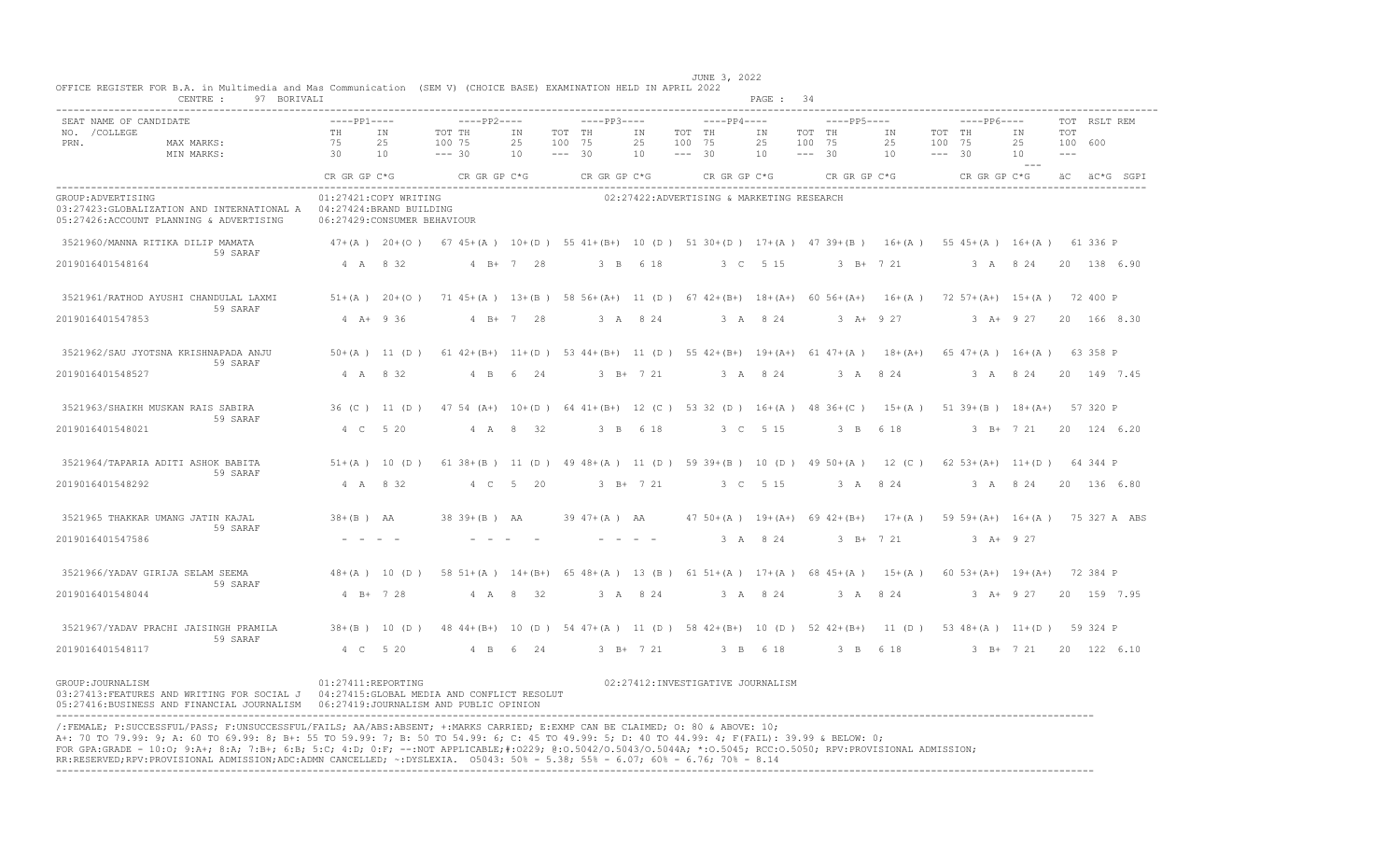| CENTRE :<br>97 BORIVALI                                                                                                                                      |                       |                              |                                                                                                                  |           |                    |                                           |                    |                                   | PAGE : 35 |                    |          |                   |                    |              |                              |                          |              |  |
|--------------------------------------------------------------------------------------------------------------------------------------------------------------|-----------------------|------------------------------|------------------------------------------------------------------------------------------------------------------|-----------|--------------------|-------------------------------------------|--------------------|-----------------------------------|-----------|--------------------|----------|-------------------|--------------------|--------------|------------------------------|--------------------------|--------------|--|
| SEAT NAME OF CANDIDATE                                                                                                                                       | $---PP1---$           |                              | $---PP2---$                                                                                                      |           |                    | $---PP3---$                               |                    | $---PP4---$                       |           | $---PP5---$        |          |                   |                    | $---PP6---$  |                              |                          | TOT RSLT REM |  |
| NO. / COLLEGE                                                                                                                                                | TH                    | IN                           | TOT TH                                                                                                           | IN        | TOT TH             | IN                                        | TOT TH             |                                   | IN        | TOT TH             |          | IN                | TOT TH             |              | IN                           | TOT                      |              |  |
| PRN.<br>MAX MARKS:<br>MIN MARKS:                                                                                                                             | 75<br>$\overline{30}$ | 2.5<br>10                    | 100 75<br>$--- 30$                                                                                               | 2.5<br>10 | 100 75<br>$--- 30$ | 25<br>10                                  | 100 75<br>$--- 30$ |                                   | 2.5<br>10 | 100 75<br>$--- 30$ |          | 25<br>10          | 100 75<br>$--- 30$ |              | 2.5<br>10                    | 100 600<br>$\frac{1}{2}$ |              |  |
|                                                                                                                                                              |                       |                              |                                                                                                                  |           |                    |                                           |                    |                                   |           |                    |          |                   |                    |              | $- - - -$                    |                          |              |  |
|                                                                                                                                                              | CR GR GP C*G          |                              | CR GR GP C*G                                                                                                     |           |                    | CR GR GP C*G                              |                    | $CR$ GR GP $C*G$ $CR$ GR GP $C*G$ |           |                    |          |                   |                    | CR GR GP C*G |                              |                          | äC äC*G SGPI |  |
| GROUP: JOURNALISM                                                                                                                                            |                       | 01:27411:REPORTING           |                                                                                                                  |           |                    | 02:27412:INVESTIGATIVE JOURNALISM         |                    |                                   |           |                    |          |                   |                    |              |                              |                          |              |  |
| 03:27413:FEATURES AND WRITING FOR SOCIAL J 04:27415:GLOBAL MEDIA AND CONFLICT RESOLUT                                                                        |                       |                              |                                                                                                                  |           |                    |                                           |                    |                                   |           |                    |          |                   |                    |              |                              |                          |              |  |
| 05:27416:BUSINESS AND FINANCIAL JOURNALISM                                                                                                                   |                       |                              | 06:27419:JOURNALISM AND PUBLIC OPINION                                                                           |           |                    |                                           |                    |                                   |           |                    |          |                   |                    |              |                              |                          |              |  |
|                                                                                                                                                              |                       |                              |                                                                                                                  |           |                    |                                           |                    |                                   |           |                    |          |                   |                    |              |                              |                          |              |  |
| 3521968 PATIL DIGVIJAY VINAYAK SANGEETA<br>59 SARAF                                                                                                          | $57 + (A+)$ AA        |                              | 57 48+(A) 17+(A) 65 50+(A) 14+(B+) 64 57+(A+) 14+(B+) 71 57+(A+) AA 57 51+(A) 10+(D) 61 375 A ABS                |           |                    |                                           |                    |                                   |           |                    |          |                   |                    |              |                              |                          |              |  |
| 2019016401547563                                                                                                                                             |                       |                              |                                                                                                                  | 4 A 8 32  |                    | 3 A 8 24                                  |                    |                                   | $3 + 927$ |                    |          |                   |                    | 3 A 8 24     |                              |                          |              |  |
|                                                                                                                                                              |                       |                              |                                                                                                                  |           |                    |                                           |                    |                                   |           |                    |          |                   |                    |              |                              |                          |              |  |
| GROUP: ADVERTISING                                                                                                                                           |                       | 01:27421:COPY WRITING        |                                                                                                                  |           |                    | 02:27422:ADVERTISING & MARKETING RESEARCH |                    |                                   |           |                    |          |                   |                    |              |                              |                          |              |  |
| 03:27424:BRAND BUILDING                                                                                                                                      |                       | 04:27425:AGENCY MANAGEMENT   |                                                                                                                  |           |                    |                                           |                    |                                   |           |                    |          |                   |                    |              |                              |                          |              |  |
| 05:27427:SOCIAL MEDIA MARKETING                                                                                                                              |                       | 06:27429: CONSUMER BEHAVIOUR |                                                                                                                  |           |                    |                                           |                    |                                   |           |                    |          |                   |                    |              |                              |                          |              |  |
| 3521969 BHATI NITIN ASHOK KUMAR SANTOSH                                                                                                                      |                       |                              | 69E(O) 17+(A) 86 18F(F) 15+(A) 33 48+(A) 15+(A) 63 32+(D) 17+(A) 49 35+(C) 19+(A+) 54 33+(D) 20+(O) 53 338 F     |           |                    |                                           |                    |                                   |           |                    |          |                   |                    |              |                              |                          |              |  |
| 631 NIRMALA MEMORIA                                                                                                                                          |                       |                              |                                                                                                                  |           |                    |                                           |                    |                                   |           |                    |          |                   |                    |              |                              |                          |              |  |
| 2019016400003276                                                                                                                                             |                       | 4 0 10 40                    |                                                                                                                  |           |                    | 3 A 8 24                                  |                    | 3 C 5 15                          |           |                    | 3 B 6 18 |                   |                    | 3 B 6 18     |                              |                          |              |  |
|                                                                                                                                                              |                       |                              |                                                                                                                  |           |                    |                                           |                    |                                   |           |                    |          |                   |                    |              |                              |                          |              |  |
| 3521970/JANI SHRUTI HITESH UMA                                                                                                                               |                       |                              | 56 (A+) 23+(O) 79 30+(D) 19+(A+) 49 38+(B) 17+(A) 55 38+(B) 19+(A+) 57 38+(B) 20+(O) 58 38+(B) 20+(O) 58 356 P   |           |                    |                                           |                    |                                   |           |                    |          |                   |                    |              |                              |                          |              |  |
| 631 NIRMALA MEMORIA                                                                                                                                          |                       |                              |                                                                                                                  |           |                    |                                           |                    |                                   |           |                    |          |                   |                    |              |                              |                          |              |  |
| 2019016400002621                                                                                                                                             |                       | $4$ $\overline{A}$ + 9 36    |                                                                                                                  | 4 C 5 20  |                    | 3 B+ 7 21 3 B+ 7 21                       |                    |                                   |           |                    |          | $3 \t B+ 7 \t 21$ |                    |              | $3 \text{ B} + 7 \text{ 21}$ |                          | 20 140 7.00  |  |
|                                                                                                                                                              |                       |                              |                                                                                                                  |           |                    |                                           |                    |                                   |           |                    |          |                   |                    |              |                              |                          |              |  |
| 3521971/MODAK FAEEKA SIDDIOUE NAEEMA                                                                                                                         |                       |                              | 36+(C) 21+(O) 57 32+(D) 10+(D) 42 AA 16+(A) 16 54E(A+) 15+(A) 69 21F(F) 20+(O) 41 41E(B+) 23+(O) 64 289 F        |           |                    |                                           |                    |                                   |           |                    |          |                   |                    |              |                              |                          |              |  |
| 631 NIRMALA MEMORIA                                                                                                                                          |                       |                              |                                                                                                                  |           |                    |                                           |                    |                                   |           |                    |          |                   |                    |              |                              |                          |              |  |
| 2019016400003141                                                                                                                                             |                       | $4 B+ 7 28$                  |                                                                                                                  | 4 D 4 16  |                    |                                           |                    |                                   | 3 A 8 24  |                    |          |                   |                    | 3 A 8 24     |                              |                          |              |  |
|                                                                                                                                                              |                       |                              |                                                                                                                  |           |                    |                                           |                    |                                   |           |                    |          |                   |                    |              |                              |                          |              |  |
| 3521972 SHARMA KISHAN RAJKUMAR REKHA                                                                                                                         |                       |                              | 30 (D) 20+(O) 50 30 (D) 19+(A+) 49 30+(D) 19+(A+) 49 42+(B+) 18+(A+) 60 30+(D) 21+(O) 51 38+(B) 19+(A+) 57 316 P |           |                    |                                           |                    |                                   |           |                    |          |                   |                    |              |                              |                          |              |  |
| 631 NIRMALA MEMORIA                                                                                                                                          |                       |                              |                                                                                                                  |           |                    |                                           |                    |                                   |           |                    |          |                   |                    |              |                              |                          |              |  |
| 2017016402154266                                                                                                                                             |                       | 4 B 6 24                     |                                                                                                                  | 4 C 5 20  |                    | 3 C 5 15                                  |                    | 3 A 8 24                          |           |                    | 3 B 6 18 |                   |                    |              | 3 B+ 7 21 20 122 6.10        |                          |              |  |
|                                                                                                                                                              |                       |                              |                                                                                                                  |           |                    |                                           |                    |                                   |           |                    |          |                   |                    |              |                              |                          |              |  |
| 3521973 KHAN WASHIF FAIZAAN ASIM NAUSHAD NI 56+(A+) 14 (B+) 70 33+(D) 14+(B+) 47 45+(A) 18+(A+) 63 47+(A) 10+(D) 57 56+(A+) 16+(A) 72 45+(A) 13+(B) 58 367 P |                       |                              |                                                                                                                  |           |                    |                                           |                    |                                   |           |                    |          |                   |                    |              |                              |                          |              |  |
| LOFER NURUDEEN 647 LORDS COLLEGE,                                                                                                                            |                       |                              |                                                                                                                  |           |                    |                                           |                    |                                   |           |                    |          |                   |                    |              |                              |                          |              |  |
| 2019016400199046                                                                                                                                             |                       | 4 A + 9 36                   | 4 C 5 20 3 A 8 24 3 B+ 7 21 3 A+ 9 27 3 B+ 7 21 20 149 7.45                                                      |           |                    |                                           |                    |                                   |           |                    |          |                   |                    |              |                              |                          |              |  |
|                                                                                                                                                              |                       |                              |                                                                                                                  |           |                    |                                           |                    |                                   |           |                    |          |                   |                    |              |                              |                          |              |  |

 JUNE 3, 2022 OFFICE REGISTER FOR B.A. in Multimedia and Mas Communication (SEM V) (CHOICE BASE) EXAMINATION HELD IN APRIL 2022 CENTRE : 97 BORIVALI PAGE : 35

RR:RESERVED;RPV:PROVISIONAL ADMISSION;ADC:ADMN CANCELLED; ~:DYSLEXIA. O5043: 50% - 5.38; 55% - 6.07; 60% - 6.76; 70% - 8.14 ----------------------------------------------------------------------------------------------------------------------------------------------------------------------------------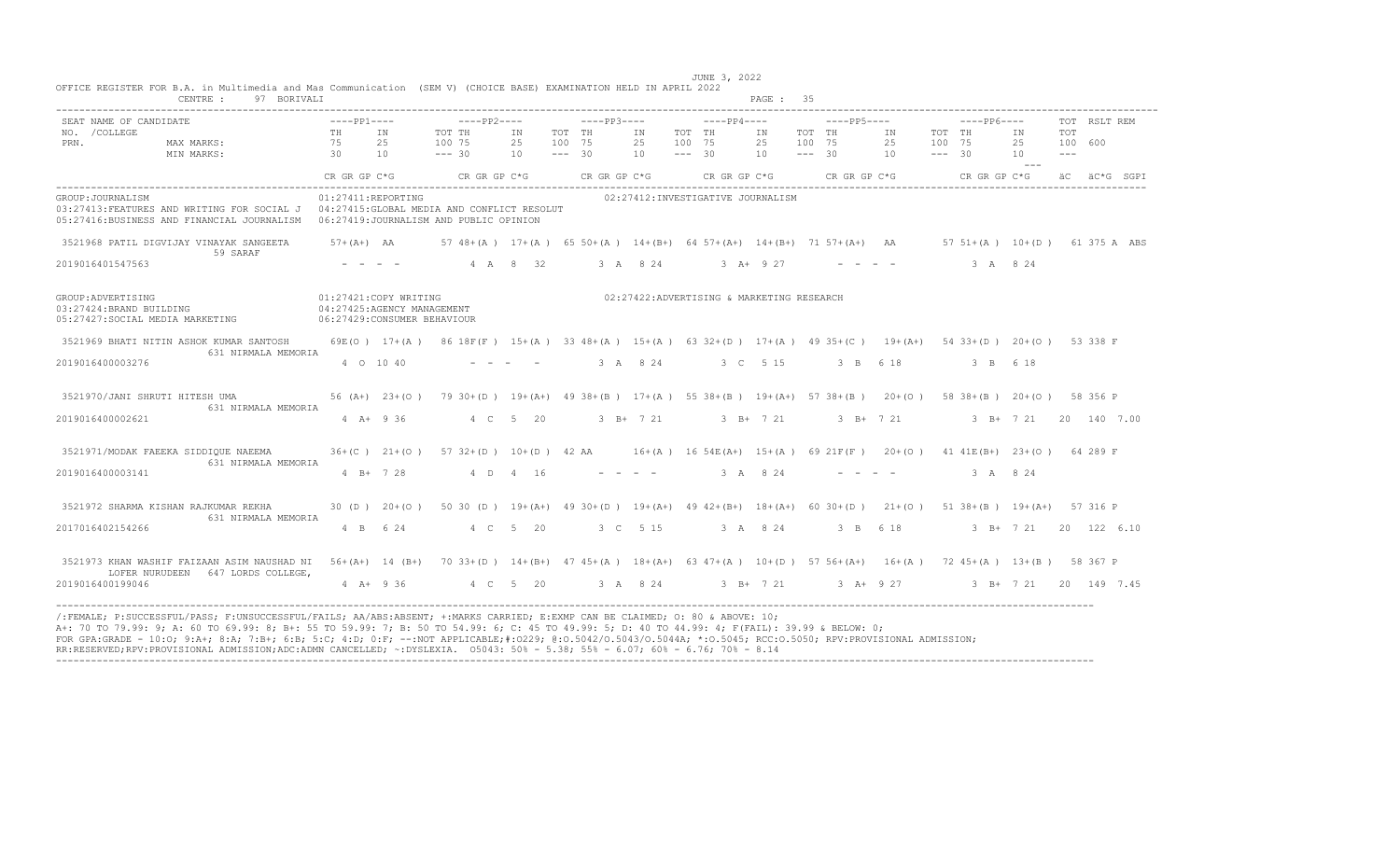|                        | OFFICE REGISTER FOR B.A. in Multimedia and Mas Communication                                                                                                                                                                                                                                                                                                                                                                                                                                                                                                                    |              |                                                                                    | (SEM V) (CHOICE BASE) EXAMINATION HELD IN APRIL 2022 |              |          |              |           |           | JUNE 3, 2022 |                                                       |          |              |              |                         |               |              |  |
|------------------------|---------------------------------------------------------------------------------------------------------------------------------------------------------------------------------------------------------------------------------------------------------------------------------------------------------------------------------------------------------------------------------------------------------------------------------------------------------------------------------------------------------------------------------------------------------------------------------|--------------|------------------------------------------------------------------------------------|------------------------------------------------------|--------------|----------|--------------|-----------|-----------|--------------|-------------------------------------------------------|----------|--------------|--------------|-------------------------|---------------|--------------|--|
|                        | CENTRE :<br>2 DADAR                                                                                                                                                                                                                                                                                                                                                                                                                                                                                                                                                             |              |                                                                                    |                                                      |              |          |              |           |           |              | PAGE: 36                                              |          |              |              |                         |               |              |  |
| SEAT NAME OF CANDIDATE |                                                                                                                                                                                                                                                                                                                                                                                                                                                                                                                                                                                 | $---PP1---$  |                                                                                    | $---PP2---$                                          |              |          | $---PP3---$  |           |           | $---PP4---$  |                                                       |          | $---PP5---$  | $---PP6---$  |                         |               | TOT RSLT REM |  |
| /COLLEGE<br>NO.        |                                                                                                                                                                                                                                                                                                                                                                                                                                                                                                                                                                                 | TН           | IN                                                                                 | TOT TH                                               | ΙN           | TOT TH   |              | IN        | TOT<br>TH |              | IN                                                    | TOT TH   | ΙN.          | TOT TH       | IN                      | <b>TOT</b>    |              |  |
| PRN.                   | MAX MARKS:                                                                                                                                                                                                                                                                                                                                                                                                                                                                                                                                                                      |              | 2.5                                                                                | 100 75                                               | 25           | 100 75   |              | 25        | 100 75    |              | 25                                                    | 100 75   | 25           | 100 75       | 25                      | 100 600       |              |  |
|                        | MIN MARKS:                                                                                                                                                                                                                                                                                                                                                                                                                                                                                                                                                                      | 30           | 10                                                                                 | $--- 30$                                             | 10           | $--- 30$ |              | 10        | $--- 30$  |              | 10                                                    | $--- 30$ | 10           | $--- 30$     | 10                      | $\frac{1}{2}$ |              |  |
|                        |                                                                                                                                                                                                                                                                                                                                                                                                                                                                                                                                                                                 | CR GR GP C*G |                                                                                    |                                                      | CR GR GP C*G |          | CR GR GP C*G |           |           | CR GR GP C*G |                                                       |          | CR GR GP C*G | CR GR GP C*G | $- - -$                 |               |              |  |
| GROUP: ADVERTISING     | 03:27423:GLOBALIZATION AND INTERNATIONAL A<br>05:27428:DIRECT MARKETING & E-COMMERCE                                                                                                                                                                                                                                                                                                                                                                                                                                                                                            |              | 01:27421:COPY WRITING<br>04:27425:AGENCY MANAGEMENT<br>06:27429:CONSUMER BEHAVIOUR |                                                      |              |          |              |           |           |              | 02:27422:ADVERTISING & MARKETING RESEARCH             |          |              |              |                         |               |              |  |
|                        | 3521974 ASRANI NILESH NARESHLAL JAYA<br>163 NATIONAL                                                                                                                                                                                                                                                                                                                                                                                                                                                                                                                            |              | $32+(D)$ 15+(A)                                                                    | $47\,54\,(A+)$ $24+(O)$                              |              |          |              |           |           |              | 78 $41+(B+)$ $18+(A+)$ 59 $33+(D)$ 17+(A) 50 $48+(A)$ |          | $14 + (B+)$  |              | $62 \t59+(A+) \t21+(O)$ |               | 80 376 P     |  |
| 2019016401886757       |                                                                                                                                                                                                                                                                                                                                                                                                                                                                                                                                                                                 | 4 C          | 5 20                                                                               |                                                      | $4$ A + 9 36 |          |              | 3 B+ 7 21 |           |              | 3 B 6 18                                              |          | 3 A 8 24     |              | 3 0 10 30               | 20            | 149 7.45     |  |
|                        | /:FEMALE; P:SUCCESSFUL/PASS; F:UNSUCCESSFUL/FAILS; AA/ABS:ABSENT; +:MARKS CARRIED; E:EXMP CAN BE CLAIMED; 0: 80 & ABOVE: 10;<br>A+: 70 TO 79.99: 9; A: 60 TO 69.99: 8; B+: 55 TO 59.99: 7; B: 50 TO 54.99: 6; C: 45 TO 49.99: 5; D: 40 TO 44.99: 4; F(FAIL): 39.99 & BELOW: 0;<br>FOR GPA:GRADE - 10:0; 9:A+; 8:A; 7:B+; 6:B; 5:C; 4:D; 0:F; --:NOT APPLICABLE;#:0229; 0:0.5042/0.5043/0.5044A; *:0.5045; RCC:0.5050; RPV:PROVISIONAL ADMISSION;<br>RR:RESERVED;RPV:PROVISIONAL ADMISSION;ADC:ADMN CANCELLED; ~:DYSLEXIA. 05043: 50% - 5.38; 55% - 6.07; 60% - 6.76; 70% - 8.14 |              |                                                                                    |                                                      |              |          |              |           |           |              |                                                       |          |              |              |                         |               |              |  |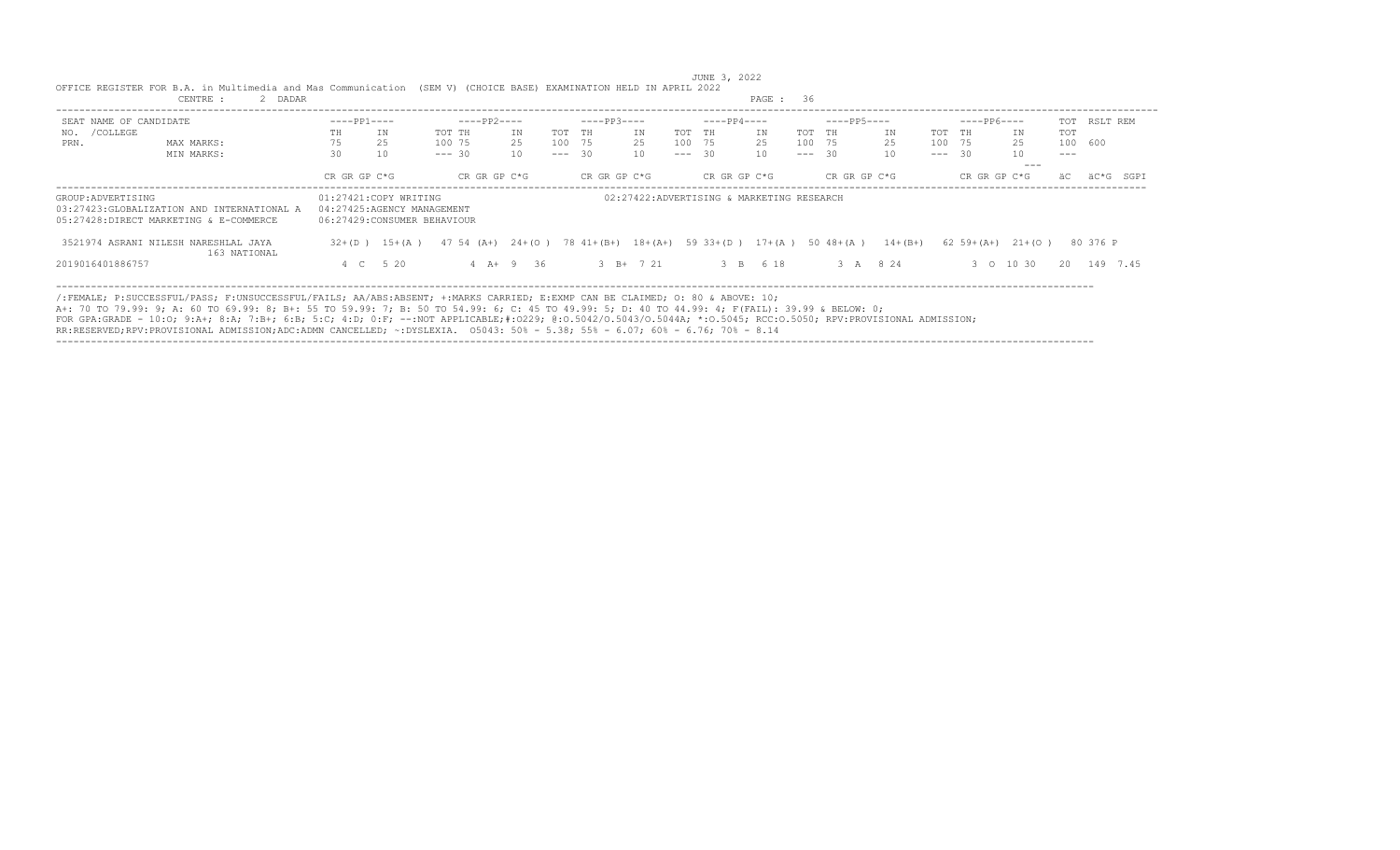|                                                                                  | CENTRE :<br>BHYANDAR |              |                                                  |                                                                                      |             |          |                                               |             |          |                                   | PAGE :                                    |          |              |           |          |              |                             |         |              |
|----------------------------------------------------------------------------------|----------------------|--------------|--------------------------------------------------|--------------------------------------------------------------------------------------|-------------|----------|-----------------------------------------------|-------------|----------|-----------------------------------|-------------------------------------------|----------|--------------|-----------|----------|--------------|-----------------------------|---------|--------------|
| SEAT NAME OF CANDIDATE                                                           |                      | $---PP1---$  |                                                  | $---PP2---$                                                                          |             |          | $---PP3---$                                   |             |          | $---PP4---$                       |                                           |          | $---PP5---$  |           |          | $---PP6---$  |                             |         | TOT RSLT REM |
| /COLLEGE<br>NO.                                                                  |                      | TH           | IN                                               | TOT TH                                                                               | ΙN          | TOT TH   |                                               | ΙN          | TOT TH   |                                   | IN                                        | TOT TH   |              | ΙN        | TOT TH   |              | IN                          | TOT     |              |
| PRN.                                                                             | MAX MARKS:           | 75           | 2.5                                              | 100 75                                                                               | 25          | 100 75   |                                               | 25          | 100 75   |                                   | 25                                        | 100 75   |              | 25        | 100 75   |              | 2.5                         | 100 600 |              |
|                                                                                  | MIN MARKS:           | 30           | 10                                               | $--- 30$                                                                             | 10          | $--- 30$ |                                               | 10          | $--- 30$ |                                   | 10                                        | $--- 30$ |              | 10        | $--- 30$ |              | 10                          |         |              |
|                                                                                  |                      | CR GR GP C*G |                                                  | CR GR GP C*G                                                                         |             |          | CR GR GP C*G                                  |             |          | CR GR GP C*G                      |                                           |          | CR GR GP C*G |           |          | CR GR GP C*G |                             |         | äC*G<br>SGPI |
| GROUP: ADVERTISING<br>03:27423: GLOBALIZATION AND INTERNATIONAL A                |                      |              | 01:27421:COPY WRITING<br>04:27424:BRAND BUILDING |                                                                                      |             |          |                                               |             |          |                                   | 02:27422:ADVERTISING & MARKETING RESEARCH |          |              |           |          |              |                             |         |              |
| 05:27425:AGENCY MANAGEMENT                                                       |                      |              | 06:27429: CONSUMER BEHAVIOUR                     |                                                                                      |             |          |                                               |             |          |                                   |                                           |          |              |           |          |              |                             |         |              |
| 3521975 SINGH SHIVAM UPENDRA KIRAN                                               | 1064 L.R Tiwari Degr |              | $32+(D)$ 11+(D)                                  | 43 54 (A+) 12+(C) 66 32+(D) 15+(A) 47 39+(B) 11+(D) 50 39+(B)                        |             |          |                                               |             |          |                                   |                                           |          |              | $11+(D)$  |          |              | $50 \t45+(A) \t16+(A)$      |         | 61 317 P     |
| 2019016400841612                                                                 |                      |              | 4 D 4 16                                         |                                                                                      | 4 A 8 32    |          |                                               | 3 C 5 15    |          |                                   | 3 B 6 18                                  |          | 3 B 6 18     |           |          |              | 3 A 8 24                    |         | 20 123 6.15  |
| GROUP: JOURNALISM                                                                |                      |              | 01:27411:REPORTING                               |                                                                                      |             |          |                                               |             |          | 02:27412:INVESTIGATIVE JOURNALISM |                                           |          |              |           |          |              |                             |         |              |
| 03:27414: WRITING AND EDITING SKILLS<br>05:27417: MOBILE JOURALISM AND NEW MEDIA |                      |              |                                                  | 04:27416:BUSINESS AND FINANCIAL JOURNALISM<br>06:27419:JOURNALISM AND PUBLIC OPINION |             |          |                                               |             |          |                                   |                                           |          |              |           |          |              |                             |         |              |
| 3521976/SINGH AVI DEEP CHAYA                                                     | 1064 L.R Tiwari Degr |              | $32$ (D) $14+(B+)$                               | $46.35 + (C)$                                                                        | $22+(0)$    |          | 57 39+(B) 18+(A+) 57 44+(B+) 21+(O) 65 30+(D) |             |          |                                   |                                           |          |              | $20+ (0)$ |          |              | $50 \, 30 + (D)$ $16 + (A)$ |         | 46 321 P     |
| 2019016400841295                                                                 |                      |              | 4 C 5 20                                         |                                                                                      | $4 B+ 7 28$ |          |                                               | $3 B+ 7 21$ |          |                                   | 3 A 8 24                                  |          | 3 B 6 18     |           |          |              | 3 C 5 15                    | 20      | 126 6.30     |

----------------------------------------------------------------------------------------------------------------------------------------------------------------------------------

JUNE 3, 2022<br>OFFICE REGISTER FOR B.A. in Multimedia and Mas Communication (SEM V) (CHOICE BASE) EXAMINATION HELD IN APRIL 2022<br>PAGE : 37

FOR GPA:GRADE - 10:O; 9:A+; 8:A; 7:B+; 6:B; 5:C; 4:D; 0:F; --:NOT APPLICABLE;#:O229; @:O.5042/O.5043/O.5044A; \*:O.5045; RCC:O.5050; RPV:PROVISIONAL ADMISSION; RR:RESERVED;RPV:PROVISIONAL ADMISSION;ADC:ADMN CANCELLED; ~:DYSLEXIA. O5043: 50% - 5.38; 55% - 6.07; 60% - 6.76; 70% - 8.14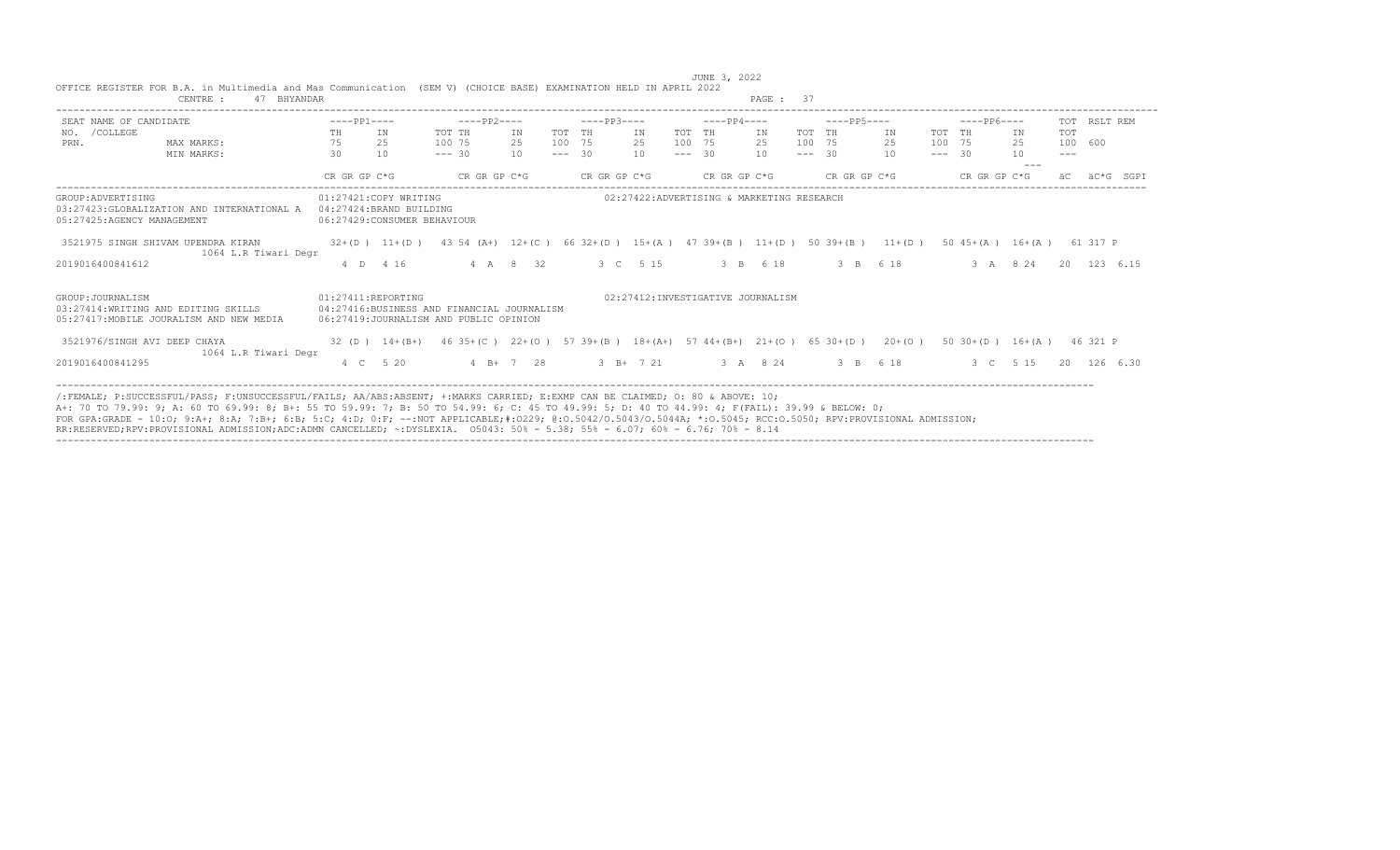|                                                                              |                                                                                                                                                                                                                                                                                                                                                                                                                                                  | PAGE : 38    |                       |                                                                          |           |          |              |                                                                                                                                                                                                                                                                                                                                                                                                                                                                                        |          |              |                                           |        |                               |           |  |              |           |            |              |
|------------------------------------------------------------------------------|--------------------------------------------------------------------------------------------------------------------------------------------------------------------------------------------------------------------------------------------------------------------------------------------------------------------------------------------------------------------------------------------------------------------------------------------------|--------------|-----------------------|--------------------------------------------------------------------------|-----------|----------|--------------|----------------------------------------------------------------------------------------------------------------------------------------------------------------------------------------------------------------------------------------------------------------------------------------------------------------------------------------------------------------------------------------------------------------------------------------------------------------------------------------|----------|--------------|-------------------------------------------|--------|-------------------------------|-----------|--|--------------|-----------|------------|--------------|
| SEAT NAME OF CANDIDATE                                                       |                                                                                                                                                                                                                                                                                                                                                                                                                                                  | $---PP1---$  |                       | ----PP2----                                                              |           |          | $---PP3---$  |                                                                                                                                                                                                                                                                                                                                                                                                                                                                                        |          | $---PP4---$  |                                           |        | $---PP5---$                   |           |  | $---PP6---$  |           |            | TOT RSLT REM |
| /COLLEGE<br>NO.                                                              |                                                                                                                                                                                                                                                                                                                                                                                                                                                  | TH           | IN                    | TOT TH                                                                   | TN        | TOT TH   |              | IN                                                                                                                                                                                                                                                                                                                                                                                                                                                                                     | TOT TH   |              | IN                                        | TOT TH |                               | IN.       |  | TOT TH       | TN        | <b>TOT</b> |              |
| PRN.                                                                         | MAX MARKS:                                                                                                                                                                                                                                                                                                                                                                                                                                       | 75           | 25                    | 100 75                                                                   | 2.5       | 100 75   |              | 25                                                                                                                                                                                                                                                                                                                                                                                                                                                                                     | 100 75   |              | 25                                        | 100 75 |                               | 25        |  | 100 75       | 25        | 100 600    |              |
|                                                                              | MIN MARKS:                                                                                                                                                                                                                                                                                                                                                                                                                                       | 30           | 10                    | $--- 30$                                                                 | 10        | $--- 30$ |              | 10                                                                                                                                                                                                                                                                                                                                                                                                                                                                                     | $--- 30$ |              | 10                                        |        | $--- 30$                      | 10        |  | $--- 30$     | 10        | $---$      |              |
|                                                                              |                                                                                                                                                                                                                                                                                                                                                                                                                                                  |              |                       |                                                                          |           |          |              |                                                                                                                                                                                                                                                                                                                                                                                                                                                                                        |          |              |                                           |        |                               |           |  |              | $- - -$   |            |              |
|                                                                              |                                                                                                                                                                                                                                                                                                                                                                                                                                                  | CR GR GP C*G |                       | CR GR GP C*G                                                             |           |          | CR GR GP C*G |                                                                                                                                                                                                                                                                                                                                                                                                                                                                                        |          | CR GR GP C*G |                                           |        | CR GR GP C*G                  |           |  | CR GR GP C*G |           |            | äC*G<br>SGPT |
| GROUP: ADVERTISING<br>03:27424:BRAND BUILDING<br>05:27429:CONSUMER BEHAVIOUR |                                                                                                                                                                                                                                                                                                                                                                                                                                                  |              | 01:27421:COPY WRITING | 04:27427:SOCIAL MEDIA MARKETING<br>06:27430:DOCUMENTARY & AD FILM MAKING |           |          |              |                                                                                                                                                                                                                                                                                                                                                                                                                                                                                        |          |              | 02:27422:ADVERTISING & MARKETING RESEARCH |        |                               |           |  |              |           |            |              |
|                                                                              | 3521977/PAKKALA VIBHA NAGARAJ VAISHALI<br>$863$ S.M. SHETTY - P                                                                                                                                                                                                                                                                                                                                                                                  | $30+ (D)$    | $10+ (D)$             | $40 \ 41E(B+)$                                                           | $10+$ (D) |          | 51 23F(F)    | $10+$ (D)                                                                                                                                                                                                                                                                                                                                                                                                                                                                              |          |              |                                           |        | 33 35E (C) 12+ (C) 47 39+ (B) | $10+ (D)$ |  | $49.30+(D)$  | $10+ (D)$ |            | 40 260 F     |
| 2019016401087767                                                             |                                                                                                                                                                                                                                                                                                                                                                                                                                                  |              | 4 D 4 16              |                                                                          | 4 B 6 24  |          |              | $\begin{array}{cccccccccccccc} \multicolumn{2}{c}{} & \multicolumn{2}{c}{} & \multicolumn{2}{c}{} & \multicolumn{2}{c}{} & \multicolumn{2}{c}{} & \multicolumn{2}{c}{} & \multicolumn{2}{c}{} & \multicolumn{2}{c}{} & \multicolumn{2}{c}{} & \multicolumn{2}{c}{} & \multicolumn{2}{c}{} & \multicolumn{2}{c}{} & \multicolumn{2}{c}{} & \multicolumn{2}{c}{} & \multicolumn{2}{c}{} & \multicolumn{2}{c}{} & \multicolumn{2}{c}{} & \multicolumn{2}{c}{} & \multicolumn{2}{c}{} & \$ |          |              | 3 C 5 15                                  |        |                               | 3 C 5 15  |  |              | 4 1 2     |            |              |
|                                                                              | /:FEMALE; P:SUCCESSFUL/PASS; F:UNSUCCESSFUL/FAILS; AA/ABS:ABSENT; +:MARKS CARRIED; E:EXMP CAN BE CLAIMED; O: 80 & ABOVE: 10;<br>A+: 70 TO 79.99: 9; A: 60 TO 69.99: 8; B+: 55 TO 59.99: 7; B: 50 TO 54.99: 6; C: 45 TO 49.99: 5; D: 40 TO 44.99: 4; F(FAIL): 39.99 & BELOW: 0;<br>FOR GPA:GRADE - 10:0; 9:A+; 8:A; 7:B+; 6:B; 5:C; 4:D; 0:F; --:NOT APPLICABLE;#:0229; 0:0.5042/0.5043/0.5044A; *:0.5045; RCC:0.5050; RPV:PROVISIONAL ADMISSION; |              |                       |                                                                          |           |          |              |                                                                                                                                                                                                                                                                                                                                                                                                                                                                                        |          |              |                                           |        |                               |           |  |              |           |            |              |

JUNE 3, 2022<br>OFFICE REGISTER FOR B.A. in Multimedia and Mas Communication (SEM V) (CHOICE BASE) EXAMINATION HELD IN APRIL 2022<br>CENTRE : 4 GHATKOPAR

RR:RESERVED;RPV:PROVISIONAL ADMISSION;ADC:ADMN CANCELLED; ~:DYSLEXIA. O5043: 50% - 5.38; 55% - 6.07; 60% - 6.76; 70% - 8.14 ----------------------------------------------------------------------------------------------------------------------------------------------------------------------------------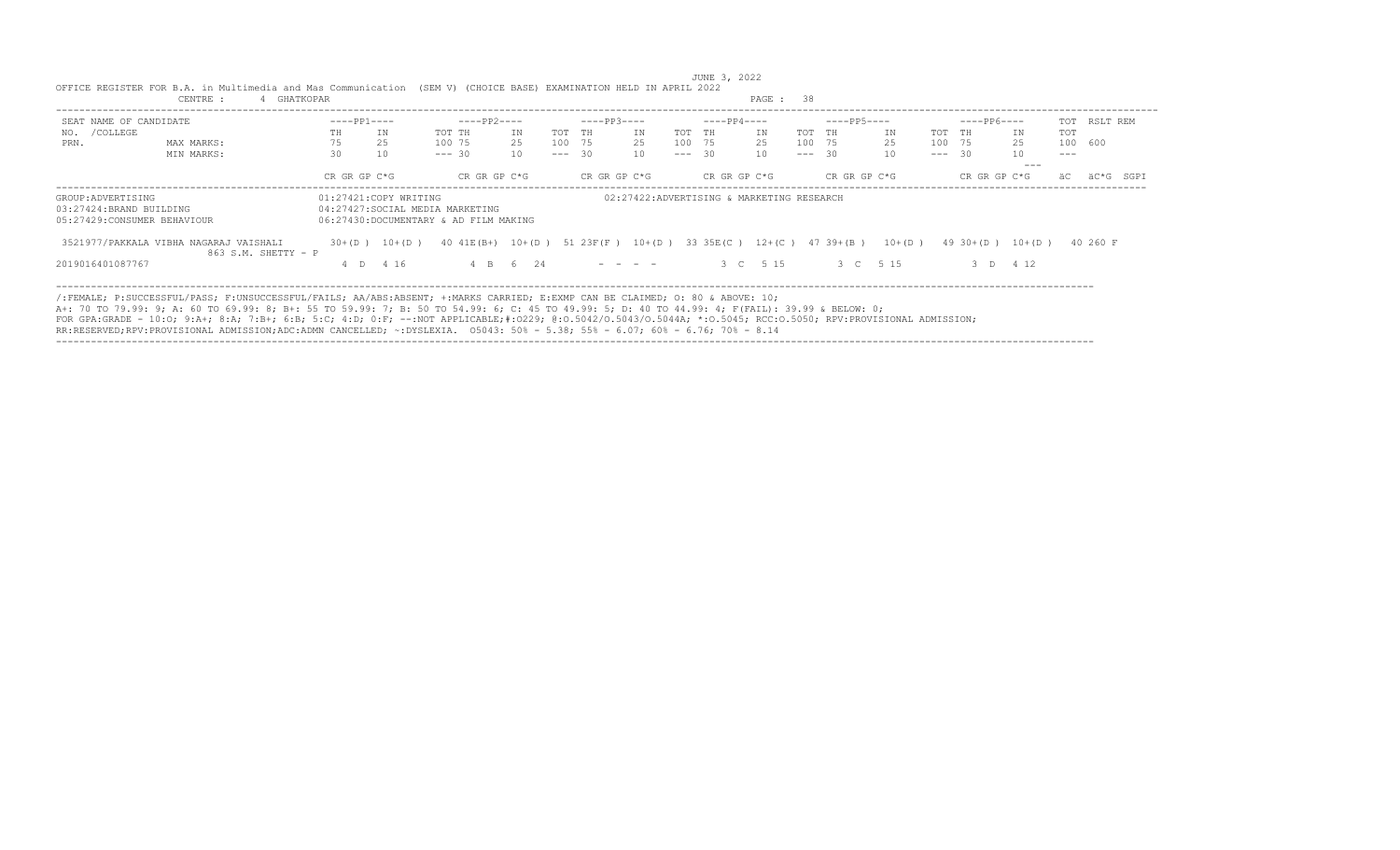|                        | CENTRE :<br>3 ANDHERI                                                                 |              |                                                                                    |                                                                        |          |                    |              |               |                    |                                   | PAGE : 39                                   |          |              |             |          |                    |           |                    |              |
|------------------------|---------------------------------------------------------------------------------------|--------------|------------------------------------------------------------------------------------|------------------------------------------------------------------------|----------|--------------------|--------------|---------------|--------------------|-----------------------------------|---------------------------------------------|----------|--------------|-------------|----------|--------------------|-----------|--------------------|--------------|
| SEAT NAME OF CANDIDATE |                                                                                       | $---PP1---$  |                                                                                    | $---PP2---$                                                            |          |                    | $---PP3---$  |               |                    | $---PP4---$                       |                                             |          | $---PP5---$  |             |          | $---PP6---$        |           |                    | TOT RSLT REM |
| /COLLEGE<br>NO.        |                                                                                       | TH           | IN                                                                                 | TOT TH                                                                 | IN       | TOT TH             |              | ΙN            | TOT TH             |                                   | IN.                                         | TOT TH   |              | IN          | TOT TH   |                    | IN        | TOT                |              |
| PRN.                   | MAX MARKS:<br>MIN MARKS:                                                              | 75<br>30     | 25<br>10                                                                           | 100 75<br>$--- 30$                                                     | 25<br>10 | 100 75<br>$--- 30$ |              | 25<br>10      | 100 75<br>$--- 30$ |                                   | 25<br>10                                    | $--- 30$ | 100 75       | 25<br>10    | $--- 30$ | 100 75             | 25<br>10  | 100 600<br>$- - -$ |              |
|                        |                                                                                       | CR GR GP C*G |                                                                                    | CR GR GP C*G                                                           |          |                    | CR GR GP C*G |               |                    | CR GR GP C*G                      |                                             |          | CR GR GP C*G |             |          | CR GR GP C*G       | $--$      |                    | SGPT         |
| GROUP: ADVERTISING     | 03:27423: GLOBALIZATION AND INTERNATIONAL A<br>05:27428:DIRECT MARKETING & E-COMMERCE |              | 01:27421:COPY WRITING<br>04:27425:AGENCY MANAGEMENT<br>06:27429:CONSUMER BEHAVIOUR |                                                                        |          |                    |              |               |                    |                                   | 02:27422:ADVERTISING & MARKETING RESEARCH   |          |              |             |          |                    |           |                    |              |
| EHTAB BEGUM            | 3521978 KHAN MOHD SHADAB MOHD PARVEZ KHAN M<br>220 M.M.K.                             |              | $39+(B)$ 17+(A)                                                                    | 56 32 + (D) 15 (A) 47 38 + (B) 21 + (O) 59 50 + (A) 15 (A) 65 39 + (B) |          |                    |              |               |                    |                                   |                                             |          |              | $19+ (A+)$  |          | $58$ 33+(D) 12+(C) |           |                    | 45 330 P     |
| 2019016402307382       |                                                                                       |              | $4$ B+ $7$ 28                                                                      |                                                                        | 4 C 5 20 |                    |              | $3$ B+ $7$ 21 |                    |                                   | 3 A 8 24                                    |          | $3 B+ 7 21$  |             |          | 3 C 5 15           |           |                    | 20 129 6.45  |
|                        | 3521979 LALWANI DIVESH MOHIT RASHMI<br>220 M.M.K.                                     | 30E(D)       | 12E(C)                                                                             | $42 \t36+ (C)$                                                         | 15E (A)  |                    |              |               |                    |                                   | 51 30E(D) 15E(A) 45 23F(F) 20+(O) 43 30+(D) |          |              | $18 + (A+)$ |          | 48 30 E (D)        | $14E(B+)$ |                    | 44 273 F     |
| 2018016401746286       |                                                                                       |              | 4 D 4 16                                                                           |                                                                        | 4 B 6 24 |                    |              | 3 C 5 15      |                    | and the state of the state of the |                                             |          | 3 C 5 15     |             |          | 3 D 4 12           |           |                    |              |

FOR GPA:GRADE - 10:0; 9:A+; 8:A; 7:B+; 6:B; 5:C; 4:D; 0:F; --:NOT APPLICABLE;#:O229; @:O.5042/O.5043/O.5044A; \*:O.5045; RCC:O.5050; RPV:PROVISIONAL ADMISSION;<br>RR:RESERVED;RPV:PROVISIONAL ADMISSION;ADC:ADMN CANCELLED; ~:DYS ----------------------------------------------------------------------------------------------------------------------------------------------------------------------------------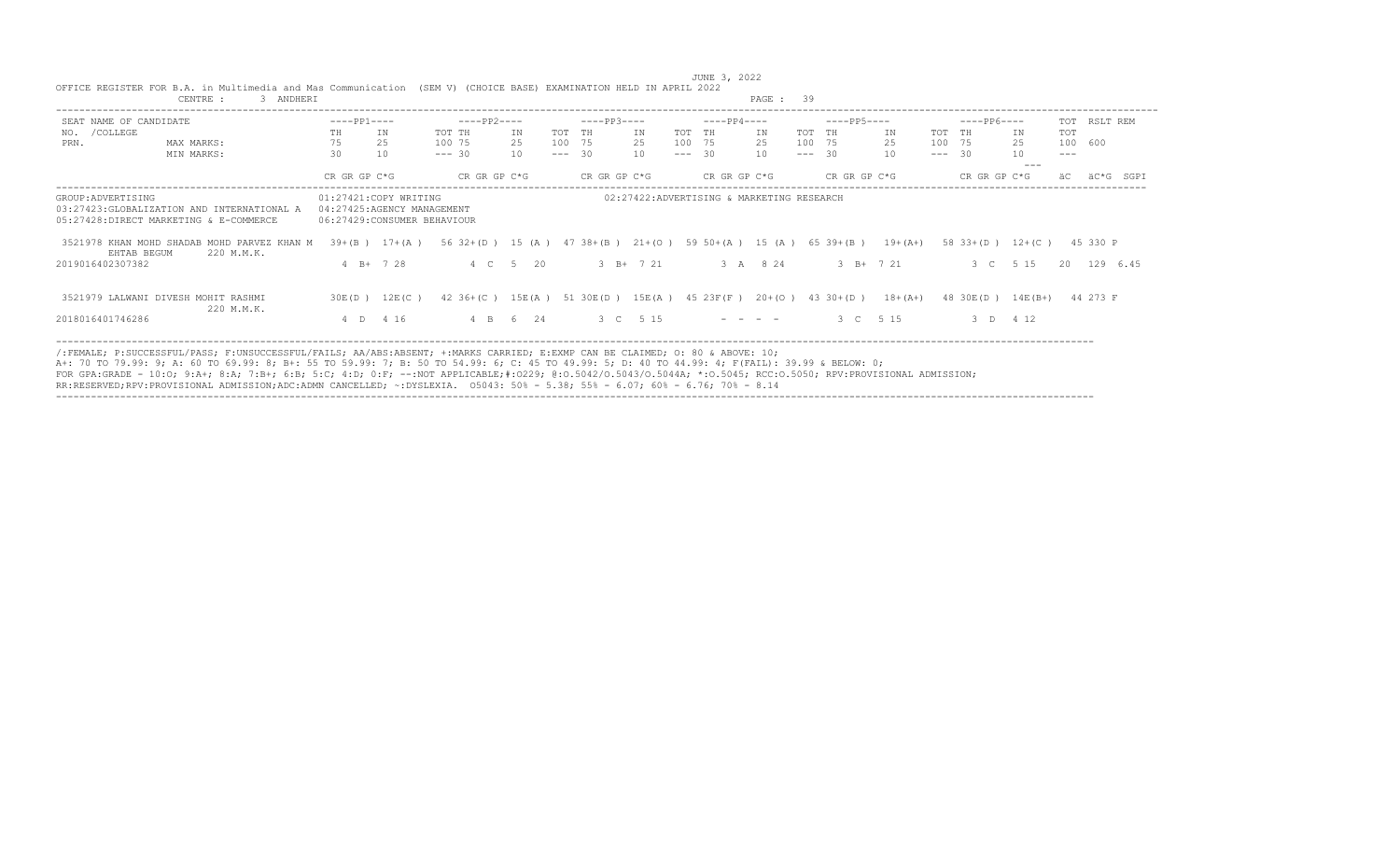| CENTRE :<br>41<br>BHYANDAR                   |                                                                                                                                                                                                                                                                                                                                                                                                                                                                                                                                                                    |              |                                                                                     |          |              |                                                               |  |          | PAGE : 40    |    |  |          |              |                                           |        |          |              |       |           |              |             |     |                       |          |
|----------------------------------------------|--------------------------------------------------------------------------------------------------------------------------------------------------------------------------------------------------------------------------------------------------------------------------------------------------------------------------------------------------------------------------------------------------------------------------------------------------------------------------------------------------------------------------------------------------------------------|--------------|-------------------------------------------------------------------------------------|----------|--------------|---------------------------------------------------------------|--|----------|--------------|----|--|----------|--------------|-------------------------------------------|--------|----------|--------------|-------|-----------|--------------|-------------|-----|-----------------------|----------|
| SEAT NAME OF CANDIDATE                       |                                                                                                                                                                                                                                                                                                                                                                                                                                                                                                                                                                    | $---PP1---$  |                                                                                     |          | ----PP2----  |                                                               |  |          | $---PP3---$  |    |  |          | $---PP4---$  |                                           |        |          | $---PP5---$  |       |           | ----PP6----  |             |     | TOT RSLT REM          |          |
| /COLLEGE<br>NO.                              |                                                                                                                                                                                                                                                                                                                                                                                                                                                                                                                                                                    | TH.          | ΙN                                                                                  | TOT TH   |              | ΙN                                                            |  | TOT TH   |              | IN |  | TOT TH   |              | IN                                        |        | TOT TH   |              | IN    | TOT TH    |              | ΙN          | TOT |                       |          |
| PRN.                                         | MAX MARKS:                                                                                                                                                                                                                                                                                                                                                                                                                                                                                                                                                         | 75           | 25                                                                                  | 100 75   |              | 25                                                            |  | 100 75   |              | 25 |  | 100 75   |              | 25                                        | 100 75 |          |              | 25    |           | 100 75       | 25          |     | 100 600               |          |
|                                              | MIN MARKS:                                                                                                                                                                                                                                                                                                                                                                                                                                                                                                                                                         | 30           | 10                                                                                  | $--- 30$ |              | 10                                                            |  | $--- 30$ |              | 10 |  | $--- 30$ |              | 10                                        |        | $--- 30$ |              | 10    |           | $--- 30$     |             | --- |                       |          |
|                                              |                                                                                                                                                                                                                                                                                                                                                                                                                                                                                                                                                                    |              |                                                                                     |          |              |                                                               |  |          |              |    |  |          |              |                                           |        |          |              |       |           |              | ---         |     |                       |          |
|                                              |                                                                                                                                                                                                                                                                                                                                                                                                                                                                                                                                                                    | CR GR GP C*G |                                                                                     |          | CR GR GP C*G |                                                               |  |          | CR GR GP C*G |    |  |          | CR GR GP C*G |                                           |        |          | CR GR GP C*G |       |           | CR GR GP C*G |             |     | äC*G                  | SGPT     |
| GROUP:ADVERTISING<br>03:27424:BRAND BUILDING | 05:27428:DIRECT MARKETING & E-COMMERCE                                                                                                                                                                                                                                                                                                                                                                                                                                                                                                                             |              | 01:27421:COPY WRITING<br>04:27425:AGENCY MANAGEMENT<br>06:27429: CONSUMER BEHAVIOUR |          |              |                                                               |  |          |              |    |  |          |              | 02:27422:ADVERTISING & MARKETING RESEARCH |        |          |              |       |           |              |             |     |                       |          |
|                                              | 3521980/WADIA TANAZ PARVEZ ZEBA<br>$601$ REENA MEHTA - B                                                                                                                                                                                                                                                                                                                                                                                                                                                                                                           |              | 59 (A+) 22 (O)                                                                      |          |              | 81 60 (0) 22 (0) 82 54 (A+) 20 (0) 74 48 (A) 21 (0) 69 57 (0) |  |          |              |    |  |          |              |                                           |        |          |              | 20(0) | <b>@3</b> | 77 50 (A)    | 21 (0)      |     | 71 454 P<br><b>@3</b> |          |
| 2019016401275865                             |                                                                                                                                                                                                                                                                                                                                                                                                                                                                                                                                                                    |              | 4 0 10 40                                                                           |          |              | 4 0 10 40                                                     |  |          | $3 A+ 9 27$  |    |  |          |              | 3 A 8 24                                  |        |          | 3 0 10 30    |       |           |              | $3 A+ 9 27$ | 20  |                       | 188 9.40 |
|                                              | /:FEMALE: P:SUCCESSFUL/PASS: F:UNSUCCESSFUL/FAILS: AA/ABS:ABSENT: +:MARKS CARRIED: E:EXMP CAN BE CLAIMED: 0: 80 & ABOVE: 10:<br>A+: 70 TO 79.99: 9; A: 60 TO 69.99: 8; B+: 55 TO 59.99: 7; B: 50 TO 54.99: 6; C: 45 TO 49.99: 5; D: 40 TO 44.99: 4; F(FAIL): 39.99 & BELOW: 0;<br>FOR GPA:GRADE - 10:0; 9:A+; 8:A; 7:B+; 6:B; 5:C; 4:D; 0:F; --:NOT APPLICABLE:#:0229; 0:0.5042/0.5043/0.5044A; *:0.5045; RCC:0.5050; RPV:PROVISIONAL ADMISSION;<br>AB BEARBURD BRU BBAUTATAUST SBUTAATAU SBA SBUU ASUARTTER – BUATRUTS – AFAIA – FAA – F-AA – F-AA – F-AA – A-A-A |              |                                                                                     |          |              |                                                               |  |          |              |    |  |          |              |                                           |        |          |              |       |           |              |             |     |                       |          |

RR:RESERVED;RPV:PROVISIONAL ADMISSION;ADC:ADMN CANCELLED; ~:DYSLEXIA. O5043: 50% - 5.38; 55% - 6.07; 60% - 6.76; 70% - 8.14 ----------------------------------------------------------------------------------------------------------------------------------------------------------------------------------